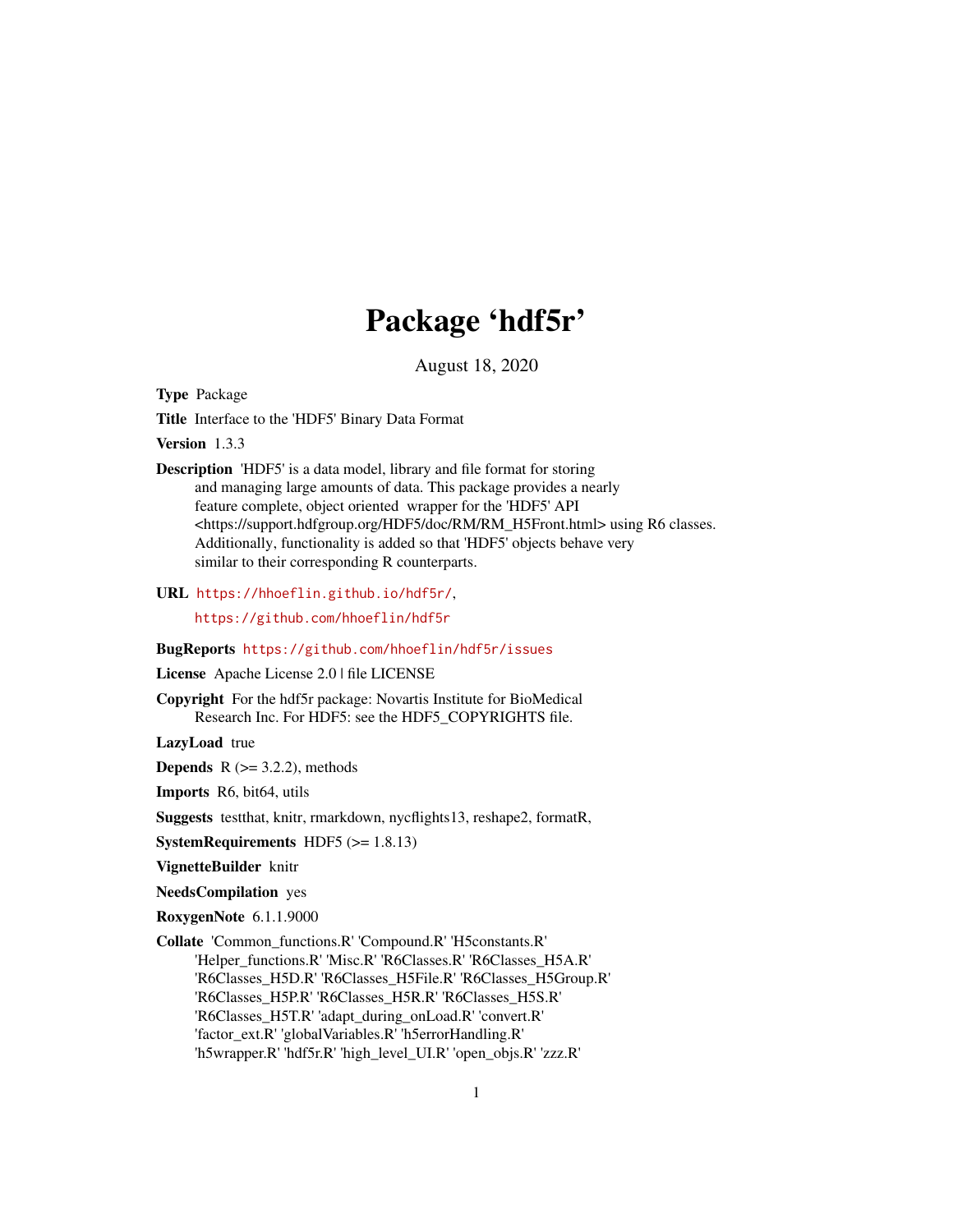Author Holger Hoefling [aut, cre], Mario Annau [aut], Novartis Institute for BioMedical Research (NIBR) [cph]

Maintainer Holger Hoefling <hhoeflin@gmail.com>

Repository CRAN

Date/Publication 2020-08-18 07:02:27 UTC

# R topics documented:

| 3              |
|----------------|
| $\overline{4}$ |
| 5              |
| 5              |
| 6              |
| 8              |
| 9              |
| 10             |
| 11             |
| 11             |
| 13             |
| 15             |
| 16             |
| 17             |
| 23             |
| 30             |
| 30             |
| 35             |
| 37             |
|                |
| 38             |
| 39             |
| 39             |
| 40             |
| 42             |
| 43             |
| 44             |
| 45             |
| 46             |
| 47             |
| 47             |
| 48             |
| 50             |
| 51             |
| 52             |
| 54             |
| 55             |
| 58             |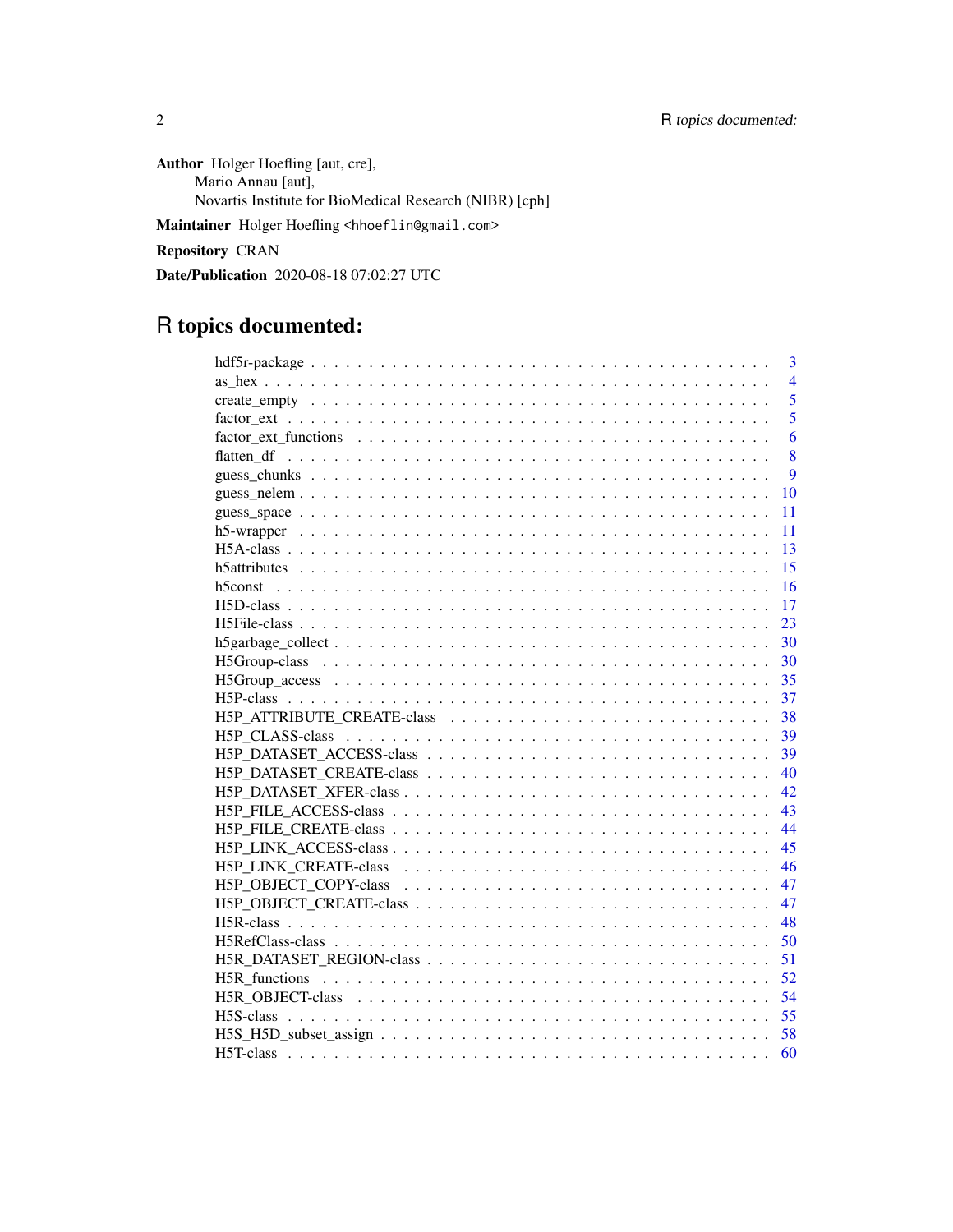# <span id="page-2-0"></span>hdf5r-package 3

| Index | 78 |
|-------|----|

hdf5r-package *hdf5r: A package to provide an interface to hdf5 from R*

# Description

A package that allows to interface with the HDF5 C-library. Provides access to most of its functionality from inside R using R6 classes. For more details please see the README at the github page <https://github.com/hhoeflin/hdf5r>.

# Examples

```
test_file <- tempfile(fileext=".h5")
file.h5 <- H5File$new(test_file, mode="w")
data(cars)
file.h5$create_group("test")
file.h5[["test/cars"]] <- cars
cars_ds <- file.h5[["test/cars"]]
h5attr(cars_ds, "rownames") <- rownames(cars)
# Close the file at the end
# the 'close' method closes only the file-id, but leaves object inside the file open
# This may prevent re-opening of the file. 'close_all' closes the file and all objects in it
file.h5$close_all()
# now re-open it
file.h5 <- H5File$new(test_file, mode="r+")
# lets look at the content
```
file.h5\$ls(recursive=TRUE)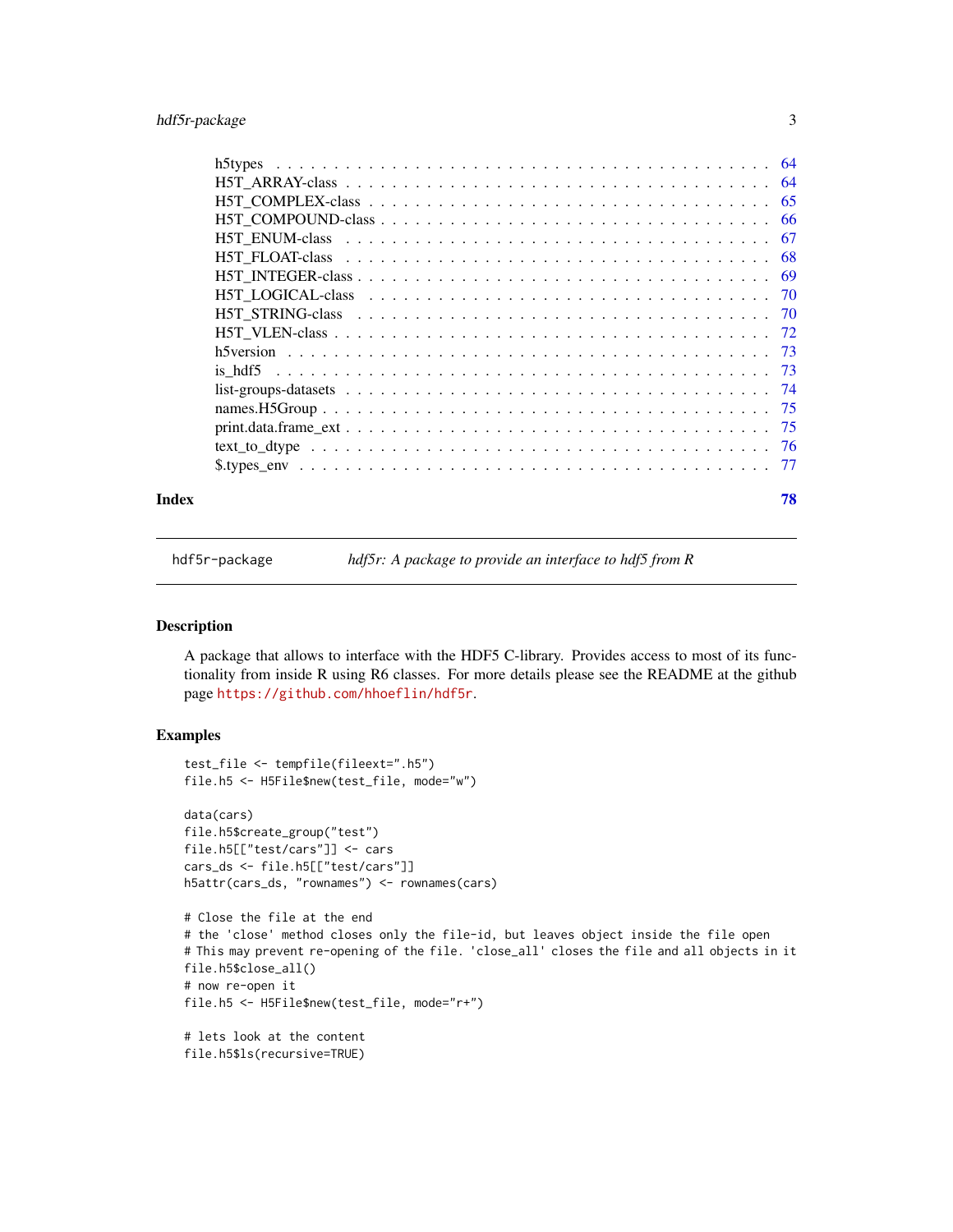#### 4 as  $\Delta$  as  $\Delta$  as  $\Delta$  as  $\Delta$  as  $\Delta$  as  $\Delta$  as  $\Delta$  as  $\Delta$  as  $\Delta$  as  $\Delta$  as  $\Delta$  as  $\Delta$  as  $\Delta$  as  $\Delta$  as  $\Delta$  as  $\Delta$  as  $\Delta$  as  $\Delta$  as  $\Delta$  as  $\Delta$  as  $\Delta$  as  $\Delta$  as  $\Delta$  as  $\Delta$  as  $\Delta$  as  $\Delta$  as  $\Delta$  as

```
cars_ds <- file.h5[["test/cars"]]
# note that for now tables in HDF5 are 1-dimensional, not 2-dimensional
mycars <- cars_ds[]
h5attr_names(cars_ds)
h5attr(cars_ds, "rownames")
```

```
file.h5$close_all()
```
## as\_hex *Convert a double or integer to hex*

# Description

Convert a double or integer to hex

## Usage

as\_hex(x)

# Arguments

x The integer or double vector to convert

# Details

Converts a double or integer to hex. Contrary to the built-in [format](#page-0-0), this is done without any conversion of integers in double-format to integers in integer format.

# Value

Character string with the hex value

# Author(s)

Holger Hoefling

<span id="page-3-0"></span>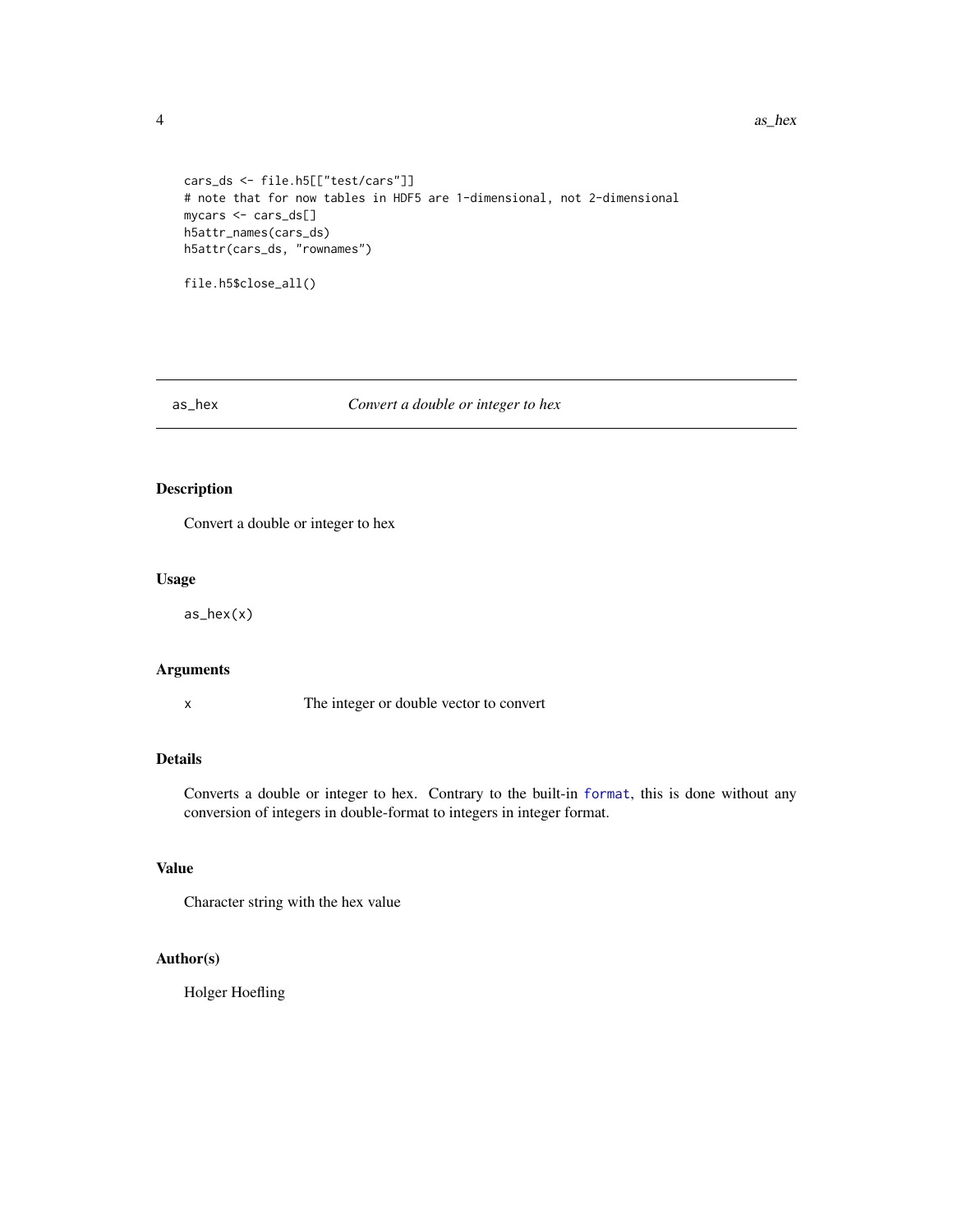<span id="page-4-0"></span>

# Description

Create an empty R-object according to a given HDF5 datatype

#### Usage

create\_empty(nelem, dtype)

# Arguments

| nelem | The number of elements to use for the object                    |
|-------|-----------------------------------------------------------------|
| dtype | The datatype based on which an empty R-object should be created |

# Details

With complex datatypes it can be useful to have a template that can be used so that the data input into a dataset conforms to expectations.

Given a datatype, this function creates an object of length nelem. Here, an empty datatype refers to objects with value 0 for numeric objects and empty strings.

# Value

An empty R object corresponding to the datatype that was passed in

# Author(s)

Holger Hoefling

<span id="page-4-1"></span>factor\_ext *Create an extended factor*

# Description

Create an extended factor

#### Usage

factor\_ext(x, values, levels, drop = FALSE)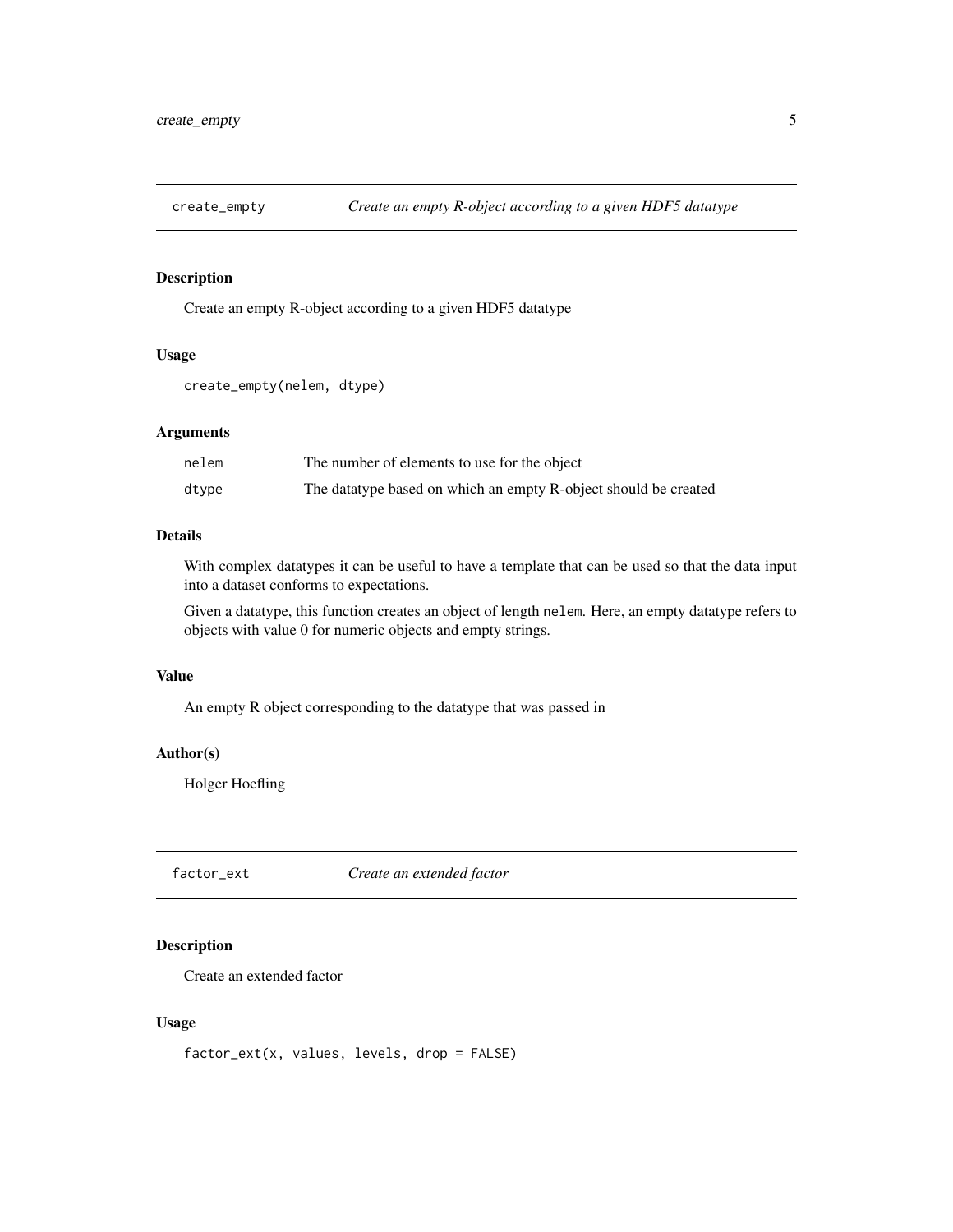#### <span id="page-5-0"></span>Arguments

| x      | The object to convert to an factor_ext                                                                                                                   |
|--------|----------------------------------------------------------------------------------------------------------------------------------------------------------|
| values | The values used for the levels; This is were factor ext is different from a<br>factor, as values for levels do not have to be consecutive or start at 1. |
| levels | The levels of the object; character string                                                                                                               |
| drop   | Should non-occurring levels be dropped                                                                                                                   |

# Details

An extended version of a regular factor variable. Instead of the levels having values from 1 to n where n is the number of levels, any integer value can be used for any level (including 64bit integers). If all values are in the range of a regular 32-bit integer, it is coerced to int. Automatic coercion of extended factors to factors in [H5ToR\\_Post](#page-0-0) for enums only works for 32-bit integer base types. In this page this is heavily used, as constants in HDF5 can be arbitrary integer values.

# Value

```
An object of S3 class factor_ext
```
#### Author(s)

Holger Hoefling

factor\_ext\_functions *Various functions for* factor\_ext *objects*

# Description

Various functions for factor\_ext objects

#### Usage

```
values(x, \ldots)## S3 method for class 'factor_ext'
values(x, ...)
## S3 method for class 'factor'
values(x, ...)
## Default S3 method:
values(x, ...)
## S3 method for class 'factor_ext'
as.character(x, ...)
```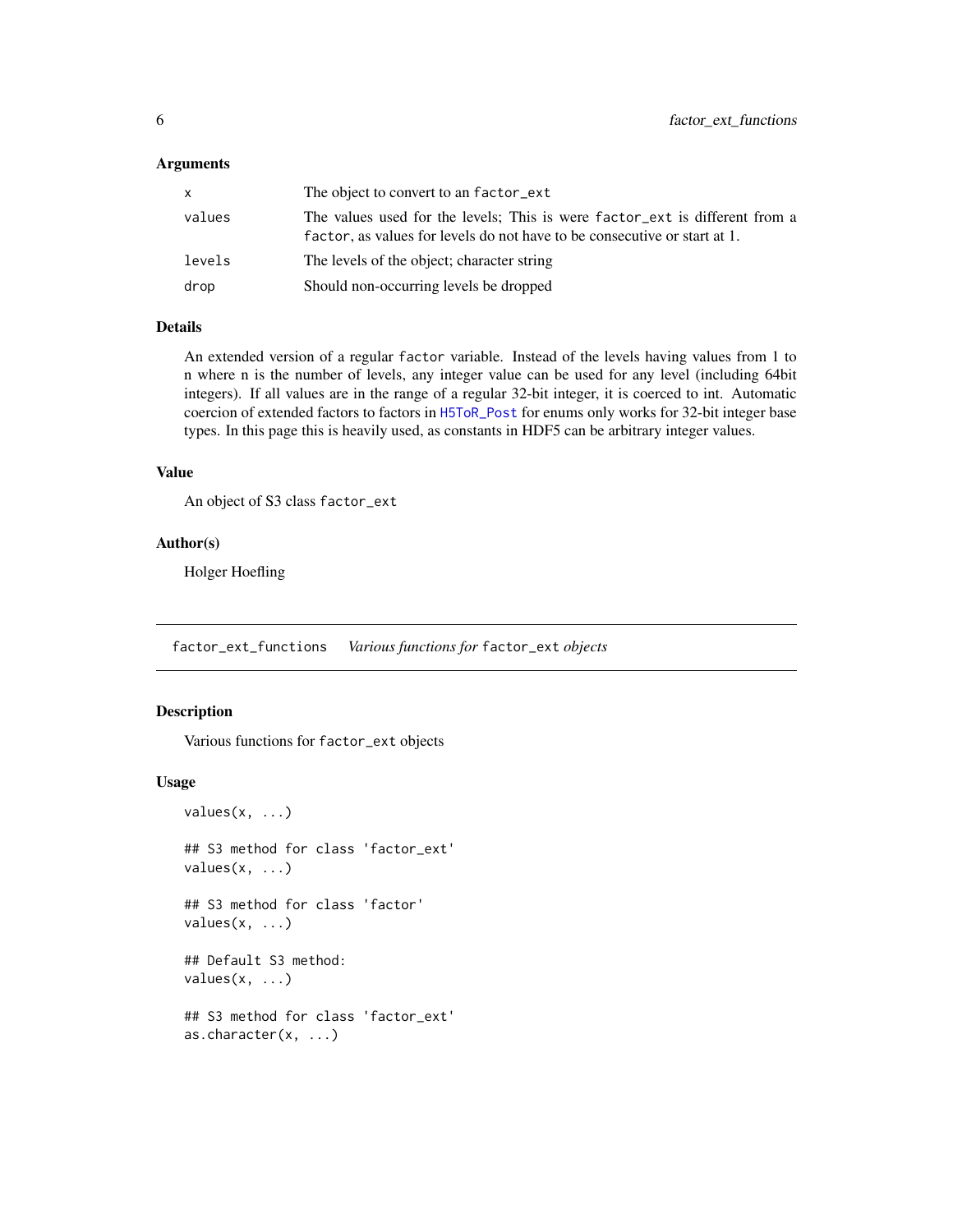```
## S3 method for class 'factor_ext'
x[[...]]
## S3 replacement method for class 'factor_ext'
x[[...]] <- value
## S3 method for class 'factor_ext'
x[\ldots, drop = FALSE]## S3 replacement method for class 'factor_ext'
x[\ldots] <- value
is.factor_ext(x)
coercible_to_factor(x)
coerce_to_factor(x)
## S3 method for class 'factor_ext'
print(x, quote = FALSE, max.levels = NULL,width = getOption("width"), ...)
## S3 method for class 'factor_ext'
e1 == e2## S3 method for class 'factor_ext'
e1 != e2## S3 method for class 'factor_ext'
c(\ldots)
```
# Arguments

| $\boldsymbol{\mathsf{x}}$ | Object of type factor_ext                                                                                                                                                                                                                  |
|---------------------------|--------------------------------------------------------------------------------------------------------------------------------------------------------------------------------------------------------------------------------------------|
| $\cdots$                  | Currently ignored                                                                                                                                                                                                                          |
| value                     | The object to assign; here has be a level of factor_ext                                                                                                                                                                                    |
| drop                      | Should dimensions of size 1 be dropped?                                                                                                                                                                                                    |
| quote                     | logical, indicating whether or not strings should be printed with surrounding<br>quotes.                                                                                                                                                   |
| max.levels                | integer, indicating how many levels should be printed. if '0', no extra "Levels"<br>line will be printed. The default, 'NULL', entails choosing 'max.levels' such<br>that the levels print on one line of width 'width' (same for values). |
| width                     | only used when max. Levels is NULL (see above)                                                                                                                                                                                             |
| e1, e2                    | The two objects in the equality or inequality comparison.                                                                                                                                                                                  |

# Details

values Extracts the underlying values of an object (the generic here)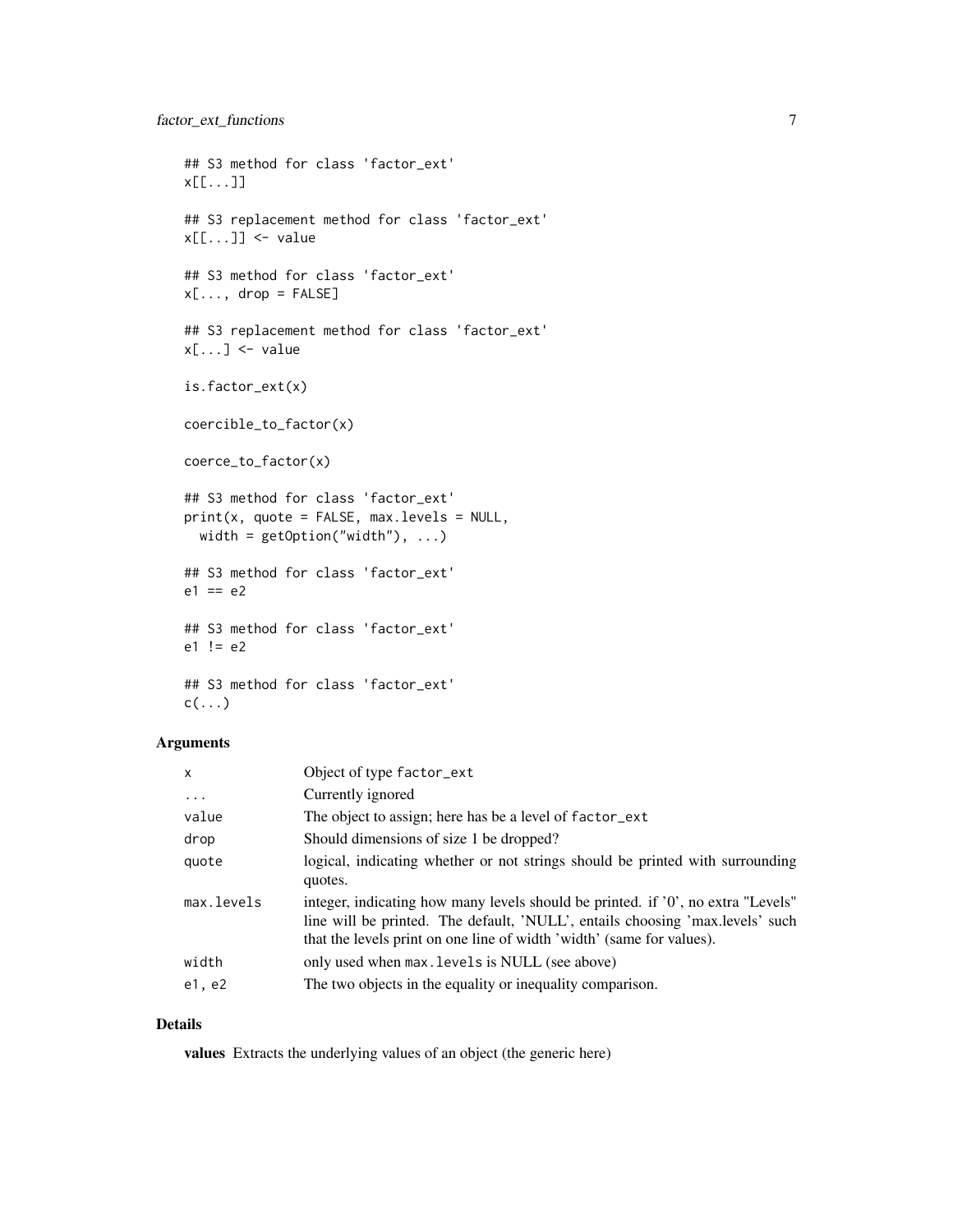values.factor\_ext Extracts the underlying values of a factor\_ext object values.factor Extracts the underlying values of a factor values.default Default of the values function; currently returns an error as.character Coerces factor\_ext to a character-representation using it levels, not values [[.factor\_ext Single-item subsetting of a factor\_ext object [[<-.factor\_ext Single-item subset assignment to a factor\_ext object [.factor\_ext Subsetting of a factor\_ext object [<-.factor\_ext Subset assignment to a factor\_ext object is.factor\_ext Check if it is a factor\_ext object. Returns a logical coercible\_to\_factor Checks if a factor\_ext could be coerced to a factor. Return a logical. coerce\_to\_factor Coerces to a factor, otherwise throws an error if not possible. print.factor\_ext Prints a factor\_ext object. ==.factor\_ext Compare two factor\_ext for equality. !=.factor\_ext Compare two factor\_ext for inequality. c.factor\_ext Concatenate objects of type factor\_ext.

#### Value

Depending on the function

# Author(s)

Holger Hoefling

flatten\_df *Flatten a nested data.frame*

### Description

Flatten a nested data.frame

#### Usage

flatten\_df(df, factor\_ext\_to\_char = FALSE)

# Arguments

df The data.frame to flatten factor\_ext\_to\_char Should extended factor variables be converted to characters (mainly for easy printing)

<span id="page-7-0"></span>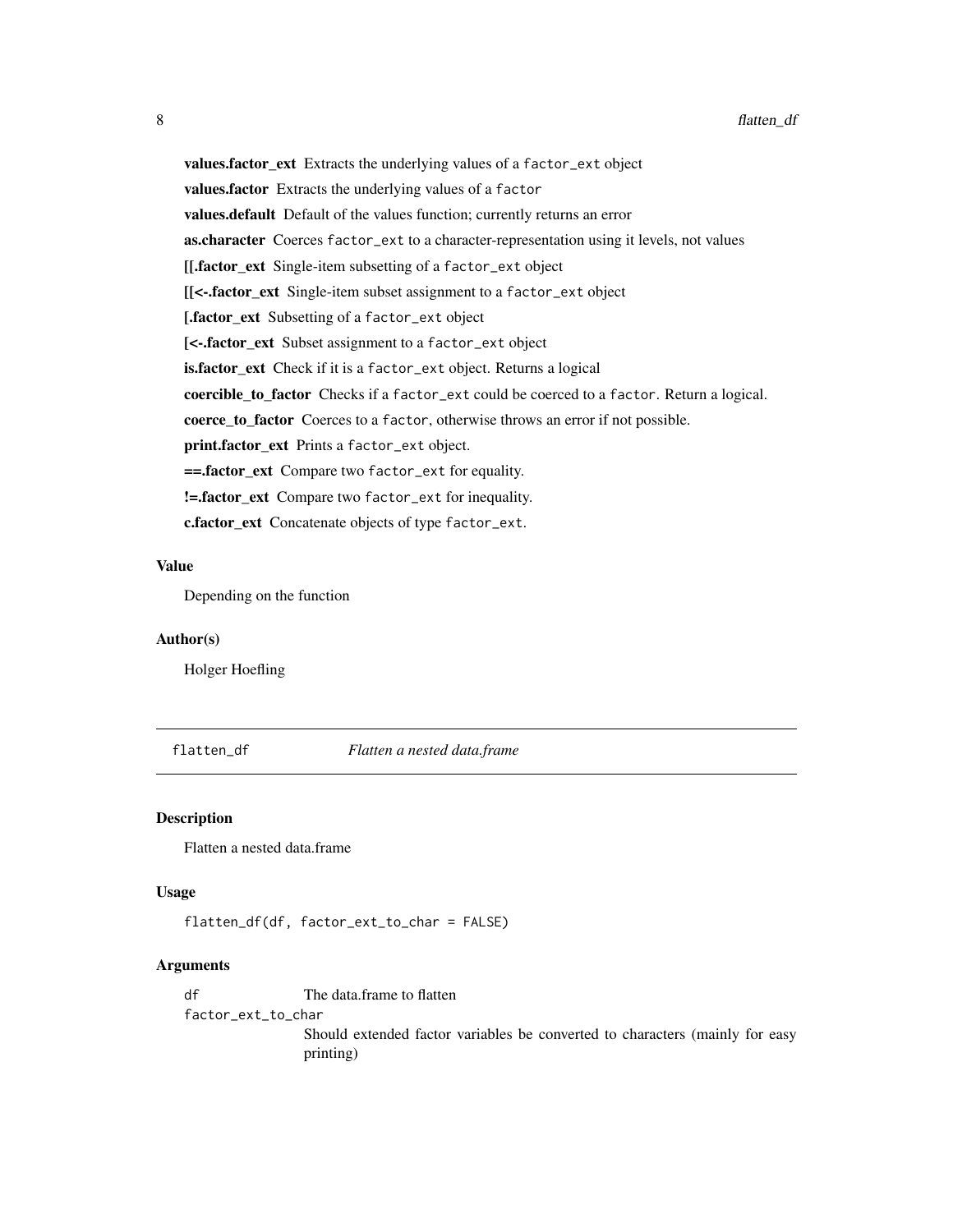# <span id="page-8-0"></span>guess\_chunks 9

# Details

HDF5 Compounds allow for nesting. Correspondingly, nested data.frames are being produced. This function flattens such a nested data.frame.

For easier printing to the screen, it also allows for coercion of [factor\\_ext](#page-4-1) to character variables.

# Value

A flattened [data.frame](#page-0-0)

# Author(s)

Holger Hoefling

<span id="page-8-1"></span>guess\_chunks *Guess the dimension of a chunk*

#### **Description**

Guess the dimension of a chunk

#### Usage

```
guess_chunks(space_maxdims, dtype_size,
 chunk_size = getOption("hdf5r.chunk_size"))
```
#### Arguments

| space_maxdims | Maximal dimensions of the dataset    |
|---------------|--------------------------------------|
| dtype_size    | Size of the data type that is stored |
| chunk_size    | Size of each chunk in bytes          |

# Details

The size of the chunk in bytes is first divided by the size of the datatype, giving the number of elements to be stored in each chunk. This is taken as a rough guideline. Then, the number of dimensions of the dataset is used. By default, the chunk is assumed to have the same size in each dimension, yielding an initial guess.

If the resulting chunk is larger than the entire dataset for a maximal dimension, this dimension of the chunk is reduced and redistributed to the other dimensions.

As a chunk is never allowed to be larger than the maximum dimension of the dataset itself,

#### Value

An integer vector giving the dimension of the chunk

#### Author(s)

Holger Hoefling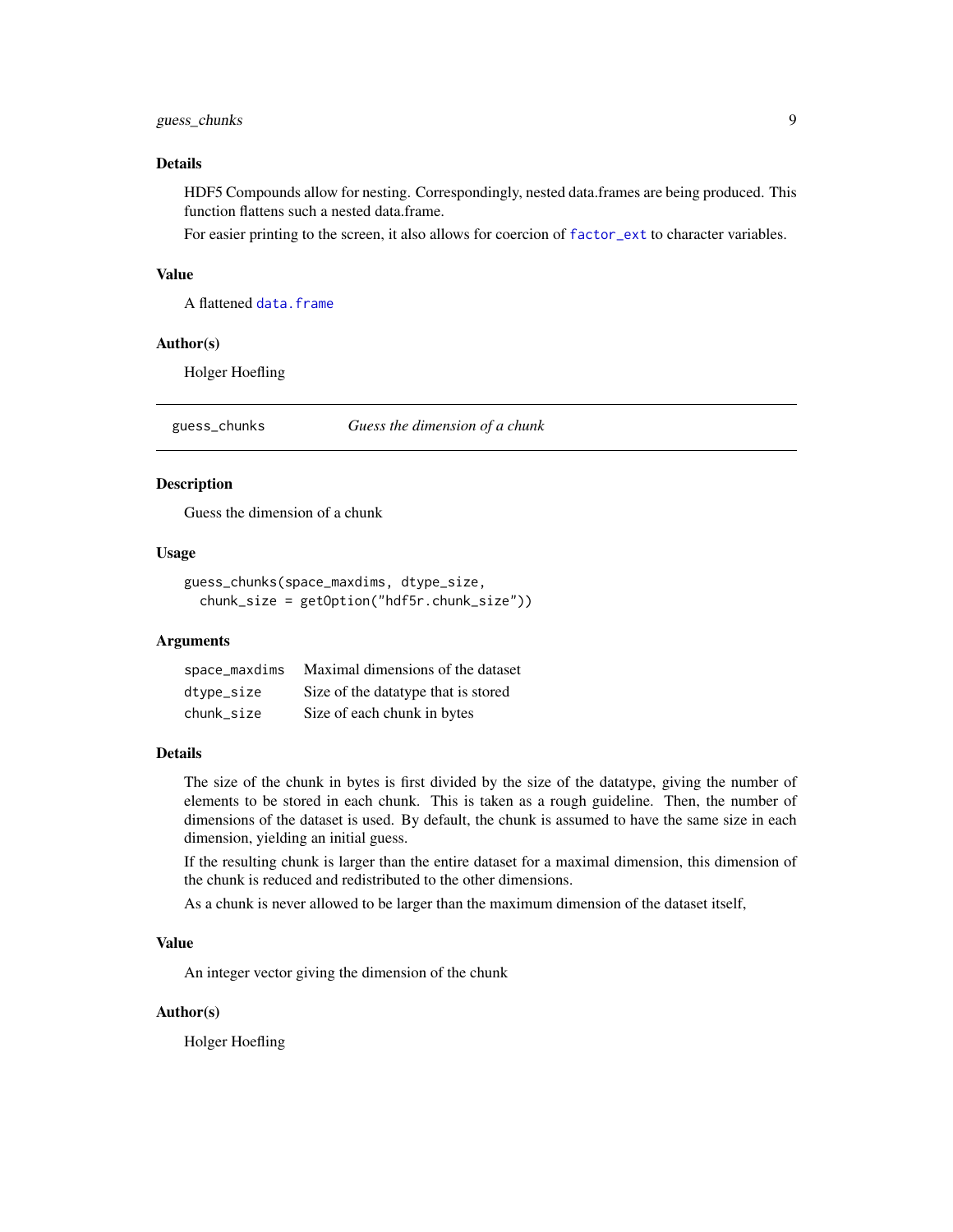<span id="page-9-0"></span>

# Description

Guess the HDF5 datatype of an R object

# Usage

```
guess_nelem(x, dtype)
guess_dim(x)
guess_dtype(x, ds_dim = NULL, scalar = FALSE,
  string_len = getOption("hdf5r.default_string_len"))
```
# Arguments

| x          | The object for which to guess the HDF5 datatype or the dimension or the number<br>of elements                                                                                                                                                                                             |
|------------|-------------------------------------------------------------------------------------------------------------------------------------------------------------------------------------------------------------------------------------------------------------------------------------------|
| dtype      | data type; used in guessing the number of dataset elements of an r object                                                                                                                                                                                                                 |
| ds_dim     | Can explicitly set the dimension of the dataset object. For scalar, this is one.<br>Otherwise, this can be used so that a multi-dimensional object can be repre-<br>sented so that some of its dimension are in the dataset, and some are inside an<br>H5T_ARRAY                          |
| scalar     | Should the datatype be created so that x can be represented as a scalar with that<br>datatype? This is intended to know if a vector/array should be represented as an<br>H5T_ARRAY or not.                                                                                                |
| string_len | If a string is in the R object, the length to which the corresponding HDF5 type<br>should be set. If it is a positive integer, the string is of that length. If it is Inf,<br>it is variable length. If it is set to estimate, it is set to the length of the longest<br>string in the x. |

# Details

Given an object, it creates a datatype in HDF5 that would match this object. For simple datasets like arrays, this function is not so useful, but is very good for creating dataframes or hierarchical objects (like lists of dataframes) etc.

# Value

An object of class [H5T](#page-59-1) that represents the HDF5-type of the Robj that was passed in

## Author(s)

Holger Hoefling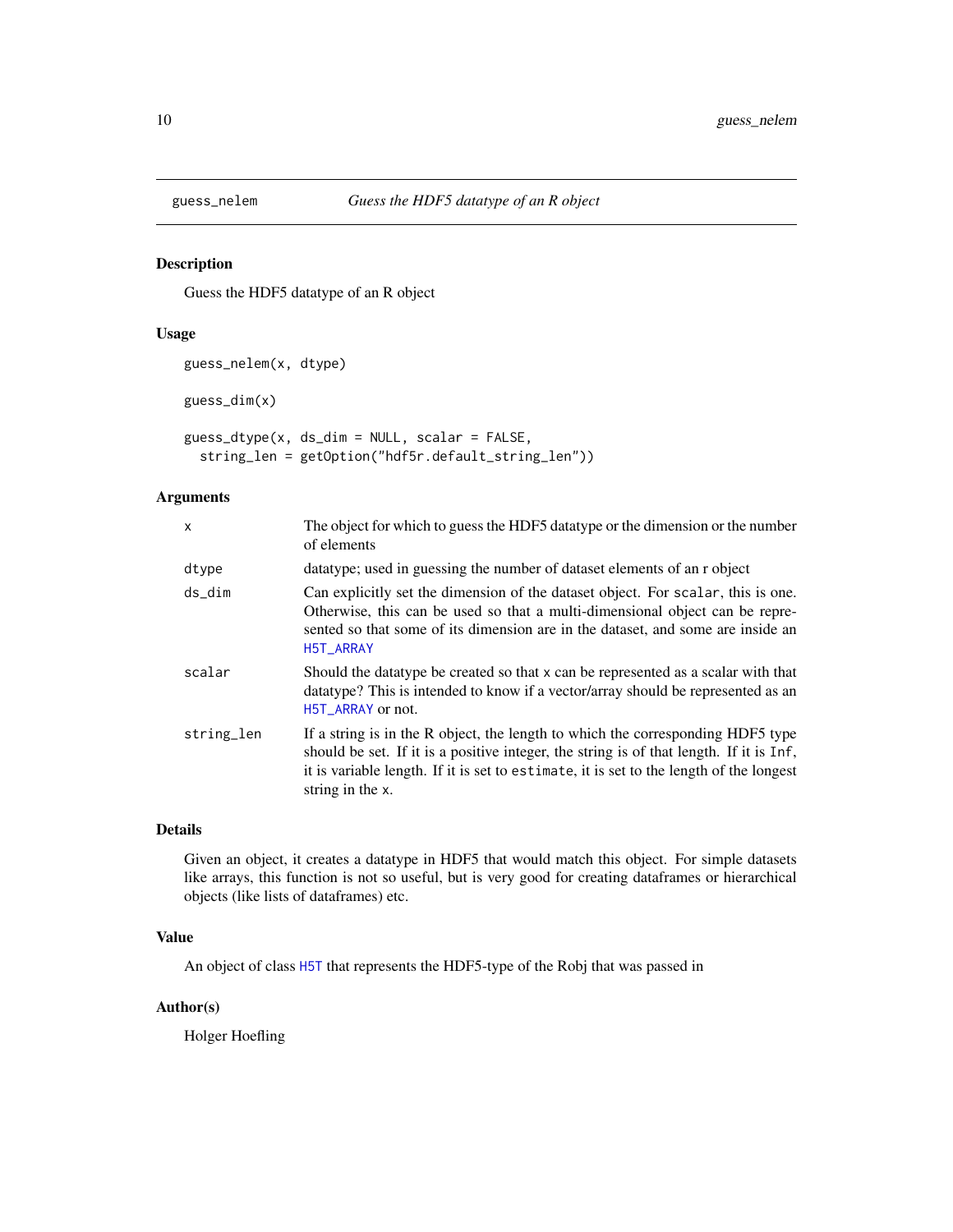<span id="page-10-0"></span>

# Description

Guess the dataspace of an object

#### Usage

guess\_space(x, dtype, chunked = TRUE)

# Arguments

|         | The R object for which to guess the space                                                                                                             |
|---------|-------------------------------------------------------------------------------------------------------------------------------------------------------|
| dtype   | Object of type H5T, that represents that data type to use.                                                                                            |
| chunked | Is the data type chunked? If yes, maxdims of the space will be set to infinity,<br>otherwise maxdims will be set to the original extent of the space. |

# Details

Creates a dataspace that fits an R object so that it can be written into a dataset. This is used for example in dataset creation based on an R-object, not a specifically defined dimensions.

# Value

An object of type [H5S](#page-54-1)

#### Author(s)

Holger Hoefling

h5-wrapper *Wrapper functions to provide an* h5 *compatible interface.*

# <span id="page-10-1"></span>Description

The functions listed below provide a wrapper-interface compatible to functions specified in the h5 package. The author(s) have decided to deprecate h5 and join forces and still make the transition for h5 users as smooth as possible. Additionally, almost all testcases could be transferred to hdf5r to improve test coverage even more.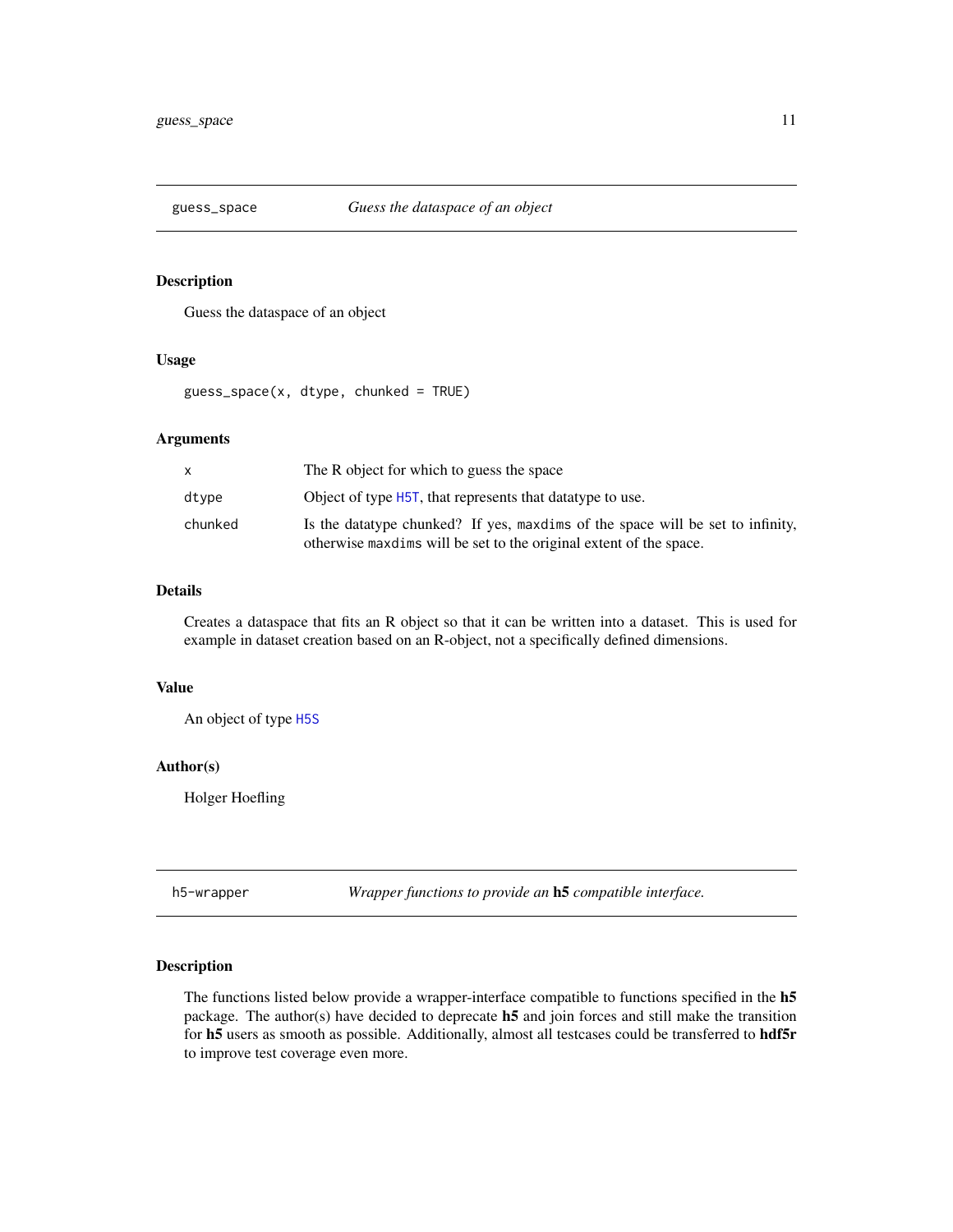# Usage

```
h5file(...)
createGroup(object, name, ...)
openLocation(object, name)
openGroup(object, name)
createDataSet(object, name, ...)
readDataSet(object)
h5close(object)
h5flush(object)
existsGroup(object, name)
is.h5file(name)
extendDataSet(object, dims)
## S3 method for class 'H5D'
rbind(x, mat, ..., deparse.level = 1)## S3 method for class 'H5D'
cbind(x, mat, ..., deparse. level = 1)## S3 method for class 'H5D'
c(x, \ldots)h5unlink(object, name)
```
list.attributes(object)

# Arguments

| $\cdots$      | Additional parameters passed to create_group or h5file.                                |
|---------------|----------------------------------------------------------------------------------------|
| object        | CommonFG; Object implementing the CommonFG Interface (e.g. H5F11e, H5Group).           |
| name          | Name of the group to create.                                                           |
| dims          | numeric; Dimension vector to which dataset should be extended.                         |
| $\times$      | An object of class H5D; the dataset to add rows or columns to; Needs to be a<br>matrix |
| mat           | The matrix to add to x                                                                 |
| deparse.level | Set to 1; ignored otherwise; only present as required by generic                       |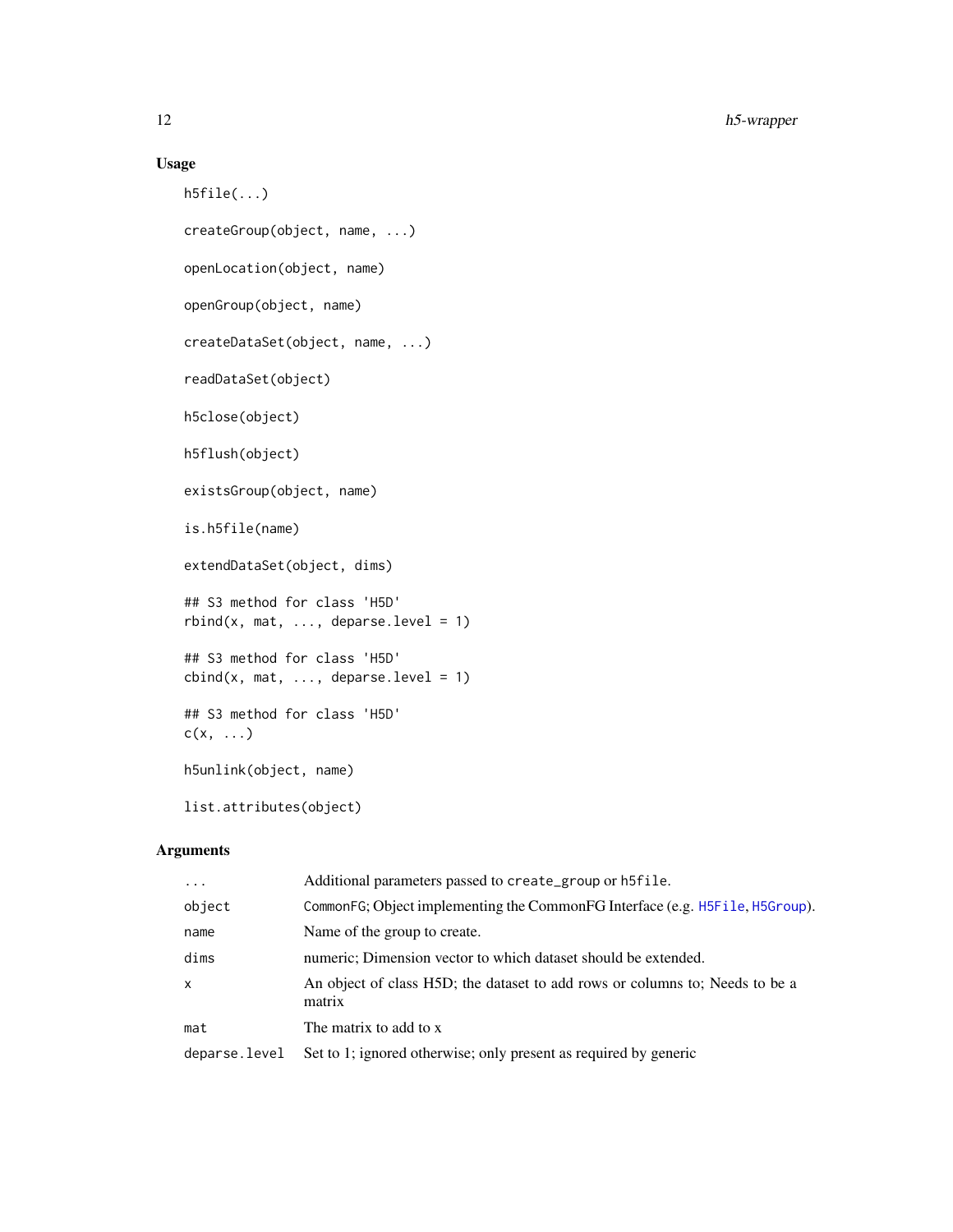#### <span id="page-12-0"></span>H5A-class 13

# Details

Below you can find a list of all h5 functions including hdf5r *mappings*.

h5file Directly maps to H5File\$new, see also [H5File](#page-22-1).

createGroup Maps to object\$create\_group where object implements *CommonFG*.

openLocation Uses object\$open where object implements *CommonFG*.

createDataSet Maps to object\$create\_dataset where object implements *CommonFG*.

readDataSet Maps to object\$read, see also [H5D](#page-16-1).

h5close Maps to object\$close\_all for [H5File](#page-22-1) and object\$close for other.

h5flush Maps to object\$flush where object implements *CommonFGDTA*.

The following interfaces are defined:

CommonFG Implemented by objects of class [H5File](#page-22-1) and [H5Group](#page-29-1).

CommonFGDTA Implemented by objects of class [H5File](#page-22-1), [H5Group](#page-29-1), [H5D](#page-16-1), [H5T](#page-59-1) and [H5A](#page-12-1).

# References

Mario Annau (2017). h5*: Interface to the 'HDF5' Library*. R package version 0.9.9. [https:](https://github.com/mannau/h5) [//github.com/mannau/h5](https://github.com/mannau/h5)

H5A-class *Class for representing HDF5 attributes*

# <span id="page-12-1"></span>**Description**

This class represents an HDF5 attribute. Usually it is easier to read and write attributes for groups, datasets and committed datatypes using the functions documented in [h5attributes](#page-14-1).

# Details

Otherwise, the functionality for attributes is very similar to that of datasets ([H5D](#page-16-1)), however with the notable exception that attributes always have to be read and written as a whole.

# Value

Object of class [H5A](#page-12-1).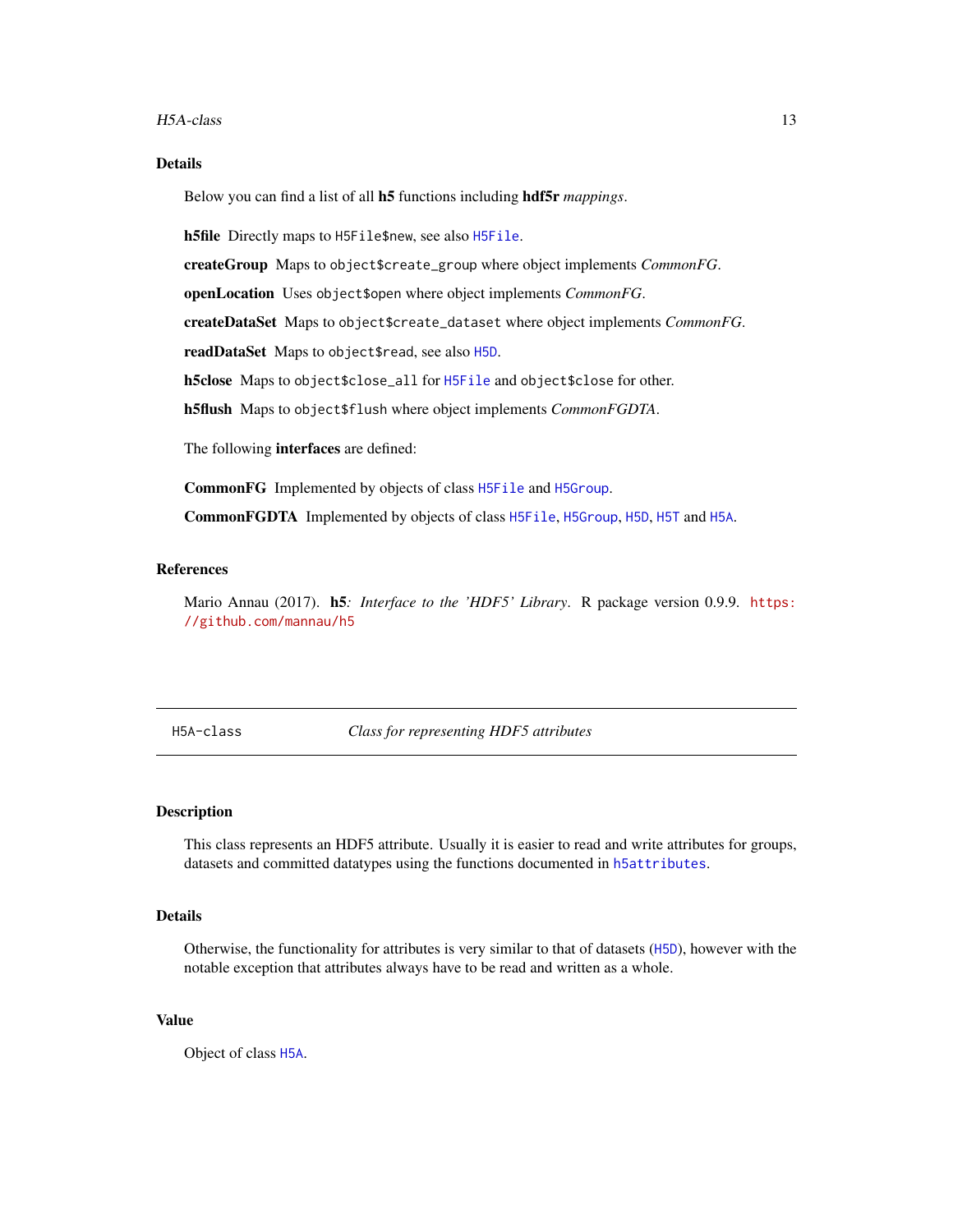#### Methods

- get\_info() This function implements the HDF5-API function H5Aget\_info. Please see the documentation at [https://portal.hdfgroup.org/display/HDF5/H5A\\_GET\\_INFO](https://portal.hdfgroup.org/display/HDF5/H5A_GET_INFO) for details.
- attr\_name() This function implements the HDF5-API function H5Aget\_name. Please see the documentation at [https://portal.hdfgroup.org/display/HDF5/H5A\\_GET\\_NAME](https://portal.hdfgroup.org/display/HDF5/H5A_GET_NAME) for details.
- get\_space() This function implements the HDF5-API function H5Aget\_space. Please see the documentation at [https://portal.hdfgroup.org/display/HDF5/H5A\\_GET\\_SPACE](https://portal.hdfgroup.org/display/HDF5/H5A_GET_SPACE) for details.
- get\_type(native = TRUE) This function implements the HDF5-API function H5Aget\_type. Please see the documentation at [https://portal.hdfgroup.org/display/HDF5/H5A\\_GET\\_TYPE](https://portal.hdfgroup.org/display/HDF5/H5A_GET_TYPE) for details.
- get\_storage\_size() This function implements the HDF5-API function H5Aget\_storage\_size. Please see the documentation at [https://portal.hdfgroup.org/display/HDF5/H5A\\_GET\\_](https://portal.hdfgroup.org/display/HDF5/H5A_GET_STORAGE_SIZE) [STORAGE\\_SIZE](https://portal.hdfgroup.org/display/HDF5/H5A_GET_STORAGE_SIZE) for details.
- read\_low\_level(buffer, mem\_type, duplicate\_buffer = FALSE) Only for advanced users. See documentation for read instead. This function implements the HDF5-API function H5Aread. Please see the documentation at [https://portal.hdfgroup.org/display/HDF5/H5A\\_READ](https://portal.hdfgroup.org/display/HDF5/H5A_READ) for details.
- read(flags = getOption("hdf5r.h5tor\_default"), drop = TRUE) Reads the data of the attribute and returns it as an R-object

#### **Parameters**

flags Conversion rules for integer values. See also [h5const](#page-15-1)

drop Logical. Should dimensions of length 1 be dropped (R-default for arrays)

- write\_low\_level(buffer, mem\_type) Only for advanced users. See documentation for write instead. This function implements the HDF5-API function H5Awrite. Please see the documentation at [https://portal.hdfgroup.org/display/HDF5/H5A\\_WRITE](https://portal.hdfgroup.org/display/HDF5/H5A_WRITE) for details.
- write(robj, mem\_type = NULL, flush = getOption("hdf5r.flush\_on\_write")) Writes the data of robj to the attribute

#### **Parameters**

robj The object to write into the attribute

- mem\_type The memory data type to use when transferring from HDF5 to intermediate storage. This is an advanced development feature and may be removed in the future.
- print(...) Prints information for the dataset

# **Parameters**

... ignored

- flush(scope = h5const\$H5F\_SCOPE\_GLOBAL) This function implements the HDF5-API function H5Fflush. Please see the documentation at [https://portal.hdfgroup.org/display/HDF5/](https://portal.hdfgroup.org/display/HDF5/H5F_FLUSH) [H5F\\_FLUSH](https://portal.hdfgroup.org/display/HDF5/H5F_FLUSH) for details.
- get\_filename() This function implements the HDF5-API function H5Fget\_name. Please see the documentation at [https://portal.hdfgroup.org/display/HDF5/H5F\\_GET\\_NAME](https://portal.hdfgroup.org/display/HDF5/H5F_GET_NAME) for details.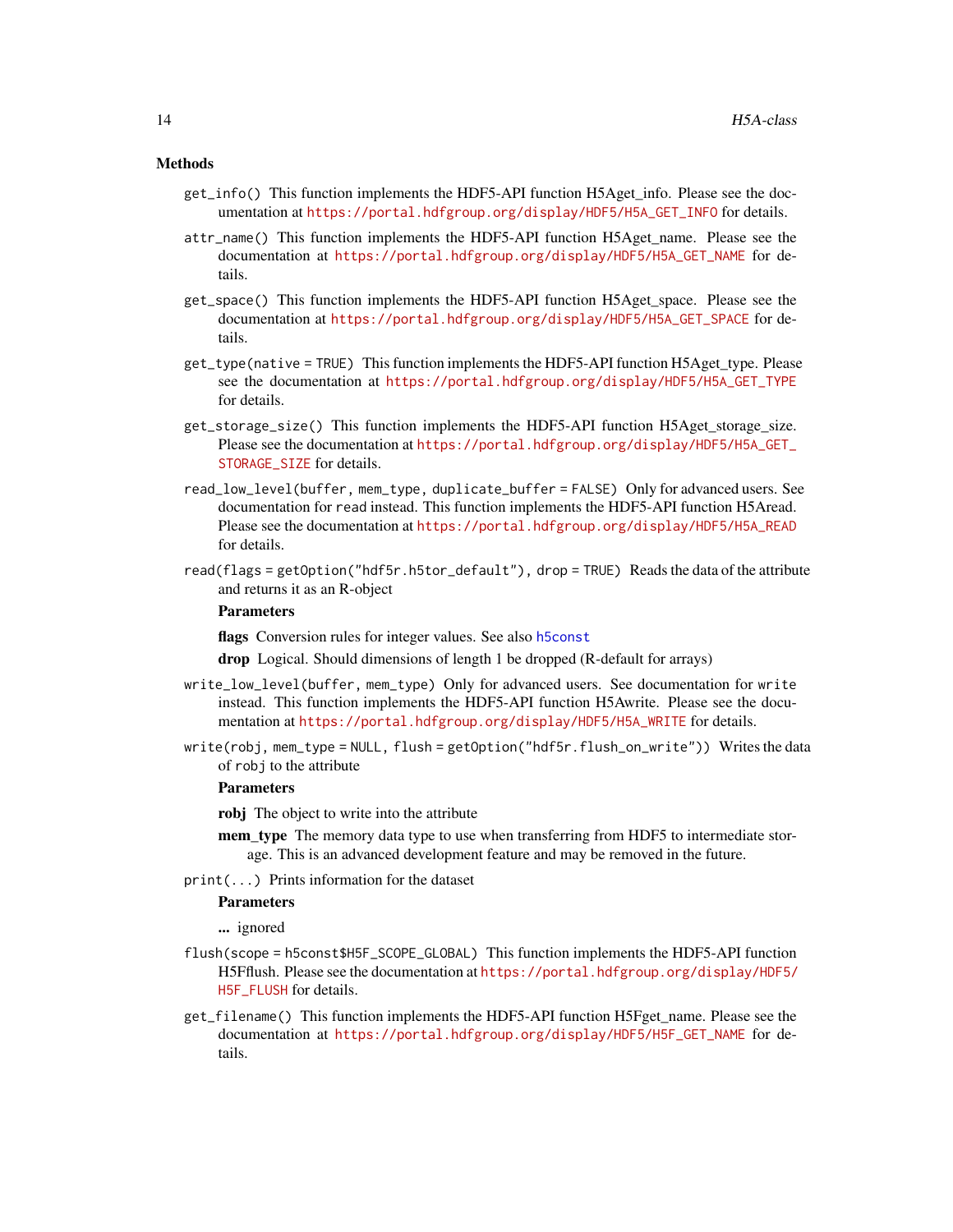#### <span id="page-14-0"></span>h5attributes 15

# Author(s)

Holger Hoefling

#### Examples

```
fname <- tempfile(fileext = ".h5")
file <- H5File$new(fname, mode = "a")
h5attr(file, "attr_numeric") <- rnorm(10)
a <- file$attr_open("attr_numeric")
a$get_info()
a$attr_name()
a$get_space()
a$get_type()
a$get_storage_size()
a$read()
a$write(10:1)
a$print()
a$close()
file$close_all()
```
<span id="page-14-1"></span>h5attributes *Interface for HDF5 attributes*

# <span id="page-14-2"></span>Description

Interface for HDF5 attributes

# Usage

```
h5attributes(x)
h5attr_names(x)
h5attr(x, which)
h5attr(x, which) <- value
```
# Arguments

| X     | The object to which to attach the attribute to or retrieve it from. Can be one of |
|-------|-----------------------------------------------------------------------------------|
|       | H5Group, H5D, H5T or H5File                                                       |
| which | The name of the attribute to assign it to                                         |
| value | The value to assign to the attribute.                                             |

# Details

Implements high-level functions that allows interactions with HDF5-attributes in a way very similar to regular R-object attributes in R are handled.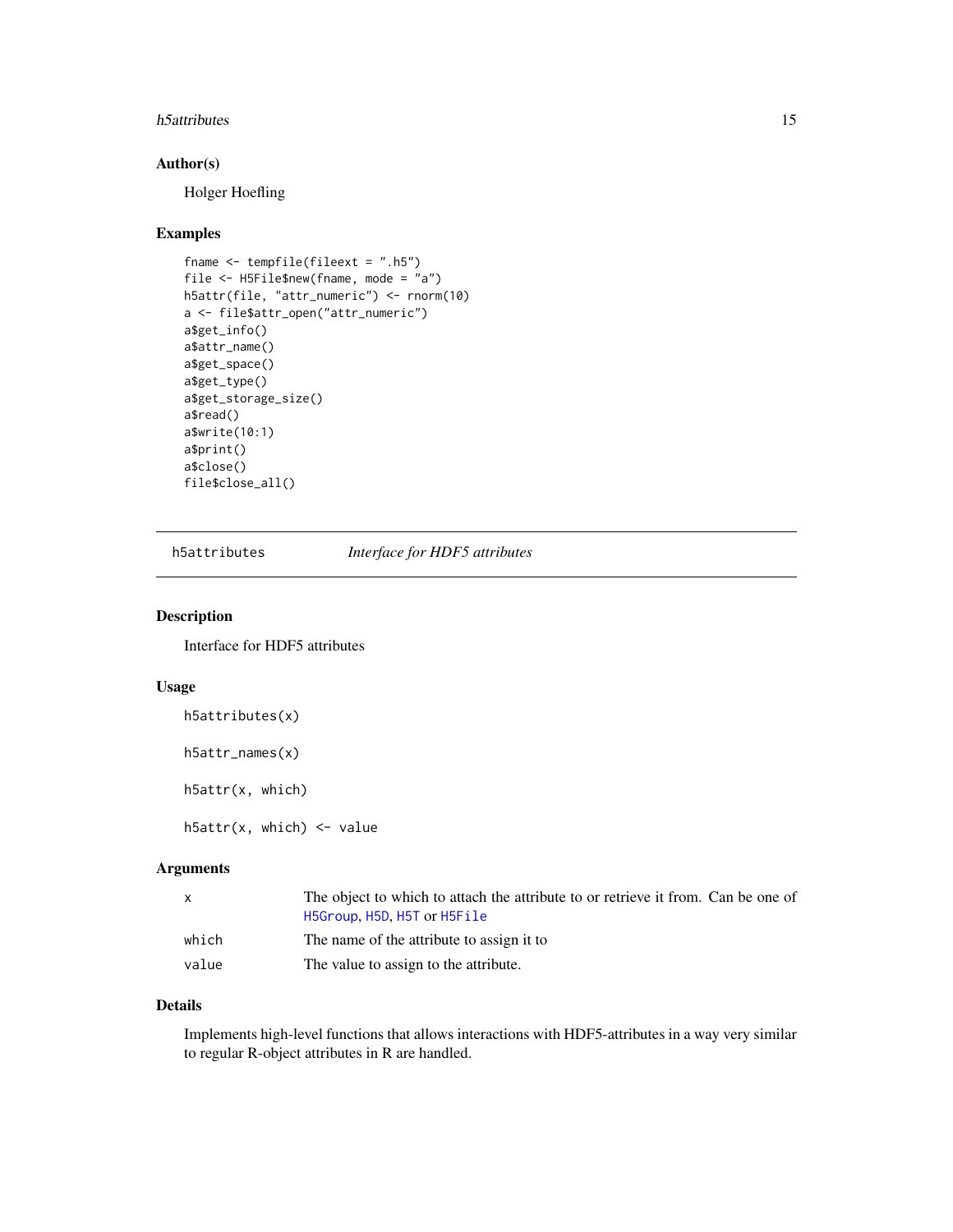#### Value

For h5attributes, a named list with the content of the attributes read out. For h5attr\_names, a vector of names of the attributes attached to the object x. For h5attr, the content of the attribute and for h5attr<-, the assignment, the original object to which the attributes are attached (so that chaining is possible).

# Author(s)

Holger Hoefling

<span id="page-15-1"></span>

h5const *All constants used in HDF5*

## Description

These are all constants used in HDF5. They are stored in an environment with locked bindings so that they cannot be changed. An overview of all constants can be seen with h5const\$overview, listing all of them. Each constant can be accessed using \$ and the name of the constant. See the examples below.

#### Details

There are also some flags that govern edge cases of conversion from HDF5 to R. This is related to how integers are being treated and the issue of R not being able to natively represent 64bit integers and not at all being able to represent unsigned 64bit integers (even using add-on packages). The constants all start with the term H5TOR. There are currently possible values

- H5TOR\_CONV\_NONE Doesn't do any conversion. Every integer datatype with more than 32 bit is returned as 64bit integers. For unsigned 64bit integers, the conversion to signed 64bit integers is done by truncation
- H5TOR\_CONV\_INT64\_INT\_NOLOSS Under this setting, whenever a 64 bit integer would be returned, it is checked if it would also fit into a 32 bit integer without data loss and returned as such if possible
- H5TOR\_CONV\_INT64\_FLOAT\_NOLOSS Under this setting, whenever a 64 bit integer would be returned, it is checked if it would also fit into a 64 bit floating point value without data loss and returned as such if possible
- H5TOR\_CONV\_INT64\_NOLOSS Combines H5TOR\_CONV\_INT64\_INT\_NOLOSS and H5TOR\_CONV\_INT64\_FLOAT\_NOLOSS and is set as the default in the hdf5r.h5tor\_default option.
- H5TOR\_CONV\_INT64\_FLOAT\_FORCE Under this setting, whenever a 64 bit integer would be returned, it is coerced to a double even if this results in a loss of precision. If a loss of precision occurs, a warning is issued. Please note that this also overrides the use of H5TOR\_CONV\_UNIT64\_NA. As loss of precision is already accepted, UINT64-values that are larger than LLONG\_MAX will be represented as their next possible floating point value.
- H5TOR\_CONV\_UINT64\_NA When converting an unsigned 64bit integer, any values that don't fit into a signed 64bit integer are set to NA. If this flag is not set, then the values will be truncated to LLONG\_MAX, the largest 64bit signed integer.
- H5TOR\_CONV\_DEFAULT Is both H5TOR\_CONV\_INT64\_INT and H5TOR\_CONV\_UNIT64\_FLOAT

<span id="page-15-0"></span>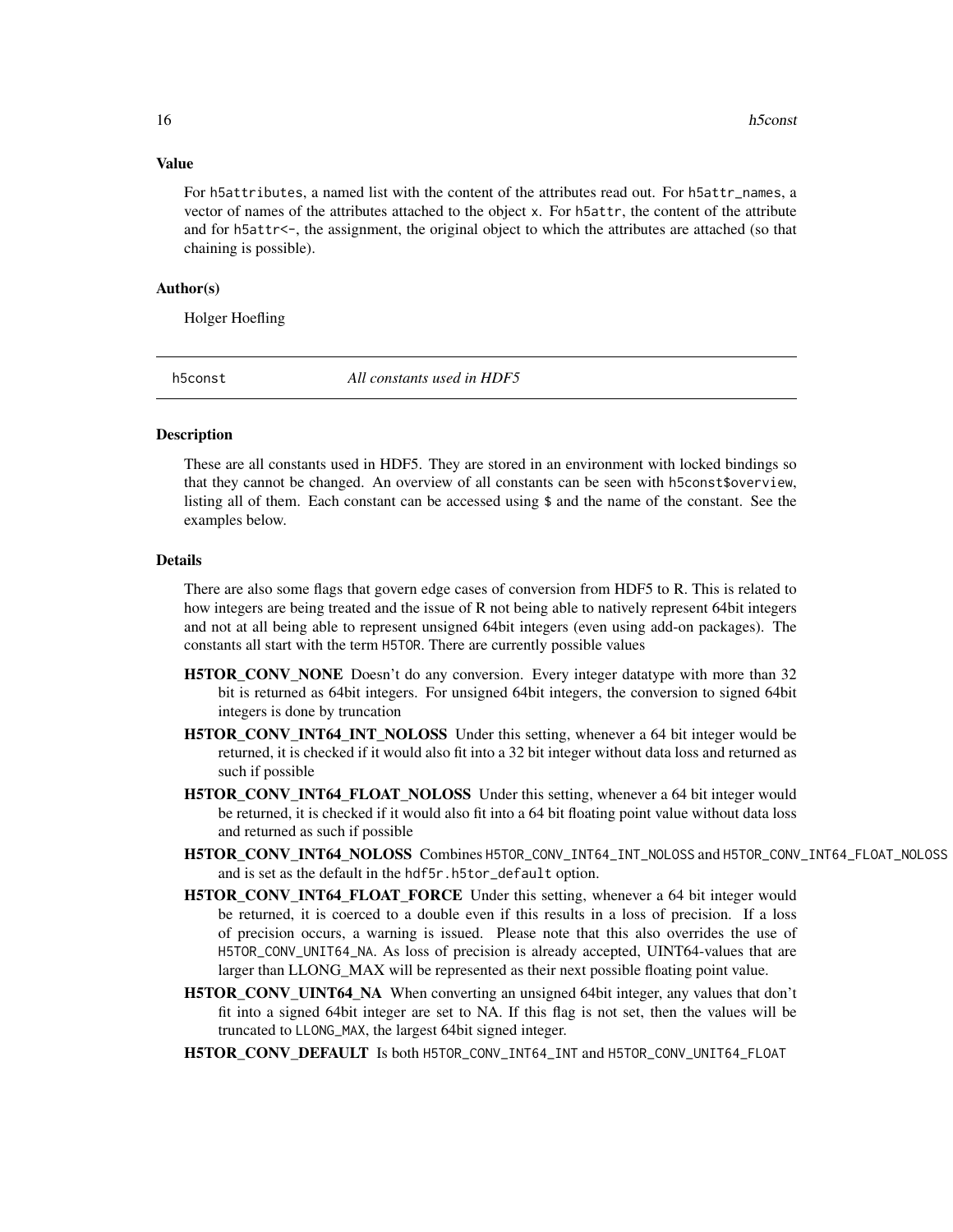#### <span id="page-16-0"></span>H5D-class 17

#### Author(s)

Holger Hoefling

#### Examples

```
h5const$overview
h5const$H5F_ACC_RDWR
h5const$H5F_ACC_DEFAULT
# Combining flags
bitwOr(h5const$H5TOR_CONV_UINT64_NA, h5const$H5TOR_CONV_INT64_INT_NOLOSS)
```
H5D-class *Class for representing HDF5 datasets*

#### <span id="page-16-1"></span>Description

In HDF5, datasets can be located in a group (see [H5Group](#page-29-1)) or at the root of a file (see [H5File](#page-22-1)). They can be created either with a pre-existing R-object (arrays as well as data.frames are supported, but not lists or other complex objects), or by specifying an explicit datatype (for available datatypes see h5types\$overview as well as the dimension. In addition, other features are supported such as transparent compression (for which a chunk-size can be selected).

# Details

In order to create a dataset, the create\_dataset methods of either [H5Group](#page-29-1) or [H5File](#page-22-1) should be used. Please see the documentation there for how to create them.

The most important parts of a dataset are the

- Space The space of the dataset. It describes the dimension of the dataset as well as the maximum dimensions. Can be obtained using the get\_space of the [H5S](#page-54-1) object.
- Datatype The datatypes that is being used in the dataset. Can be obtained using the get\_type method. See [H5T](#page-59-1) to get more information about using datatypes.

In order to read and write datasets, the read and write methods are available. In addition, the standard way of using [ to access arrays is supported as well (see [H5S\\_H5D\\_subset\\_assign](#page-57-1) for more help).

Other information/action of possible interest are

**Storage size** The size of the dataset can be extracted using get\_storage\_size

Size change The size of the dataset can be changed using the set\_extent method

Please also note the active methods

dims Dimension of the dataset

maxdims Maximum dimensions of the dataset

chunk dims Dimension of the chunks

key\_info Returns the space, type, property-list and dimensions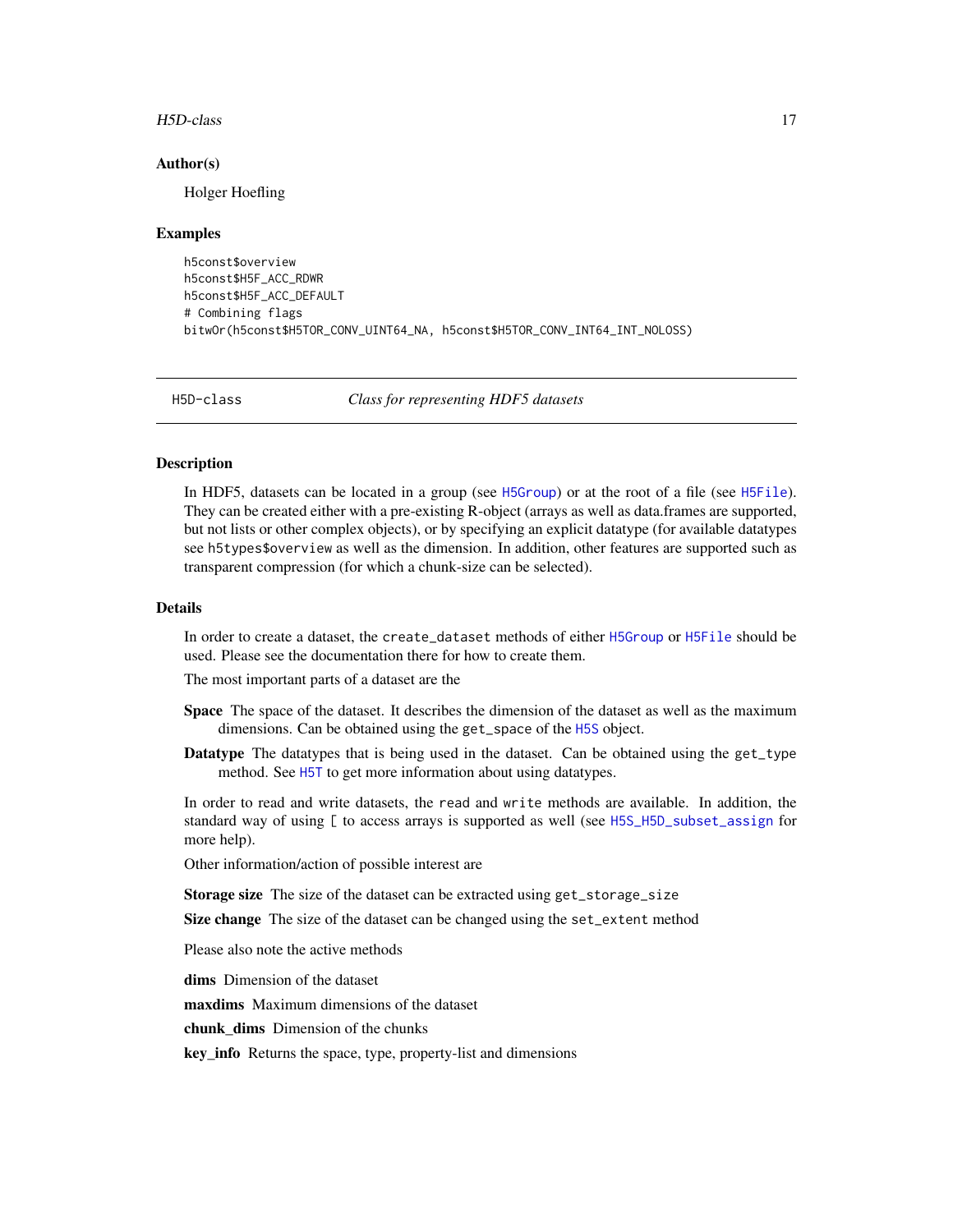#### Value

Object of class [H5D](#page-16-1).

#### Methods

new(id = NULL) Initializes a new dataset-object. Only for internal use. Use the create\_dataset function for [H5Group](#page-29-1) and [H5File](#page-22-1) objects

# Parameters

id For internal use only

- get\_space() This function implements the HDF5-API function H5Dget\_space. Please see the documentation at [https://portal.hdfgroup.org/display/HDF5/H5D\\_GET\\_SPACE](https://portal.hdfgroup.org/display/HDF5/H5D_GET_SPACE) for details.
- get\_space\_status() This function implements the HDF5-API function H5Dget\_space\_status. Please see the documentation at [https://portal.hdfgroup.org/display/HDF5/H5D\\_GET\\_](https://portal.hdfgroup.org/display/HDF5/H5D_GET_SPACE_STATUS) SPACE STATUS for details.
- get\_type(native = TRUE) This function implements the HDF5-API function H5Dget\_type. Please see the documentation at [https://portal.hdfgroup.org/display/HDF5/H5D\\_GET\\_TYPE](https://portal.hdfgroup.org/display/HDF5/H5D_GET_TYPE) for details.
- get\_create\_plist() This function implements the HDF5-API function H5Dget\_create\_plist. Please see the documentation at [https://portal.hdfgroup.org/display/HDF5/H5D\\_GET\\_CREATE](https://portal.hdfgroup.org/display/HDF5/H5D_GET_CREATE_PLIST)\_ [PLIST](https://portal.hdfgroup.org/display/HDF5/H5D_GET_CREATE_PLIST) for details.
- get\_access\_plist() This function implements the HDF5-API function H5Dget\_access\_plist. Please see the documentation at [https://portal.hdfgroup.org/display/HDF5/H5D\\_GET\\_](https://portal.hdfgroup.org/display/HDF5/H5D_GET_ACCESS_PLIST) [ACCESS\\_PLIST](https://portal.hdfgroup.org/display/HDF5/H5D_GET_ACCESS_PLIST) for details.
- get\_offset() This function implements the HDF5-API function H5Dget\_offset. Please see the documentation at [https://portal.hdfgroup.org/display/HDF5/H5D\\_GET\\_OFFSET](https://portal.hdfgroup.org/display/HDF5/H5D_GET_OFFSET) for details.
- get\_storage\_size() This function implements the HDF5-API function H5Dget\_storage\_size. Please see the documentation at [https://portal.hdfgroup.org/display/HDF5/H5D\\_GET\\_](https://portal.hdfgroup.org/display/HDF5/H5D_GET_STORAGE_SIZE) [STORAGE\\_SIZE](https://portal.hdfgroup.org/display/HDF5/H5D_GET_STORAGE_SIZE) for details.
- vlen\_get\_buf\_size(type, space) This function implements the HDF5-API function H5Dvlen\_get\_buf\_size. Please see the documentation at [https://portal.hdfgroup.org/display/HDF5/H5D\\_VLEN\\_](https://portal.hdfgroup.org/display/HDF5/H5D_VLEN_GET_BUF_SIZE) [GET\\_BUF\\_SIZE](https://portal.hdfgroup.org/display/HDF5/H5D_VLEN_GET_BUF_SIZE) for details.
- vlen\_reclaim(buffer, type, space, dataset\_xfer\_pl = h5const\$H5P\_DEFAULT) This function implements the HDF5-API function H5Dvlen\_reclaim. Please see the documentation at [https://portal.hdfgroup.org/display/HDF5/H5D\\_VLEN\\_RECLAIM](https://portal.hdfgroup.org/display/HDF5/H5D_VLEN_RECLAIM) for details.
- read\_low\_level(file\_space = h5const\$H5S\_ALL, mem\_space = NULL, mem\_type = NULL, dataset\_xfer\_pl = h5const This function is for advanced users. It is recommended to use read instead or the [ interface. This function implements the HDF5-API function H5Dread, with minor changes to the API to accommodate R. Please see the documentation at [https://portal.hdfgroup.](https://portal.hdfgroup.org/display/HDF5/H5D_READ) [org/display/HDF5/H5D\\_READ](https://portal.hdfgroup.org/display/HDF5/H5D_READ) for details. It reads the data in the dataset as specified by mem\_space and return it as an R-obj

#### Parameters

file\_space An HDF5-space, represented as class [H5S](#page-54-1) that determines which part of the dataset is being read. Can also be given as an id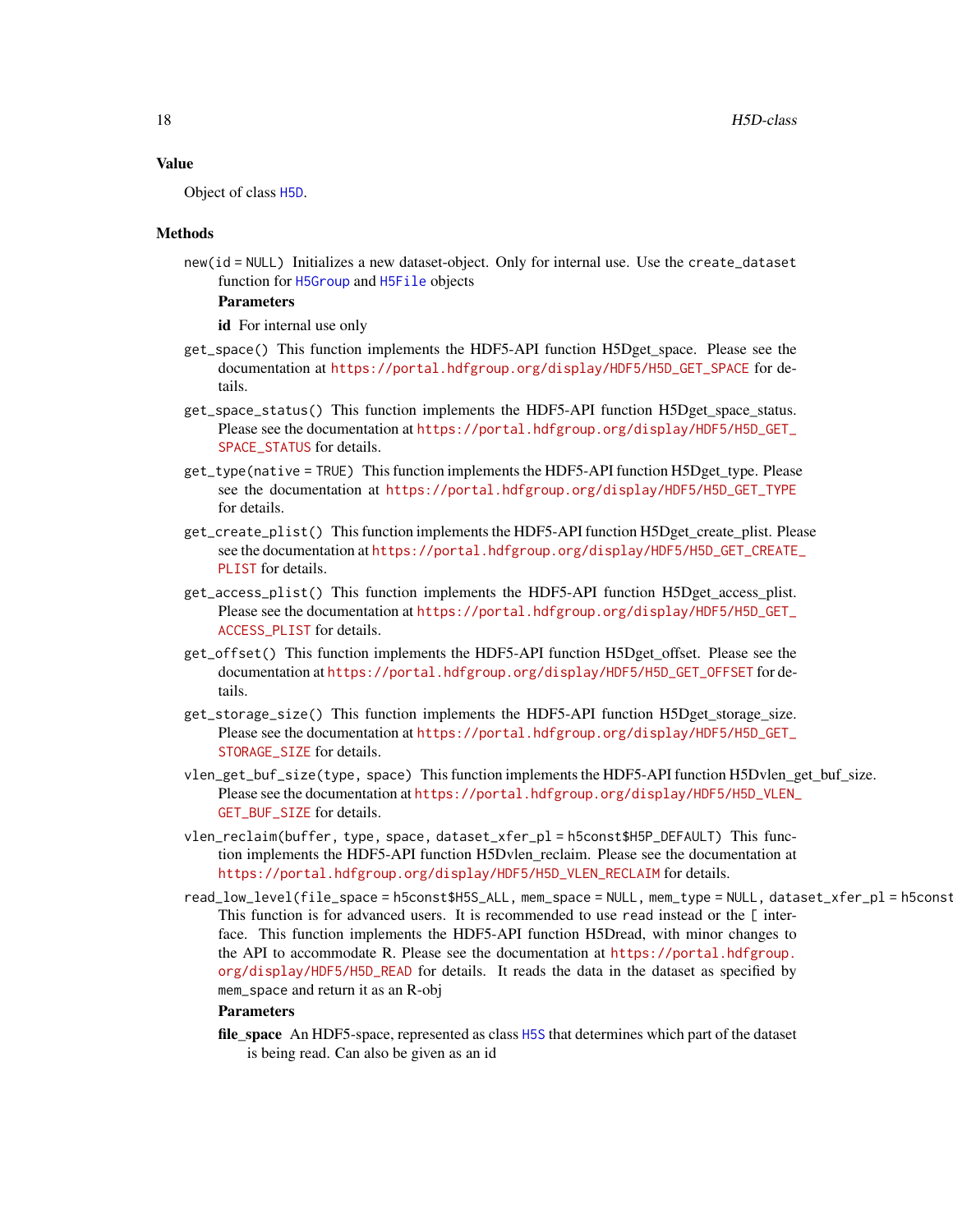- mem\_space The space as it is represented in memory; advanced feature; may be removed in the future. Can also be given as an id.
- mem\_type Memory type; extracted from the dataset if null (can be passed in for efficiency reasons Can also be given as an id.
- dataset\_xfer\_pl Dataset transfer property list. See [H5P\\_DATASET\\_XFER](#page-41-1)
- flags Conversion rules for integer values. See also [h5const](#page-15-1)
- set\_dim If TRUE, the dimension attribute is set in the return value. How it is set is determined by dim\_to\_set.
- dim\_to\_set The dimension to set; Has to be numeric and needs to be specified if set\_dim is TRUE. If the result is a data.frame, i.e. the data-type is a compound, then the dimension is ignored as the correct dimension is already set.
- drop Logical. Should dimensions of length 1 be dropped (R-default for arrays)
- read(args = NULL, dataset\_xfer\_pl = h5const\$H5P\_DEFAULT, flags = getOption("hdf5r.h5tor\_default"), drop Main interface for reading data from the dataset. It is the function that is used by [, where all indices are being passed in the parameter args.

#### Parameters

- args The indices for each dimension to subset given as a list. This makes this easier to use as a programmatic API. For interactive use we recommend the use of the [ operator. If set to NULL, the entire dataset will be read.
- envir The environment in which to evaluate args

dataset\_xfer\_pl An object of class [H5P\\_DATASET\\_XFER](#page-41-1).

- flags Some flags governing edge cases of conversion from HDF5 to R. This is related to how integers are being treated and the issue of R not being able to natively represent 64bit integers and not at all being able to represent unsigned 64bit integers (even using add-on packages). The constants governing this are part of [h5const](#page-15-1). The relevant ones start with the term H5TOR and are documented there. The default set here returns a regular 32bit integer if it doesn't lead to an overflow and returns a 64bit integer from the bit64 package otherwise. For 64bit unsigned int that are larger than 64bit signed int, it return a double. This looses precision, however.
- drop Logical. When reading data, should dimensions of size 1 be dropped.

#### Return

The data that was read as an R object

write\_low\_level(robj, file\_space = h5const\$H5S\_ALL, mem\_space = NULL, mem\_type = NULL, dataset\_xfer\_pl = This function is for advanced users. It is recommended to use read instead or the [<- interface as used for arrays. This function implements the HDF5-API function H5Dwrite, with some changes to accommodate R. Please see the documentation at [https://portal.hdfgroup.](https://portal.hdfgroup.org/display/HDF5/H5D_WRITE) [org/display/HDF5/H5D\\_WRITE](https://portal.hdfgroup.org/display/HDF5/H5D_WRITE) for details. It writes that data from the robj into the dataset.

#### **Parameters**

- robj The object to write into the dataset
- mem\_space The space as it is represented in memory; advanced feature; may be removed in the future
- mem type Memory type; extracted from the dataset if null (can be passed in for efficiency reasons
- file\_space An HDF5-space, represented as class [H5S](#page-54-1) that determines which part of the dataset is being written.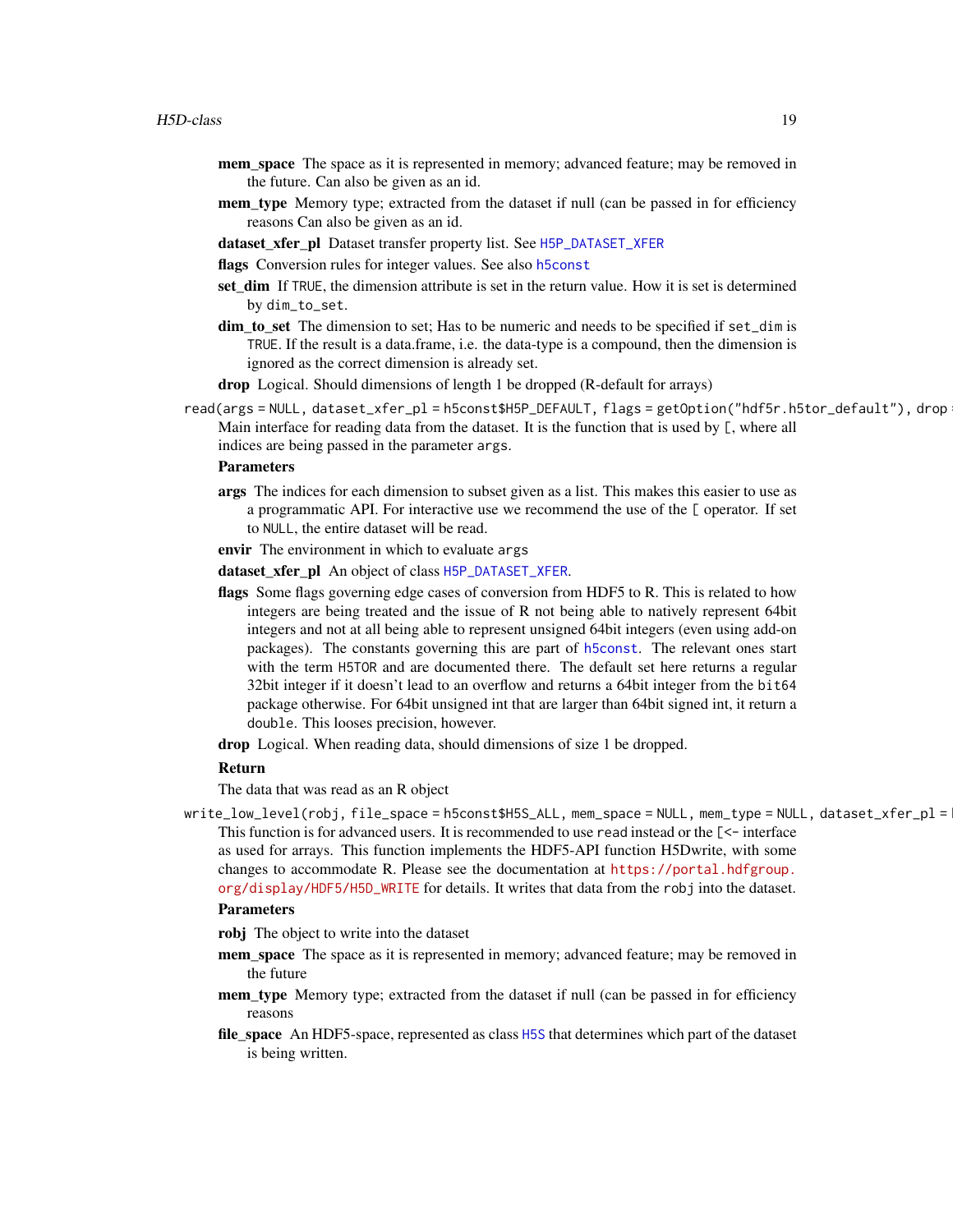dataset\_xfer\_pl Dataset transfer property list. See [H5P\\_DATASET\\_XFER](#page-41-1) flush Should a flush be done after the write

write(args, value, dataset\_xfer\_pl = h5const\$H5P\_DEFAULT, envir = parent.frame()) Main interface for writing data to the dataset. It is the function that is used by  $\lceil \langle -\rangle$ , where all indices are being passed in the parameter args.

#### **Parameters**

args The indices for each dimension to subset given as a list. This makes this easier to use as a programmatic API. For interactive use we recommend the use of the [ operator. If set to NULL, the entire dataset will be read.

value The data to write to the dataset

envir The environment in which to evaluate args

dataset\_xfer\_pl An object of class [H5P\\_DATASET\\_XFER](#page-41-1).

#### Return

The HDF5 dataset object, returned invisibly

- set\_extent(dims) This function implements the HDF5-API function H5Dset\_extent. Please see the documentation at [https://portal.hdfgroup.org/display/HDF5/H5D\\_SET\\_EXTENT](https://portal.hdfgroup.org/display/HDF5/H5D_SET_EXTENT) for details.
- get\_fill\_value() This function implements the HDF5-API function H5Pget\_fill\_value, automatically supplying the datatype of the dataset for convenience. Please see the documentation at [https://portal.hdfgroup.org/display/HDF5/H5P\\_GET\\_FILL\\_VALUE](https://portal.hdfgroup.org/display/HDF5/H5P_GET_FILL_VALUE) for details.
- create\_reference(...) This function implements the HDF5-API function H5Rcreate. The parameters are interpreted as in '['. The function always create H5R\_DATASET\_REGION references Please see the documentation at [https://portal.hdfgroup.org/display/HDF5/](https://portal.hdfgroup.org/display/HDF5/H5R_CREATE) [H5R\\_CREATE](https://portal.hdfgroup.org/display/HDF5/H5R_CREATE) for details.

print(..., max.attributes = 10) Prints information for the dataset

# Parameters

... ignored

max.attributes Maximum number of attribute names to print

- obj\_info(remove\_internal\_use\_only = TRUE) This function implements the HDF5-API function H5Oget\_info. Please see the documentation at [https://portal.hdfgroup.org/display](https://portal.hdfgroup.org/display/HDF5/H5O_GET_INFO)/ [HDF5/H5O\\_GET\\_INFO](https://portal.hdfgroup.org/display/HDF5/H5O_GET_INFO) for details.
- get\_obj\_name() This function implements the HDF5-API function H5Iget\_name. Please see the documentation at [https://portal.hdfgroup.org/display/HDF5/H5I\\_GET\\_NAME](https://portal.hdfgroup.org/display/HDF5/H5I_GET_NAME) for details.
- create\_attr(attr\_name, robj = NULL, dtype = NULL, space = NULL) This function implements the HDF5-API function H5Acreate2. Please see the documentation at [https://portal.](https://portal.hdfgroup.org/display/HDF5/H5A_CREATE2) [hdfgroup.org/display/HDF5/H5A\\_CREATE2](https://portal.hdfgroup.org/display/HDF5/H5A_CREATE2) for details.
- attr\_open(attr\_name) This function implements the HDF5-API function H5Aopen. Please see the documentation at [https://portal.hdfgroup.org/display/HDF5/H5A\\_OPEN](https://portal.hdfgroup.org/display/HDF5/H5A_OPEN) for details.
- create\_attr\_by\_name(attr\_name, obj\_name, robj = NULL, dtype = NULL, space = NULL, link\_access\_pl = h5const This function implements the HDF5-API function H5Acreate\_by\_name. Please see the documentation at [https://portal.hdfgroup.org/display/HDF5/H5A\\_CREATE\\_BY\\_NAME](https://portal.hdfgroup.org/display/HDF5/H5A_CREATE_BY_NAME) for details.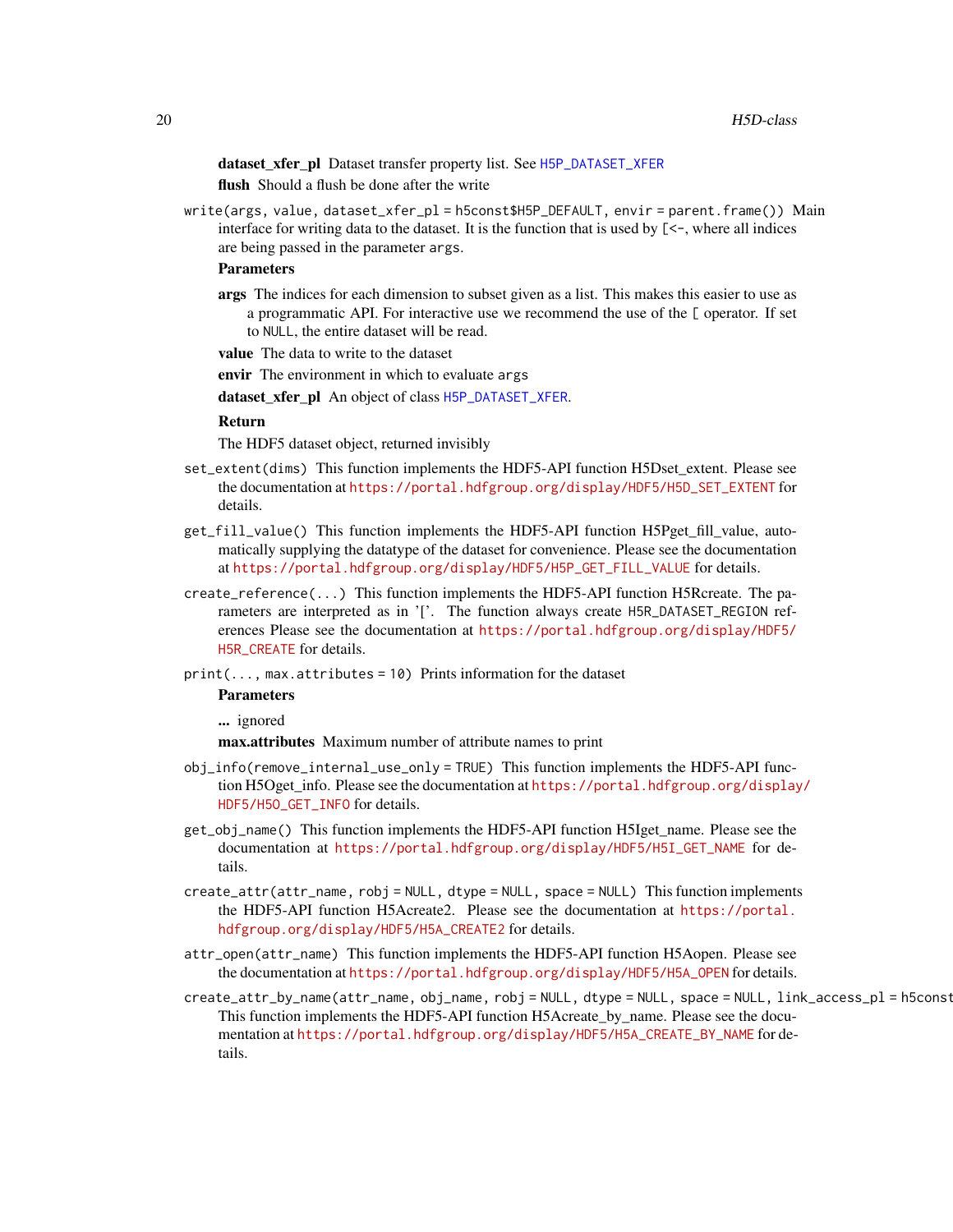- attr\_open\_by\_name(attr\_name, obj\_name, link\_access\_pl = h5const\$H5P\_DEFAULT) This function implements the HDF5-API function H5Aopen\_by\_name. Please see the documentation at [https://portal.hdfgroup.org/display/HDF5/H5A\\_OPEN\\_BY\\_NAME](https://portal.hdfgroup.org/display/HDF5/H5A_OPEN_BY_NAME) for details.
- attr\_open\_by\_idx(n, obj\_name, idx\_type = h5const\$H5\_INDEX\_NAME, order = h5const\$H5\_ITER\_NATIVE, link\_ac This function implements the HDF5-API function H5Aopen\_by\_idx. Please see the documentation at [https://portal.hdfgroup.org/display/HDF5/H5A\\_OPEN\\_BY\\_IDX](https://portal.hdfgroup.org/display/HDF5/H5A_OPEN_BY_IDX) for details.
- attr\_exists\_by\_name(attr\_name, obj\_name, link\_access\_pl = h5const\$H5P\_DEFAULT) This function implements the HDF5-API function H5Aexists\_by\_name. Please see the documentation at [https://portal.hdfgroup.org/display/HDF5/H5A\\_EXISTS\\_BY\\_NAME](https://portal.hdfgroup.org/display/HDF5/H5A_EXISTS_BY_NAME) for details.
- attr\_exists(attr\_name) This function implements the HDF5-API function H5Aexists. Please see the documentation at [https://portal.hdfgroup.org/display/HDF5/H5A\\_EXISTS](https://portal.hdfgroup.org/display/HDF5/H5A_EXISTS) for details.
- attr\_rename\_by\_name(old\_attr\_name, new\_attr\_name, obj\_name, link\_access\_pl = h5const\$H5P\_DEFAULT) This function implements the HDF5-API function H5Arename\_by\_name. Please see the documentation at [https://portal.hdfgroup.org/display/HDF5/H5A\\_RENAME\\_BY\\_NAME](https://portal.hdfgroup.org/display/HDF5/H5A_RENAME_BY_NAME) for details.
- attr\_rename(old\_attr\_name, new\_attr\_name) This function implements the HDF5-API function H5Arename. Please see the documentation at [https://portal.hdfgroup.org/display/](https://portal.hdfgroup.org/display/HDF5/H5A_RENAME) [HDF5/H5A\\_RENAME](https://portal.hdfgroup.org/display/HDF5/H5A_RENAME) for details.
- attr\_delete(attr\_name) This function implements the HDF5-API function H5Adelete. Please see the documentation at [https://portal.hdfgroup.org/display/HDF5/H5A\\_DELETE](https://portal.hdfgroup.org/display/HDF5/H5A_DELETE) for details.
- attr\_delete\_by\_name(attr\_name, obj\_name, link\_access\_pl = h5const\$H5P\_DEFAULT) This function implements the HDF5-API function H5Adelete by name. Please see the documentation at [https://portal.hdfgroup.org/display/HDF5/H5A\\_DELETE\\_BY\\_NAME](https://portal.hdfgroup.org/display/HDF5/H5A_DELETE_BY_NAME) for details.
- attr\_delete\_by\_idx(n, obj\_name, idx\_type = h5const\$H5\_INDEX\_NAME, order = h5const\$H5\_ITER\_NATIVE, link\_ This function implements the HDF5-API function H5Adelete\_by\_idx. Please see the documentation at [https://portal.hdfgroup.org/display/HDF5/H5A\\_DELETE\\_BY\\_IDX](https://portal.hdfgroup.org/display/HDF5/H5A_DELETE_BY_IDX) for details.
- attr\_info\_by\_name(attr\_name, obj\_name, link\_access\_pl = h5const\$H5P\_DEFAULT) This function implements the HDF5-API function H5Aget\_info\_by\_name. Please see the documentation at [https://portal.hdfgroup.org/display/HDF5/H5A\\_GET\\_INFO\\_BY\\_NAME](https://portal.hdfgroup.org/display/HDF5/H5A_GET_INFO_BY_NAME) for details.
- attr\_info\_by\_idx(n, obj\_name, idx\_type = h5const\$H5\_INDEX\_NAME, order = h5const\$H5\_ITER\_NATIVE, link\_ac This function implements the HDF5-API function H5Aget\_info\_by\_idx. Please see the documentation at [https://portal.hdfgroup.org/display/HDF5/H5A\\_GET\\_INFO\\_BY\\_IDX](https://portal.hdfgroup.org/display/HDF5/H5A_GET_INFO_BY_IDX) for details.
- attr\_name\_by\_idx(n, obj\_name, idx\_type = h5const\$H5\_INDEX\_NAME, order = h5const\$H5\_ITER\_NATIVE, link\_ac This function implements the HDF5-API function H5Aget\_name\_by\_idx. Please see the documentation at [https://portal.hdfgroup.org/display/HDF5/H5A\\_GET\\_NAME\\_BY\\_IDX](https://portal.hdfgroup.org/display/HDF5/H5A_GET_NAME_BY_IDX) for details.
- attr\_get\_number() This function implements the HDF5-API function H5Aget\_num\_attrs. Please see the documentation at [https://support.hdfgroup.org/HDF5/doc/RM/RM\\_H5A.html#](https://support.hdfgroup.org/HDF5/doc/RM/RM_H5A.html#Annot-NumAttrs) [Annot-NumAttrs](https://support.hdfgroup.org/HDF5/doc/RM/RM_H5A.html#Annot-NumAttrs) for details.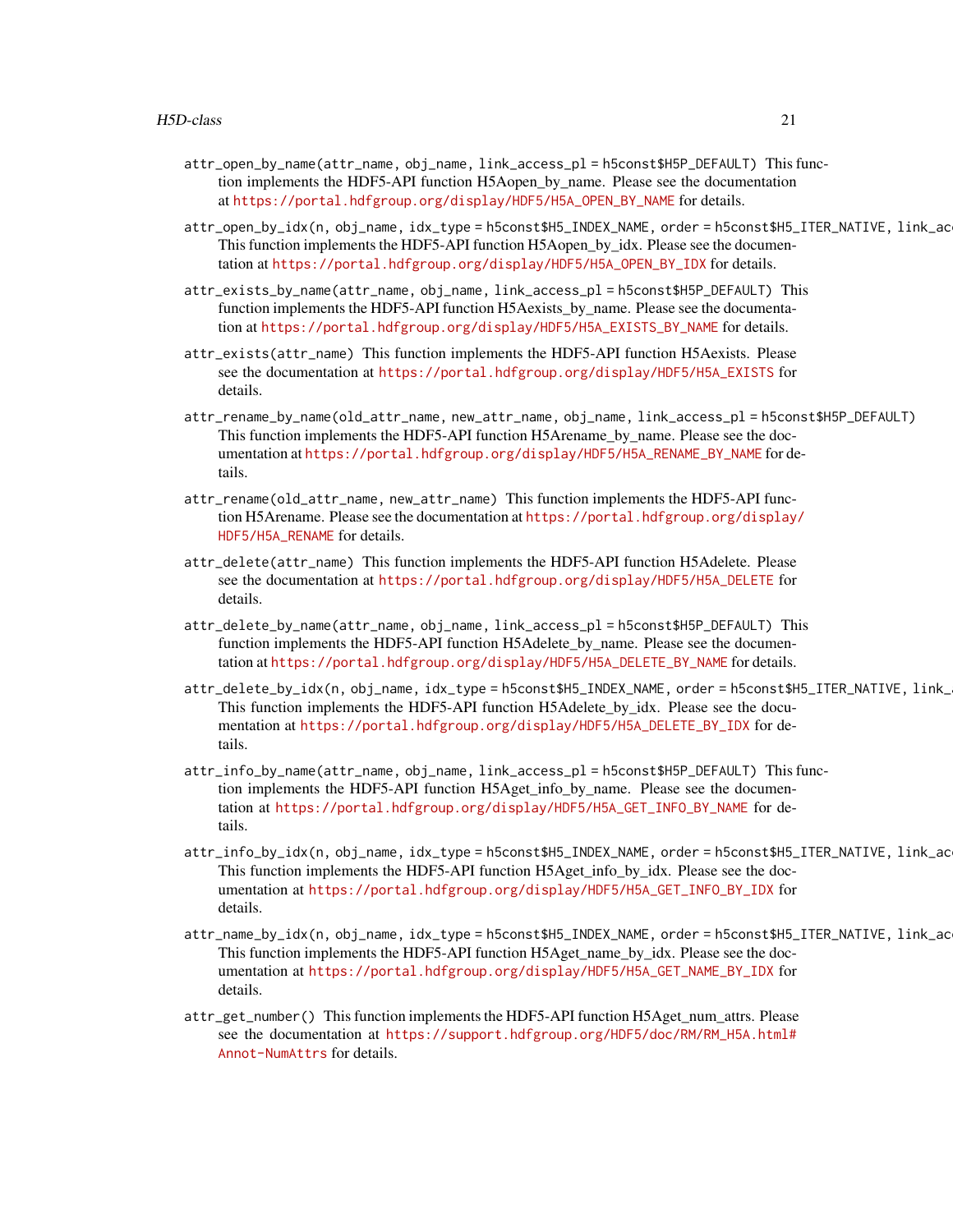- flush(scope = h5const\$H5F\_SCOPE\_GLOBAL) This function implements the HDF5-API function H5Fflush. Please see the documentation at [https://portal.hdfgroup.org/display/HDF5/](https://portal.hdfgroup.org/display/HDF5/H5F_FLUSH) [H5F\\_FLUSH](https://portal.hdfgroup.org/display/HDF5/H5F_FLUSH) for details.
- get\_filename() This function implements the HDF5-API function H5Fget\_name. Please see the documentation at [https://portal.hdfgroup.org/display/HDF5/H5F\\_GET\\_NAME](https://portal.hdfgroup.org/display/HDF5/H5F_GET_NAME) for details.
- dims() Get the dimension of the dataset
- maxdims() Get the maximal dimension of the dataset
- chunk\_dims() Return the dimension of the chunks. NA if the dataset is not chunked
- key\_info() Returns the key types as a list, consisting of type, space, dataset\_create\_pl, type\_size\_raw, type\_size\_variable, dims and chunk\_dims. type\_size\_raw versus variable differs for variable length types, which return Inf for type\_size\_variable and the underlying size for type\_size\_raw

#### Author(s)

Holger Hoefling

#### Examples

```
# First create a file to create datasets in it
fname \le tempfile(fileext = ".h5")
file <- H5File$new(fname, mode = "a")
# Show the 3 different ways how to create a dataset
file[["directly"] <- matrix(1:10, ncol=2)
file$create_dataset("from_robj", matrix(1:10, ncol=2))
dset <- file$create_dataset("basic", dtype=h5types$H5T_NATIVE_INT,
             space=H5S$new("simple", dims=c(5, 2), maxdims=c(10,2)), chunk_dims=c(5,2))
# Different ways of reading the dataset
dset$read(args=list(1:5, 1))
dset$read(args=list(1:5, quote(expr=)))
dset$read(args=list(1:5, NULL))
dset[1:5, 1]
dset[1:5, ]
dset[1:5, NULL]
# Writing to the dataset
dset$write(args=list(1:3, 1:2), value=11:16)
dset[4:5, 1:2] <- -(1:4)dset[,]
# Extract key information
dset$dims
dset$maxdims
dset$chunk_dims
dset$key_info
dset
file$close_all()
file.remove(fname)
```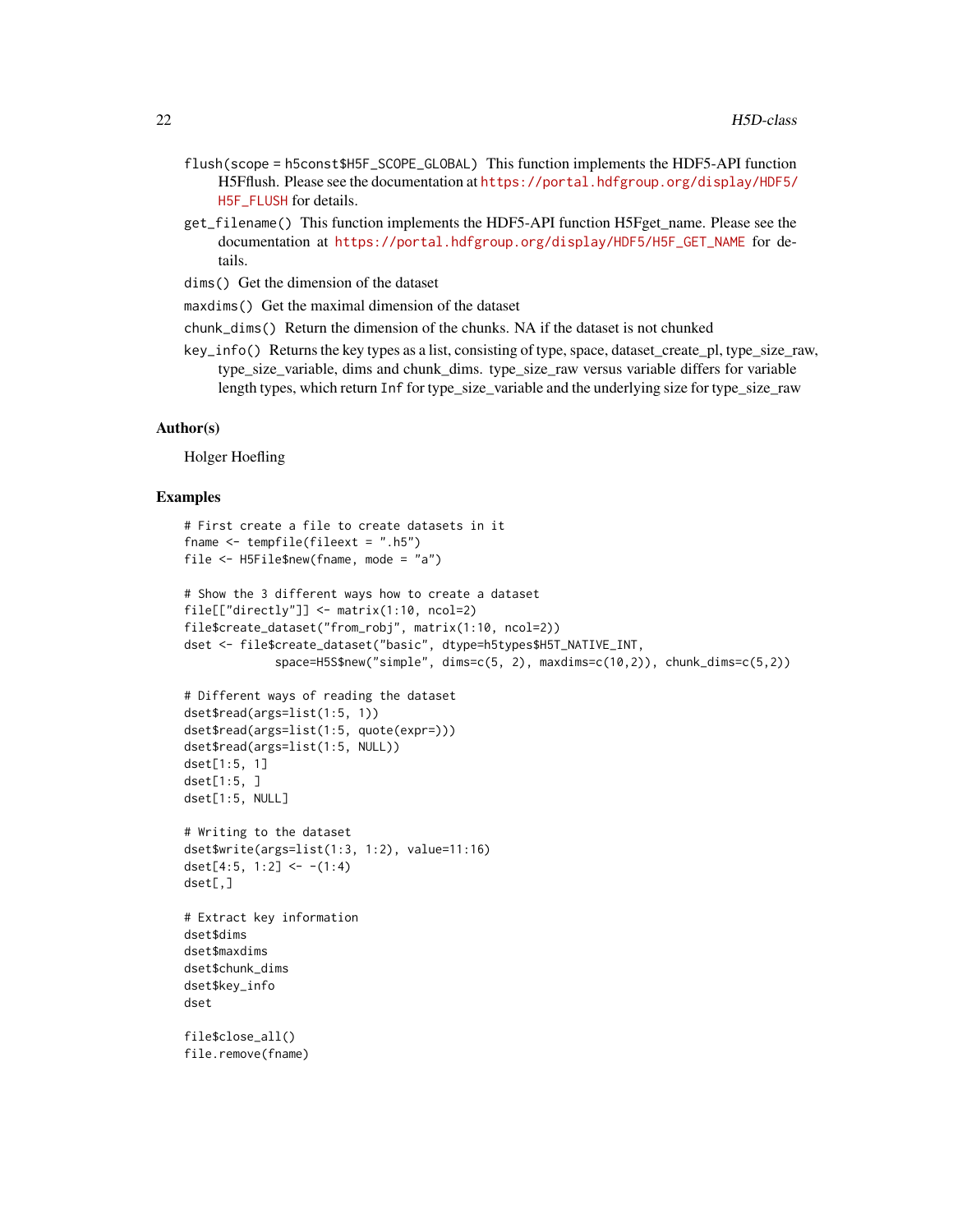<span id="page-22-0"></span>

## <span id="page-22-1"></span>Description

H5File objects are are the main entry point to access HDF5 data from binary files. This class represents an open HDF5 File-id. It inherits all functions of the [H5RefClass](#page-49-1).

#### Details

HDF5 files can be opened or generated using the H5File\$new() function and a specified file access mode. H5File\$new() returns a H5File object which can be used to access [H5Group](#page-29-1)s and Datasets (see [H5D](#page-16-1)) using subsetting parameters or according class methods.

HDF5 files which have been created or opened through H5File\$new() need to be closed afterwards using \$close\_all(). \$close\_all() not only closes the file itself, but also all objects that are still open inside it (such as groups or datasets). \$flush() can be used to flush unwritten data to an HDF5 file.

HDF5 Files typically contain the following objects:

Groups Similar to a file system folder, used to organize HDF5 objects in a hierarchical way, see also [H5Group](#page-29-1)

Datasets Objects to store actual data, see also [H5D](#page-16-1)

Attributes Meta data objects to store extra information about Files, Groups and Datasets, see also [H5A](#page-12-1)

# Value

Object of class [H5File](#page-22-1).

#### Methods

new(filename = NULL, mode = c("a", "r", "r+", "w", "w-", "x"), file\_create\_pl = h5const\$H5P\_DEFAULT, file\_ Opens or creates a new HDF5 File

#### **Parameters**

filename Name of the file

- mode How to open it. a creates a new file or opens an existing one for read/write. r opens an existing file for reading, r+ opens an existing file for read/write. w creates a file, truncating any existing ones and w-/x are synonyms, creating a file and failing if it already exists.
- get\_obj\_count(types = h5const\$H5F\_OBJ\_ALL) This function implements the HDF5-API function H5Fget\_obj\_count. Please see the documentation at [https://portal.hdfgroup.org/](https://portal.hdfgroup.org/display/HDF5/H5F_GET_OBJ_COUNT) [display/HDF5/H5F\\_GET\\_OBJ\\_COUNT](https://portal.hdfgroup.org/display/HDF5/H5F_GET_OBJ_COUNT) for details.
- get\_obj\_ids(types = h5const\$H5F\_OBJ\_ALL) This function implements the HDF5-API function H5Fget\_obj\_ids. Please see the documentation at [https://portal.hdfgroup.org/](https://portal.hdfgroup.org/display/HDF5/H5F_GET_OBJ_IDS) [display/HDF5/H5F\\_GET\\_OBJ\\_IDS](https://portal.hdfgroup.org/display/HDF5/H5F_GET_OBJ_IDS) for details.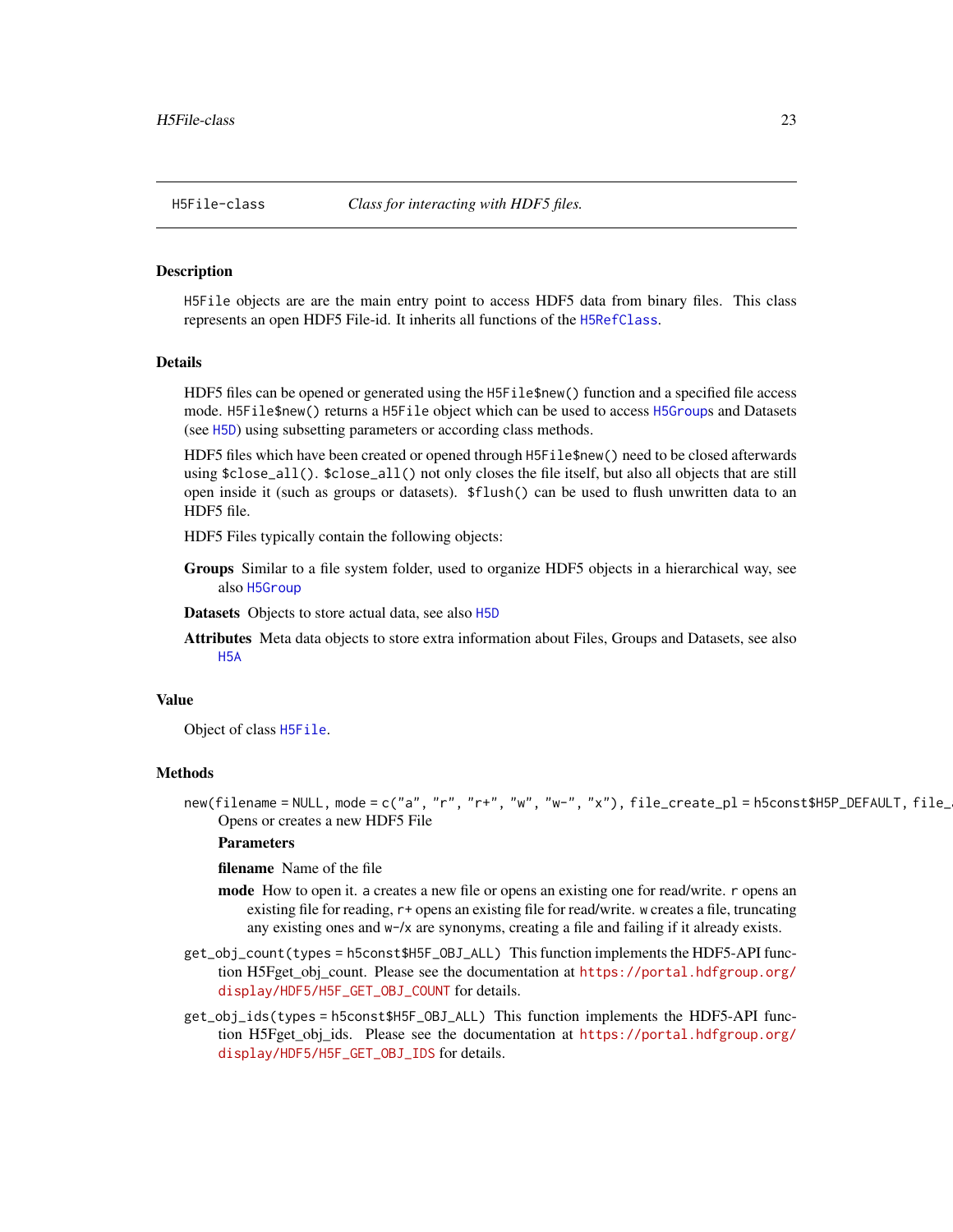- get\_filesize() This function implements the HDF5-API function H5Fget\_filesize. Please see the documentation at [https://portal.hdfgroup.org/display/HDF5/H5F\\_GET\\_FILESIZE](https://portal.hdfgroup.org/display/HDF5/H5F_GET_FILESIZE) for details.
- file\_info() This function implements the HDF5-API function H5Fget\_info2. Please see the documentation at [https://portal.hdfgroup.org/display/HDF5/H5F\\_GET\\_INFO2](https://portal.hdfgroup.org/display/HDF5/H5F_GET_INFO2) for details. Please note that the returned information differs if HDF5 Version 1.8.16 or HDF5 Version >= 1.10.0 is being used
- get\_intent() This function implements the HDF5-API function H5Fget\_intent. Please see the documentation at [https://portal.hdfgroup.org/display/HDF5/H5F\\_GET\\_INTENT](https://portal.hdfgroup.org/display/HDF5/H5F_GET_INTENT) for details.
- close\_all(close\_self = TRUE) Closes the file, flushes it and also closes all open objects that are still open in it. This is the recommended way of closing any file. If not all objects in a file are closed, the file remains open and cannot be re-opened the regular way.
- $print(..., max. attributes = 10, max. listing = 10)$  Prints information for the file

#### Parameters

max.attributes Maximum number of attribute names to print

max.listing Maximum number of ls-items to print

... ignored

- open(name, link\_access\_pl = h5const\$H5P\_DEFAULT, dataset\_access\_pl = h5const\$H5P\_DEFAULT, type\_access\_pl = h5const\$H5P\_DEFAULT) Opens groups, datasets or types using the appropriate HDF5-API functions. Please see the documentation at [https://portal.hdfgroup.org/display/HDF5/H5D\\_OPEN](https://portal.hdfgroup.org/display/HDF5/H5D_OPEN) for datasets, [https://portal.hdfgroup.org/display/HDF5/H5O\\_OPEN](https://portal.hdfgroup.org/display/HDF5/H5O_OPEN) for types and [https://portal.](https://portal.hdfgroup.org/display/HDF5/H5O_OPEN) [hdfgroup.org/display/HDF5/H5O\\_OPEN](https://portal.hdfgroup.org/display/HDF5/H5O_OPEN) for general objects.
- open\_by\_idx(n, group\_name = ".", index\_type = h5const\$H5\_INDEX\_NAME, order = h5const\$H5\_ITER\_NATIVE, lin This function implements the HDF5-API function H5Oopen\_by\_idx. Please see the documentation at [https://portal.hdfgroup.org/display/HDF5/H5O\\_OPEN\\_BY\\_IDX](https://portal.hdfgroup.org/display/HDF5/H5O_OPEN_BY_IDX) for details.
- ls(recursive = FALSE, detailed = FALSE, index\_type = h5const\$H5\_INDEX\_NAME, order = h5const\$H5\_ITER\_NATI\ Returns the contents of a file or group as a data.frame.
- exists(name, link\_access\_pl = h5const\$H5P\_DEFAULT) This function implements the HDF5- API function H5Lexists. Please see the documentation at [https://portal.hdfgroup.org/](https://portal.hdfgroup.org/display/HDF5/H5L_EXISTS) [display/HDF5/H5L\\_EXISTS](https://portal.hdfgroup.org/display/HDF5/H5L_EXISTS) for details.
- path\_valid(path, check\_object\_valid = TRUE) This function implements the HDF5-API function H5LTpath\_valid. Please see the documentation at [https://support.hdfgroup.org/](https://support.hdfgroup.org/HDF5/doc/HL/RM_H5LT.html#H5LTpath_valid) [HDF5/doc/HL/RM\\_H5LT.html#H5LTpath\\_valid](https://support.hdfgroup.org/HDF5/doc/HL/RM_H5LT.html#H5LTpath_valid) for details.
- link(obj, new\_link\_name, link\_create\_pl = h5const\$H5P\_DEFAULT, link\_access\_pl = h5const\$H5P\_DEFAULT) This function implements the HDF5-API function H5Olink. Please see the documentation at [https://portal.hdfgroup.org/display/HDF5/H5O\\_LINK](https://portal.hdfgroup.org/display/HDF5/H5O_LINK) for details.
- obj\_copy\_to(dst\_loc, dst\_name, src\_name, object\_copy\_pl = h5const\$H5P\_DEFAULT, link\_create\_pl = h5const\$H5P\_DEFAULT) This function implements the HDF5-API function H5Ocopy. Please see the documentation at [https://portal.hdfgroup.org/display/HDF5/H5O\\_COPY](https://portal.hdfgroup.org/display/HDF5/H5O_COPY) for details.
- obj\_copy\_from(src\_loc, src\_name, dst\_name, object\_copy\_pl = h5const\$H5P\_DEFAULT, link\_create\_pl = h5const\$H5P\_DEFAULT) This function implements the HDF5-API function H5Ocopy. Please see the documentation at [https://portal.hdfgroup.org/display/HDF5/H5O\\_COPY](https://portal.hdfgroup.org/display/HDF5/H5O_COPY) for details.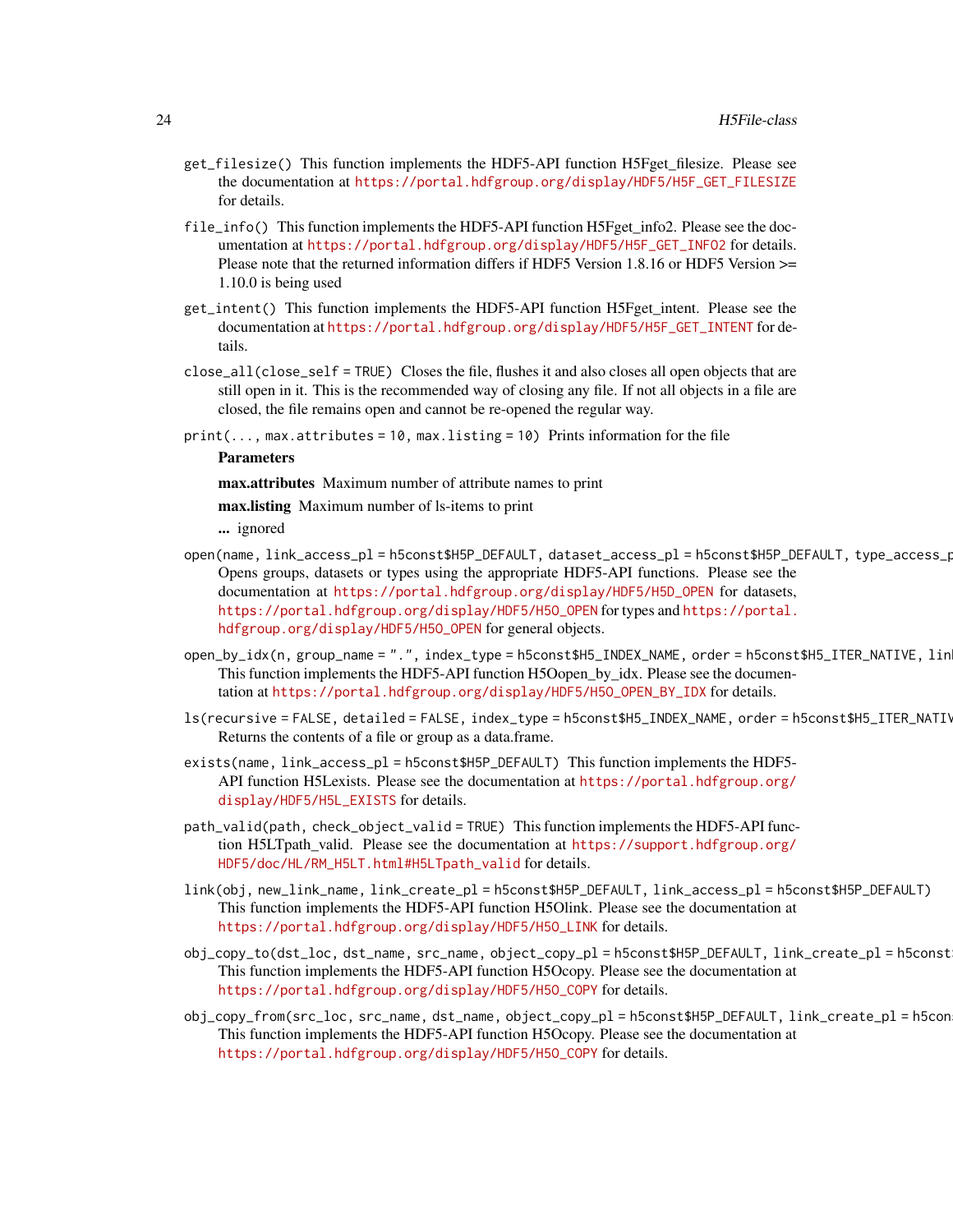- obj\_info\_by\_idx(n, group\_name = ".", index\_field = h5const\$H5\_INDEX\_NAME, order = h5const\$H5\_ITER\_NATIVE This function implements the HDF5-API function H5Oget\_info\_by\_idx. Please see the documentation at [https://portal.hdfgroup.org/display/HDF5/H5O\\_GET\\_INFO\\_BY\\_IDX](https://portal.hdfgroup.org/display/HDF5/H5O_GET_INFO_BY_IDX) for details.
- obj\_info\_by\_name(object\_name, remove\_internal\_use\_only = TRUE) This function implements the HDF5-API function H5Oget\_info\_by\_name. Please see the documentation at [https:](https://portal.hdfgroup.org/display/HDF5/H5O_GET_INFO_BY_NAME) [//portal.hdfgroup.org/display/HDF5/H5O\\_GET\\_INFO\\_BY\\_NAME](https://portal.hdfgroup.org/display/HDF5/H5O_GET_INFO_BY_NAME) for details.
- group\_info() This function implements the HDF5-API function H5Gget\_info. Please see the documentation at [https://portal.hdfgroup.org/display/HDF5/H5G\\_GET\\_INFO](https://portal.hdfgroup.org/display/HDF5/H5G_GET_INFO) for details.
- group\_info\_by\_name(name, link\_access\_pl = h5const\$H5P\_DEFAULT) This function implements the HDF5-API function H5Gget\_info\_by\_name. Please see the documentation at [https:](https://portal.hdfgroup.org/display/HDF5/H5G_GET_INFO_BY_NAME) [//portal.hdfgroup.org/display/HDF5/H5G\\_GET\\_INFO\\_BY\\_NAME](https://portal.hdfgroup.org/display/HDF5/H5G_GET_INFO_BY_NAME) for details.
- group\_info\_by\_idx(n, group\_name = ".", index\_field = h5const\$H5\_INDEX\_NAME, order = h5const\$H5\_ITER\_NATI This function implements the HDF5-API function H5Gget\_info\_by\_idx. Please see the documentation at [https://portal.hdfgroup.org/display/HDF5/H5G\\_GET\\_INFO\\_BY\\_IDX](https://portal.hdfgroup.org/display/HDF5/H5G_GET_INFO_BY_IDX) for details.
- create\_group(name, link\_create\_pl = h5const\$H5P\_DEFAULT, group\_create\_pl = h5const\$H5P\_DEFAULT, group\_a This function implements the HDF5-API function H5Gcreate2 and H5Gcreate anon (if name is NULL). Please see the documentation at [https://portal.hdfgroup.org/display/HDF5/](https://portal.hdfgroup.org/display/HDF5/H5G_CREATE2) [H5G\\_CREATE2](https://portal.hdfgroup.org/display/HDF5/H5G_CREATE2) for regular groups and [https://portal.hdfgroup.org/display/HDF5/H5G\\_](https://portal.hdfgroup.org/display/HDF5/H5G_CREATE_ANON) [CREATE\\_ANON](https://portal.hdfgroup.org/display/HDF5/H5G_CREATE_ANON) for anonymous groups for details.
- create\_dataset(name, robj = NULL, dtype = NULL, space = NULL, dims = NULL, chunk\_dims = "auto", gzip\_level = This function is the main interface to create a new dataset. Its parameters allow for customization of the default behavior, i.e. in order to get a specific datatype, a certain chunk size or dataset dimensionality. Also note that this function implements the HDF5-API function H5Dcreate2 and H5Dcreate anon (if name is NULL). Please see the documentation at [https:](https://portal.hdfgroup.org/display/HDF5/H5D_CREATE2) [//portal.hdfgroup.org/display/HDF5/H5D\\_CREATE2](https://portal.hdfgroup.org/display/HDF5/H5D_CREATE2) for regular groups and [https://](https://portal.hdfgroup.org/display/HDF5/H5D_CREATE_ANON) [portal.hdfgroup.org/display/HDF5/H5D\\_CREATE\\_ANON](https://portal.hdfgroup.org/display/HDF5/H5D_CREATE_ANON) for anonymous groups for details. Parameters
	- name The name of the new dataset. If missing, an anonymous dataset is created
	- robj An R-object to take as a template for creating the dataset. Either robj or both dtype and space have to be provided
	- dtype The datatype to use for the creation of the object. Can be null if robj is given.
	- space The space to use for the object creation. Can be null if robj is given. Otherwise an object of type H5S which specifies the dimensions of the dataset.
	- dims Dimension of the new dataset; used if space is NULL. overwrite the dimension guessed from robj if robj is given.
	- chunk dims Size of the chunk. Has to have the same length as the dataset dimension. If "auto" then the size of each chunk is estimated so that each chunk is roughly as large in bytes as the value in the hdf5r.chunk\_size option. See also [guess\\_chunks](#page-8-1) for a more detailed explanation. If set to NULL, then no chunking is used, unless explicitly set in dataset\_create\_pl.
	- gzip\_level Only if chunk\_dims is not null. If given, then the dataset\_create\_pl is set to enable zipping at the level given here. If set to NULL, then gzip is not set (but could be set otherwise in dataset\_create\_pl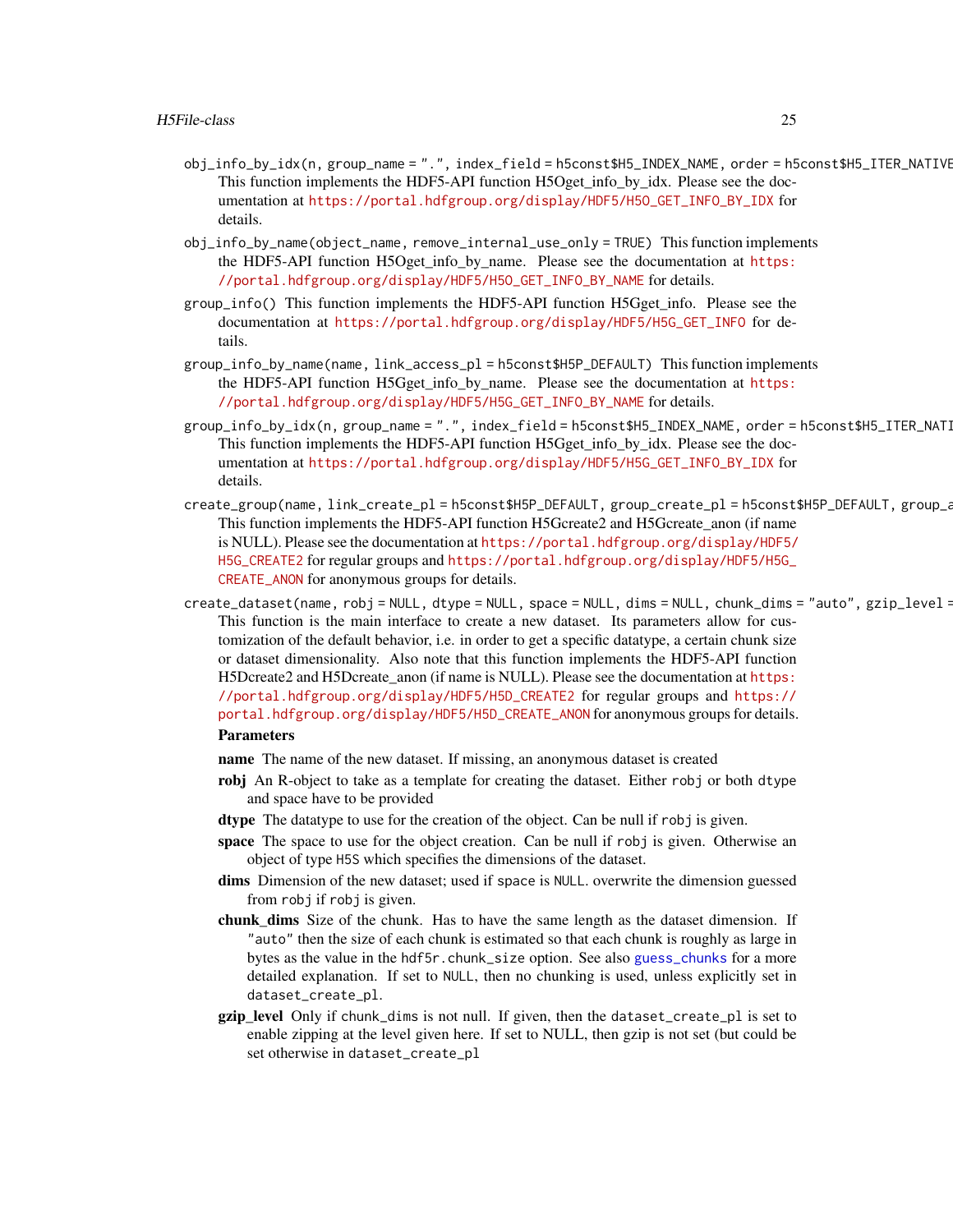link\_create\_pl Link creation property list. See [H5P\\_LINK\\_CREATE](#page-45-1)

dataset\_create\_pl Dataset creation property list. See [H5P\\_DATASET\\_CREATE](#page-39-1)

dataset\_access\_pl Dataset access property list. See [H5P\\_DATASET\\_ACCESS](#page-38-1)

- commit(name, dtype, link\_create\_pl = h5const\$H5P\_DEFAULT, type\_create\_pl = h5const\$H5P\_DEFAULT, type\_ac This function implements the HDF5-API function H5Tcommit2. Please see the documentation at [https://portal.hdfgroup.org/display/HDF5/H5T\\_COMMIT2](https://portal.hdfgroup.org/display/HDF5/H5T_COMMIT2) for details.
- link\_create\_hard(obj\_loc, obj\_name, link\_name, link\_create\_pl = h5const\$H5P\_DEFAULT, link\_access\_pl = h5const\$H5P\_DEFAULT) This function implements the HDF5-API function H5Lcreate\_hard. Please see the documentation at [https://portal.hdfgroup.org/display/HDF5/H5L\\_CREATE\\_HARD](https://portal.hdfgroup.org/display/HDF5/H5L_CREATE_HARD) for details.
- link\_create\_soft(target\_path, link\_name, link\_create\_pl = h5const\$H5P\_DEFAULT, link\_access\_pl = h5const This function implements the HDF5-API function H5Lcreate soft. Please see the documentation at [https://portal.hdfgroup.org/display/HDF5/H5L\\_CREATE\\_SOFT](https://portal.hdfgroup.org/display/HDF5/H5L_CREATE_SOFT) for details.
- link\_create\_external(target\_filename, target\_obj\_name, link\_name, link\_create\_pl = h5const\$H5P\_DEFAULT, link\_access\_pl = h5const\$H5P\_DEFAULT) This function implements the HDF5-API function H5Lcreate\_external. Please see the documentation at [https://portal.hdfgroup.org/display/HDF5/H5L\\_CREATE\\_EXTERNAL](https://portal.hdfgroup.org/display/HDF5/H5L_CREATE_EXTERNAL) for details.
- link\_exists(name, link\_access\_pl = h5const\$H5P\_DEFAULT) This function implements the HDF5-API function H5Lexists. Please see the documentation at [https://portal.hdfgroup.](https://portal.hdfgroup.org/display/HDF5/H5L_EXISTS) [org/display/HDF5/H5L\\_EXISTS](https://portal.hdfgroup.org/display/HDF5/H5L_EXISTS) for details.
- link\_move\_from(src\_loc, src\_name, dst\_name, link\_create\_pl = h5const\$H5P\_DEFAULT, link\_access\_pl = h5const\$H5P\_DEFAULT) This function implements the HDF5-API function H5Lmove. Please see the documentation at [https://portal.hdfgroup.org/display/HDF5/H5L\\_MOVE](https://portal.hdfgroup.org/display/HDF5/H5L_MOVE) for details.
- link\_move\_to(dst\_loc, dst\_name, src\_name, link\_create\_pl = h5const\$H5P\_DEFAULT, link\_access\_pl = h5cons This function implements the HDF5-API function H5Lmove. Please see the documentation at [https://portal.hdfgroup.org/display/HDF5/H5L\\_MOVE](https://portal.hdfgroup.org/display/HDF5/H5L_MOVE) for details.
- link\_copy\_from(src\_loc, src\_name, dst\_name, link\_create\_pl = h5const\$H5P\_DEFAULT, link\_access\_pl = h5const\$H5P\_DEFAULT) This function implements the HDF5-API function H5Lcopy. Please see the documentation at [https://portal.hdfgroup.org/display/HDF5/H5L\\_COPY](https://portal.hdfgroup.org/display/HDF5/H5L_COPY) for details.
- link\_copy\_to(dst\_loc, dst\_name, src\_name, link\_create\_pl = h5const\$H5P\_DEFAULT, link\_access\_pl = h5const\$H5P\_DEFAULT) This function implements the HDF5-API function H5Lcopy. Please see the documentation at [https://portal.hdfgroup.org/display/HDF5/H5L\\_COPY](https://portal.hdfgroup.org/display/HDF5/H5L_COPY) for details.
- link\_delete(name, link\_access\_pl = h5const\$H5P\_DEFAULT) This function implements the HDF5-API function H5Ldelete. Please see the documentation at [https://portal.hdfgroup.](https://portal.hdfgroup.org/display/HDF5/H5L_DELETE) [org/display/HDF5/H5L\\_DELETE](https://portal.hdfgroup.org/display/HDF5/H5L_DELETE) for details.
- link\_delete\_by\_idx(n, group\_name = ".", index\_field = h5const\$H5\_INDEX\_NAME, order = h5const\$H5\_ITER\_NAT This function implements the HDF5-API function H5Ldelete\_by\_idx. Please see the documentation at [https://portal.hdfgroup.org/display/HDF5/H5L\\_DELETE\\_BY\\_IDX](https://portal.hdfgroup.org/display/HDF5/H5L_DELETE_BY_IDX) for details.
- link\_info(name, link\_access\_pl = h5const\$H5P\_DEFAULT) This function implements the HDF5- API function H5Lget\_info. Please see the documentation at [https://portal.hdfgroup.](https://portal.hdfgroup.org/display/HDF5/H5L_GET_INFO) [org/display/HDF5/H5L\\_GET\\_INFO](https://portal.hdfgroup.org/display/HDF5/H5L_GET_INFO) for details.
- link\_info\_by\_idx(n, group\_name = ".", index\_field = h5const\$H5\_INDEX\_NAME, order = h5const\$H5\_ITER\_NATIV This function implements the HDF5-API function H5Lget\_info\_by\_idx. Please see the documentation at [https://portal.hdfgroup.org/display/HDF5/H5L\\_GET\\_INFO\\_BY\\_IDX](https://portal.hdfgroup.org/display/HDF5/H5L_GET_INFO_BY_IDX) for details.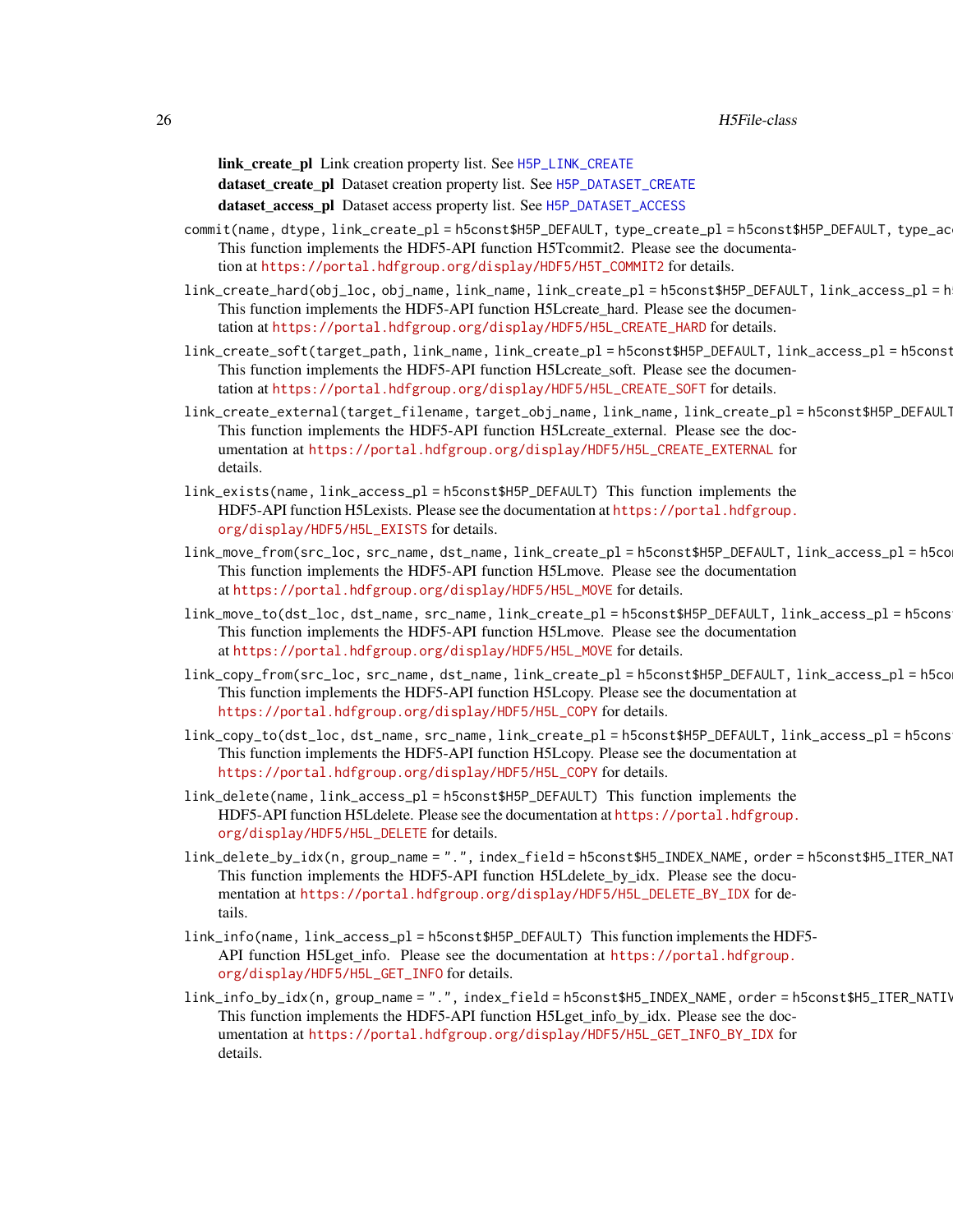- link\_value(name, link\_access\_pl = h5const\$H5P\_DEFAULT) This function implements the HDF5 API function H5Lget val. Please see the documentation at [https://portal.hdfgroup.org/](https://portal.hdfgroup.org/display/HDF5/H5L_GET_VAL) [display/HDF5/H5L\\_GET\\_VAL](https://portal.hdfgroup.org/display/HDF5/H5L_GET_VAL) for details.
- link\_value\_by\_idx(n, group\_name = ".", index\_field = h5const\$H5\_INDEX\_NAME, order = h5const\$H5\_ITER\_NATI This function implements the HDF5-API function H5Lget\_val\_by\_idx. Please see the documentation at [https://portal.hdfgroup.org/display/HDF5/H5L\\_GET\\_VAL\\_BY\\_IDX](https://portal.hdfgroup.org/display/HDF5/H5L_GET_VAL_BY_IDX) for details.
- link\_name\_by\_idx(n, group\_name, idx\_type = h5const\$H5\_INDEX\_NAME, order = h5const\$H5\_ITER\_NATIVE, link\_ This function implements the HDF5-API function H5Lget\_name\_by\_idx. Please see the documentation at [https://portal.hdfgroup.org/display/HDF5/H5L\\_GET\\_NAME\\_BY\\_IDX](https://portal.hdfgroup.org/display/HDF5/H5L_GET_NAME_BY_IDX) for details.
- mount(name, child) This function implements the HDF5-API function H5Fmount. Please see the documentation at [https://portal.hdfgroup.org/display/HDF5/H5F\\_MOUNT](https://portal.hdfgroup.org/display/HDF5/H5F_MOUNT) for details.
- unmount(name) This function implements the HDF5-API function H5Funmount. Please see the documentation at [https://portal.hdfgroup.org/display/HDF5/H5F\\_UNMOUNT](https://portal.hdfgroup.org/display/HDF5/H5F_UNMOUNT) for details.
- create\_reference(name = ".", space = NULL) This function implements the HDF5-API function H5Rcreate. If space=NULL then a H5R\_OBJECT reference is created, otherwise a H5R\_DATASET\_REGION reference Please see the documentation at [https://portal.hdfgroup.org/display/HDF5/](https://portal.hdfgroup.org/display/HDF5/H5R_CREATE) [H5R\\_CREATE](https://portal.hdfgroup.org/display/HDF5/H5R_CREATE) for details.
- obj\_info(remove\_internal\_use\_only = TRUE) This function implements the HDF5-API function H5Oget\_info. Please see the documentation at [https://portal.hdfgroup.org/display](https://portal.hdfgroup.org/display/HDF5/H5O_GET_INFO)/ [HDF5/H5O\\_GET\\_INFO](https://portal.hdfgroup.org/display/HDF5/H5O_GET_INFO) for details.
- get\_obj\_name() This function implements the HDF5-API function H5Iget\_name. Please see the documentation at [https://portal.hdfgroup.org/display/HDF5/H5I\\_GET\\_NAME](https://portal.hdfgroup.org/display/HDF5/H5I_GET_NAME) for details.
- create\_attr(attr\_name, robj = NULL, dtype = NULL, space = NULL) This function implements the HDF5-API function H5Acreate2. Please see the documentation at [https://portal.](https://portal.hdfgroup.org/display/HDF5/H5A_CREATE2) [hdfgroup.org/display/HDF5/H5A\\_CREATE2](https://portal.hdfgroup.org/display/HDF5/H5A_CREATE2) for details.
- attr\_open(attr\_name) This function implements the HDF5-API function H5Aopen. Please see the documentation at [https://portal.hdfgroup.org/display/HDF5/H5A\\_OPEN](https://portal.hdfgroup.org/display/HDF5/H5A_OPEN) for details.
- create\_attr\_by\_name(attr\_name, obj\_name, robj = NULL, dtype = NULL, space = NULL, link\_access\_pl = h5const This function implements the HDF5-API function H5Acreate\_by\_name. Please see the documentation at [https://portal.hdfgroup.org/display/HDF5/H5A\\_CREATE\\_BY\\_NAME](https://portal.hdfgroup.org/display/HDF5/H5A_CREATE_BY_NAME) for details.
- attr\_open\_by\_name(attr\_name, obj\_name, link\_access\_pl = h5const\$H5P\_DEFAULT) This function implements the HDF5-API function H5Aopen\_by\_name. Please see the documentation at [https://portal.hdfgroup.org/display/HDF5/H5A\\_OPEN\\_BY\\_NAME](https://portal.hdfgroup.org/display/HDF5/H5A_OPEN_BY_NAME) for details.
- attr\_open\_by\_idx(n, obj\_name, idx\_type = h5const\$H5\_INDEX\_NAME, order = h5const\$H5\_ITER\_NATIVE, link\_ac This function implements the HDF5-API function H5Aopen\_by\_idx. Please see the documentation at [https://portal.hdfgroup.org/display/HDF5/H5A\\_OPEN\\_BY\\_IDX](https://portal.hdfgroup.org/display/HDF5/H5A_OPEN_BY_IDX) for details.
- attr\_exists\_by\_name(attr\_name, obj\_name, link\_access\_pl = h5const\$H5P\_DEFAULT) This function implements the HDF5-API function H5Aexists\_by\_name. Please see the documentation at [https://portal.hdfgroup.org/display/HDF5/H5A\\_EXISTS\\_BY\\_NAME](https://portal.hdfgroup.org/display/HDF5/H5A_EXISTS_BY_NAME) for details.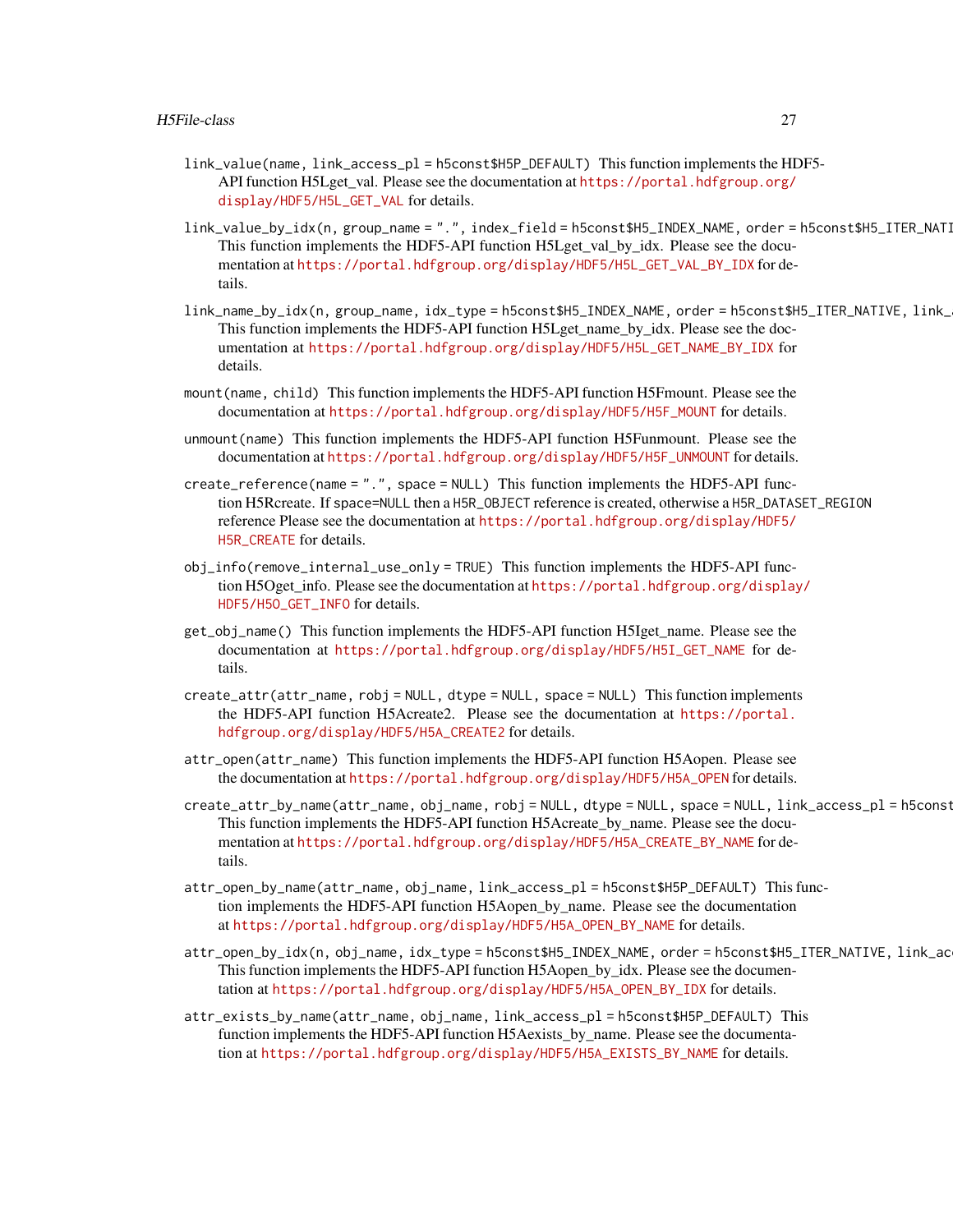- attr\_exists(attr\_name) This function implements the HDF5-API function H5Aexists. Please see the documentation at [https://portal.hdfgroup.org/display/HDF5/H5A\\_EXISTS](https://portal.hdfgroup.org/display/HDF5/H5A_EXISTS) for details.
- attr\_rename\_by\_name(old\_attr\_name, new\_attr\_name, obj\_name, link\_access\_pl = h5const\$H5P\_DEFAULT) This function implements the HDF5-API function H5Arename\_by\_name. Please see the documentation at [https://portal.hdfgroup.org/display/HDF5/H5A\\_RENAME\\_BY\\_NAME](https://portal.hdfgroup.org/display/HDF5/H5A_RENAME_BY_NAME) for details.
- attr\_rename(old\_attr\_name, new\_attr\_name) This function implements the HDF5-API function H5Arename. Please see the documentation at [https://portal.hdfgroup.org/display/](https://portal.hdfgroup.org/display/HDF5/H5A_RENAME) [HDF5/H5A\\_RENAME](https://portal.hdfgroup.org/display/HDF5/H5A_RENAME) for details.
- attr\_delete(attr\_name) This function implements the HDF5-API function H5Adelete. Please see the documentation at [https://portal.hdfgroup.org/display/HDF5/H5A\\_DELETE](https://portal.hdfgroup.org/display/HDF5/H5A_DELETE) for details.
- attr\_delete\_by\_name(attr\_name, obj\_name, link\_access\_pl = h5const\$H5P\_DEFAULT) This function implements the HDF5-API function H5Adelete by name. Please see the documentation at [https://portal.hdfgroup.org/display/HDF5/H5A\\_DELETE\\_BY\\_NAME](https://portal.hdfgroup.org/display/HDF5/H5A_DELETE_BY_NAME) for details.
- attr\_delete\_by\_idx(n, obj\_name, idx\_type = h5const\$H5\_INDEX\_NAME, order = h5const\$H5\_ITER\_NATIVE, link\_ This function implements the HDF5-API function H5Adelete\_by\_idx. Please see the documentation at [https://portal.hdfgroup.org/display/HDF5/H5A\\_DELETE\\_BY\\_IDX](https://portal.hdfgroup.org/display/HDF5/H5A_DELETE_BY_IDX) for details.
- attr\_info\_by\_name(attr\_name, obj\_name, link\_access\_pl = h5const\$H5P\_DEFAULT) This function implements the HDF5-API function H5Aget\_info\_by\_name. Please see the documentation at [https://portal.hdfgroup.org/display/HDF5/H5A\\_GET\\_INFO\\_BY\\_NAME](https://portal.hdfgroup.org/display/HDF5/H5A_GET_INFO_BY_NAME) for details.
- attr\_info\_by\_idx(n, obj\_name, idx\_type = h5const\$H5\_INDEX\_NAME, order = h5const\$H5\_ITER\_NATIVE, link\_ac This function implements the HDF5-API function H5Aget\_info\_by\_idx. Please see the documentation at [https://portal.hdfgroup.org/display/HDF5/H5A\\_GET\\_INFO\\_BY\\_IDX](https://portal.hdfgroup.org/display/HDF5/H5A_GET_INFO_BY_IDX) for details.
- attr\_name\_by\_idx(n, obj\_name, idx\_type = h5const\$H5\_INDEX\_NAME, order = h5const\$H5\_ITER\_NATIVE, link\_ac This function implements the HDF5-API function H5Aget\_name\_by\_idx. Please see the documentation at [https://portal.hdfgroup.org/display/HDF5/H5A\\_GET\\_NAME\\_BY\\_IDX](https://portal.hdfgroup.org/display/HDF5/H5A_GET_NAME_BY_IDX) for details.
- attr\_get\_number() This function implements the HDF5-API function H5Aget\_num\_attrs. Please see the documentation at [https://support.hdfgroup.org/HDF5/doc/RM/RM\\_H5A.html#](https://support.hdfgroup.org/HDF5/doc/RM/RM_H5A.html#Annot-NumAttrs) [Annot-NumAttrs](https://support.hdfgroup.org/HDF5/doc/RM/RM_H5A.html#Annot-NumAttrs) for details.
- flush(scope = h5const\$H5F\_SCOPE\_GLOBAL) This function implements the HDF5-API function H5Fflush. Please see the documentation at [https://portal.hdfgroup.org/display/HDF5/](https://portal.hdfgroup.org/display/HDF5/H5F_FLUSH) [H5F\\_FLUSH](https://portal.hdfgroup.org/display/HDF5/H5F_FLUSH) for details.
- get\_filename() This function implements the HDF5-API function H5Fget\_name. Please see the documentation at [https://portal.hdfgroup.org/display/HDF5/H5F\\_GET\\_NAME](https://portal.hdfgroup.org/display/HDF5/H5F_GET_NAME) for details.
- names(link\_access\_pl = h5const\$H5P\_DEFAULT) Returns the names of the items in the group or at the root of the file

#### Parameters

link\_access\_pl The link-access property list. See [https://portal.hdfgroup.org/display](https://portal.hdfgroup.org/display/HDF5/Link+Access+Properties)/ [HDF5/Link+Access+Properties](https://portal.hdfgroup.org/display/HDF5/Link+Access+Properties) for more detail.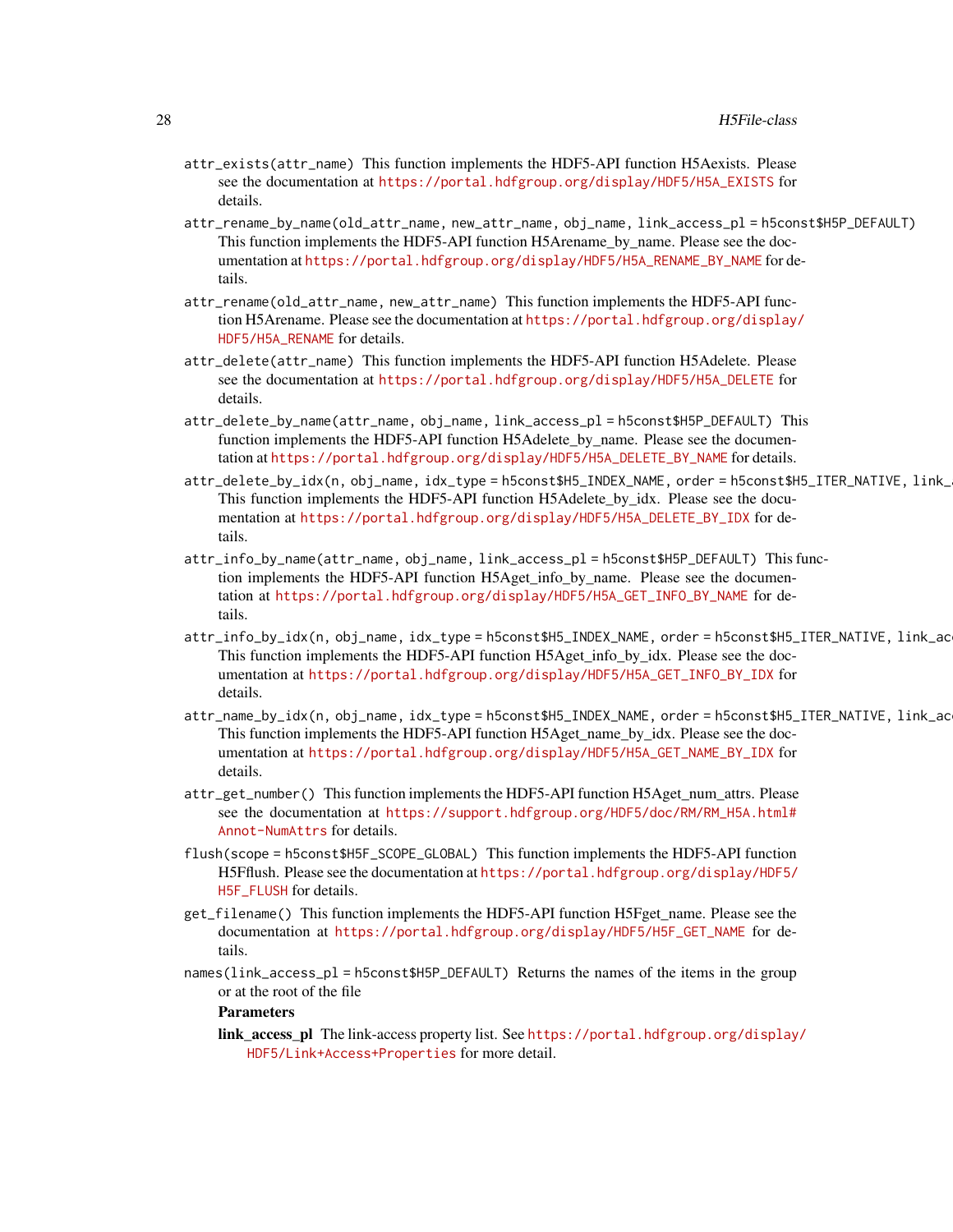#### H5File-class 29

# Extract/List File Contents

The following functions are defined to extract HDF5 file contents:

[list.groups](#page-73-1) List HDF5 groups in file.

[list.datasets](#page-73-1) List HDF5 datasets in file.

[names](#page-0-0) List all items in a file or group (applicable for [H5File](#page-22-1) and [H5Group](#page-29-1))

[list.attributes](#page-10-1) List Attributes of HDF5 object (file, group or dataset).

[h5attr\\_names](#page-14-2) Attribute names of an HDF5 object; similar to list.attributes

# Author(s)

Holger Hoefling, Mario Annau

# See Also

[h5file](#page-10-1)

# Examples

```
# The following examples generates a HDF5 file with the different HDF5
# Objects and shows its contents:
fname \le tempfile(fileext = ".h5")
file <- H5File$new(fname, mode = "a")
file[["testdataset"]] <- 1:10
h5attr(file, "testattrib") <- LETTERS[1:10]
file$create_group("testgroup")
file[["testgroup/testdataset2"]] <- 1:10
# Show contents of file
file
# Close file and delete
file$close_all()
```

```
# The following example shows hdf5 file contents and how to use them to iterate over HDF5 elements:
file \leq h5file(fname, mode = "a")
sapply(c("testgroup1", "testgroup2", "testgroup3"), file$create_group)
file[["testgroup1/testset1"]] <- 1:10
file[["testgroup2/testset2"]] <- 11:20
file[["testgroup3/testset3"]] <- 21:30
# Extract first 3 elements from each dataset and combine result to matrix
sapply(list.datasets(file, recursive = TRUE), function(x) file[[x]][1:3])# Close file
```

```
file$close_all()
file.remove(fname)
```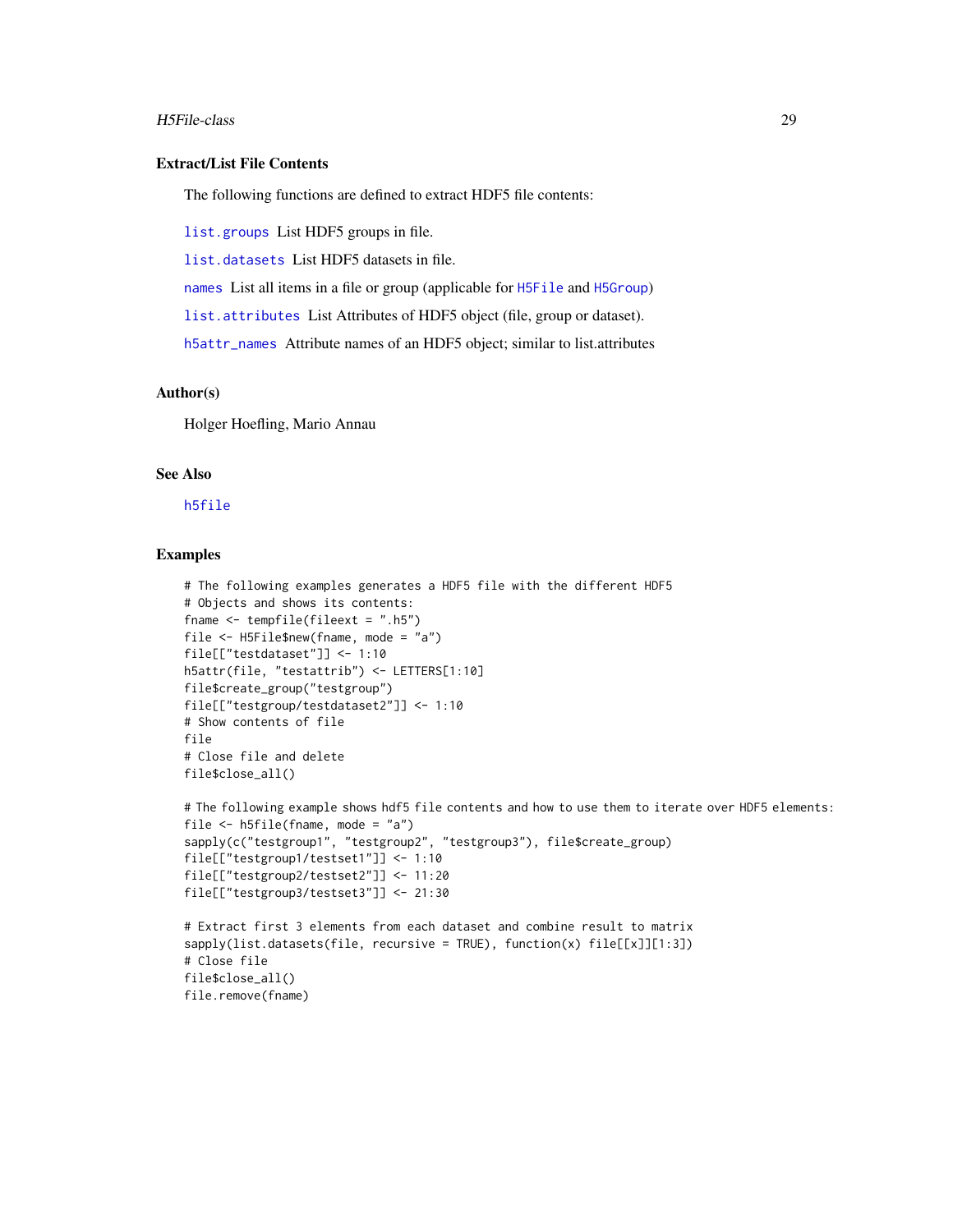<span id="page-29-0"></span>h5garbage\_collect *Trigger the HDF5 garbage collection*

#### Description

Trigger the HDF5 garbage collection

# Usage

h5garbage\_collect()

#### Details

This function triggers the HDF5 internal garbage collection. It is independent of the R garbage collection and currently has to be triggered by hand.

# Value

Invisible NULL

# Author(s)

Holger Hoefling

H5Group-class *Class for representing HDF5 groups*

# <span id="page-29-1"></span>Description

HDF5-Groups are essentially equivalent to directories in a file system. Inside the groups, other groups or datasets can be created. For the most parts, groups behave like files, so please also look at the documentation of H5File.

# Value

Object of class [H5Group](#page-29-1).

# Methods

 $print(..., max. attributes = 10, max. listing = 10)$  Prints information for the group Parameters max.attributes Maximum number of attribute names to print max.listing Maximum number of ls-items to print

... ignored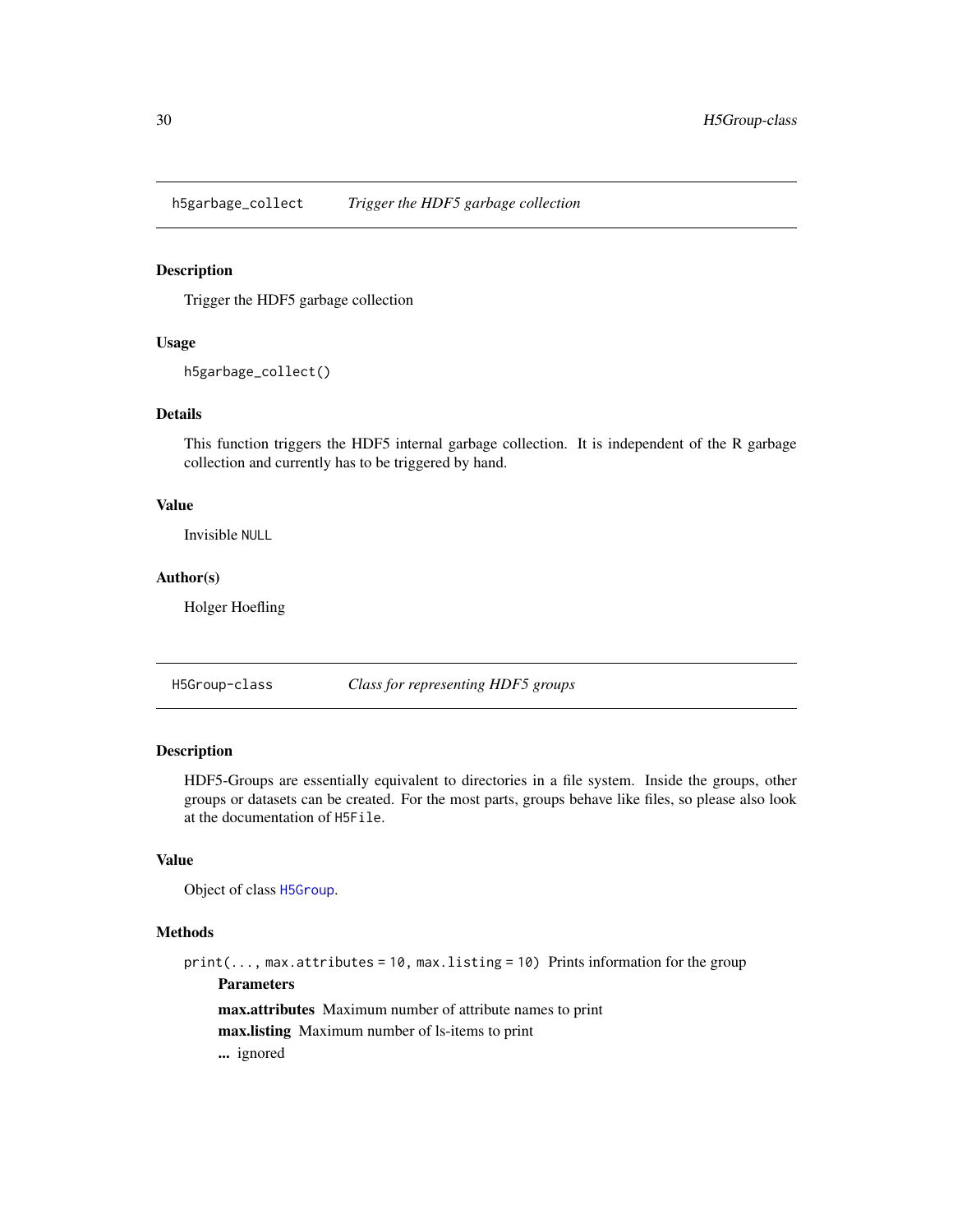- open(name, link\_access\_pl = h5const\$H5P\_DEFAULT, dataset\_access\_pl = h5const\$H5P\_DEFAULT, type\_access\_pl = h5const\$H5P\_DEFAULT) Opens groups, datasets or types using the appropriate HDF5-API functions. Please see the documentation at [https://portal.hdfgroup.org/display/HDF5/H5D\\_OPEN](https://portal.hdfgroup.org/display/HDF5/H5D_OPEN) for datasets, [https://portal.hdfgroup.org/display/HDF5/H5O\\_OPEN](https://portal.hdfgroup.org/display/HDF5/H5O_OPEN) for types and [https://portal.](https://portal.hdfgroup.org/display/HDF5/H5O_OPEN) [hdfgroup.org/display/HDF5/H5O\\_OPEN](https://portal.hdfgroup.org/display/HDF5/H5O_OPEN) for general objects.
- open\_by\_idx(n, group\_name = ".", index\_type = h5const\$H5\_INDEX\_NAME, order = h5const\$H5\_ITER\_NATIVE, lin This function implements the HDF5-API function H5Oopen\_by\_idx. Please see the documentation at [https://portal.hdfgroup.org/display/HDF5/H5O\\_OPEN\\_BY\\_IDX](https://portal.hdfgroup.org/display/HDF5/H5O_OPEN_BY_IDX) for details.
- ls(recursive = FALSE, detailed = FALSE, index\_type = h5const\$H5\_INDEX\_NAME, order = h5const\$H5\_ITER\_NATI\ Returns the contents of a file or group as a data.frame.
- exists(name, link\_access\_pl = h5const\$H5P\_DEFAULT) This function implements the HDF5- API function H5Lexists. Please see the documentation at [https://portal.hdfgroup.org/](https://portal.hdfgroup.org/display/HDF5/H5L_EXISTS) [display/HDF5/H5L\\_EXISTS](https://portal.hdfgroup.org/display/HDF5/H5L_EXISTS) for details.
- path\_valid(path, check\_object\_valid = TRUE) This function implements the HDF5-API function H5LTpath\_valid. Please see the documentation at [https://support.hdfgroup.org/](https://support.hdfgroup.org/HDF5/doc/HL/RM_H5LT.html#H5LTpath_valid) [HDF5/doc/HL/RM\\_H5LT.html#H5LTpath\\_valid](https://support.hdfgroup.org/HDF5/doc/HL/RM_H5LT.html#H5LTpath_valid) for details.
- link(obj, new\_link\_name, link\_create\_pl = h5const\$H5P\_DEFAULT, link\_access\_pl = h5const\$H5P\_DEFAULT) This function implements the HDF5-API function H5Olink. Please see the documentation at [https://portal.hdfgroup.org/display/HDF5/H5O\\_LINK](https://portal.hdfgroup.org/display/HDF5/H5O_LINK) for details.
- obj\_copy\_to(dst\_loc, dst\_name, src\_name, object\_copy\_pl = h5const\$H5P\_DEFAULT, link\_create\_pl = h5const\$H5P\_DEFAULT) This function implements the HDF5-API function H5Ocopy. Please see the documentation at [https://portal.hdfgroup.org/display/HDF5/H5O\\_COPY](https://portal.hdfgroup.org/display/HDF5/H5O_COPY) for details.
- obj\_copy\_from(src\_loc, src\_name, dst\_name, object\_copy\_pl = h5const\$H5P\_DEFAULT, link\_create\_pl = h5const\$H5P\_DEFAULT) This function implements the HDF5-API function H5Ocopy. Please see the documentation at [https://portal.hdfgroup.org/display/HDF5/H5O\\_COPY](https://portal.hdfgroup.org/display/HDF5/H5O_COPY) for details.
- obj\_info\_by\_idx(n, group\_name = ".", index\_field = h5const\$H5\_INDEX\_NAME, order = h5const\$H5\_ITER\_NATIVE This function implements the HDF5-API function H5Oget\_info\_by\_idx. Please see the documentation at [https://portal.hdfgroup.org/display/HDF5/H5O\\_GET\\_INFO\\_BY\\_IDX](https://portal.hdfgroup.org/display/HDF5/H5O_GET_INFO_BY_IDX) for details.
- obj\_info\_by\_name(object\_name, remove\_internal\_use\_only = TRUE) This function implements the HDF5-API function H5Oget\_info\_by\_name. Please see the documentation at [https:](https://portal.hdfgroup.org/display/HDF5/H5O_GET_INFO_BY_NAME) [//portal.hdfgroup.org/display/HDF5/H5O\\_GET\\_INFO\\_BY\\_NAME](https://portal.hdfgroup.org/display/HDF5/H5O_GET_INFO_BY_NAME) for details.
- group\_info() This function implements the HDF5-API function H5Gget\_info. Please see the documentation at [https://portal.hdfgroup.org/display/HDF5/H5G\\_GET\\_INFO](https://portal.hdfgroup.org/display/HDF5/H5G_GET_INFO) for details.
- group\_info\_by\_name(name, link\_access\_pl = h5const\$H5P\_DEFAULT) This function implements the HDF5-API function H5Gget\_info\_by\_name. Please see the documentation at [https:](https://portal.hdfgroup.org/display/HDF5/H5G_GET_INFO_BY_NAME) [//portal.hdfgroup.org/display/HDF5/H5G\\_GET\\_INFO\\_BY\\_NAME](https://portal.hdfgroup.org/display/HDF5/H5G_GET_INFO_BY_NAME) for details.
- group\_info\_by\_idx(n, group\_name = ".", index\_field = h5const\$H5\_INDEX\_NAME, order = h5const\$H5\_ITER\_NAT] This function implements the HDF5-API function H5Gget\_info\_by\_idx. Please see the documentation at [https://portal.hdfgroup.org/display/HDF5/H5G\\_GET\\_INFO\\_BY\\_IDX](https://portal.hdfgroup.org/display/HDF5/H5G_GET_INFO_BY_IDX) for details.
- create\_group(name, link\_create\_pl = h5const\$H5P\_DEFAULT, group\_create\_pl = h5const\$H5P\_DEFAULT, group\_a This function implements the HDF5-API function H5Gcreate2 and H5Gcreate\_anon (if name is NULL). Please see the documentation at [https://portal.hdfgroup.org/display/HDF5/](https://portal.hdfgroup.org/display/HDF5/H5G_CREATE2)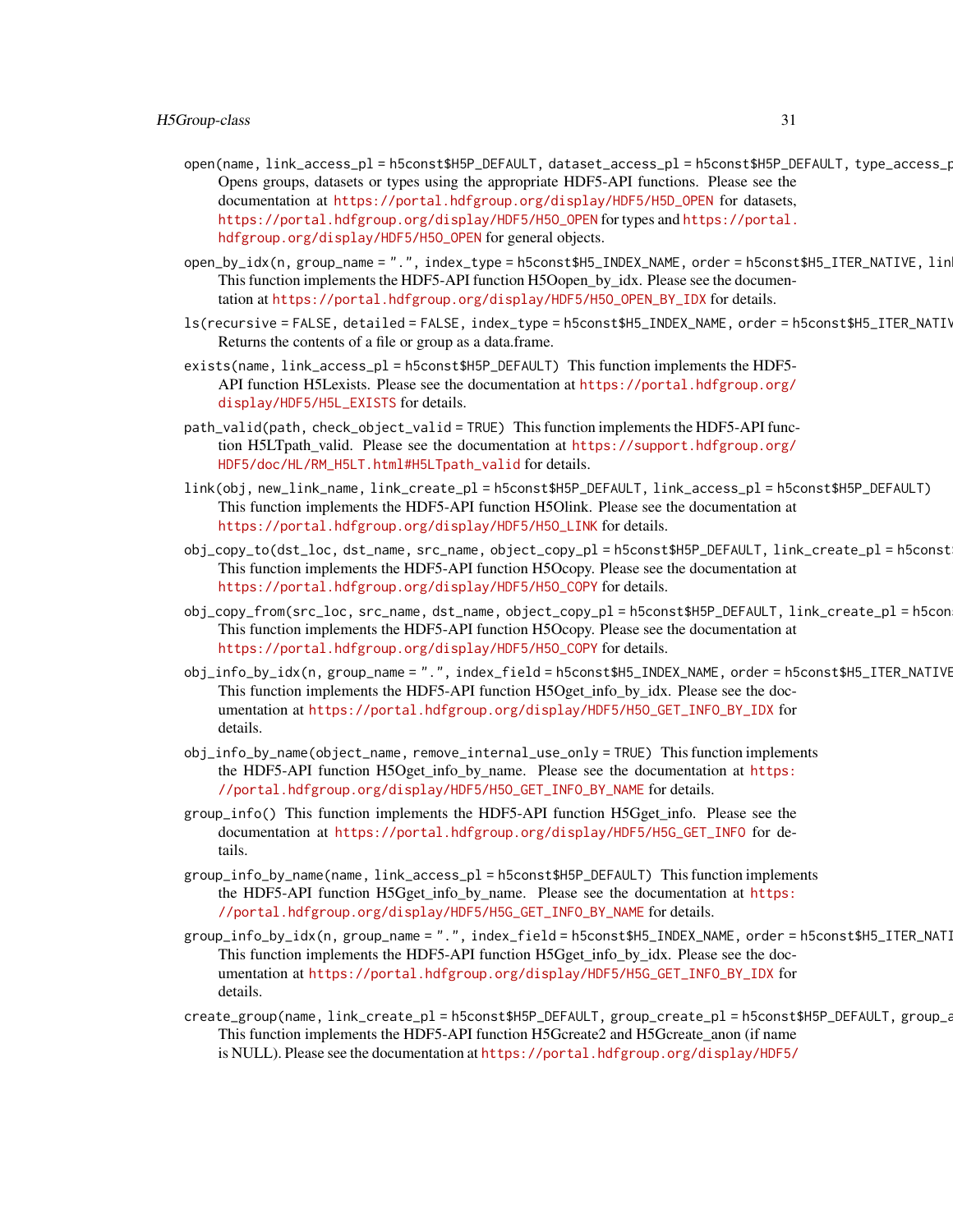[H5G\\_CREATE2](https://portal.hdfgroup.org/display/HDF5/H5G_CREATE2) for regular groups and [https://portal.hdfgroup.org/display/HDF5/H5G\\_](https://portal.hdfgroup.org/display/HDF5/H5G_CREATE_ANON) [CREATE\\_ANON](https://portal.hdfgroup.org/display/HDF5/H5G_CREATE_ANON) for anonymous groups for details.

create\_dataset(name, robj = NULL, dtype = NULL, space = NULL, dims = NULL, chunk\_dims = "auto", gzip\_level = This function is the main interface to create a new dataset. Its parameters allow for customization of the default behavior, i.e. in order to get a specific datatype, a certain chunk size or dataset dimensionality. Also note that this function implements the HDF5-API function H5Dcreate2 and H5Dcreate\_anon (if name is NULL). Please see the documentation at [https:](https://portal.hdfgroup.org/display/HDF5/H5D_CREATE2) [//portal.hdfgroup.org/display/HDF5/H5D\\_CREATE2](https://portal.hdfgroup.org/display/HDF5/H5D_CREATE2) for regular groups and [https://](https://portal.hdfgroup.org/display/HDF5/H5D_CREATE_ANON) [portal.hdfgroup.org/display/HDF5/H5D\\_CREATE\\_ANON](https://portal.hdfgroup.org/display/HDF5/H5D_CREATE_ANON) for anonymous groups for details.

#### Parameters

- name The name of the new dataset. If missing, an anonymous dataset is created
- robj An R-object to take as a template for creating the dataset. Either robj or both dtype and space have to be provided
- dtype The datatype to use for the creation of the object. Can be null if robj is given.
- space The space to use for the object creation. Can be null if robj is given. Otherwise an object of type H5S which specifies the dimensions of the dataset.
- dims Dimension of the new dataset; used if space is NULL. overwrite the dimension guessed from robj if robj is given.
- chunk\_dims Size of the chunk. Has to have the same length as the dataset dimension. If "auto" then the size of each chunk is estimated so that each chunk is roughly as large in bytes as the value in the hdf5r.chunk\_size option. See also [guess\\_chunks](#page-8-1) for a more detailed explanation. If set to NULL, then no chunking is used, unless explicitly set in dataset\_create\_pl.
- gzip\_level Only if chunk\_dims is not null. If given, then the dataset\_create\_pl is set to enable zipping at the level given here. If set to NULL, then gzip is not set (but could be set otherwise in dataset\_create\_pl
- link\_create\_pl Link creation property list. See [H5P\\_LINK\\_CREATE](#page-45-1)
- dataset\_create\_pl Dataset creation property list. See [H5P\\_DATASET\\_CREATE](#page-39-1)

dataset\_access\_pl Dataset access property list. See [H5P\\_DATASET\\_ACCESS](#page-38-1)

- commit(name, dtype, link\_create\_pl = h5const\$H5P\_DEFAULT, type\_create\_pl = h5const\$H5P\_DEFAULT, type\_ac This function implements the HDF5-API function H5Tcommit2. Please see the documentation at [https://portal.hdfgroup.org/display/HDF5/H5T\\_COMMIT2](https://portal.hdfgroup.org/display/HDF5/H5T_COMMIT2) for details.
- link\_create\_hard(obj\_loc, obj\_name, link\_name, link\_create\_pl = h5const\$H5P\_DEFAULT, link\_access\_pl = h This function implements the HDF5-API function H5Lcreate\_hard. Please see the documentation at [https://portal.hdfgroup.org/display/HDF5/H5L\\_CREATE\\_HARD](https://portal.hdfgroup.org/display/HDF5/H5L_CREATE_HARD) for details.
- link\_create\_soft(target\_path, link\_name, link\_create\_pl = h5const\$H5P\_DEFAULT, link\_access\_pl = h5const This function implements the HDF5-API function H5Lcreate\_soft. Please see the documentation at [https://portal.hdfgroup.org/display/HDF5/H5L\\_CREATE\\_SOFT](https://portal.hdfgroup.org/display/HDF5/H5L_CREATE_SOFT) for details.
- link\_create\_external(target\_filename, target\_obj\_name, link\_name, link\_create\_pl = h5const\$H5P\_DEFAULT, link\_access\_pl = h5const\$H5P\_DEFAULT) This function implements the HDF5-API function H5Lcreate\_external. Please see the documentation at [https://portal.hdfgroup.org/display/HDF5/H5L\\_CREATE\\_EXTERNAL](https://portal.hdfgroup.org/display/HDF5/H5L_CREATE_EXTERNAL) for details.
- link\_exists(name, link\_access\_pl = h5const\$H5P\_DEFAULT) This function implements the HDF5-API function H5Lexists. Please see the documentation at [https://portal.hdfgroup.](https://portal.hdfgroup.org/display/HDF5/H5L_EXISTS) [org/display/HDF5/H5L\\_EXISTS](https://portal.hdfgroup.org/display/HDF5/H5L_EXISTS) for details.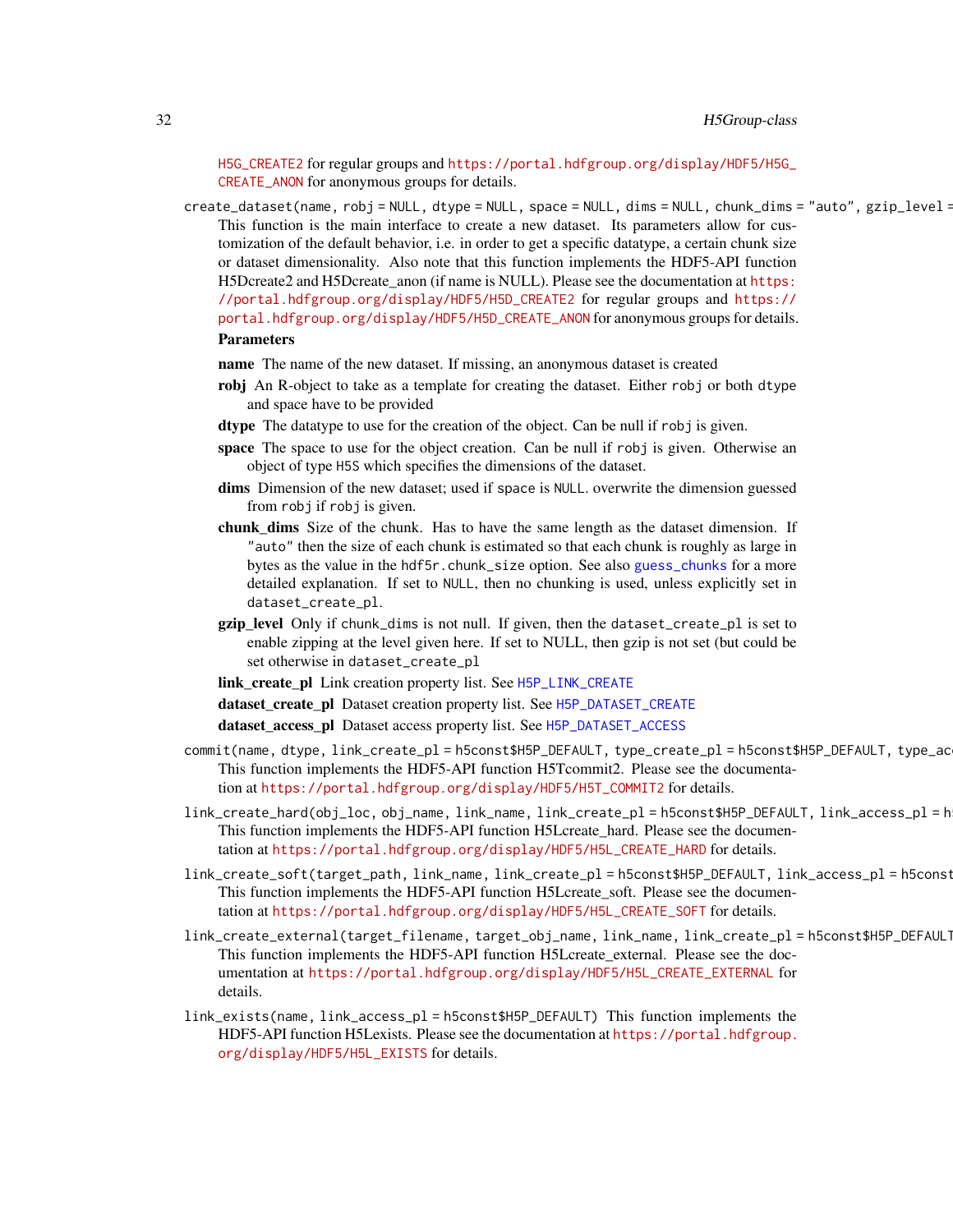- link\_move\_from(src\_loc, src\_name, dst\_name, link\_create\_pl = h5const\$H5P\_DEFAULT, link\_access\_pl = h5const\$H5P\_DEFAULT) This function implements the HDF5-API function H5Lmove. Please see the documentation at [https://portal.hdfgroup.org/display/HDF5/H5L\\_MOVE](https://portal.hdfgroup.org/display/HDF5/H5L_MOVE) for details.
- link\_move\_to(dst\_loc, dst\_name, src\_name, link\_create\_pl = h5const\$H5P\_DEFAULT, link\_access\_pl = h5cons This function implements the HDF5-API function H5Lmove. Please see the documentation at [https://portal.hdfgroup.org/display/HDF5/H5L\\_MOVE](https://portal.hdfgroup.org/display/HDF5/H5L_MOVE) for details.
- link\_copy\_from(src\_loc, src\_name, dst\_name, link\_create\_pl = h5const\$H5P\_DEFAULT, link\_access\_pl = h5const\$H5P\_DEFAULT) This function implements the HDF5-API function H5Lcopy. Please see the documentation at [https://portal.hdfgroup.org/display/HDF5/H5L\\_COPY](https://portal.hdfgroup.org/display/HDF5/H5L_COPY) for details.
- link\_copy\_to(dst\_loc, dst\_name, src\_name, link\_create\_pl = h5const\$H5P\_DEFAULT, link\_access\_pl = h5const\$H5P\_DEFAULT) This function implements the HDF5-API function H5Lcopy. Please see the documentation at [https://portal.hdfgroup.org/display/HDF5/H5L\\_COPY](https://portal.hdfgroup.org/display/HDF5/H5L_COPY) for details.
- link\_delete(name, link\_access\_pl = h5const\$H5P\_DEFAULT) This function implements the HDF5-API function H5Ldelete. Please see the documentation at [https://portal.hdfgroup.](https://portal.hdfgroup.org/display/HDF5/H5L_DELETE) [org/display/HDF5/H5L\\_DELETE](https://portal.hdfgroup.org/display/HDF5/H5L_DELETE) for details.
- link\_delete\_by\_idx(n, group\_name = ".", index\_field = h5const\$H5\_INDEX\_NAME, order = h5const\$H5\_ITER\_NAT This function implements the HDF5-API function H5Ldelete\_by\_idx. Please see the documentation at [https://portal.hdfgroup.org/display/HDF5/H5L\\_DELETE\\_BY\\_IDX](https://portal.hdfgroup.org/display/HDF5/H5L_DELETE_BY_IDX) for details.
- link\_info(name, link\_access\_pl = h5const\$H5P\_DEFAULT) This function implements the HDF5- API function H5Lget\_info. Please see the documentation at [https://portal.hdfgroup.](https://portal.hdfgroup.org/display/HDF5/H5L_GET_INFO) [org/display/HDF5/H5L\\_GET\\_INFO](https://portal.hdfgroup.org/display/HDF5/H5L_GET_INFO) for details.
- link\_info\_by\_idx(n, group\_name = ".", index\_field = h5const\$H5\_INDEX\_NAME, order = h5const\$H5\_ITER\_NATIV This function implements the HDF5-API function H5Lget\_info\_by\_idx. Please see the documentation at [https://portal.hdfgroup.org/display/HDF5/H5L\\_GET\\_INFO\\_BY\\_IDX](https://portal.hdfgroup.org/display/HDF5/H5L_GET_INFO_BY_IDX) for details.
- link\_value(name, link\_access\_pl = h5const\$H5P\_DEFAULT) This function implements the HDF5- API function H5Lget\_val. Please see the documentation at [https://portal.hdfgroup.org/](https://portal.hdfgroup.org/display/HDF5/H5L_GET_VAL) [display/HDF5/H5L\\_GET\\_VAL](https://portal.hdfgroup.org/display/HDF5/H5L_GET_VAL) for details.
- link\_value\_by\_idx(n, group\_name = ".", index\_field = h5const\$H5\_INDEX\_NAME, order = h5const\$H5\_ITER\_NATI This function implements the HDF5-API function H5Lget\_val\_by\_idx. Please see the documentation at [https://portal.hdfgroup.org/display/HDF5/H5L\\_GET\\_VAL\\_BY\\_IDX](https://portal.hdfgroup.org/display/HDF5/H5L_GET_VAL_BY_IDX) for details.
- link\_name\_by\_idx(n, group\_name, idx\_type = h5const\$H5\_INDEX\_NAME, order = h5const\$H5\_ITER\_NATIVE, link\_ This function implements the HDF5-API function H5Lget\_name\_by\_idx. Please see the documentation at [https://portal.hdfgroup.org/display/HDF5/H5L\\_GET\\_NAME\\_BY\\_IDX](https://portal.hdfgroup.org/display/HDF5/H5L_GET_NAME_BY_IDX) for details.
- mount(name, child) This function implements the HDF5-API function H5Fmount. Please see the documentation at [https://portal.hdfgroup.org/display/HDF5/H5F\\_MOUNT](https://portal.hdfgroup.org/display/HDF5/H5F_MOUNT) for details.
- unmount(name) This function implements the HDF5-API function H5Funmount. Please see the documentation at [https://portal.hdfgroup.org/display/HDF5/H5F\\_UNMOUNT](https://portal.hdfgroup.org/display/HDF5/H5F_UNMOUNT) for details.
- create\_reference(name = ".", space = NULL) This function implements the HDF5-API function H5Rcreate. If space=NULL then a H5R\_OBJECT reference is created, otherwise a H5R\_DATASET\_REGION reference Please see the documentation at [https://portal.hdfgroup.org/display/HDF5/](https://portal.hdfgroup.org/display/HDF5/H5R_CREATE) [H5R\\_CREATE](https://portal.hdfgroup.org/display/HDF5/H5R_CREATE) for details.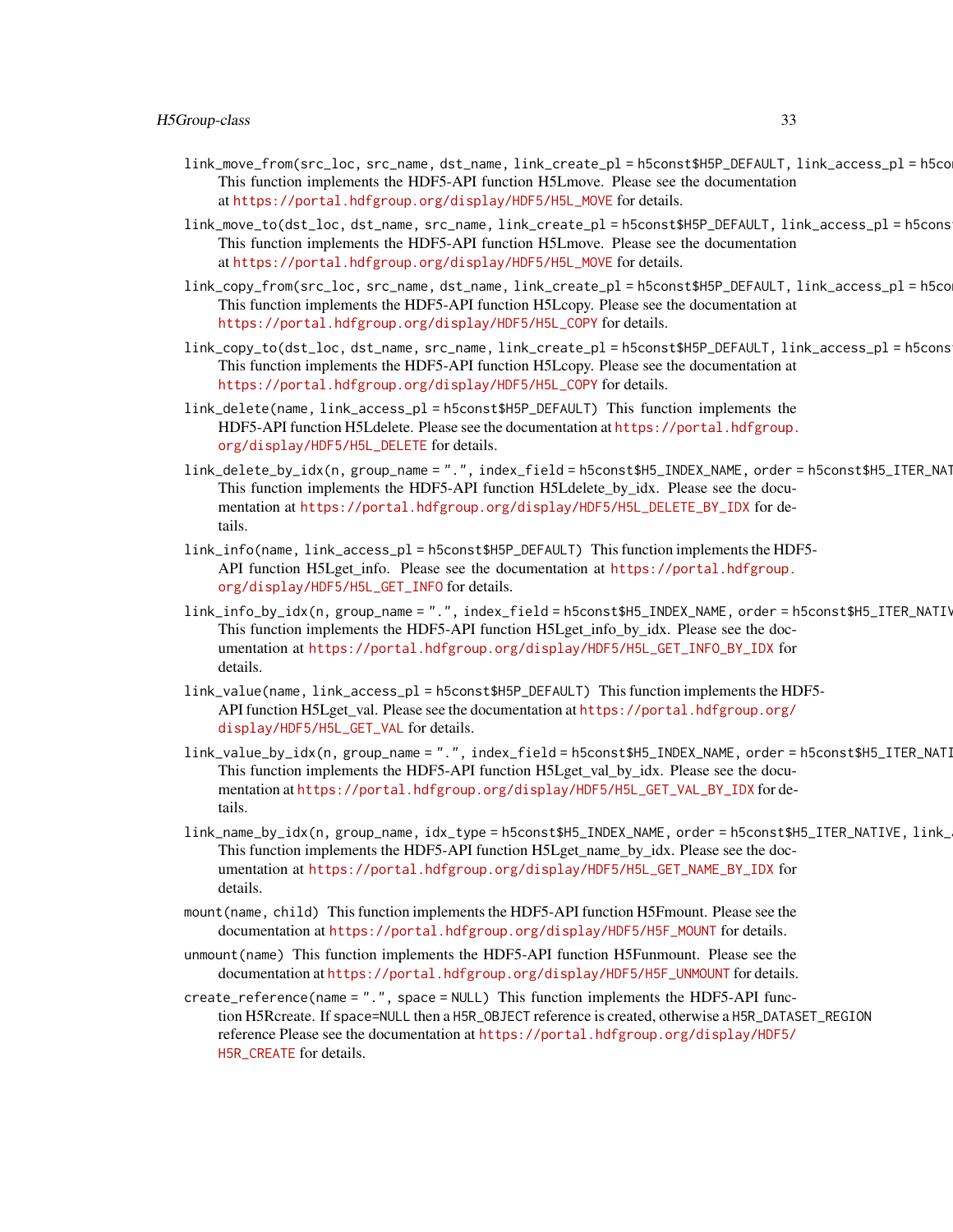# 34 H5Group-class

- obj\_info(remove\_internal\_use\_only = TRUE) This function implements the HDF5-API function H5Oget info. Please see the documentation at [https://portal.hdfgroup.org/display](https://portal.hdfgroup.org/display/HDF5/H5O_GET_INFO)/ [HDF5/H5O\\_GET\\_INFO](https://portal.hdfgroup.org/display/HDF5/H5O_GET_INFO) for details.
- get\_obj\_name() This function implements the HDF5-API function H5Iget\_name. Please see the documentation at [https://portal.hdfgroup.org/display/HDF5/H5I\\_GET\\_NAME](https://portal.hdfgroup.org/display/HDF5/H5I_GET_NAME) for details.
- create\_attr(attr\_name, robj = NULL, dtype = NULL, space = NULL) This function implements the HDF5-API function H5Acreate2. Please see the documentation at [https://portal.](https://portal.hdfgroup.org/display/HDF5/H5A_CREATE2) [hdfgroup.org/display/HDF5/H5A\\_CREATE2](https://portal.hdfgroup.org/display/HDF5/H5A_CREATE2) for details.
- attr\_open(attr\_name) This function implements the HDF5-API function H5Aopen. Please see the documentation at [https://portal.hdfgroup.org/display/HDF5/H5A\\_OPEN](https://portal.hdfgroup.org/display/HDF5/H5A_OPEN) for details.
- create\_attr\_by\_name(attr\_name, obj\_name, robj = NULL, dtype = NULL, space = NULL, link\_access\_pl = h5const This function implements the HDF5-API function H5Acreate\_by\_name. Please see the documentation at [https://portal.hdfgroup.org/display/HDF5/H5A\\_CREATE\\_BY\\_NAME](https://portal.hdfgroup.org/display/HDF5/H5A_CREATE_BY_NAME) for details.
- attr\_open\_by\_name(attr\_name, obj\_name, link\_access\_pl = h5const\$H5P\_DEFAULT) This function implements the HDF5-API function H5Aopen\_by\_name. Please see the documentation at [https://portal.hdfgroup.org/display/HDF5/H5A\\_OPEN\\_BY\\_NAME](https://portal.hdfgroup.org/display/HDF5/H5A_OPEN_BY_NAME) for details.
- attr\_open\_by\_idx(n, obj\_name, idx\_type = h5const\$H5\_INDEX\_NAME, order = h5const\$H5\_ITER\_NATIVE, link\_ac This function implements the HDF5-API function H5Aopen by idx. Please see the documentation at [https://portal.hdfgroup.org/display/HDF5/H5A\\_OPEN\\_BY\\_IDX](https://portal.hdfgroup.org/display/HDF5/H5A_OPEN_BY_IDX) for details.
- attr\_exists\_by\_name(attr\_name, obj\_name, link\_access\_pl = h5const\$H5P\_DEFAULT) This function implements the HDF5-API function H5Aexists\_by\_name. Please see the documentation at [https://portal.hdfgroup.org/display/HDF5/H5A\\_EXISTS\\_BY\\_NAME](https://portal.hdfgroup.org/display/HDF5/H5A_EXISTS_BY_NAME) for details.
- attr\_exists(attr\_name) This function implements the HDF5-API function H5Aexists. Please see the documentation at [https://portal.hdfgroup.org/display/HDF5/H5A\\_EXISTS](https://portal.hdfgroup.org/display/HDF5/H5A_EXISTS) for details.
- attr\_rename\_by\_name(old\_attr\_name, new\_attr\_name, obj\_name, link\_access\_pl = h5const\$H5P\_DEFAULT) This function implements the HDF5-API function H5Arename by name. Please see the documentation at [https://portal.hdfgroup.org/display/HDF5/H5A\\_RENAME\\_BY\\_NAME](https://portal.hdfgroup.org/display/HDF5/H5A_RENAME_BY_NAME) for details.
- attr\_rename(old\_attr\_name, new\_attr\_name) This function implements the HDF5-API function H5Arename. Please see the documentation at [https://portal.hdfgroup.org/display/](https://portal.hdfgroup.org/display/HDF5/H5A_RENAME) [HDF5/H5A\\_RENAME](https://portal.hdfgroup.org/display/HDF5/H5A_RENAME) for details.
- attr\_delete(attr\_name) This function implements the HDF5-API function H5Adelete. Please see the documentation at [https://portal.hdfgroup.org/display/HDF5/H5A\\_DELETE](https://portal.hdfgroup.org/display/HDF5/H5A_DELETE) for details.
- attr\_delete\_by\_name(attr\_name, obj\_name, link\_access\_pl = h5const\$H5P\_DEFAULT) This function implements the HDF5-API function H5Adelete\_by\_name. Please see the documentation at [https://portal.hdfgroup.org/display/HDF5/H5A\\_DELETE\\_BY\\_NAME](https://portal.hdfgroup.org/display/HDF5/H5A_DELETE_BY_NAME) for details.
- attr\_delete\_by\_idx(n, obj\_name, idx\_type = h5const\$H5\_INDEX\_NAME, order = h5const\$H5\_ITER\_NATIVE, link\_ This function implements the HDF5-API function H5Adelete\_by\_idx. Please see the documentation at [https://portal.hdfgroup.org/display/HDF5/H5A\\_DELETE\\_BY\\_IDX](https://portal.hdfgroup.org/display/HDF5/H5A_DELETE_BY_IDX) for details.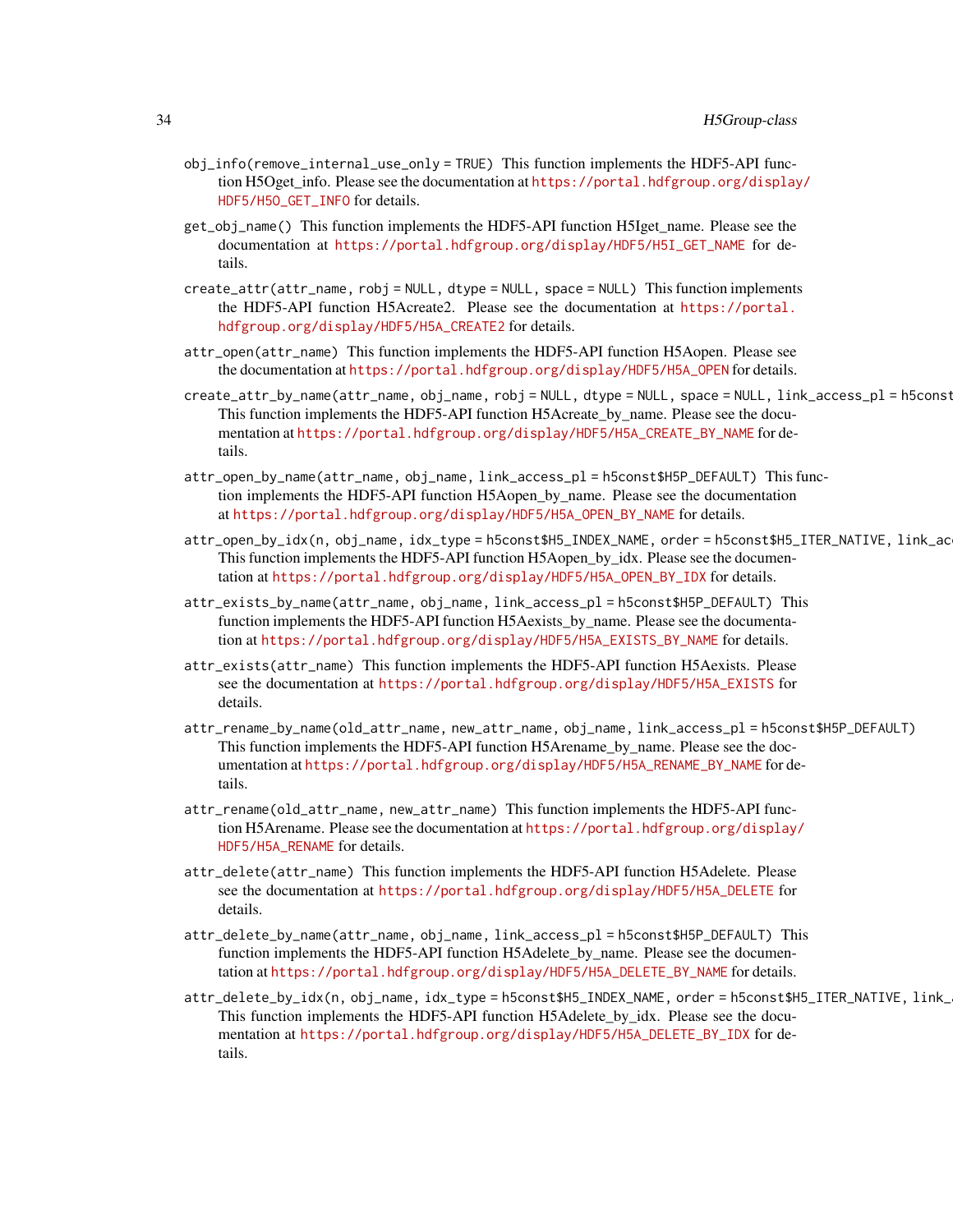- <span id="page-34-0"></span>attr\_info\_by\_name(attr\_name, obj\_name, link\_access\_pl = h5const\$H5P\_DEFAULT) This function implements the HDF5-API function H5Aget\_info\_by\_name. Please see the documentation at [https://portal.hdfgroup.org/display/HDF5/H5A\\_GET\\_INFO\\_BY\\_NAME](https://portal.hdfgroup.org/display/HDF5/H5A_GET_INFO_BY_NAME) for details.
- attr\_info\_by\_idx(n, obj\_name, idx\_type = h5const\$H5\_INDEX\_NAME, order = h5const\$H5\_ITER\_NATIVE, link\_ac This function implements the HDF5-API function H5Aget\_info\_by\_idx. Please see the documentation at [https://portal.hdfgroup.org/display/HDF5/H5A\\_GET\\_INFO\\_BY\\_IDX](https://portal.hdfgroup.org/display/HDF5/H5A_GET_INFO_BY_IDX) for details.
- attr\_name\_by\_idx(n, obj\_name, idx\_type = h5const\$H5\_INDEX\_NAME, order = h5const\$H5\_ITER\_NATIVE, link\_ac This function implements the HDF5-API function H5Aget\_name\_by\_idx. Please see the documentation at [https://portal.hdfgroup.org/display/HDF5/H5A\\_GET\\_NAME\\_BY\\_IDX](https://portal.hdfgroup.org/display/HDF5/H5A_GET_NAME_BY_IDX) for details.
- attr\_get\_number() This function implements the HDF5-API function H5Aget\_num\_attrs. Please see the documentation at [https://support.hdfgroup.org/HDF5/doc/RM/RM\\_H5A.html#](https://support.hdfgroup.org/HDF5/doc/RM/RM_H5A.html#Annot-NumAttrs) [Annot-NumAttrs](https://support.hdfgroup.org/HDF5/doc/RM/RM_H5A.html#Annot-NumAttrs) for details.
- flush(scope = h5const\$H5F\_SCOPE\_GLOBAL) This function implements the HDF5-API function H5Fflush. Please see the documentation at [https://portal.hdfgroup.org/display/HDF5/](https://portal.hdfgroup.org/display/HDF5/H5F_FLUSH) H<sub>5F</sub> FLUSH for details.
- get\_filename() This function implements the HDF5-API function H5Fget\_name. Please see the documentation at [https://portal.hdfgroup.org/display/HDF5/H5F\\_GET\\_NAME](https://portal.hdfgroup.org/display/HDF5/H5F_GET_NAME) for details.
- names(link\_access\_pl = h5const\$H5P\_DEFAULT) Returns the names of the items in the group or at the root of the file

## **Parameters**

link\_access\_pl The link-access property list. See [https://portal.hdfgroup.org/display](https://portal.hdfgroup.org/display/HDF5/Link+Access+Properties)/ [HDF5/Link+Access+Properties](https://portal.hdfgroup.org/display/HDF5/Link+Access+Properties) for more detail.

#### Author(s)

Holger Hoefling

### Examples

```
fname \le tempfile(fileext = ".h5")
file <- H5File$new(fname, mode = "a")
group <- file$create_group("testgroup")
group$print()
group$close()
file$close_all()
```
H5Group\_access *Retrieve object from a group of file*

#### **Description**

Retrieve object from a group of file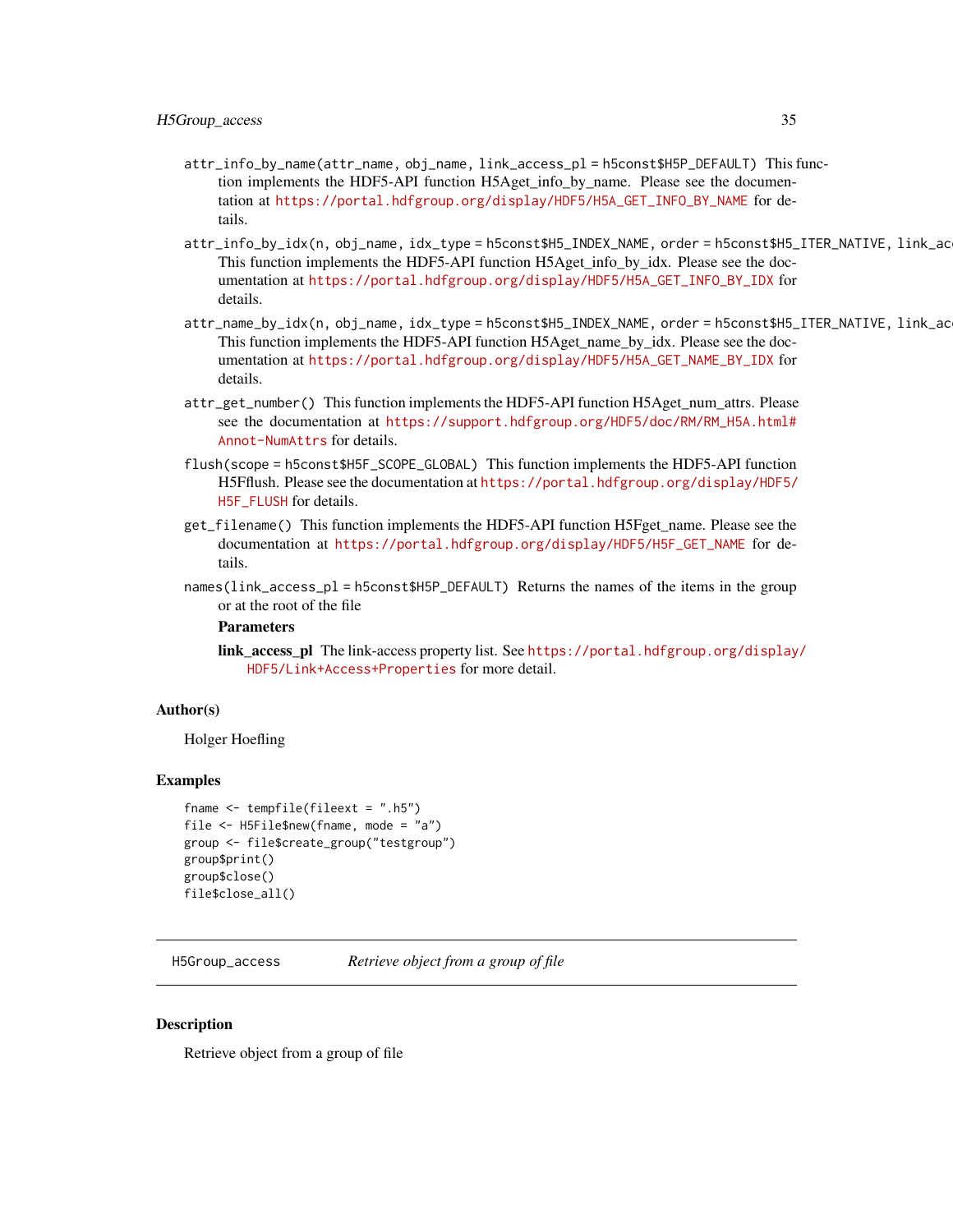# Usage

```
## S3 method for class 'H5Group'
x[[name, ..., link_access_pl = h5const$H5P_DEFAULT,
  dataset_access_pl = h5const$H5P_DEFAULT,
  type_access_pl = h5const$H5P_DEFAULT]]
## S3 method for class 'H5File'
x[[name, ..., link_access_pl = h5const$H5P_DEFAULT,
  dataset_access_pl = h5const$H5P_DEFAULT,
  type_access_pl = h5const$H5P_DEFAULT]]
## S3 replacement method for class 'H5Group'
x[\text{name}, \dots] \leq value
## S3 replacement method for class 'H5File'
x[[name, ...]] <- value
```
# Arguments

| x                 | An object of class H5File or H5Group                                                                      |
|-------------------|-----------------------------------------------------------------------------------------------------------|
| name              | Name of the object to retrieve. Has to be a character vector of length one. No<br>integer values allowed. |
| $\cdots$          | Currently ignored                                                                                         |
|                   | link_access_pl An object of class H5P_LINK_ACCESS.                                                        |
| dataset_access_pl |                                                                                                           |
|                   | An object of class H5P_DATASET_ACCESS.                                                                    |
|                   | type_access_pl Currently always h5const\$H5P_DEFAULT                                                      |
| value             | What to assign. Has to be one of H5Group, H5D or H5T                                                      |

# Details

Works similar to retrieving objects in a list. x[["my\_name"]] retrieves object my\_name from the HDF5-File or HDF5-Group x.

One can also assign objects under a not yet existing name. For either a [H5Group](#page-29-1) or [H5D](#page-16-1), a hard link is created. If it is a datatype, [H5T](#page-59-1), this is committed under the chosen name name.

# Value

A [H5Group](#page-29-1), [H5D](#page-16-1) or [H5T](#page-59-1), depending on the object saved in the group under the requested name.

# Author(s)

Holger Hoefling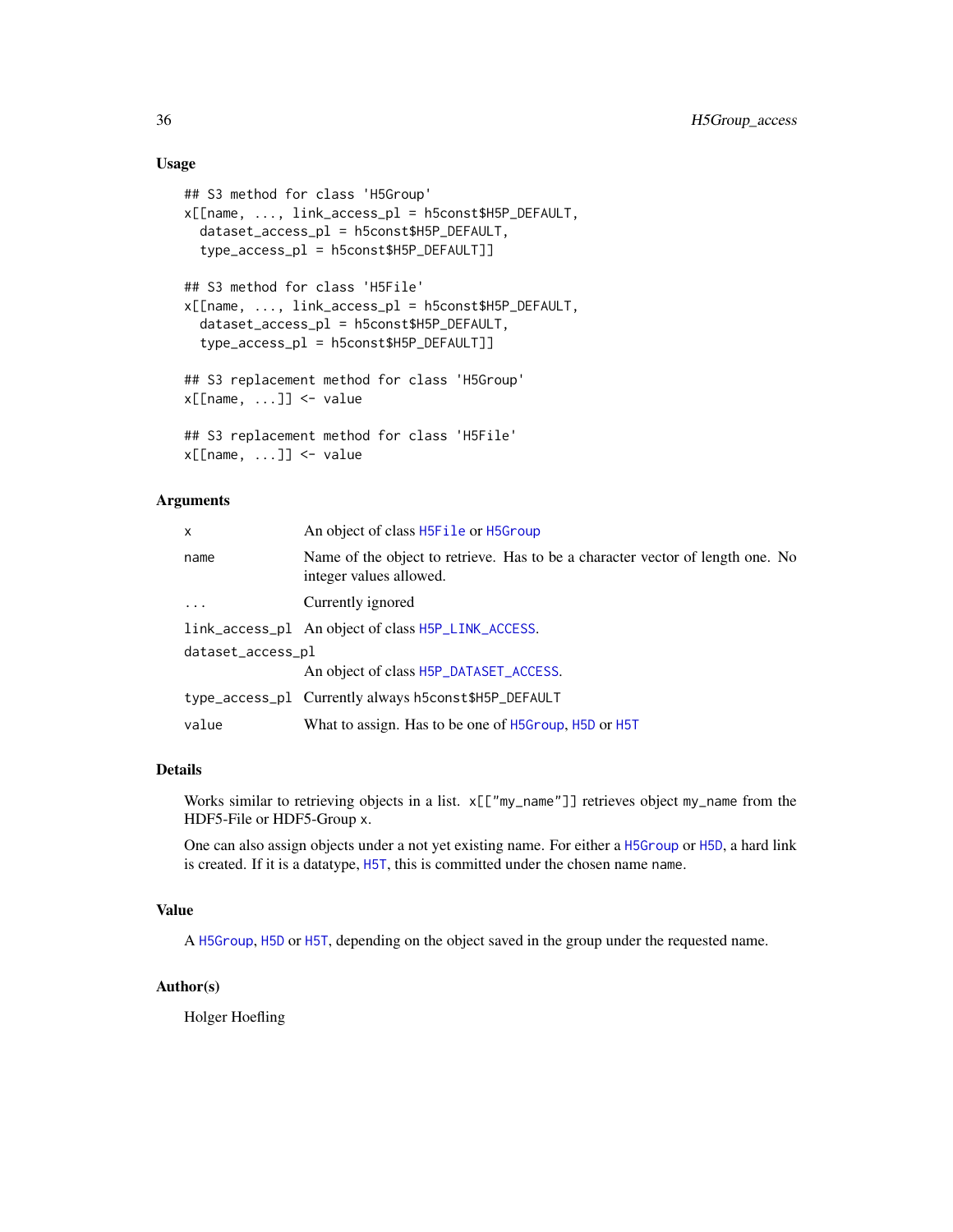<span id="page-36-0"></span>

This is the base class for all property lists, but most have a specialized class. It inherits all functions of the [H5RefClass](#page-49-0). It is also the base class for many other classes, specifically

Dataset Creation [H5P\\_DATASET\\_CREATE](#page-39-0) Dataset Access [H5P\\_DATASET\\_ACCESS](#page-38-0) Dataset Transfer [H5P\\_DATASET\\_XFER](#page-41-0) Link Creation [H5P\\_LINK\\_CREATE](#page-45-0) Link Access [H5P\\_LINK\\_ACCESS](#page-44-0) Object Creation [H5P\\_OBJECT\\_CREATE](#page-46-0) Object Copy [H5P\\_OBJECT\\_COPY](#page-46-1) Attribute Creation [H5P\\_ATTRIBUTE\\_CREATE](#page-37-0)

The base class is unlikely to be needed by users - they should use the appropriate subclass required.

#### Value

Object of class [H5P](#page-36-0).

### Methods

new(id = NULL) Create a new property list; this function itself is unlikely to be needed by users. Users should use the classes of the type they actually require

### **Parameters**

id Internal use only

- get\_class() This function implements the HDF5-API function H5Pget\_class. Please see the documentation at [https://portal.hdfgroup.org/display/HDF5/H5P\\_GET\\_CLASS](https://portal.hdfgroup.org/display/HDF5/H5P_GET_CLASS) for details.
- get\_class\_name() This function implements the HDF5-API function H5Pget\_class\_name. Please see the documentation at [https://portal.hdfgroup.org/display/HDF5/H5P\\_GET\\_CLASS\\_](https://portal.hdfgroup.org/display/HDF5/H5P_GET_CLASS_NAME) [NAME](https://portal.hdfgroup.org/display/HDF5/H5P_GET_CLASS_NAME) for details.
- copy() This function implements the HDF5-API function H5Pcopy. Please see the documentation at [https://portal.hdfgroup.org/display/HDF5/H5P\\_COPY](https://portal.hdfgroup.org/display/HDF5/H5P_COPY) for details.
- equal(cmp) This function implements the HDF5-API function H5Pequal. Please see the documentation at [https://portal.hdfgroup.org/display/HDF5/H5P\\_EQUAL](https://portal.hdfgroup.org/display/HDF5/H5P_EQUAL) for details.

#### Author(s)

Holger Hoefling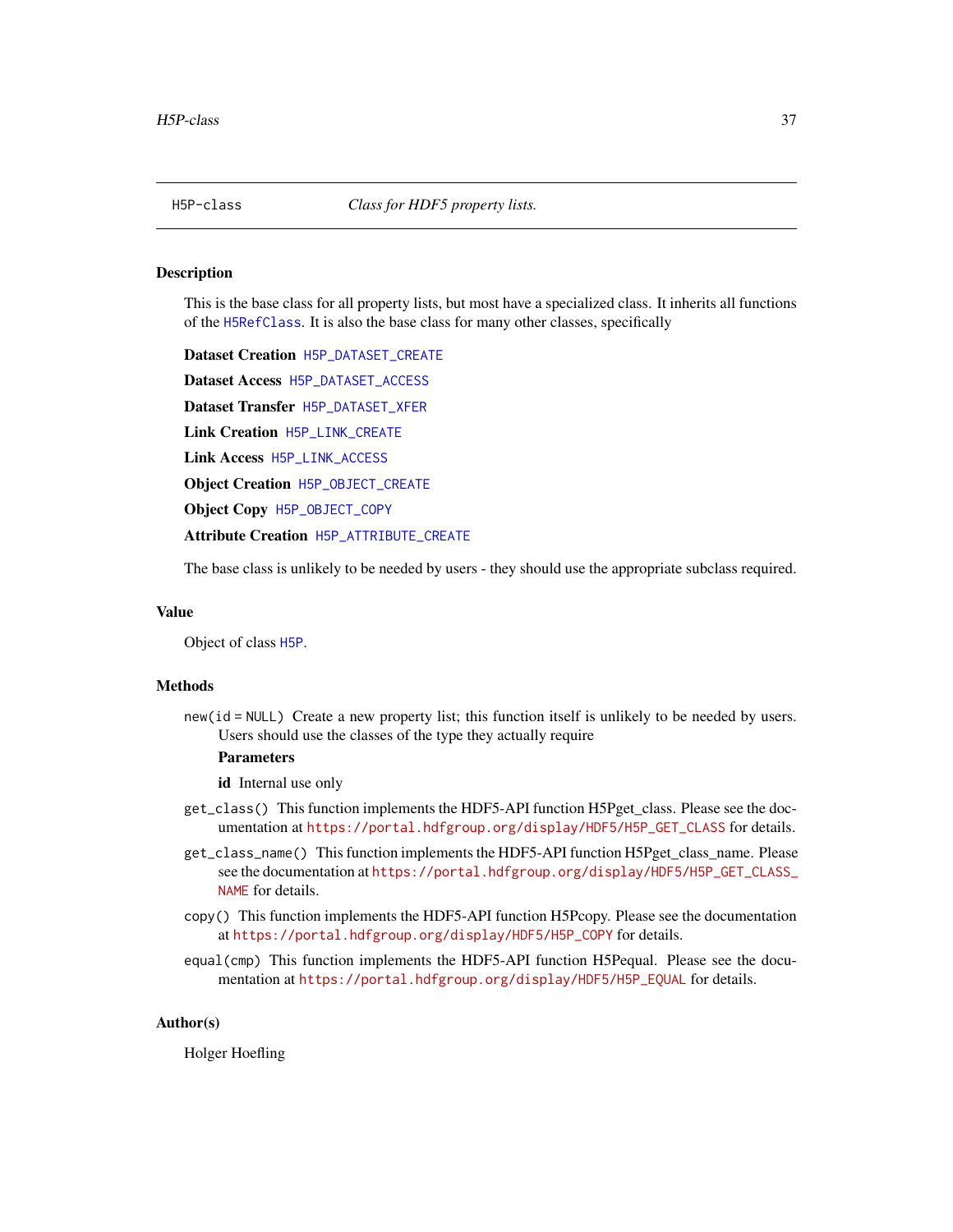### Examples

```
fname \le tempfile(fileext = ".h5")
file <- H5File$new(fname, mode = "a")
file[["testdataset"]] <- 1:10
p <- file[["testdataset"]]$get_create_plist()
p$get_class()
p$get_class_name()
p$copy()
p$equal(p)
file$close_all()
```
H5P\_ATTRIBUTE\_CREATE-class

*Class for HDF5 property list for attribute creation*

### <span id="page-37-0"></span>Description

It inherits all functions of the [H5P](#page-36-0).

### Value

Object of class [H5P\\_ATTRIBUTE\\_CREATE](#page-37-0).

### Methods

new(id = NULL) Create a new class of type [H5P\\_ATTRIBUTE\\_CREATE](#page-37-0)

#### Parameters

id Internal use only

- set\_char\_encoding(encoding = h5const\$H5T\_CSET\_UTF8) This function implements the HDF5- API function H5Pset\_char\_encoding. Please see the documentation at [https://portal.](https://portal.hdfgroup.org/display/HDF5/H5P_SET_CHAR_ENCODING) [hdfgroup.org/display/HDF5/H5P\\_SET\\_CHAR\\_ENCODING](https://portal.hdfgroup.org/display/HDF5/H5P_SET_CHAR_ENCODING) for details.
- get\_char\_encoding() This function implements the HDF5-API function H5Pget\_char\_encoding. Please see the documentation at [https://portal.hdfgroup.org/display/HDF5/H5P\\_GET\\_](https://portal.hdfgroup.org/display/HDF5/H5P_GET_CHAR_ENCODING) [CHAR\\_ENCODING](https://portal.hdfgroup.org/display/HDF5/H5P_GET_CHAR_ENCODING) for details.

### Author(s)

Holger Hoefling

#### See Also

[H5P](#page-36-0)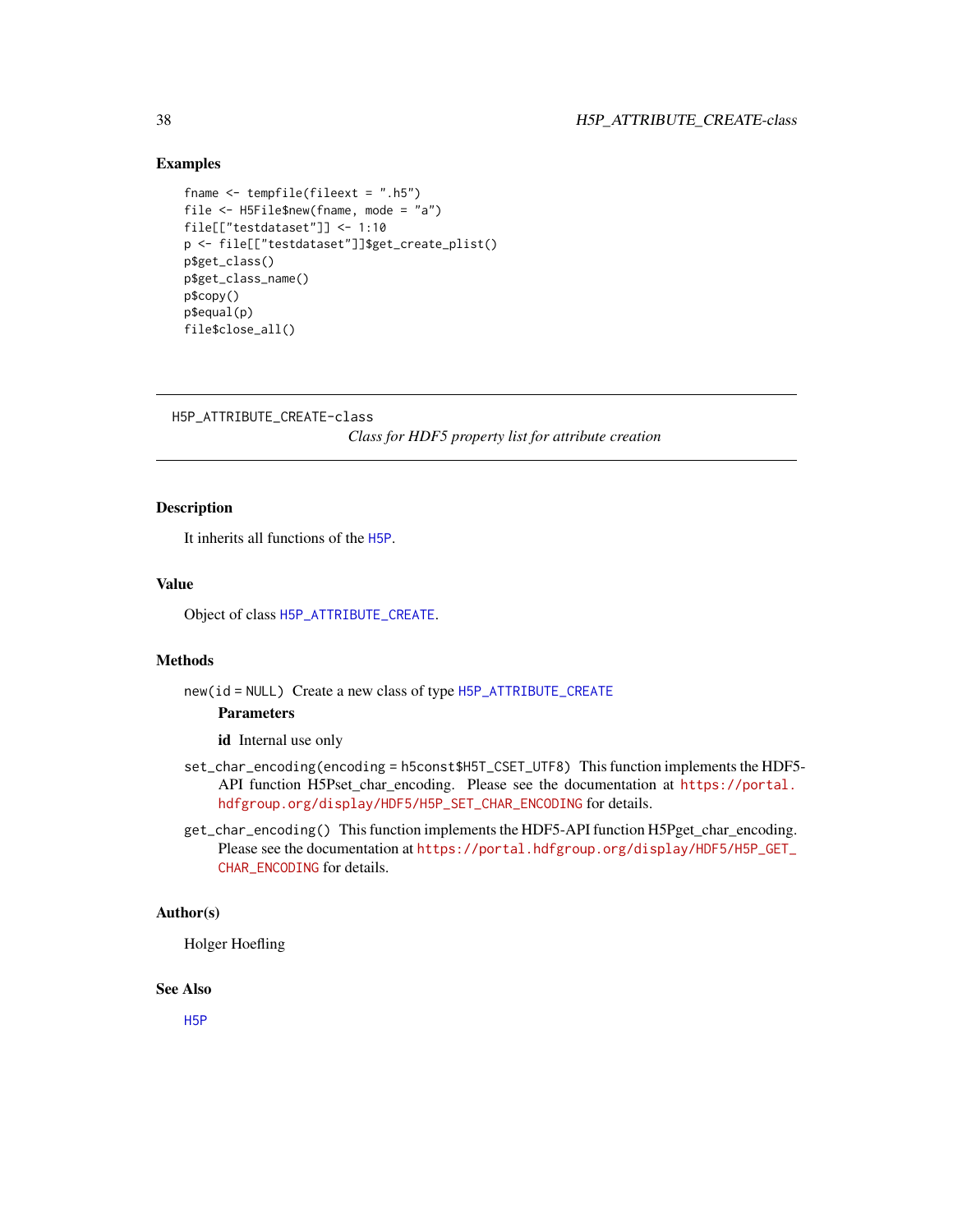<span id="page-38-1"></span>

It inherits all functions of the [H5RefClass](#page-49-0). The intent of this class is to provide a mechanism to compare the class of HDF5 property classes. This is mainly intended for internal use to get the class type of an HDF5 identifier that is known to be a property list, but not of which type.

#### Value

Object of class [H5P\\_CLASS](#page-38-1).

#### Methods

equal(cmp) This function implements the HDF5-API function H5Pequal. Please see the documentation at [https://portal.hdfgroup.org/display/HDF5/H5P\\_EQUAL](https://portal.hdfgroup.org/display/HDF5/H5P_EQUAL) for details.

#### Author(s)

Holger Hoefling

### See Also

[H5P](#page-36-0)

H5P\_DATASET\_ACCESS-class

*Class for HDF5 property list for dataset access*

### <span id="page-38-0"></span>Description

It inherits all functions of the [H5P](#page-36-0).

### Value

Object of class [H5P\\_DATASET\\_ACCESS](#page-38-0).

#### Methods

- $set_{\text{chunk\_cache}}(rdec_{\text{ll}}s) = -1$ ,  $rdec_{\text{ll}}s = -1$ ,  $rdec_{\text{w}}s = -1$ ) This function implements the HDF5-API function H5Pset\_chunk\_cache. Please see the documentation at [https:](https://portal.hdfgroup.org/display/HDF5/H5P_SET_CHUNK_CACHE) [//portal.hdfgroup.org/display/HDF5/H5P\\_SET\\_CHUNK\\_CACHE](https://portal.hdfgroup.org/display/HDF5/H5P_SET_CHUNK_CACHE) for details.
- get\_chunk\_cache() This function implements the HDF5-API function H5Pget\_chunk\_cache. Please see the documentation at [https://portal.hdfgroup.org/display/HDF5/H5P\\_GET\\_CHUNK\\_](https://portal.hdfgroup.org/display/HDF5/H5P_GET_CHUNK_CACHE) [CACHE](https://portal.hdfgroup.org/display/HDF5/H5P_GET_CHUNK_CACHE) for details.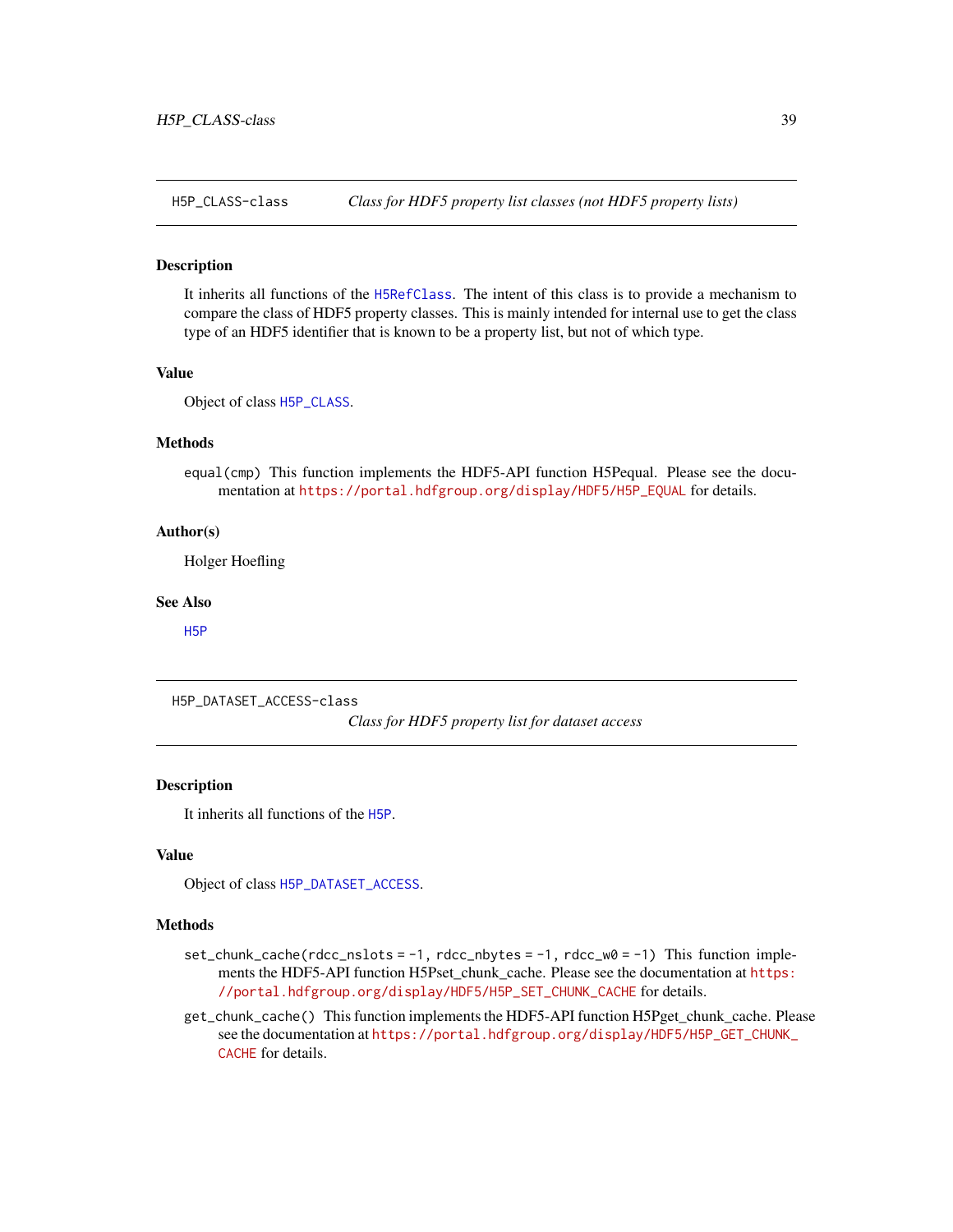#### Author(s)

Holger Hoefling

#### See Also

[H5P](#page-36-0)

H5P\_DATASET\_CREATE-class

*Class for HDF5 property list for dataset creation*

### <span id="page-39-0"></span>**Description**

It inherits all functions of the [H5P](#page-36-0).

### Value

Object of class [H5P\\_DATASET\\_CREATE](#page-39-0).

#### Methods

new(id = NULL) Create a new class of type [H5P\\_DATASET\\_CREATE](#page-39-0)

### **Parameters**

id Internal use only

- set\_layout(layout = h5const\$H5D\_CHUNKED) This function implements the HDF5-API function H5Pset\_layout. Please see the documentation at [https://portal.hdfgroup.org/displa](https://portal.hdfgroup.org/display/HDF5/H5P_SET_LAYOUT)y/ [HDF5/H5P\\_SET\\_LAYOUT](https://portal.hdfgroup.org/display/HDF5/H5P_SET_LAYOUT) for details.
- get\_layout() This function implements the HDF5-API function H5Pget\_layout. Please see the documentation at [https://portal.hdfgroup.org/display/HDF5/H5P\\_GET\\_LAYOUT](https://portal.hdfgroup.org/display/HDF5/H5P_GET_LAYOUT) for details.
- set\_chunk(chunk) This function implements the HDF5-API function H5Pset\_chunk. Please see the documentation at [https://portal.hdfgroup.org/display/HDF5/H5P\\_SET\\_CHUNK](https://portal.hdfgroup.org/display/HDF5/H5P_SET_CHUNK) for details.
- get\_chunk(max\_ndims) This function implements the HDF5-API function H5Pget\_chunk. If the layout is not chunked, returns NA. Please see the documentation at [https://portal.](https://portal.hdfgroup.org/display/HDF5/H5P_GET_CHUNK) [hdfgroup.org/display/HDF5/H5P\\_GET\\_CHUNK](https://portal.hdfgroup.org/display/HDF5/H5P_GET_CHUNK) for details.
- set\_deflate(level) This function implements the HDF5-API function H5Pset\_deflate. Please see the documentation at [https://portal.hdfgroup.org/display/HDF5/H5P\\_SET\\_DEFLATE](https://portal.hdfgroup.org/display/HDF5/H5P_SET_DEFLATE) for details.
- set\_fill\_value(dtype, value) This function implements the HDF5-API function H5Pset\_fill\_value. Please see the documentation at [https://portal.hdfgroup.org/display/HDF5/H5P\\_SET\\_](https://portal.hdfgroup.org/display/HDF5/H5P_SET_FILL_VALUE) [FILL\\_VALUE](https://portal.hdfgroup.org/display/HDF5/H5P_SET_FILL_VALUE) for details.
- get\_fill\_value(dtype) This function implements the HDF5-API function H5Pget\_fill\_value. Please see the documentation at [https://portal.hdfgroup.org/display/HDF5/H5P\\_GET\\_](https://portal.hdfgroup.org/display/HDF5/H5P_GET_FILL_VALUE) [FILL\\_VALUE](https://portal.hdfgroup.org/display/HDF5/H5P_GET_FILL_VALUE) for details.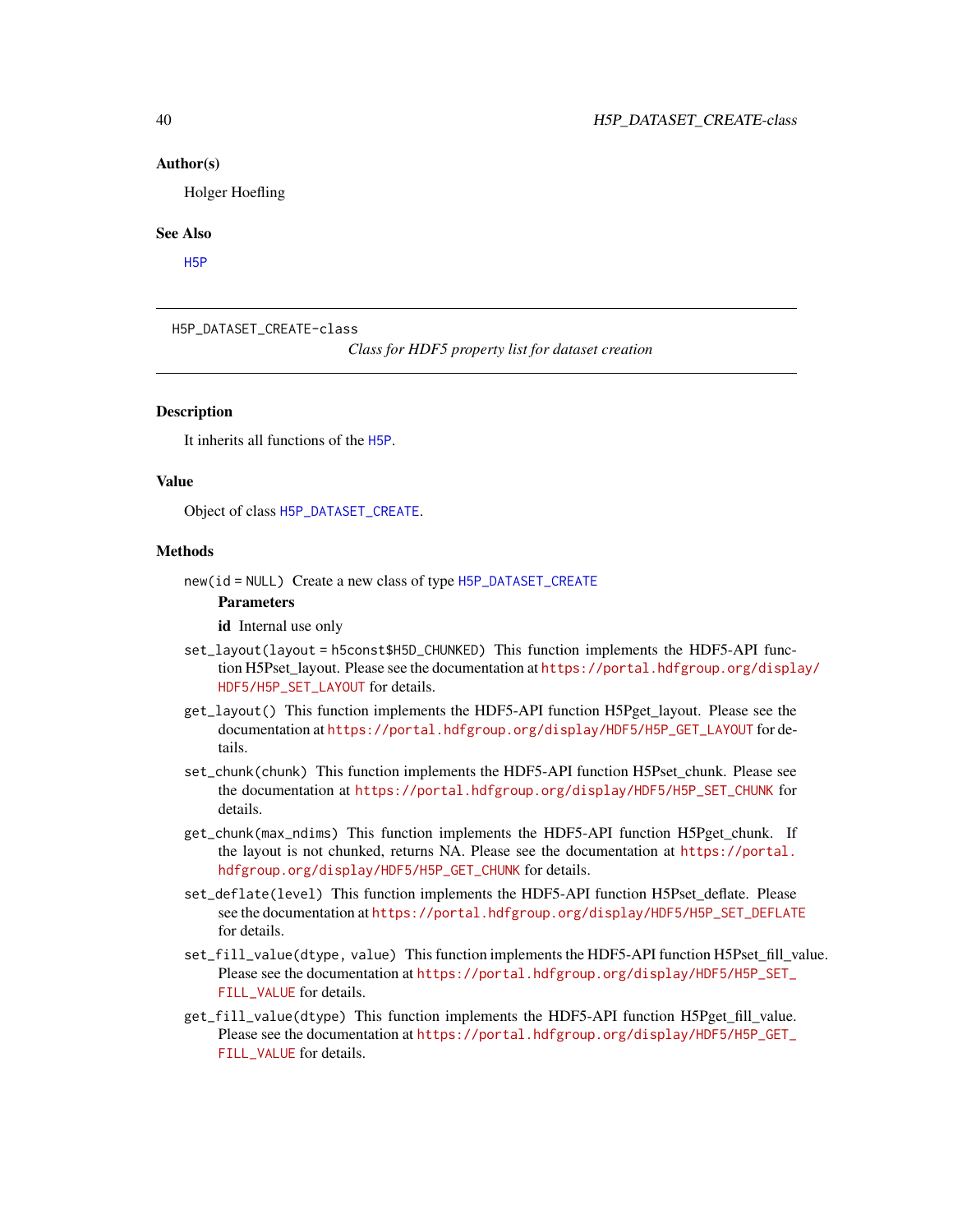- set\_fill\_time(fill\_time = h5const\$H5D\_FILL\_TIME\_IFSET) This function implements the HDF5- API function H5Pset\_fill\_time. Please see the documentation at [https://portal.hdfgroup.](https://portal.hdfgroup.org/display/HDF5/H5P_SET_FILL_TIME) [org/display/HDF5/H5P\\_SET\\_FILL\\_TIME](https://portal.hdfgroup.org/display/HDF5/H5P_SET_FILL_TIME) for details.
- get\_fill\_time() This function implements the HDF5-API function H5Pget\_fill\_time. Please see the documentation at [https://portal.hdfgroup.org/display/HDF5/H5P\\_GET\\_FILL\\_](https://portal.hdfgroup.org/display/HDF5/H5P_GET_FILL_TIME) [TIME](https://portal.hdfgroup.org/display/HDF5/H5P_GET_FILL_TIME) for details.
- set\_alloc\_time(alloc\_time = h5const\$H5D\_ALLOC\_TIME\_DEFAULT) This function implements the HDF5-API function H5Pset\_alloc\_time. Please see the documentation at [https://portal.](https://portal.hdfgroup.org/display/HDF5/H5P_SET_ALLOC_TIME) [hdfgroup.org/display/HDF5/H5P\\_SET\\_ALLOC\\_TIME](https://portal.hdfgroup.org/display/HDF5/H5P_SET_ALLOC_TIME) for details.
- get\_alloc\_time() This function implements the HDF5-API function H5Pget\_alloc\_time. Please see the documentation at [https://portal.hdfgroup.org/display/HDF5/H5P\\_GET\\_ALLOC\\_](https://portal.hdfgroup.org/display/HDF5/H5P_GET_ALLOC_TIME) [TIME](https://portal.hdfgroup.org/display/HDF5/H5P_GET_ALLOC_TIME) for details.
- set\_filter(filter = h5const\$H5Z\_FILTER\_DEFLATE, flags = h5const\$H5Z\_FLAG\_OPTIONAL, cd\_values = integer(0)) This function implements the HDF5-API function H5Pset\_filter. Please see the documentation at [https://portal.hdfgroup.org/display/HDF5/H5P\\_SET\\_FILTER](https://portal.hdfgroup.org/display/HDF5/H5P_SET_FILTER) for details.
- all\_filters\_avail() This function implements the HDF5-API function H5Pall\_filters\_avail. Please see the documentation at [https://portal.hdfgroup.org/display/HDF5/H5P\\_ALL\\_](https://portal.hdfgroup.org/display/HDF5/H5P_ALL_FILTERS_AVAIL) [FILTERS\\_AVAIL](https://portal.hdfgroup.org/display/HDF5/H5P_ALL_FILTERS_AVAIL) for details.
- get\_nfilters() This function implements the HDF5-API function H5Pget\_nfilters. Please see the documentation at [https://portal.hdfgroup.org/display/HDF5/H5P\\_GET\\_NFILTERS](https://portal.hdfgroup.org/display/HDF5/H5P_GET_NFILTERS) for details.
- get\_filter(idx) This function implements the HDF5-API function H5Pget\_filter2. Please see the documentation at [https://portal.hdfgroup.org/display/HDF5/H5P\\_GET\\_FILTER2](https://portal.hdfgroup.org/display/HDF5/H5P_GET_FILTER2) for details.
- modify\_filter(filter = h5const\$H5Z\_FILTER\_DEFLATE, flags = h5const\$H5Z\_FLAG\_OPTIONAL, cd\_values = integ This function implements the HDF5-API function H5Pmodify\_filter. Please see the documentation at [https://portal.hdfgroup.org/display/HDF5/H5P\\_MODIFY\\_FILTER](https://portal.hdfgroup.org/display/HDF5/H5P_MODIFY_FILTER) for details.
- remove\_filter(filter = h5const\$H5Z\_FILTER\_ALL) This function implements the HDF5-API function H5Premove\_filter. Please see the documentation at [https://portal.hdfgroup.](https://portal.hdfgroup.org/display/HDF5/H5P_REMOVE_FILTER) [org/display/HDF5/H5P\\_REMOVE\\_FILTER](https://portal.hdfgroup.org/display/HDF5/H5P_REMOVE_FILTER) for details.
- set\_fletcher32() This function implements the HDF5-API function H5Pset fletcher32. Please see the documentation at [https://portal.hdfgroup.org/display/HDF5/H5P\\_SET\\_FLETCHER32](https://portal.hdfgroup.org/display/HDF5/H5P_SET_FLETCHER32) for details.
- set\_nbit() This function implements the HDF5-API function H5Pset\_nbit. Please see the documentation at [https://portal.hdfgroup.org/display/HDF5/H5P\\_SET\\_NBIT](https://portal.hdfgroup.org/display/HDF5/H5P_SET_NBIT) for details.
- set\_scaleoffset(scale\_type = h5const\$H5Z\_SO\_FLOAT\_DSCALE, scale\_factor = 0) This function implements the HDF5-API function H5Pset\_scaleoffset. Please see the documentation at [https://portal.hdfgroup.org/display/HDF5/H5P\\_SET\\_SCALEOFFSET](https://portal.hdfgroup.org/display/HDF5/H5P_SET_SCALEOFFSET) for details.
- set\_shuffle() This function implements the HDF5-API function H5Pset\_shuffle. Please see the documentation at [https://portal.hdfgroup.org/display/HDF5/H5P\\_SET\\_SHUFFLE](https://portal.hdfgroup.org/display/HDF5/H5P_SET_SHUFFLE) for details.
- set\_szip() This function implements the HDF5-API function H5Pset szip. Please see the documentation at [https://portal.hdfgroup.org/display/HDF5/H5P\\_SET\\_SZIP](https://portal.hdfgroup.org/display/HDF5/H5P_SET_SZIP) for details.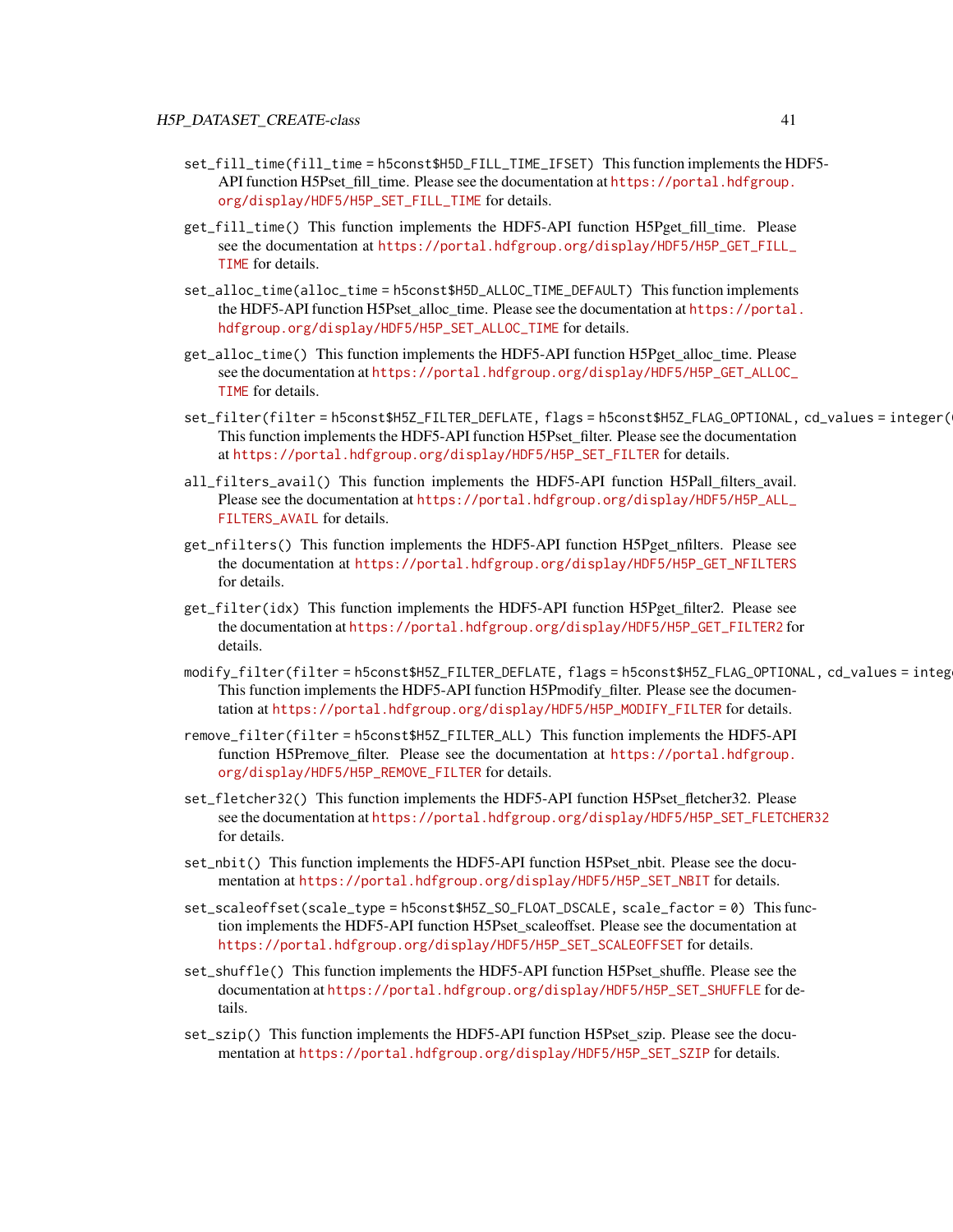### 42 H5P\_DATASET\_XFER-class

- set\_external(filename, offset, size) This function implements the HDF5-API function H5Pset\_external. Please see the documentation at [https://portal.hdfgroup.org/display/HDF5/H5P\\_SET\\_](https://portal.hdfgroup.org/display/HDF5/H5P_SET_EXTERNAL) [EXTERNAL](https://portal.hdfgroup.org/display/HDF5/H5P_SET_EXTERNAL) for details.
- get\_external\_count() This function implements the HDF5-API function H5Pget\_external\_count. Please see the documentation at [https://portal.hdfgroup.org/display/HDF5/H5P\\_GET\\_](https://portal.hdfgroup.org/display/HDF5/H5P_GET_EXTERNAL_COUNT) [EXTERNAL\\_COUNT](https://portal.hdfgroup.org/display/HDF5/H5P_GET_EXTERNAL_COUNT) for details.
- get\_external(idx) This function implements the HDF5-API function H5Pget\_external. Please see the documentation at [https://portal.hdfgroup.org/display/HDF5/H5P\\_GET\\_EXTERNAL](https://portal.hdfgroup.org/display/HDF5/H5P_GET_EXTERNAL) for details.

#### Author(s)

Holger Hoefling

#### See Also

[H5P](#page-36-0)

H5P\_DATASET\_XFER-class

*Class for HDF5 property list for dataset transfer*

### <span id="page-41-0"></span>**Description**

It inherits all functions of the [H5P](#page-36-0).

#### Value

Object of class [H5P\\_DATASET\\_XFER](#page-41-0).

#### Methods

new(id = NULL) Create a new class of type [H5P\\_DATASET\\_XFER](#page-41-0)

### Parameters

id Internal use only

- set\_buffer(size = 2^20) This function implements the HDF5-API function H5Pset\_buffer. Please see the documentation at [https://portal.hdfgroup.org/display/HDF5/H5P\\_SET\\_BUFFER](https://portal.hdfgroup.org/display/HDF5/H5P_SET_BUFFER) for details.
- set\_edc\_check(check = h5const\$H5Z\_ENABLE\_EDC) This function implements the HDF5-API function H5Pset\_edc\_check. Please see the documentation at [https://portal.hdfgroup.](https://portal.hdfgroup.org/display/HDF5/H5P_SET_EDC_CHECK) [org/display/HDF5/H5P\\_SET\\_EDC\\_CHECK](https://portal.hdfgroup.org/display/HDF5/H5P_SET_EDC_CHECK) for details.
- get\_edc\_check() This function implements the HDF5-API function H5Pget\_edc\_check. Please see the documentation at [https://portal.hdfgroup.org/display/HDF5/H5P\\_GET\\_EDC\\_](https://portal.hdfgroup.org/display/HDF5/H5P_GET_EDC_CHECK) [CHECK](https://portal.hdfgroup.org/display/HDF5/H5P_GET_EDC_CHECK) for details.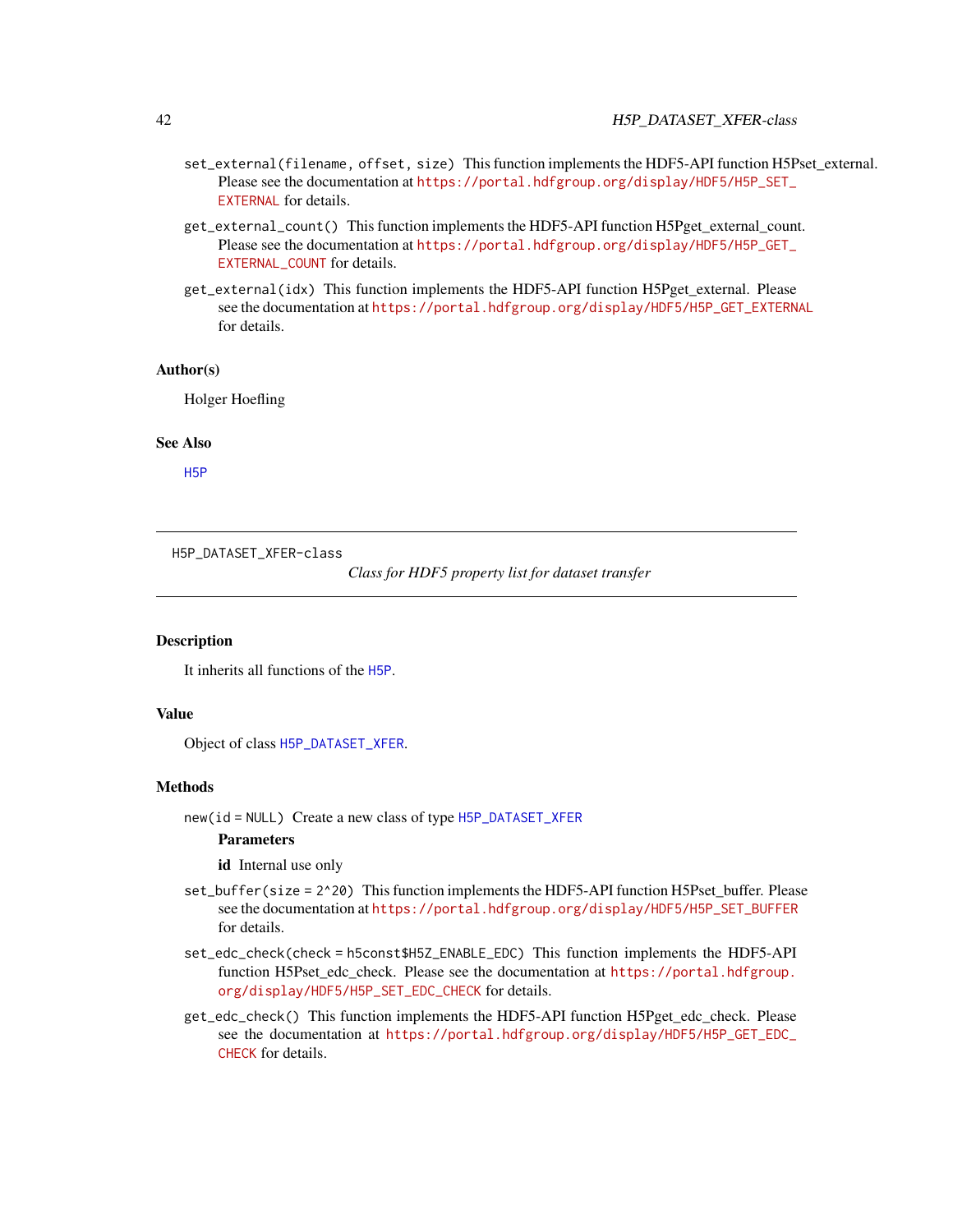- set\_hyper\_vector\_size(size = 2^10) This function implements the HDF5-API function H5Pset\_hyper\_vector\_size. Please see the documentation at [https://portal.hdfgroup.org/display/HDF5/H5P\\_SET\\_](https://portal.hdfgroup.org/display/HDF5/H5P_SET_HYPER_VECTOR_SIZE) [HYPER\\_VECTOR\\_SIZE](https://portal.hdfgroup.org/display/HDF5/H5P_SET_HYPER_VECTOR_SIZE) for details.
- get\_hyper\_vector\_size() This function implements the HDF5-API function H5Pget\_hyper\_vector\_size. Please see the documentation at [https://portal.hdfgroup.org/display/HDF5/H5P\\_GET\\_](https://portal.hdfgroup.org/display/HDF5/H5P_GET_HYPER_VECTOR_SIZE) [HYPER\\_VECTOR\\_SIZE](https://portal.hdfgroup.org/display/HDF5/H5P_GET_HYPER_VECTOR_SIZE) for details.
- set\_btree\_ratios(left, middle, right) This function implements the HDF5-API function H5Pset\_btree\_ratios. Please see the documentation at [https://portal.hdfgroup.org/display/HDF5/H5P\\_SET\\_](https://portal.hdfgroup.org/display/HDF5/H5P_SET_BTREE_RATIOS) [BTREE\\_RATIOS](https://portal.hdfgroup.org/display/HDF5/H5P_SET_BTREE_RATIOS) for details.
- get\_btree\_ratios() This function implements the HDF5-API function H5Pget\_btree\_ratios. Please see the documentation at [https://portal.hdfgroup.org/display/HDF5/H5P\\_GET\\_BTREE\\_](https://portal.hdfgroup.org/display/HDF5/H5P_GET_BTREE_RATIOS) [RATIOS](https://portal.hdfgroup.org/display/HDF5/H5P_GET_BTREE_RATIOS) for details.

#### Author(s)

Holger Hoefling

#### See Also

[H5P](#page-36-0)

H5P\_FILE\_ACCESS-class *Class for HDF5 property list for file creation*

#### <span id="page-42-0"></span>**Description**

It inherits all functions of the [H5P](#page-36-0).

### Value

Object of class [H5P\\_FILE\\_ACCESS](#page-42-0).

#### Methods

new(id = NULL) Create a new class of type [H5P\\_FILE\\_ACCESS](#page-42-0)

### Parameters

id Internal use only

- set\_cache(rdcc\_nslots = 521, rdcc\_nbytes =  $2^20$ , rdcc\_w0 = 0.75) This function implements the HDF5-API function H5Pset\_cache. Please see the documentation at [https://portal.](https://portal.hdfgroup.org/display/HDF5/H5P_SET_CACHE) [hdfgroup.org/display/HDF5/H5P\\_SET\\_CACHE](https://portal.hdfgroup.org/display/HDF5/H5P_SET_CACHE) for details.
- get\_cache() This function implements the HDF5-API function H5Pget\_cache. Please see the documentation at [https://portal.hdfgroup.org/display/HDF5/HP5\\_GET\\_CACHE](https://portal.hdfgroup.org/display/HDF5/HP5_GET_CACHE) for details.

#### Author(s)

Holger Hoefling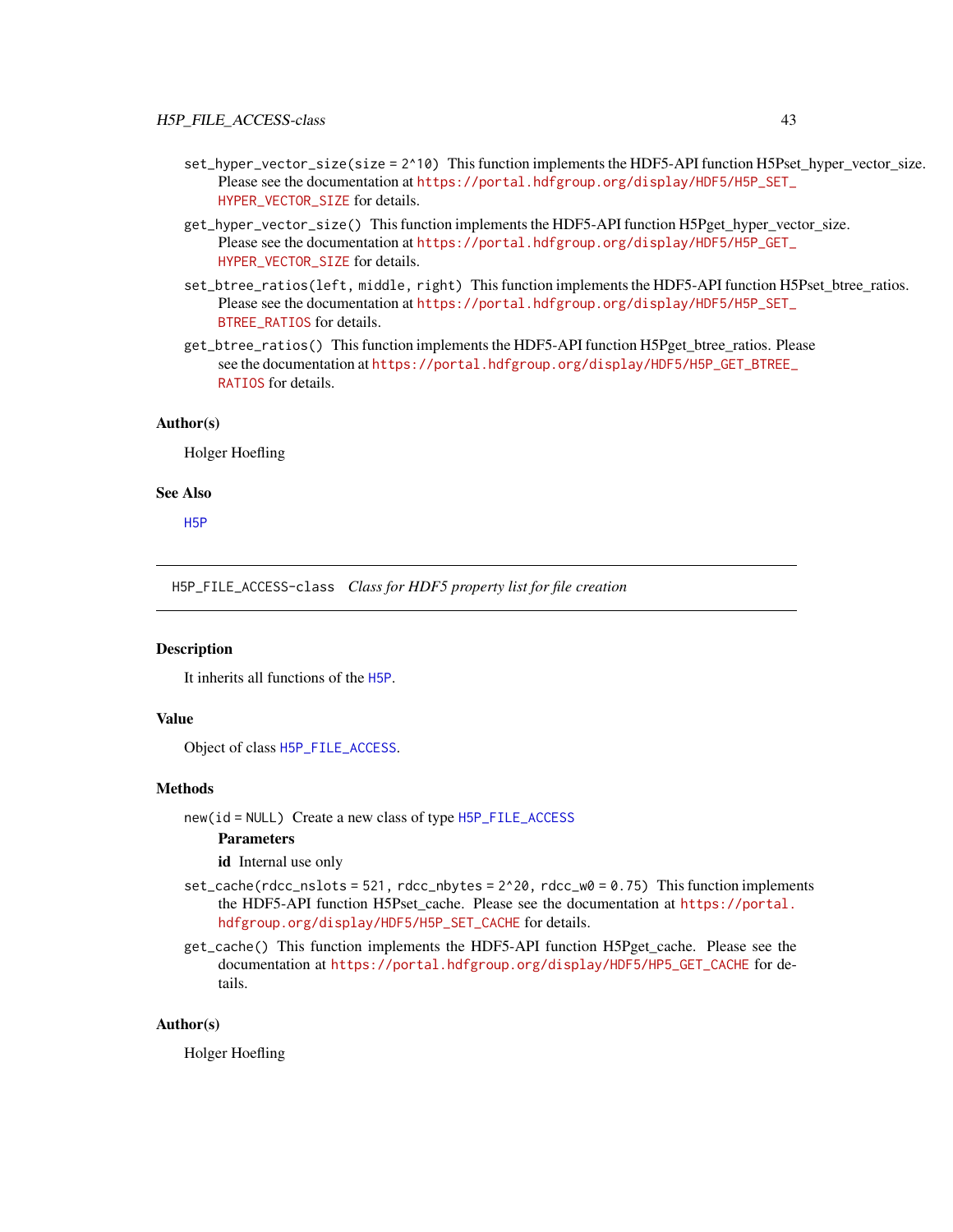#### See Also

[H5P](#page-36-0)

H5P\_FILE\_CREATE-class *Class for HDF5 property list for file creation*

#### <span id="page-43-0"></span>Description

It inherits all functions of the [H5P](#page-36-0).

#### Value

Object of class [H5P\\_FILE\\_CREATE](#page-43-0).

#### Methods

new(id = NULL) Create a new class of type [H5P\\_FILE\\_CREATE](#page-43-0)

### Parameters

id Internal use only

- set\_userblock(size) This function implements the HDF5-API function H5Pset\_userblock. Please see the documentation at [https://portal.hdfgroup.org/display/HDF5/H5P\\_SET\\_USERBLOCK](https://portal.hdfgroup.org/display/HDF5/H5P_SET_USERBLOCK) for details.
- get\_userblock() This function implements the HDF5-API function H5Pget\_userblock. Please see the documentation at [https://portal.hdfgroup.org/display/HDF5/H5P\\_GET\\_USERBLOCK](https://portal.hdfgroup.org/display/HDF5/H5P_GET_USERBLOCK) for details.
- set\_sizes(sizeof\_addr, sizeof\_size) This function implements the HDF5-API function H5Pset\_sizes. Please see the documentation at [https://portal.hdfgroup.org/display/HDF5/H5P\\_SET\\_](https://portal.hdfgroup.org/display/HDF5/H5P_SET_SIZES) [SIZES](https://portal.hdfgroup.org/display/HDF5/H5P_SET_SIZES) for details.
- get\_sizes() This function implements the HDF5-API function H5Pget\_sizes. Please see the documentation at [https://portal.hdfgroup.org/display/HDF5/H5P\\_GET\\_SIZES](https://portal.hdfgroup.org/display/HDF5/H5P_GET_SIZES) for details.
- set\_sym\_k(ik, lk) This function implements the HDF5-API function H5Pset\_sym\_k. Please see the documentation at [https://portal.hdfgroup.org/display/HDF5/H5P\\_SET\\_SYM\\_K](https://portal.hdfgroup.org/display/HDF5/H5P_SET_SYM_K) for details.
- get\_sym\_k() This function implements the HDF5-API function H5Pget\_sym\_k. Please see the documentation at [https://portal.hdfgroup.org/display/HDF5/H5P\\_GET\\_SYM\\_K](https://portal.hdfgroup.org/display/HDF5/H5P_GET_SYM_K) for details.
- set\_istore\_k(ik) This function implements the HDF5-API function H5Pset istore k. Please see the documentation at [https://portal.hdfgroup.org/display/HDF5/H5P\\_SET\\_ISTORE](https://portal.hdfgroup.org/display/HDF5/H5P_SET_ISTORE_K)\_ [K](https://portal.hdfgroup.org/display/HDF5/H5P_SET_ISTORE_K) for details.
- get\_istore\_k() This function implements the HDF5-API function H5Pget\_istore\_k. Please see the documentation at [https://portal.hdfgroup.org/display/HDF5/H5P\\_GET\\_ISTORE\\_K](https://portal.hdfgroup.org/display/HDF5/H5P_GET_ISTORE_K) for details.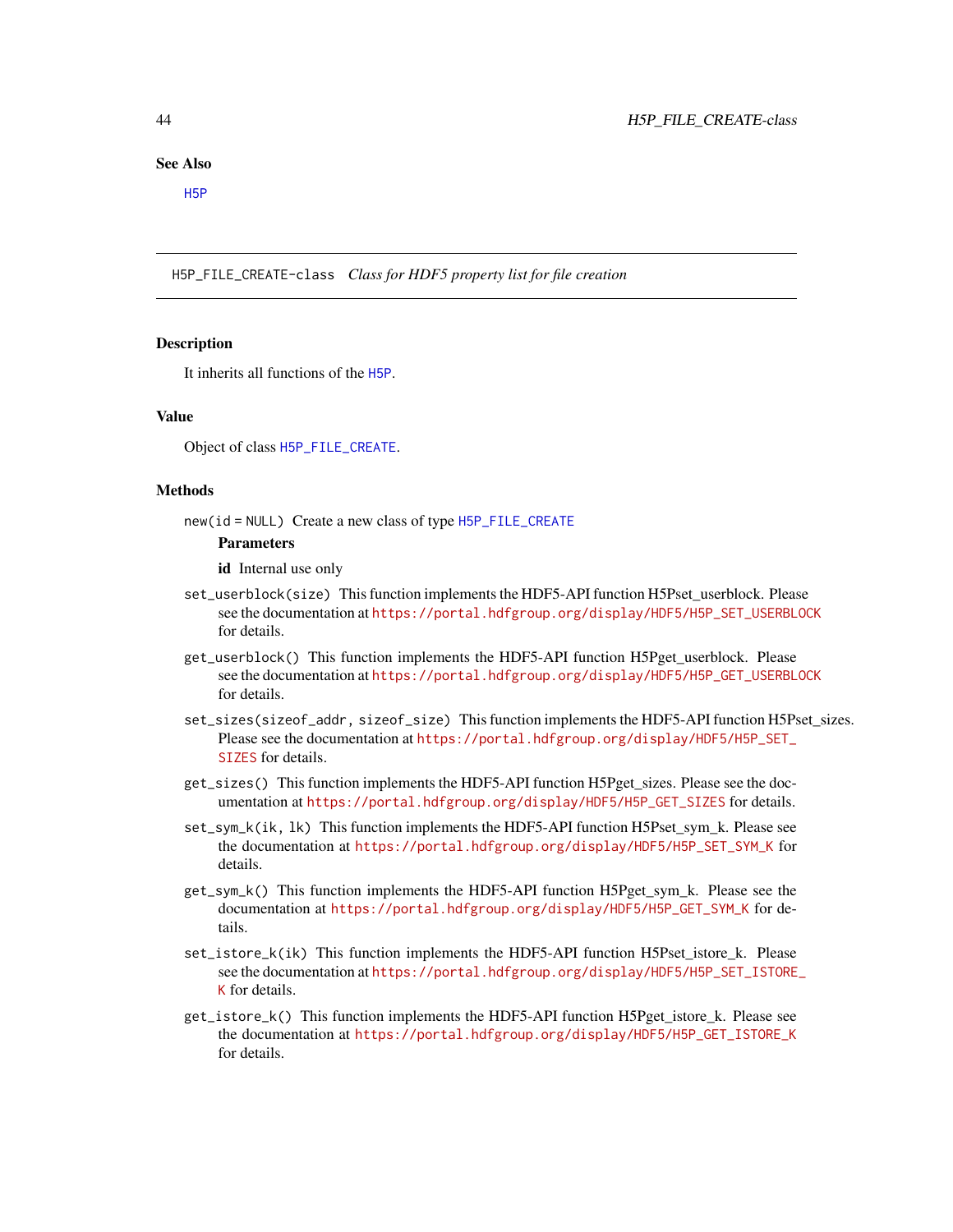### H5P\_LINK\_ACCESS-class 45

- set\_file\_space(strategy, threshold) This function implements the HDF5-API function H5Pset\_file\_space. Please see the documentation at [https://portal.hdfgroup.org/display/HDF5/H5P\\_SET\\_](https://portal.hdfgroup.org/display/HDF5/H5P_SET_FILE_SPACE_STRATEGY) [FILE\\_SPACE\\_STRATEGY](https://portal.hdfgroup.org/display/HDF5/H5P_SET_FILE_SPACE_STRATEGY) for details.
- get\_file\_space() This function implements the HDF5-API function H5Pget\_file\_space. Please see the documentation at [https://portal.hdfgroup.org/display/HDF5/H5P\\_GET\\_FILE\\_](https://portal.hdfgroup.org/display/HDF5/H5P_GET_FILE_SPACE_STRATEGY) [SPACE\\_STRATEGY](https://portal.hdfgroup.org/display/HDF5/H5P_GET_FILE_SPACE_STRATEGY) for details.

#### Author(s)

Holger Hoefling

#### See Also

[H5P](#page-36-0)

H5P\_LINK\_ACCESS-class *Class for HDF5 property list for link access*

#### <span id="page-44-0"></span>**Description**

It inherits all functions of the [H5P](#page-36-0).

#### Value

Object of class [H5P\\_LINK\\_ACCESS](#page-44-0).

#### Methods

new(id = NULL) Create a new class of type [H5P\\_LINK\\_ACCESS](#page-44-0)

### **Parameters**

id Internal use only

- set\_nlinks(nlinks) This function implements the HDF5-API function H5Pset\_nlinks. Please see the documentation at [https://portal.hdfgroup.org/display/HDF5/H5P\\_SET\\_NLINKS](https://portal.hdfgroup.org/display/HDF5/H5P_SET_NLINKS) for details.
- get\_nlinks() This function implements the HDF5-API function H5Pget\_nlinks. Please see the documentation at [https://portal.hdfgroup.org/display/HDF5/H5P\\_GET\\_NLINKS](https://portal.hdfgroup.org/display/HDF5/H5P_GET_NLINKS) for details.
- set\_elink\_prefix(elink\_prefix) This function implements the HDF5-API function H5Pset\_elink\_prefix. Please see the documentation at [https://portal.hdfgroup.org/display/HDF5/H5P\\_SET\\_](https://portal.hdfgroup.org/display/HDF5/H5P_SET_ELINK_PREFIX) [ELINK\\_PREFIX](https://portal.hdfgroup.org/display/HDF5/H5P_SET_ELINK_PREFIX) for details.
- get\_elink\_prefix() This function implements the HDF5-API function H5Pget\_elink\_prefix. Please see the documentation at [https://portal.hdfgroup.org/display/HDF5/H5P\\_GET\\_ELINK\\_](https://portal.hdfgroup.org/display/HDF5/H5P_GET_ELINK_PREFIX) [PREFIX](https://portal.hdfgroup.org/display/HDF5/H5P_GET_ELINK_PREFIX) for details.
- set\_elink\_acc\_flags(elink\_acc\_flags = h5const\$H5F\_ACC\_RDWR) This function implements the HDF5-API function H5Pset\_elink\_acc\_flags. Please see the documentation at [https:](https://portal.hdfgroup.org/display/HDF5/H5P_SET_ELINK_ACC_FLAGS) [//portal.hdfgroup.org/display/HDF5/H5P\\_SET\\_ELINK\\_ACC\\_FLAGS](https://portal.hdfgroup.org/display/HDF5/H5P_SET_ELINK_ACC_FLAGS) for details.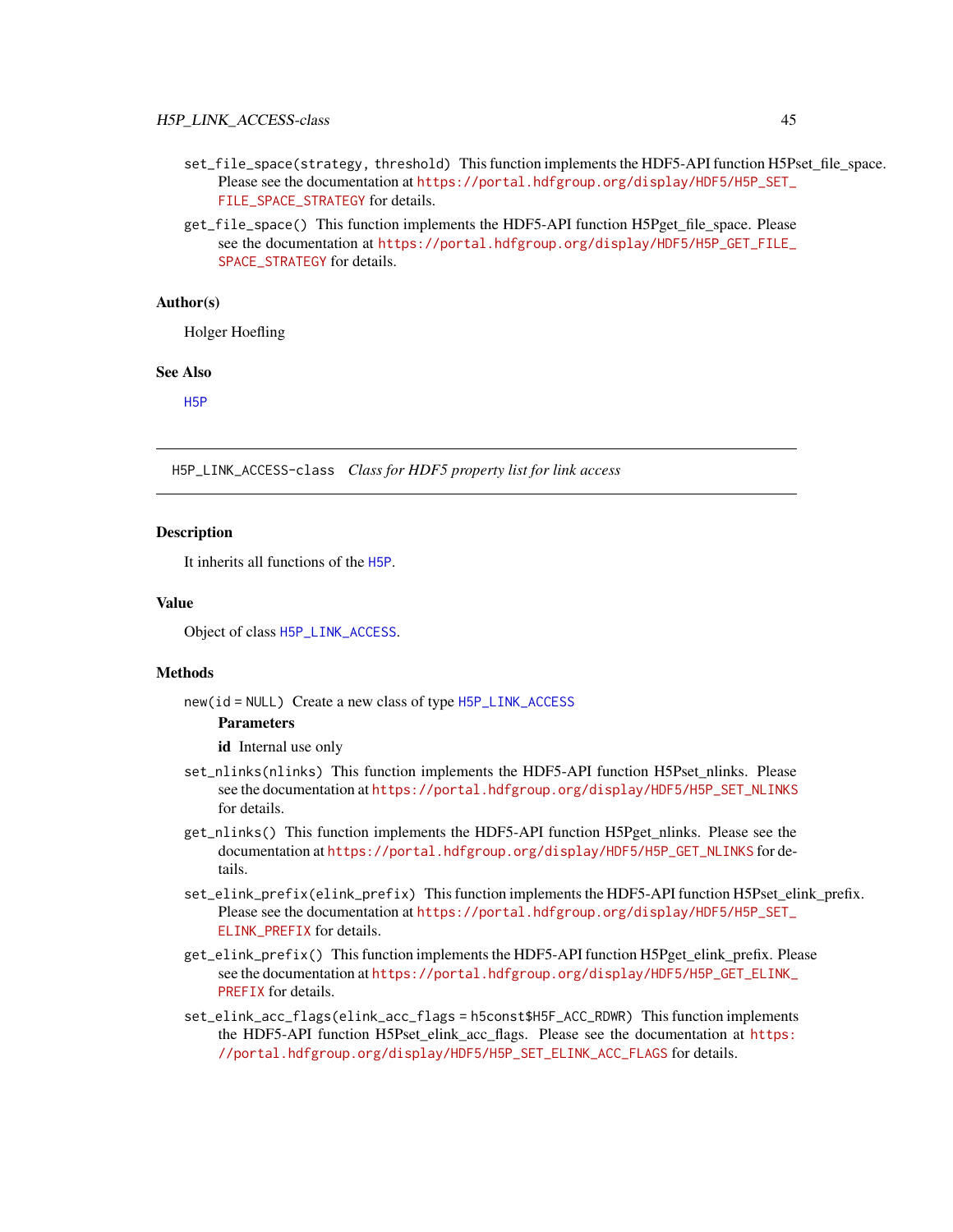### 46 H5P\_LINK\_CREATE-class

get\_elink\_acc\_flags() This function implements the HDF5-API function H5Pget\_elink\_acc\_flags. Please see the documentation at [https://portal.hdfgroup.org/display/HDF5/H5P\\_GET\\_](https://portal.hdfgroup.org/display/HDF5/H5P_GET_ELINK_ACC_FLAGS) [ELINK\\_ACC\\_FLAGS](https://portal.hdfgroup.org/display/HDF5/H5P_GET_ELINK_ACC_FLAGS) for details.

### Author(s)

Holger Hoefling

### See Also

[H5P](#page-36-0)

H5P\_LINK\_CREATE-class *Class for HDF5 property list for link creation*

#### <span id="page-45-0"></span>**Description**

It inherits all functions of the [H5P](#page-36-0).

#### Value

Object of class [H5P\\_LINK\\_CREATE](#page-45-0).

#### Methods

new(id = NULL) Create a new class of type [H5P\\_LINK\\_CREATE](#page-45-0)

# Parameters

id Internal use only

- set\_char\_encoding(encoding = h5const\$H5T\_CSET\_UTF8) This function implements the HDF5- API function H5Pset\_char\_encoding. Please see the documentation at [https://portal.](https://portal.hdfgroup.org/display/HDF5/H5P_SET_CHAR_ENCODING) [hdfgroup.org/display/HDF5/H5P\\_SET\\_CHAR\\_ENCODING](https://portal.hdfgroup.org/display/HDF5/H5P_SET_CHAR_ENCODING) for details.
- get\_char\_encoding() This function implements the HDF5-API function H5Pget\_char\_encoding. Please see the documentation at [https://portal.hdfgroup.org/display/HDF5/H5P\\_GET\\_](https://portal.hdfgroup.org/display/HDF5/H5P_GET_CHAR_ENCODING) [CHAR\\_ENCODING](https://portal.hdfgroup.org/display/HDF5/H5P_GET_CHAR_ENCODING) for details.
- set\_create\_intermediate\_group(create = TRUE) This function implements the HDF5-API function H5Pset\_create\_intermediate\_group. Please see the documentation at [https://portal.](https://portal.hdfgroup.org/display/HDF5/H5P_SET_CREATE_INTERMEDIATE_GROUP) [hdfgroup.org/display/HDF5/H5P\\_SET\\_CREATE\\_INTERMEDIATE\\_GROUP](https://portal.hdfgroup.org/display/HDF5/H5P_SET_CREATE_INTERMEDIATE_GROUP) for details.
- get\_create\_intermediate\_group() This function implements the HDF5-API function H5Pget\_create\_intermediate\_group. Please see the documentation at [https://portal.hdfgroup.org/display/HDF5/H5P\\_GET\\_](https://portal.hdfgroup.org/display/HDF5/H5P_GET_CREATE_INTERMEDIATE_GROUP) [CREATE\\_INTERMEDIATE\\_GROUP](https://portal.hdfgroup.org/display/HDF5/H5P_GET_CREATE_INTERMEDIATE_GROUP) for details.

#### Author(s)

Holger Hoefling

#### See Also

[H5P](#page-36-0)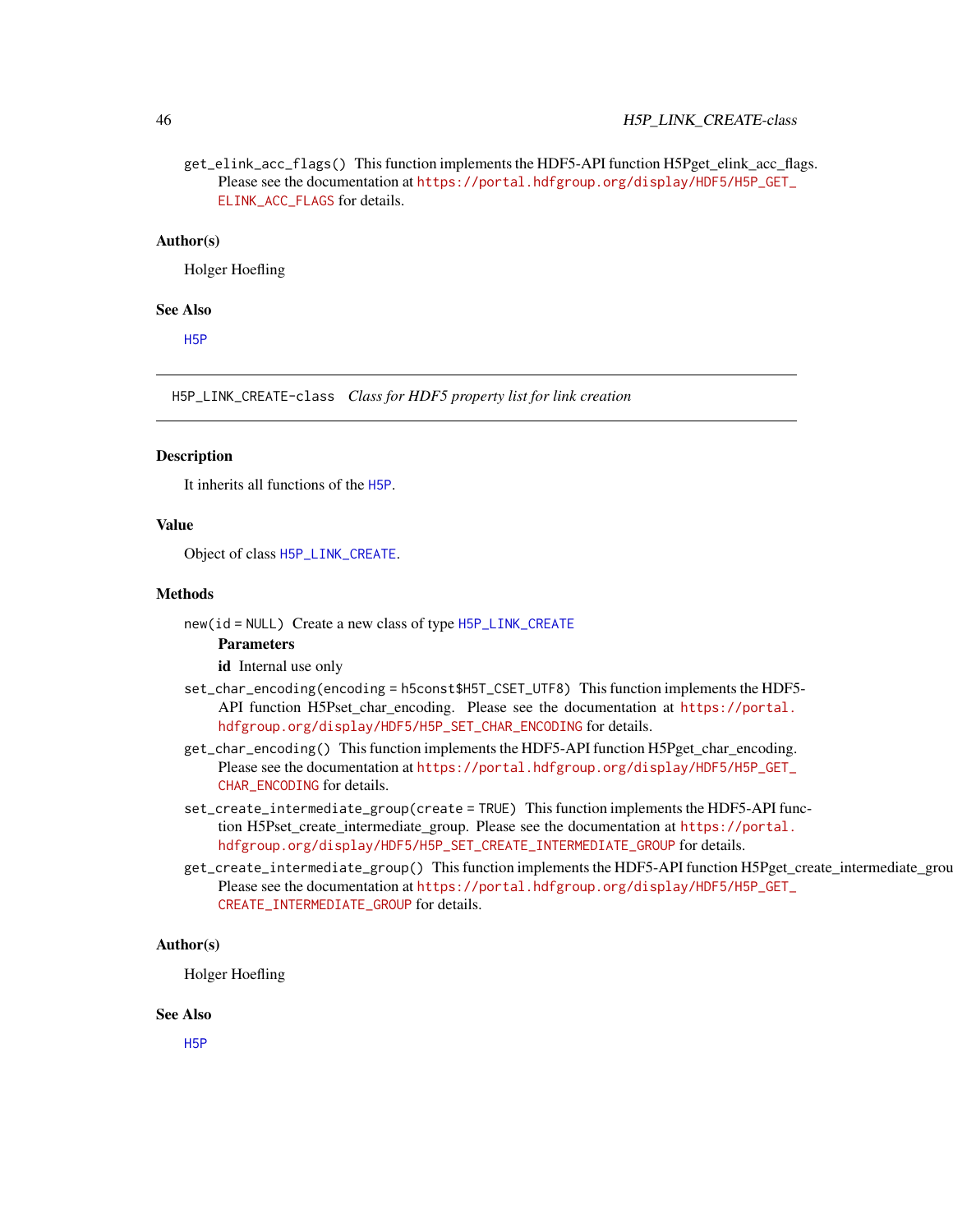H5P\_OBJECT\_COPY-class *Class for HDF5 property list for object copying*

### <span id="page-46-1"></span>Description

It inherits all functions of the [H5P](#page-36-0).

#### Value

Object of class [H5P\\_OBJECT\\_COPY](#page-46-1).

#### Methods

new(id = NULL) Create a new class of type [H5P\\_OBJECT\\_COPY](#page-46-1)

### Parameters

id Internal use only

- set\_copy\_obj(copy\_options = 0) This function implements the HDF5-API function H5Pset\_copy\_object. Please see the documentation at [https://portal.hdfgroup.org/display/HDF5/H5P\\_SET\\_](https://portal.hdfgroup.org/display/HDF5/H5P_SET_COPY_OBJECT) [COPY\\_OBJECT](https://portal.hdfgroup.org/display/HDF5/H5P_SET_COPY_OBJECT) for details.
- get\_copy\_obj() This function implements the HDF5-API function H5Pget\_copy\_object. Please see the documentation at [https://portal.hdfgroup.org/display/HDF5/H5P\\_GET\\_COPY\\_](https://portal.hdfgroup.org/display/HDF5/H5P_GET_COPY_OBJECT) [OBJECT](https://portal.hdfgroup.org/display/HDF5/H5P_GET_COPY_OBJECT) for details.

### Author(s)

Holger Hoefling

#### See Also

[H5P](#page-36-0)

H5P\_OBJECT\_CREATE-class

*Class for HDF5 property list for object creation*

### <span id="page-46-0"></span>Description

It inherits all functions of the [H5P](#page-36-0).

#### Value

Object of class [H5P\\_OBJECT\\_CREATE](#page-46-0).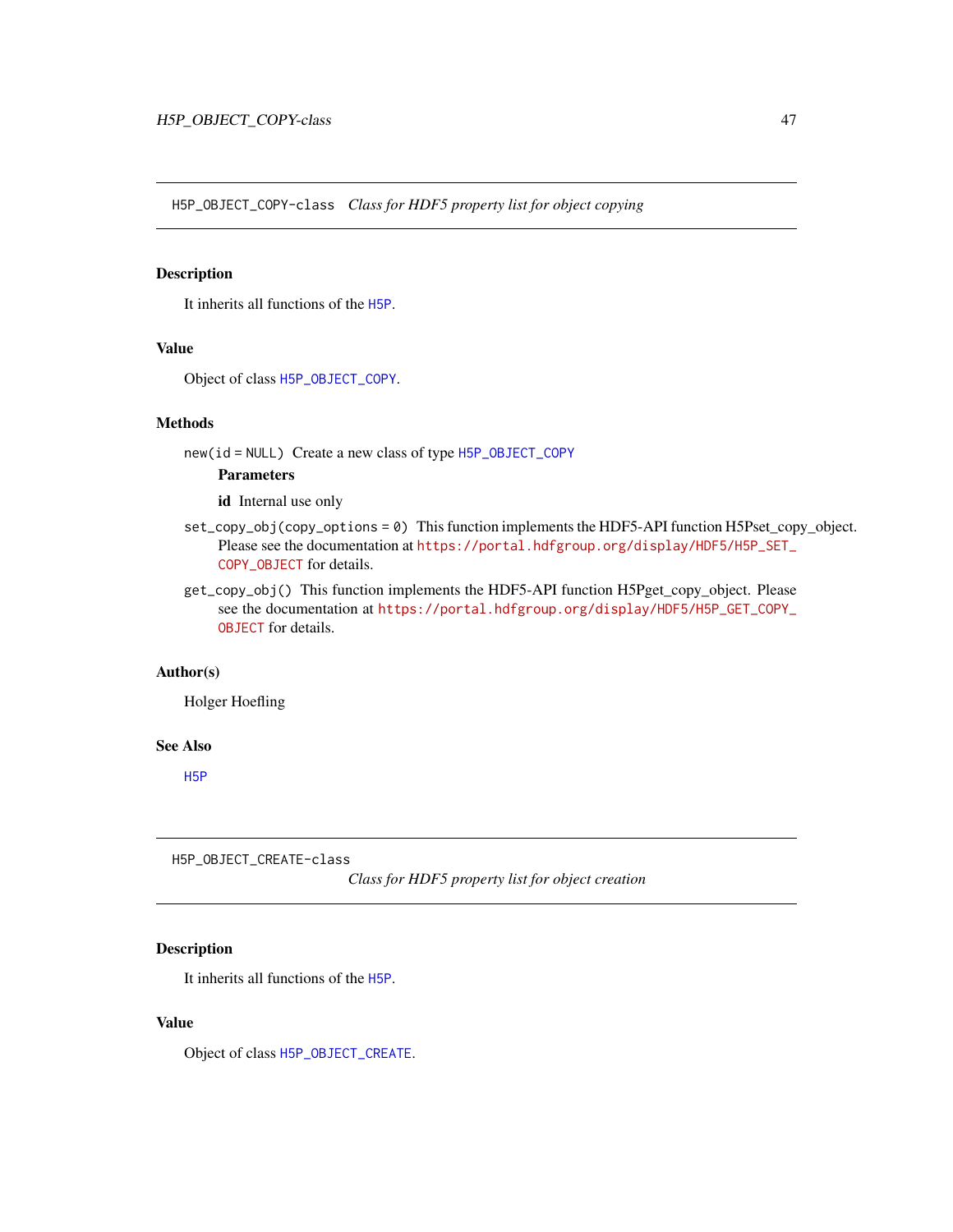#### Methods

new(id = NULL) Create a new class of type [H5P\\_OBJECT\\_CREATE](#page-46-0)

Parameters

id Internal use only

- set\_obj\_track\_times(track\_times = TRUE) This function implements the HDF5-API function H5Pset obj track times. Please see the documentation at [https://portal.hdfgroup.org/](https://portal.hdfgroup.org/display/HDF5/H5P_SET_OBJ_TRACK_TIMES) [display/HDF5/H5P\\_SET\\_OBJ\\_TRACK\\_TIMES](https://portal.hdfgroup.org/display/HDF5/H5P_SET_OBJ_TRACK_TIMES) for details.
- get\_obj\_track\_times() This function implements the HDF5-API function H5Pget\_obj\_track\_times. Please see the documentation at [https://portal.hdfgroup.org/display/HDF5/H5P\\_GET\\_](https://portal.hdfgroup.org/display/HDF5/H5P_GET_OBJ_TRACK_TIMES) [OBJ\\_TRACK\\_TIMES](https://portal.hdfgroup.org/display/HDF5/H5P_GET_OBJ_TRACK_TIMES) for details.
- set\_attr\_phase\_change(max\_compact, min\_dense) This function implements the HDF5-API function H5Pset\_attr\_phase\_change. Please see the documentation at [https://portal.hdfgr](https://portal.hdfgroup.org/display/HDF5/H5P_SET_ATTR_PHASE_CHANGE)oup. [org/display/HDF5/H5P\\_SET\\_ATTR\\_PHASE\\_CHANGE](https://portal.hdfgroup.org/display/HDF5/H5P_SET_ATTR_PHASE_CHANGE) for details.
- get\_attr\_phase\_change() This function implements the HDF5-API function H5Pget\_attr\_phase\_change. Please see the documentation at [https://portal.hdfgroup.org/display/HDF5/H5P\\_GET\\_](https://portal.hdfgroup.org/display/HDF5/H5P_GET_ATTR_PHASE_CHANGE) [ATTR\\_PHASE\\_CHANGE](https://portal.hdfgroup.org/display/HDF5/H5P_GET_ATTR_PHASE_CHANGE) for details.
- set\_attr\_creation\_order(crt\_order\_flags = 0) This function implements the HDF5-API function H5Pset\_attr\_creation\_order. Please see the documentation at [https://portal.hdfgroup](https://portal.hdfgroup.org/display/HDF5/H5P_SET_ATTR_CREATION_ORDER). [org/display/HDF5/H5P\\_SET\\_ATTR\\_CREATION\\_ORDER](https://portal.hdfgroup.org/display/HDF5/H5P_SET_ATTR_CREATION_ORDER) for details.
- get\_attr\_creation\_order() This function implements the HDF5-API function H5Pget\_attr\_creation\_order. Please see the documentation at [https://portal.hdfgroup.org/display/HDF5/H5P\\_GET\\_](https://portal.hdfgroup.org/display/HDF5/H5P_GET_ATTR_CREATION_ORDER) [ATTR\\_CREATION\\_ORDER](https://portal.hdfgroup.org/display/HDF5/H5P_GET_ATTR_CREATION_ORDER) for details.

### Author(s)

Holger Hoefling

#### See Also

[H5P](#page-36-0)

H5R-class *Class for HDF5 Reference datatypes.*

### <span id="page-47-0"></span>Description

H5R is only the common base class and is never used. User should not create objects of this class by themselves and instead use the create\_reference methods of H5D, H5Group or H5File classes. Sub-classes are [H5R\\_OBJECT](#page-53-0) and [H5R\\_DATASET\\_REGION](#page-50-0)

#### Value

Object of class [H5R](#page-47-0).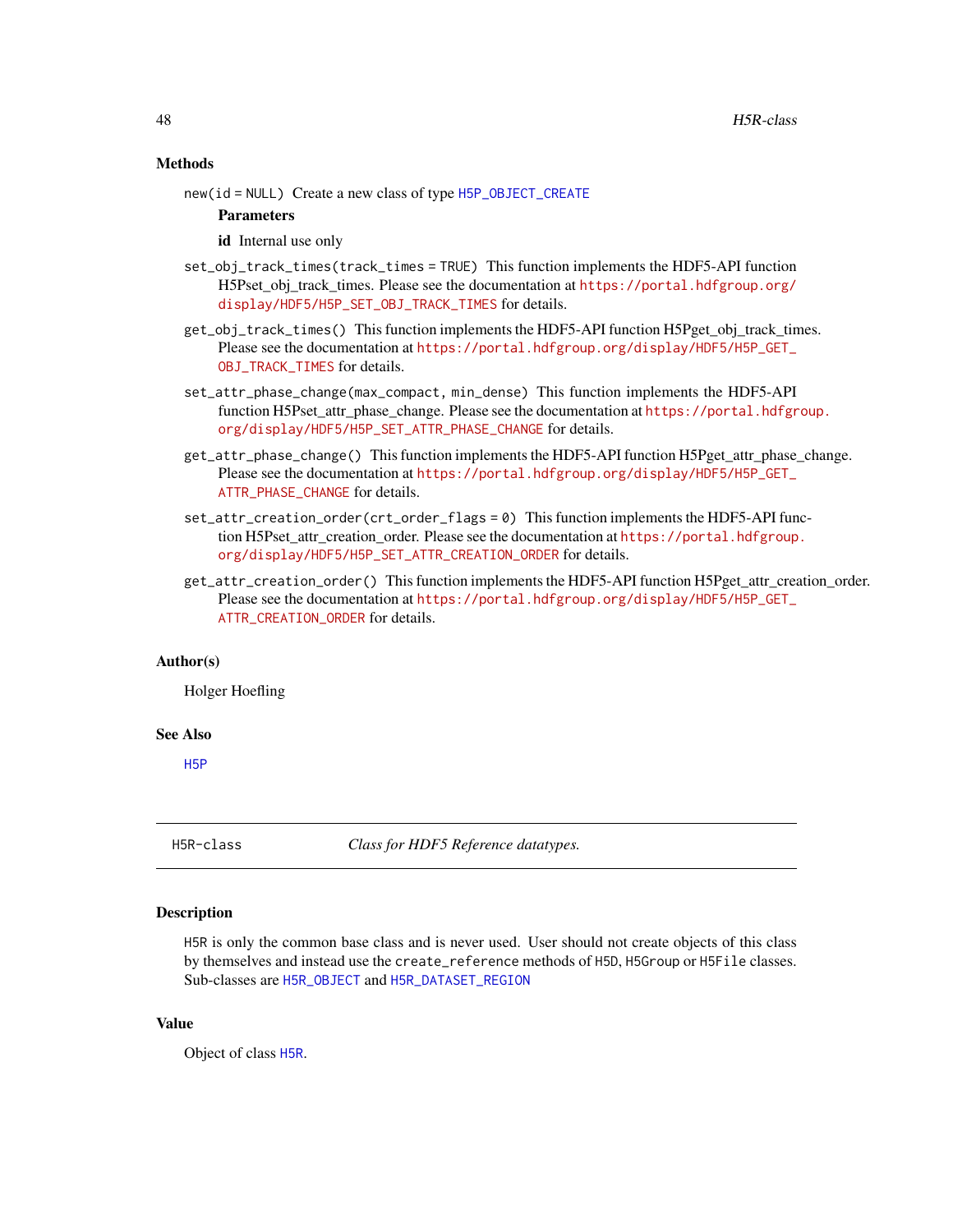#### H5R-class 49

### **Methods**

subset\_read(dim\_index, drop = TRUE) Method that returns a subset of the data in the H5Robject

### Parameters

dim\_index A list of dimension indices as usually pasted into [

drop Logical. Should dimensions of size 1 be dropped.

subset2\_read(i, exact = TRUE) Method to read a single item

## Parameters

i The single item to read

exact Is the item name exact or should partial matching be allowed?

subset\_assign(dim\_index, value) Assign values into a subset of the H5R-vector

### **Parameters**

dim\_index A list of dimension indices as usually passed into [

value The value to assign

subset2\_assign(i, exact = TRUE, value) Assign a value to a single value in the array

### Parameters

i the index where to assign the value

value The value to assign

- t() Transpose the object if it is a matrix (i.e. has rank 2
- length() Get the length of the object
- ref(ref) Get or assign the internal raw-vector representation of the data. Usually, user's shouldn't have to use this.
- $dim(x)$  Get or assign the dimensionality of the object

 $d$ imnames $(x)$  Get or assign the dimnames of the object

 $names(x)$  Get or assign the names of the object

rank() Get the rank of the object

#### Author(s)

Holger Hoefling

```
fname <- tempfile(fileext = ".h5")
file <- H5File$new(fname, mode = "a")
file[["testset"]] <- matrix(rnorm(9), nrow = 3)
dset <- file[["testset"]]
r <- file$create_reference("testset")
file$close_all()
```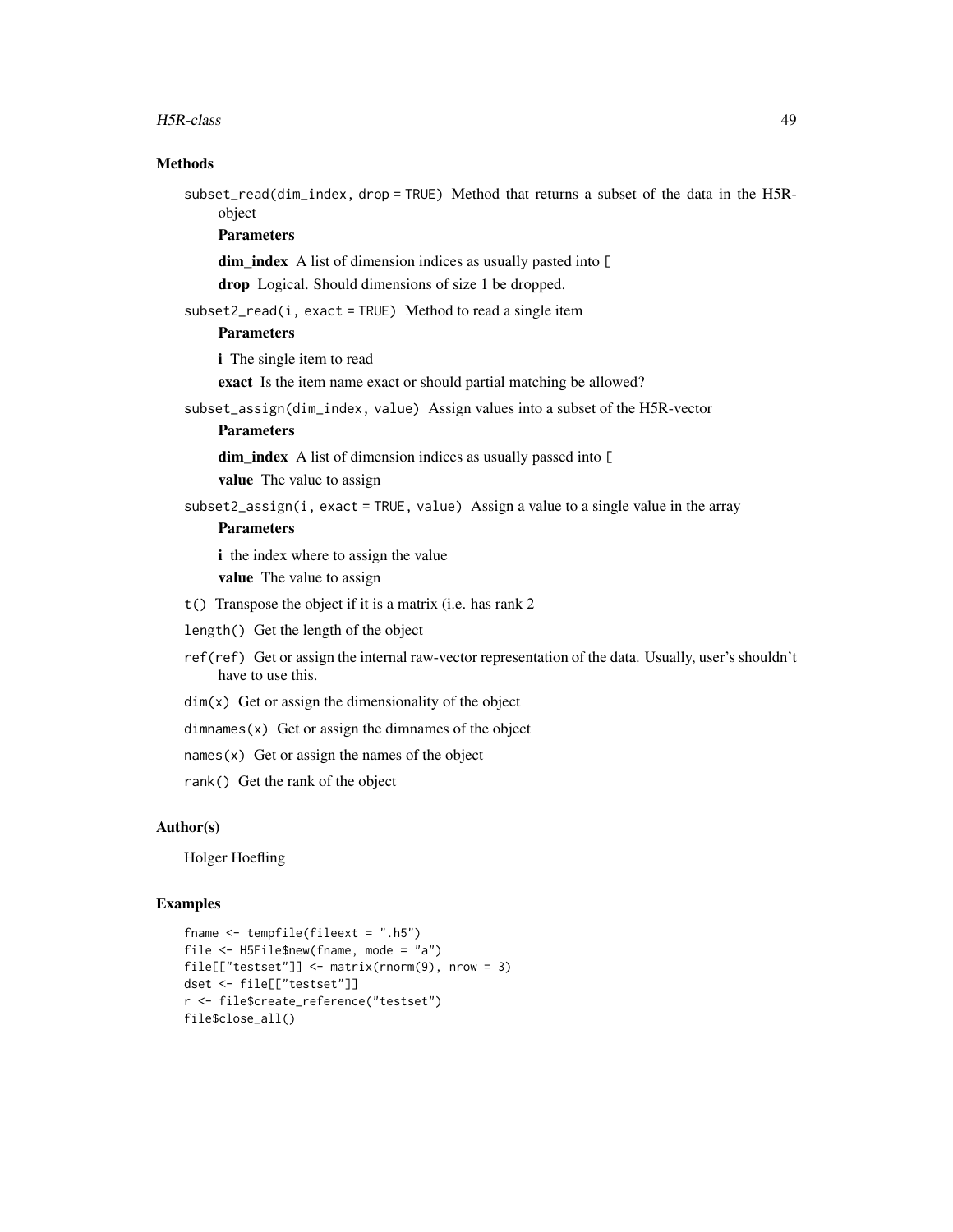<span id="page-49-0"></span>

This class is not intended for creating objects, but as a base class for all other H5-derived classes to provide common functionality for id tracking

#### Value

Object of reference class [H5RefClass](#page-49-0).

#### Fields

id Returns the id of the object as an integer

#### Methods

- new(id = NULL) Constructor for the basic class for hdf5 objects. Takes an id and stores it appropriately, including the necessary counting of object references that the package implements. This reference counting is included in addition to  $R$ 's internal method in order to allow for the invalidation of objects in R itself when all open handles in an R-file are being closed.
- close() Closes an object and calls the appropriate HDF5 function for the type of object
- print(...) Prints the class of the object and the id
- methods() Prints available methods on the screen
- get\_file\_id() This function implements the HDF5-API function H5Iget\_file\_id. Please see the documentation at [https://portal.hdfgroup.org/display/HDF5/H5I\\_GET\\_FILE\\_ID](https://portal.hdfgroup.org/display/HDF5/H5I_GET_FILE_ID) for details.
- get\_obj\_type() This function implements the HDF5-API function H5Iget\_type. Please see the documentation at [https://portal.hdfgroup.org/display/HDF5/H5I\\_GET\\_TYPE](https://portal.hdfgroup.org/display/HDF5/H5I_GET_TYPE) for details.
- get\_ref() This function implements the HDF5-API function H5Iget\_ref. Please see the documentation at [https://portal.hdfgroup.org/display/HDF5/H5I\\_GET\\_REF](https://portal.hdfgroup.org/display/HDF5/H5I_GET_REF) for details.
- inc\_ref() This function implements the HDF5-API function H5Iinc\_ref. Please see the documentation at [https://portal.hdfgroup.org/display/HDF5/H5I\\_INC\\_REF](https://portal.hdfgroup.org/display/HDF5/H5I_INC_REF) for details.
- dec\_ref() This function implements the HDF5-API function H5Idec\_ref. Please see the documentation at [https://portal.hdfgroup.org/display/HDF5/H5I\\_DEC\\_REF](https://portal.hdfgroup.org/display/HDF5/H5I_DEC_REF) for details.
- id() Returns the id of the object
- is\_valid() This function implements the HDF5-API function H5Iis\_valid. Please see the documentation at [https://portal.hdfgroup.org/display/HDF5/H5I\\_IS\\_VALID](https://portal.hdfgroup.org/display/HDF5/H5I_IS_VALID) for details. Additionally, the R-object representing the HDF5-id can be invalidated as well. In this case, the class id is set to NA and is\_valid returns FALSE.
- message() Legacy function; currently not used; may be removed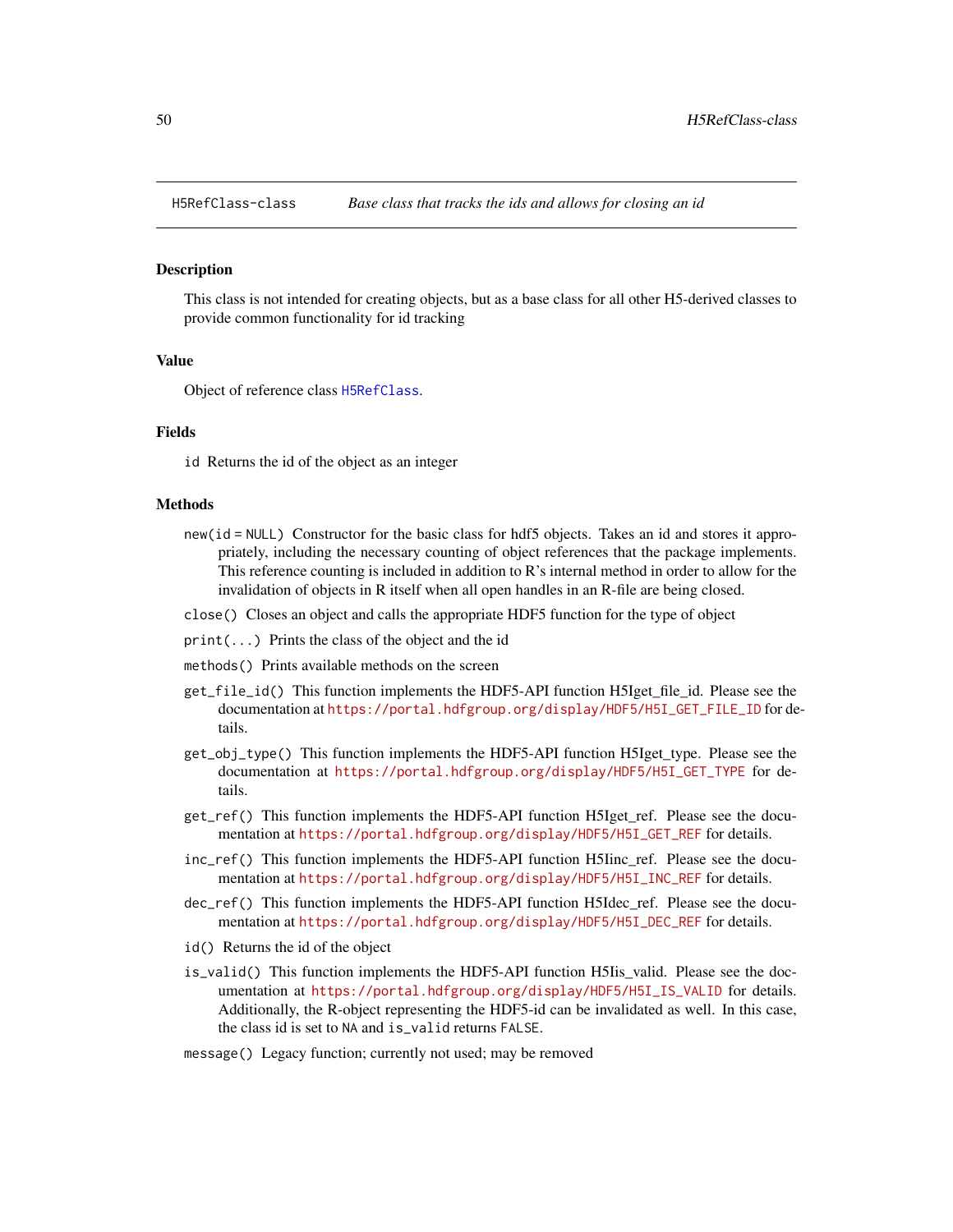### Author(s)

Holger Hoefling

H5R\_DATASET\_REGION-class

*Class for HDF5 dataset-region references.*

### <span id="page-50-0"></span>Description

H5R\_DATASET\_REGION is the reference class for dataset regions. Users should not create this class by themselves, but use the appropriate and instead use the create\_reference methods of H5D, H5Group or H5File classes.

#### Value

Object of class [H5R\\_DATASET\\_REGION](#page-50-0).

### Methods

- new(num = 0, id = NULL) Create a new reference for dataset regions; Usually, users shouldn't have to call this, but use the create\_reference method of a dataset.
- dereference(object\_access\_pl = h5const\$H5P\_DEFAULT, obj = NULL, get\_value = FALSE) Dereference an H5R reference for a dataset region. The file the reference is pointing to is assigned automatically. It returns a list where each item is a list with components dataset, being an H5D object and space being a H5S object. When setting get\_value=TRUE, then instead of these objects The data itself is returned This function implements the HDF5-API function H5Rdereference. Please see the documentation at [https://portal.hdfgroup.org/](https://portal.hdfgroup.org/display/HDF5/H5R_DEREFERENCE) [display/HDF5/H5R\\_DEREFERENCE](https://portal.hdfgroup.org/display/HDF5/H5R_DEREFERENCE) for details.

#### Parameters

obj Overriding the default file the reference is referring to

object\_access\_pl The object-access property list. Currently always the default

#### Author(s)

Holger Hoefling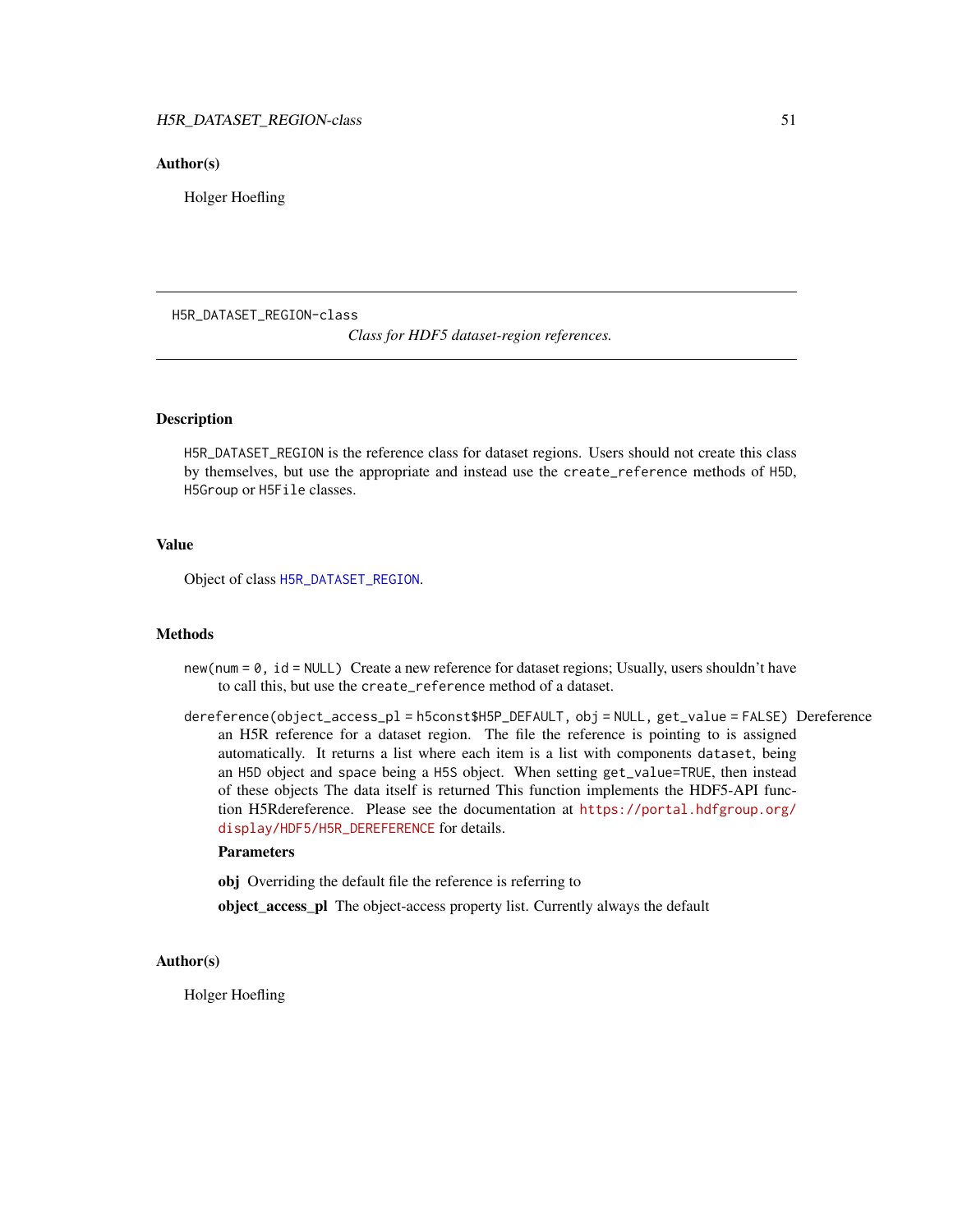Various functions for H5R objects

#### Usage

```
is.H5R(x)is.H5R_OBJECT(x)
is.H5R_DATASET_REGION(x)
## S3 method for class 'H5R'
names(x)
## S3 method for class 'H5R'
length(x)
## S3 method for class 'H5R'
x[i, j, ..., drop = TRUE]## S3 replacement method for class 'H5R'
x[i, ...] <- value
## S3 method for class 'H5R'
c(\ldots, recursive = FALSE)
## S3 method for class 'H5R'
dim(x)
## S3 replacement method for class 'H5R'
dim(x) <- value
## S3 method for class 'H5R'
t(x)## S3 method for class 'H5R'
dimnames(x)
## S3 replacement method for class 'H5R'
dimnames(x) <- value
## S3 method for class 'H5R'
cbind(..., deparse.level = 1)
```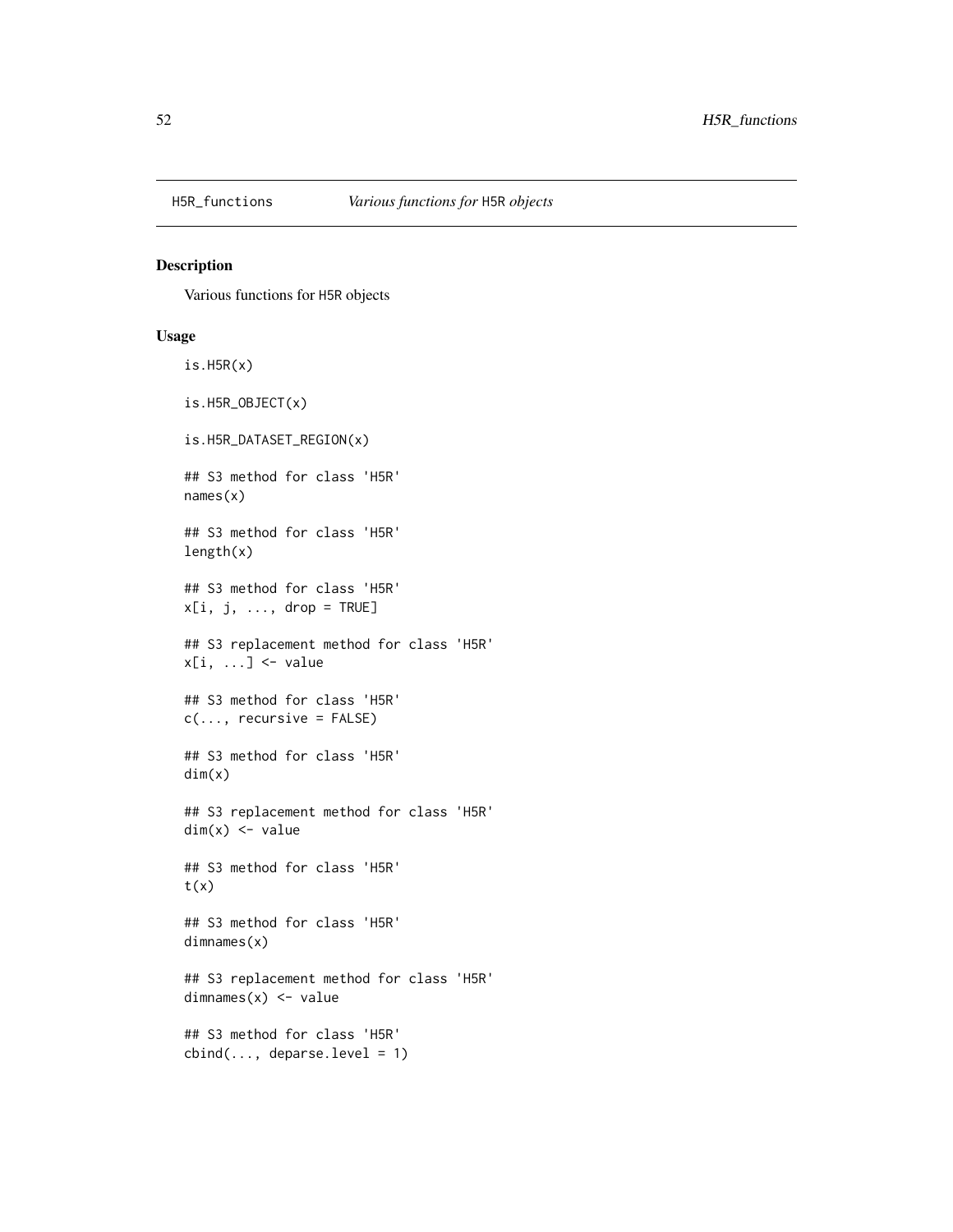```
## S3 method for class 'H5R'
rbind(..., deparse.level = 1)## S3 method for class 'H5R'
print(x, \ldots)## S3 method for class 'H5R'
format(x, \ldots)## S3 method for class 'H5R'
as.data.frame(x, row.names = NULL, optional = FALSE, ...,nm = paste(deparse(substitute(x), width.cutoff = 500L), collapse =" "))
## S3 method for class 'H5R'
```

```
as.vector(x, mode = "any")
```
### Arguments

| X             | Object of type H5R                                                                                                                                                                                                                                  |
|---------------|-----------------------------------------------------------------------------------------------------------------------------------------------------------------------------------------------------------------------------------------------------|
| ı             | First dimension                                                                                                                                                                                                                                     |
| J             | Second dimension                                                                                                                                                                                                                                    |
|               | Any other dimensions (for subsetting), or objects to concatenate (for c) or com-<br>bine by row/col (for cbind or rbind) or ignored (for print and format)                                                                                          |
| drop          | Should dimensions of size 1 be dropped; LOGICAL                                                                                                                                                                                                     |
| value         | The value in an assignment                                                                                                                                                                                                                          |
| recursive     | Ignored here                                                                                                                                                                                                                                        |
| deparse.level | integer controlling the construction of labels in the case of non-matrix-like ar-<br>guments (for the default method): 'deparse.level $= 0$ ' constructs no labels; the<br>default, 'deparse.level = $1'$ constructs labels from the argument names |
| row.names     | NULL or a character vector giving the row names for the data frame. Missing<br>values are not allowed.                                                                                                                                              |
| optional      | logical. If TRUE, setting row names and converting column names (to syntactic<br>names: see make.names) is optional.                                                                                                                                |
| nm            | The column names to use.                                                                                                                                                                                                                            |
| mode          | Only 'any' supported                                                                                                                                                                                                                                |
| width.cutoff  | ignored                                                                                                                                                                                                                                             |
| collapse      | ignored                                                                                                                                                                                                                                             |

### Details

is.H5R Check if object inherits from H5R is.H5R\_OBJECT Check if object inherits from H5R\_OBJECT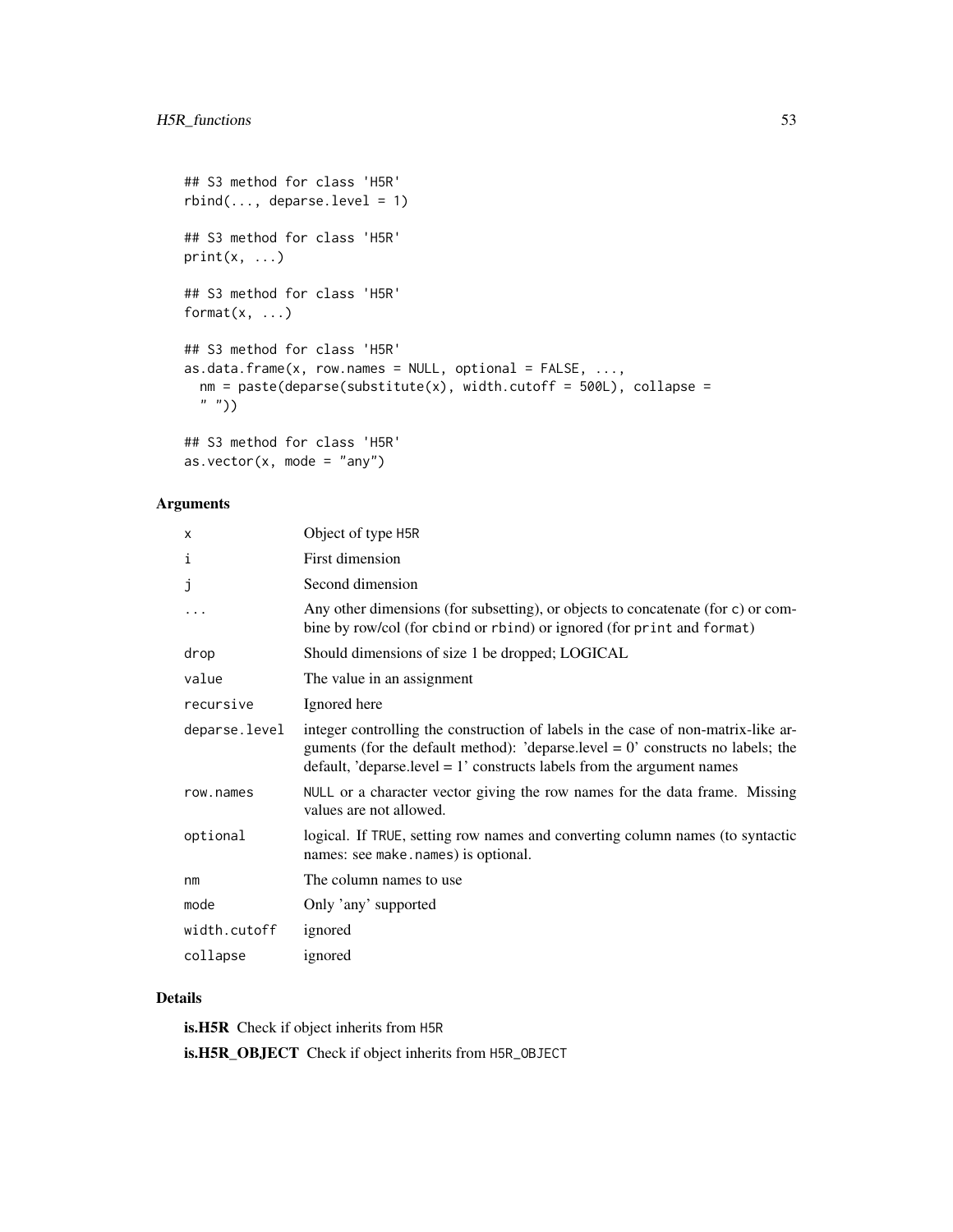### is.H5R\_DATASET\_REGION Check if object inherits from H5R\_DATASET\_REGION

names.H5R Returns the names of the elements of the vector

length.H5R Returns the length of the vector

[.H5R Array subsetting function

[<-.H5R Array subset assignment

c.H5R Concatenation of H5R vectors

dim.H5R Dimensionality of the object

dim<-. H5R Assign dimension of the object

t.H5R Transpose a matrix of H5R objects

dimnames.H5R Get the dimnames of the object

dimnames<-.H5R Set the dimnames of the object

cbind.H5R cbind functionality for H5R objects

rbind.H5R rbind functionality for H5R objects

print.H5R Printing of an object of class h5R

format.H5R Formatting of an H5R object

as.data.frame.H5R Coerce an H5R object to a data.frame

as.vector.H5R Coerce to a vector

as.data.frame.H5R Coerces the object to a data.frame

as.vector.H5R Coerces to a vector

#### Value

Depending on the function

### Author(s)

Holger Hoefling

H5R\_OBJECT-class *Class for HDF5 Object-references.*

### <span id="page-53-0"></span>Description

H5R\_OBJECT is the reference class for objects. Users should not create this class by themselves, but use the appropriate and instead use the create\_reference methods of H5D, H5Group or H5File classes.

### Value

Object of class [H5R\\_OBJECT](#page-53-0).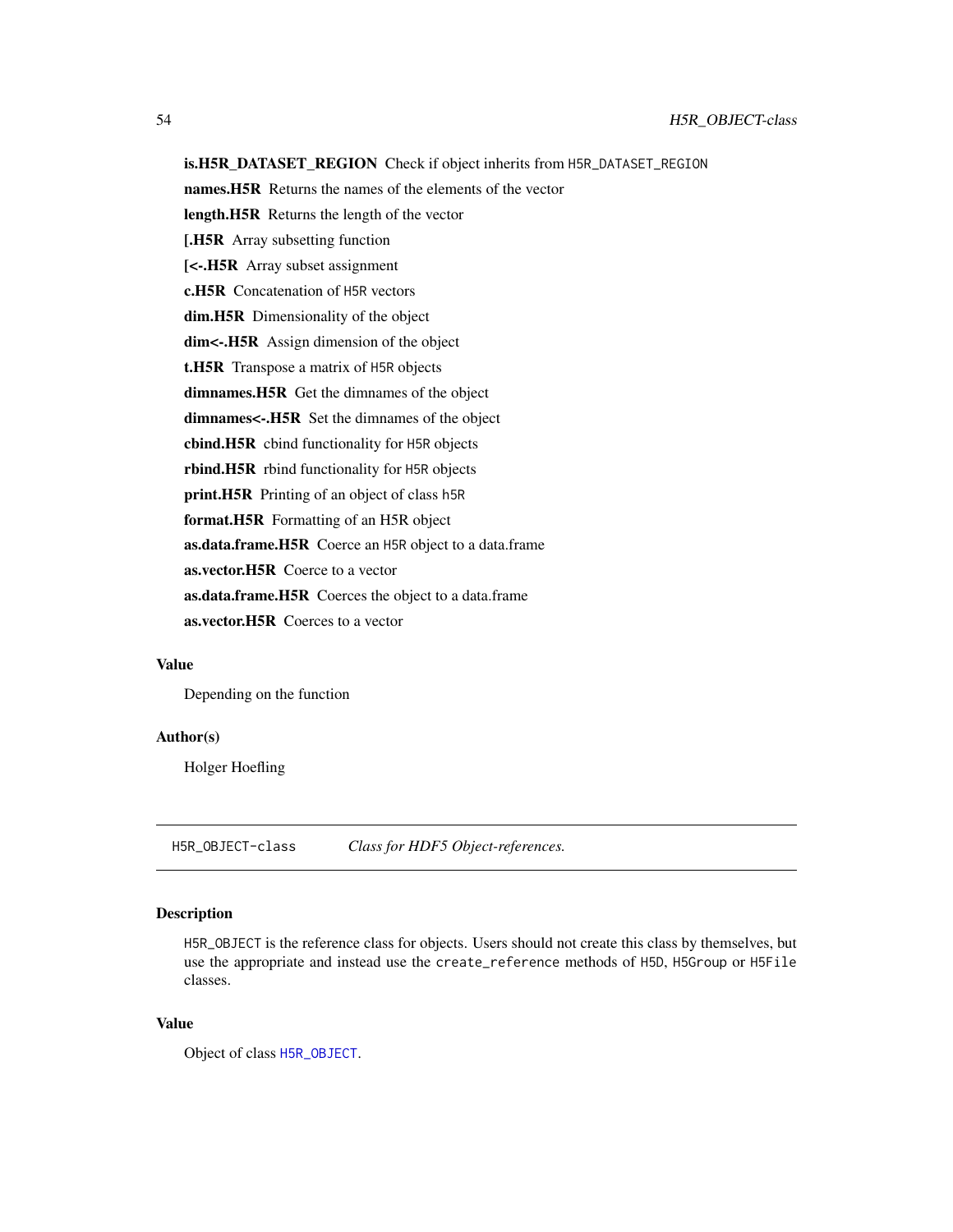#### H5S-class 55

#### Methods

- new(num = 0, id = NULL) Create a new reference for object; Usually, users shouldn't have to call this, but use the create\_reference method of a dataset, group of committed datatype
- dereference(object\_access\_pl = h5const\$H5P\_DEFAULT, obj = NULL) Dereference an H5R reference. The file the reference is pointing to is assigned automatically This function implements the HDF5-API function H5Rdereference. Please see the documentation at [https:](https://portal.hdfgroup.org/display/HDF5/H5R_DEREFERENCE) [//portal.hdfgroup.org/display/HDF5/H5R\\_DEREFERENCE](https://portal.hdfgroup.org/display/HDF5/H5R_DEREFERENCE) for details.

### **Parameters**

obj Overriding the default file the reference is referring to

object\_access\_pl The object-access property list. Currently always the default

### Author(s)

Holger Hoefling

H5S-class *Class for representing HDF5 spaces*

### <span id="page-54-0"></span>Description

This class represents Spaces in HDF5. These are mostly useful to define the dimensions of a dataset as well as the maximum dimensions to which it can grow. By default, the maximum dimension is equal to the initial dimension. If you want the array to be able to grow arbitrarily large in one dimension, set the maximum dimension for this index to Inf. See the examples below for code how to do this.

### Value

Object of class [H5S](#page-54-0).

#### Methods

new(type = c("simple", "scalar", "null"), dims = NULL, maxdims = dims, decode\_buf = NULL, id = NULL) Create a new HDF5-space. This can be done by either specifying a space with appropriate dimensions or by decoding a character string that represents an encoded space

#### **Parameters**

type Either a simple space, for which dims and maxdims have to be given or a scalar or null space. See the HDF5 user guide on spaces to explain the differences.

dims The dimension of the space in case it is of type simple

maxdims The maximal dimensions of the space

decode\_buf The character string that holds the encoded representation of a space

id An existing HDF5 id; internal use only

copy() This function implements the HDF5-API function H5Scopy. Please see the documentation at [https://portal.hdfgroup.org/display/HDF5/H5S\\_COPY](https://portal.hdfgroup.org/display/HDF5/H5S_COPY) for details.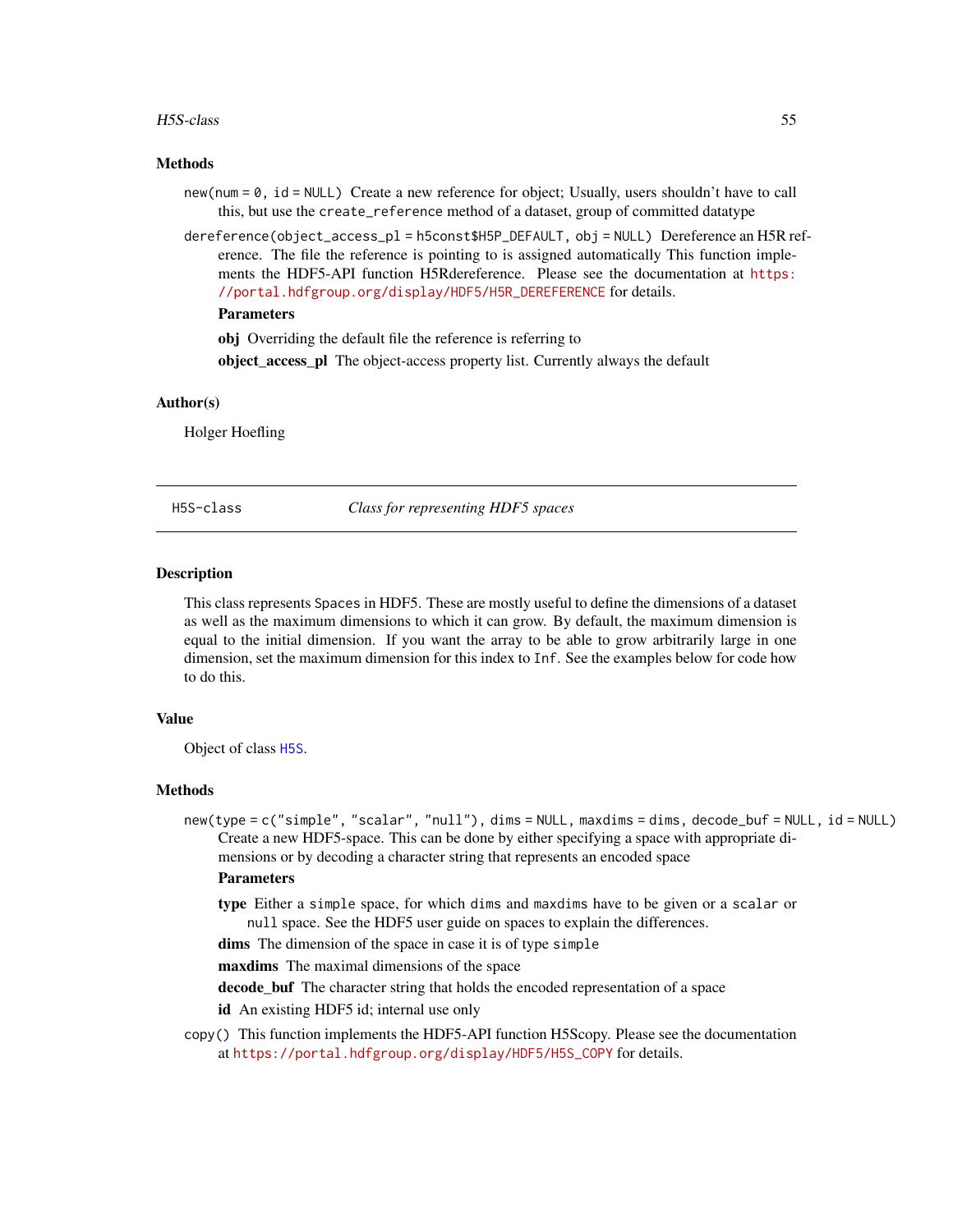- encode() This function implements the HDF5-API function H5Sencode. Please see the documentation at [https://portal.hdfgroup.org/display/HDF5/H5S\\_ENCODE](https://portal.hdfgroup.org/display/HDF5/H5S_ENCODE) for details.
- is\_simple() This function implements the HDF5-API function H5Sis simple. Please see the documentation at [https://portal.hdfgroup.org/display/HDF5/H5S\\_IS\\_SIMPLE](https://portal.hdfgroup.org/display/HDF5/H5S_IS_SIMPLE) for details.
- get\_simple\_extent\_ndims() This function implements the HDF5-API function H5Sget\_simple\_extent\_ndims. Please see the documentation at [https://portal.hdfgroup.org/display/HDF5/H5S\\_GET\\_](https://portal.hdfgroup.org/display/HDF5/H5S_GET_SIMPLE_EXTENT_NDIMS) [SIMPLE\\_EXTENT\\_NDIMS](https://portal.hdfgroup.org/display/HDF5/H5S_GET_SIMPLE_EXTENT_NDIMS) for details.
- offset\_simple(offset) This function implements the HDF5-API function H5Soffset\_simple. Please see the documentation at [https://portal.hdfgroup.org/display/HDF5/H5S\\_OFFSE](https://portal.hdfgroup.org/display/HDF5/H5S_OFFSET_SIMPLE)T\_ [SIMPLE](https://portal.hdfgroup.org/display/HDF5/H5S_OFFSET_SIMPLE) for details.
- get\_simple\_extent\_dims() This function implements the HDF5-API function H5Sget\_simple\_extent\_dims. Please see the documentation at [https://portal.hdfgroup.org/display/HDF5/H5S\\_GET\\_](https://portal.hdfgroup.org/display/HDF5/H5S_GET_SIMPLE_EXTENT_DIMS) [SIMPLE\\_EXTENT\\_DIMS](https://portal.hdfgroup.org/display/HDF5/H5S_GET_SIMPLE_EXTENT_DIMS) for details.
- get\_simple\_extent\_npoints() This function implements the HDF5-API function H5Sget\_simple\_extent\_npoints. Please see the documentation at [https://portal.hdfgroup.org/display/HDF5/H5S\\_GET\\_](https://portal.hdfgroup.org/display/HDF5/H5S_GET_SIMPLE_EXTENT_NPOINTS) [SIMPLE\\_EXTENT\\_NPOINTS](https://portal.hdfgroup.org/display/HDF5/H5S_GET_SIMPLE_EXTENT_NPOINTS) for details.
- get\_simple\_extent\_type() This function implements the HDF5-API function H5Sget\_simple\_extent\_type. Please see the documentation at [https://portal.hdfgroup.org/display/HDF5/H5S\\_GET\\_](https://portal.hdfgroup.org/display/HDF5/H5S_GET_SIMPLE_EXTENT_TYPE) [SIMPLE\\_EXTENT\\_TYPE](https://portal.hdfgroup.org/display/HDF5/H5S_GET_SIMPLE_EXTENT_TYPE) for details.
- extent\_copy(h5s\_source) This function implements the HDF5-API function H5Sextent copy. Please see the documentation at [https://portal.hdfgroup.org/display/HDF5/H5S\\_EXTEN](https://portal.hdfgroup.org/display/HDF5/H5S_EXTENT_COPY)T\_ [COPY](https://portal.hdfgroup.org/display/HDF5/H5S_EXTENT_COPY) for details.
- extent\_equal(h5s\_cmp) This function implements the HDF5-API function H5Sextent\_equal. Please see the documentation at [https://portal.hdfgroup.org/display/HDF5/H5S\\_EXTEN](https://portal.hdfgroup.org/display/HDF5/H5S_EXTENT_EQUAL)T\_ [EQUAL](https://portal.hdfgroup.org/display/HDF5/H5S_EXTENT_EQUAL) for details.
- set\_extent\_simple(dims, maxdims) This function implements the HDF5-API function H5Sset\_extent\_simple. Please see the documentation at [https://portal.hdfgroup.org/display/HDF5/H5S\\_SET\\_](https://portal.hdfgroup.org/display/HDF5/H5S_SET_EXTENT_SIMPLE) EXTENT SIMPLE for details.
- set\_extent\_none() This function implements the HDF5-API function H5Sset\_extent\_none. Please see the documentation at [https://portal.hdfgroup.org/display/HDF5/H5S\\_SET\\_EXTENT](https://portal.hdfgroup.org/display/HDF5/H5S_SET_EXTENT_NONE)\_ [NONE](https://portal.hdfgroup.org/display/HDF5/H5S_SET_EXTENT_NONE) for details.
- get\_select\_type() This function implements the HDF5-API function H5Sget\_select\_type. Please see the documentation at [https://portal.hdfgroup.org/display/HDF5/H5S\\_GET\\_SELECT](https://portal.hdfgroup.org/display/HDF5/H5S_GET_SELECT_TYPE)\_ [TYPE](https://portal.hdfgroup.org/display/HDF5/H5S_GET_SELECT_TYPE) for details.
- get\_select\_npoints() This function implements the HDF5-API function H5Sget\_select\_npoints. Please see the documentation at [https://portal.hdfgroup.org/display/HDF5/H5S\\_GET\\_](https://portal.hdfgroup.org/display/HDF5/H5S_GET_SELECT_NPOINTS) [SELECT\\_NPOINTS](https://portal.hdfgroup.org/display/HDF5/H5S_GET_SELECT_NPOINTS) for details.
- get\_select\_hyper\_nblocks() This function implements the HDF5-API function H5Sget\_select\_hyper\_nblocks. Please see the documentation at [https://portal.hdfgroup.org/display/HDF5/H5S\\_GET\\_](https://portal.hdfgroup.org/display/HDF5/H5S_GET_SELECT_HYPER_NBLOCKS) [SELECT\\_HYPER\\_NBLOCKS](https://portal.hdfgroup.org/display/HDF5/H5S_GET_SELECT_HYPER_NBLOCKS) for details.
- get\_select\_hyper\_blocklist(startblock = 0, numblocks = (self\$get\_select\_hyper\_nblocks() startblock)) This function implements the HDF5-API function H5Sget\_select\_hyper\_blocklist. Please see the documentation at [https://portal.hdfgroup.org/display/HDF5/H5S\\_GET\\_SELECT\\_HY](https://portal.hdfgroup.org/display/HDF5/H5S_GET_SELECT_HYPER_BLOCKLIST)PER\_ [BLOCKLIST](https://portal.hdfgroup.org/display/HDF5/H5S_GET_SELECT_HYPER_BLOCKLIST) for details.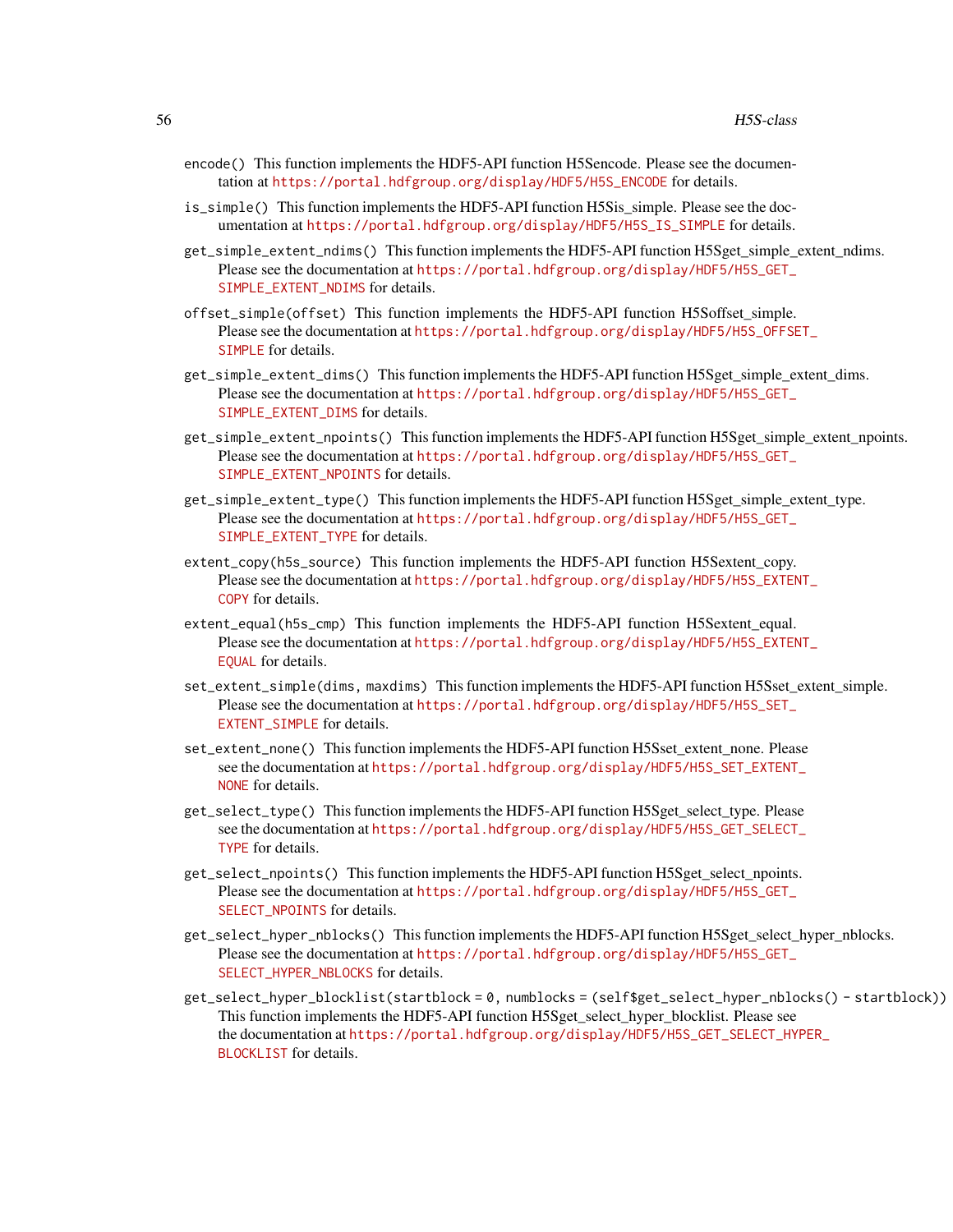- get\_select\_elem\_npoints() This function implements the HDF5-API function H5Sget\_select\_elem\_npoints. Please see the documentation at [https://portal.hdfgroup.org/display/HDF5/H5S\\_GET\\_](https://portal.hdfgroup.org/display/HDF5/H5S_GET_SELECT_ELEM_NPOINTS) [SELECT\\_ELEM\\_NPOINTS](https://portal.hdfgroup.org/display/HDF5/H5S_GET_SELECT_ELEM_NPOINTS) for details.
- get\_select\_elem\_pointlist(startpoint = 0, numpoints = (self\$get\_select\_elem\_npoints() startpoint)) This function implements the HDF5-API function H5Sget\_select\_elem\_pointlist. Please see the documentation at [https://portal.hdfgroup.org/display/HDF5/H5S\\_GET\\_SELECT\\_EL](https://portal.hdfgroup.org/display/HDF5/H5S_GET_SELECT_ELEM_POINTLIST)EM\_ [POINTLIST](https://portal.hdfgroup.org/display/HDF5/H5S_GET_SELECT_ELEM_POINTLIST) for details.
- get\_select\_bounds() This function implements the HDF5-API function H5Sget\_select\_bounds. Please see the documentation at [https://portal.hdfgroup.org/display/HDF5/H5S\\_GET\\_](https://portal.hdfgroup.org/display/HDF5/H5S_GET_SELECT_BOUNDS) [SELECT\\_BOUNDS](https://portal.hdfgroup.org/display/HDF5/H5S_GET_SELECT_BOUNDS) for details.
- select\_all() This function implements the HDF5-API function H5Sselect all. Please see the documentation at [https://portal.hdfgroup.org/display/HDF5/H5S\\_SELECT\\_ALL](https://portal.hdfgroup.org/display/HDF5/H5S_SELECT_ALL) for details.
- select\_none() This function implements the HDF5-API function H5Sselect none. Please see the documentation at [https://portal.hdfgroup.org/display/HDF5/H5S\\_SELECT\\_NONE](https://portal.hdfgroup.org/display/HDF5/H5S_SELECT_NONE) for details.
- select\_valid() This function implements the HDF5-API function H5Sselect\_valid. Please see the documentation at [https://portal.hdfgroup.org/display/HDF5/H5S\\_SELECT\\_VALID](https://portal.hdfgroup.org/display/HDF5/H5S_SELECT_VALID) for details.
- select\_elements(coord, op = h5const\$H5S\_SELECT\_SET, byrow = TRUE) This function implements the HDF5-API function H5Sselect elements. Please see the documentation at [https:](https://portal.hdfgroup.org/display/HDF5/H5S_SELECT_ELEMENTS) [//portal.hdfgroup.org/display/HDF5/H5S\\_SELECT\\_ELEMENTS](https://portal.hdfgroup.org/display/HDF5/H5S_SELECT_ELEMENTS) for details.
- select\_hyperslab(start, count, stride = NULL, block = NULL, op = h5const\$H5S\_SELECT\_SET) This function implements the HDF5-API function H5Sselect\_hyperslab. Please see the documentation at [https://portal.hdfgroup.org/display/HDF5/H5S\\_SELECT\\_HYPERSLAB](https://portal.hdfgroup.org/display/HDF5/H5S_SELECT_HYPERSLAB) for details.
- subset(args, op = h5const\$H5S\_SELECT\_SET, envir = parent.frame()) Subsetting the space. This is mainly intended as a helper function for the '[' function, but can also be used on its own.

### **Parameters**

- args The indices for each dimension to subset given as a list. This makes this easier to use as a programmatic API. For interactive use we recommend the use of the [ operator.
- op The operator to use. Same as for the other HDF5 space selection functions. One of the elements shown in h5const\$H5S\_seloper\_t
- envir The environment in which to evaluate args
- print(...) Prints information for the group

#### **Parameters**

... ignored

- dims() Get the dimensions of the space. Return NULL if the space is not simple (i.e. NULL-space) or a length-0 integer if it is a scalar
- maxdims() Get the maximal dimensions of the space.Return NULL if the space is not simple (i.e. NULL-space) or a length-0 integer if it is a scalar
- rank() This function implements the HDF5-API function H5Sget\_simple\_extent\_ndims. Please see the documentation at [https://portal.hdfgroup.org/display/HDF5/H5S\\_GET\\_SIMPLE](https://portal.hdfgroup.org/display/HDF5/H5S_GET_SIMPLE_EXTENT_NDIMS)\_ [EXTENT\\_NDIMS](https://portal.hdfgroup.org/display/HDF5/H5S_GET_SIMPLE_EXTENT_NDIMS) for details.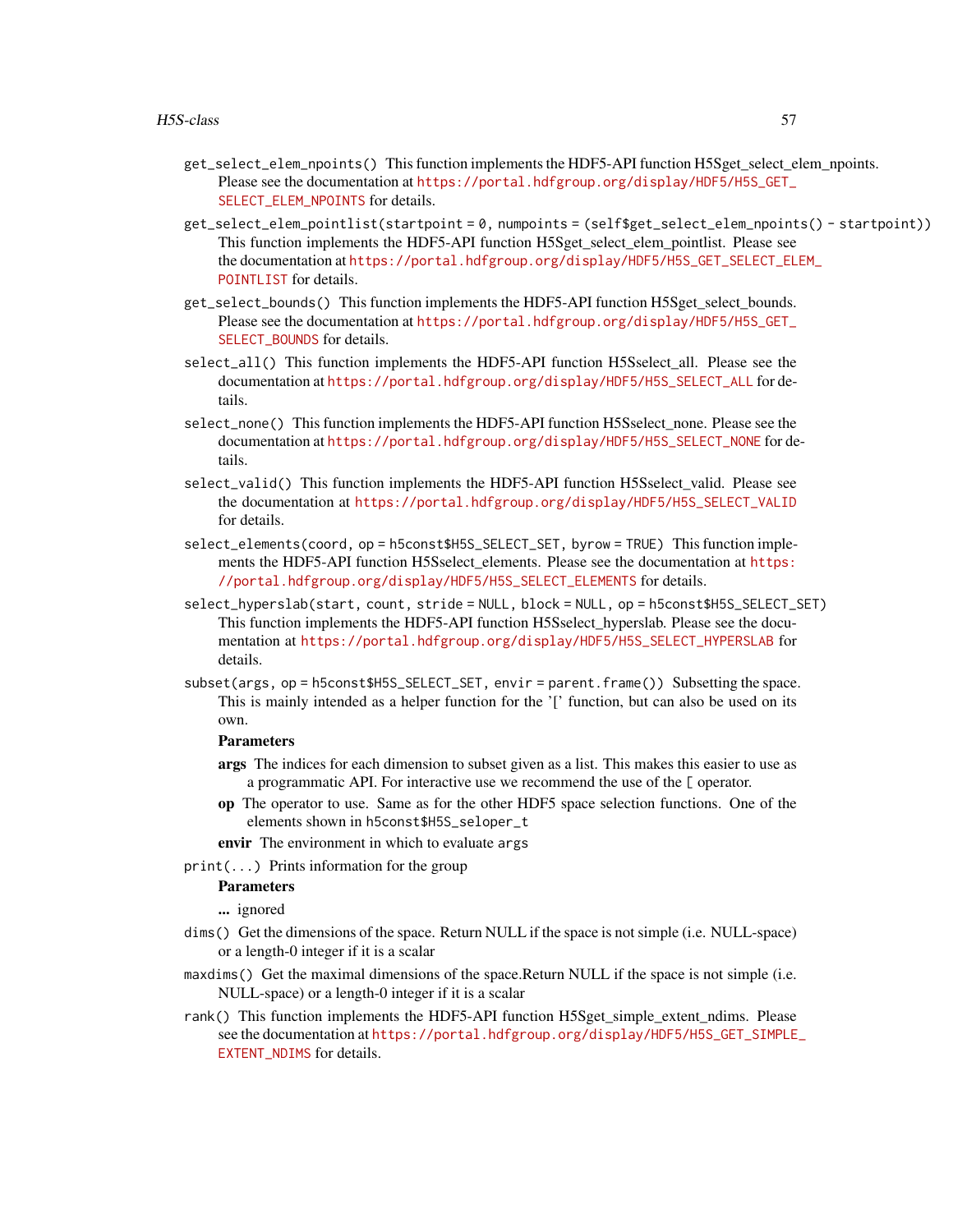#### Author(s)

Holger Hoefling

### Examples

```
h5s_fixed <- H5S$new("simple", dims=c(5, 2))
h5s_fixed
h5s_variable <- H5S$new("simple", dims=c(5,2), maxdims=c(Inf,2))
h5s_variable
h5s_variable$set_extent_simple(c(10,2), c(Inf, 2))
h5s_variable
# now select a subset of points
# argument evaluation has a heuristic; here it chooses point selection
h5s_variable[c(1, 3, 8), 1]
h5s_variable$get_select_type()
h5s_variable$get_select_elem_pointlist()
# and a hyperslab (chosen by the argument heuristic)
h5s_variable[2:7, 1:2]
h5s_variable$get_select_type()
h5s_variable$get_select_hyper_blocklist()
```
H5S\_H5D\_subset\_assign *Selecting and assigning subsets of HDF5-Spaces and HDF5-Datasets*

### Description

Selecting and assigning subsets of HDF5-Spaces and HDF5-Datasets

### Usage

```
subset_h5.H5S(x, d1, ..., op = h5const$H5S_SELECT_SET,
  envir = parent.frame()## S3 method for class 'H5S'
x[d1, \ldots, op = h5const$H5S\_SELECT\_SET,envir = parent.frame()]
subset_h5.H5D(x, d1, ..., dataset_xfer_pl = h5const$H5P_DEFAULT,
  flags = getOption("hdf5r.h5tor_default"), drop = TRUE,
  envir = parent.frame()## S3 method for class 'H5D'
x[d1, ..., dataset_xfer_pl = h5const$H5P_DEFAULT,
  flags = getOption("hdf5r.h5tor_default"), drop = TRUE,
 envir = parent.frame()]
```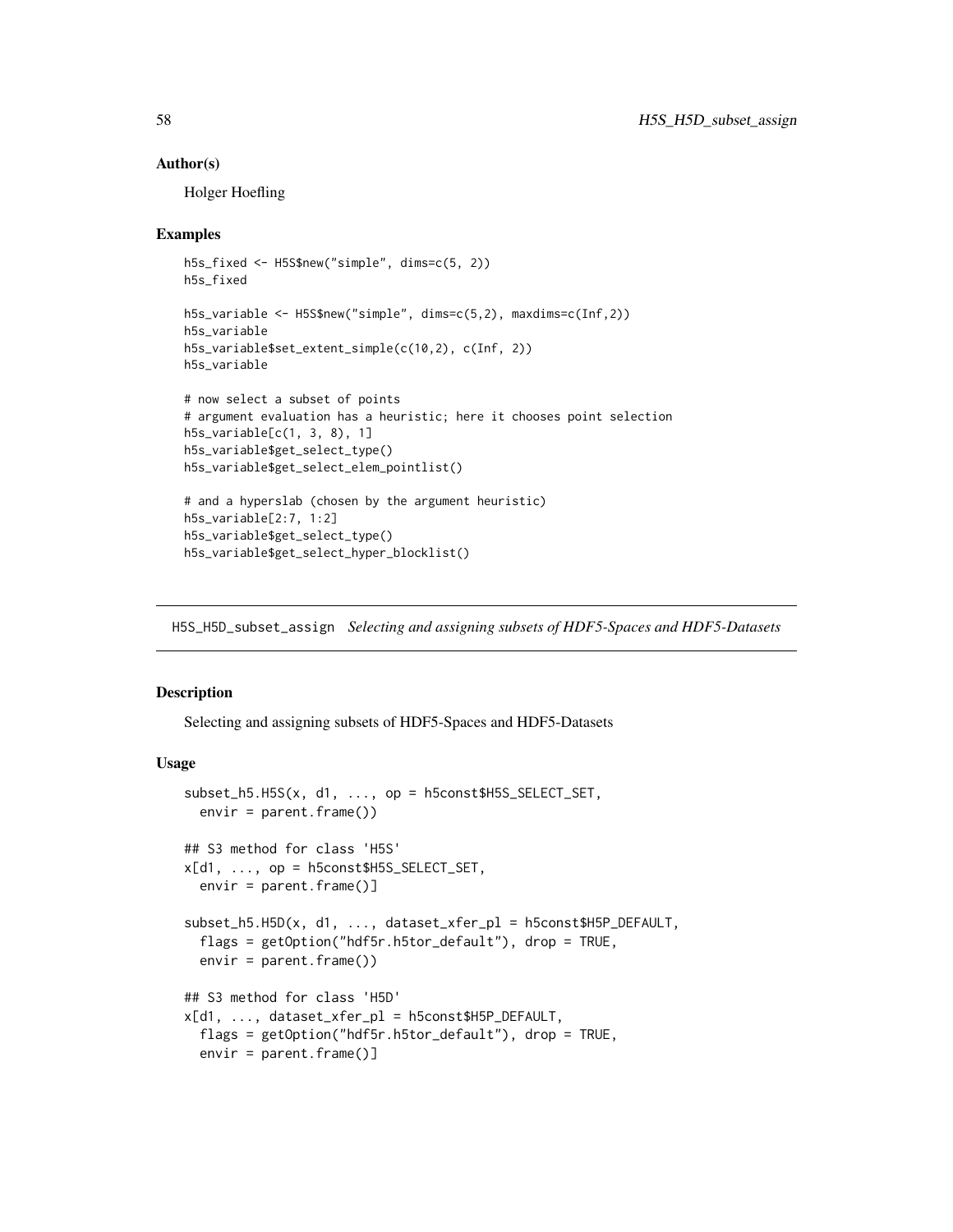```
subset_assign_h5.H5D(x, d1, ..., dataset_xfer_pl = h5const$H5P_DEFAULT,
 envir = parent.frame(), value)
```

```
## S3 replacement method for class 'H5D'
x[d1, ..., dataset_xfer_pl = h5const$H5P_DEFAULT,
  envir = parent.frame()] <- value
```
#### **Arguments**

| x               | The H5S or H5D to subset or assign values to                                                                                                                                                                                                                                                                                                                                                                                                                                                                                                                                                                                                                                                                                                  |
|-----------------|-----------------------------------------------------------------------------------------------------------------------------------------------------------------------------------------------------------------------------------------------------------------------------------------------------------------------------------------------------------------------------------------------------------------------------------------------------------------------------------------------------------------------------------------------------------------------------------------------------------------------------------------------------------------------------------------------------------------------------------------------|
| d1              | First dimension of the object                                                                                                                                                                                                                                                                                                                                                                                                                                                                                                                                                                                                                                                                                                                 |
| $\ddots$        | Used for other dimension of the object                                                                                                                                                                                                                                                                                                                                                                                                                                                                                                                                                                                                                                                                                                        |
| op              | Operation to perform on the H5S. Look into the HDF5 online help https://<br>portal.hdfgroup.org/display/HDF5/H5S_SELECT_ELEMENTS and https://<br>portal.hdfgroup.org/display/HDF5/H5S_SELECT_HYPERSLAB                                                                                                                                                                                                                                                                                                                                                                                                                                                                                                                                        |
| envir           | The environment in which the dimension indices $d_1, \ldots$ are to be evaluated.<br>Usually the environment from where the function is called                                                                                                                                                                                                                                                                                                                                                                                                                                                                                                                                                                                                |
| dataset_xfer_pl |                                                                                                                                                                                                                                                                                                                                                                                                                                                                                                                                                                                                                                                                                                                                               |
|                 | An object of class H5P_DATASET_XFER.                                                                                                                                                                                                                                                                                                                                                                                                                                                                                                                                                                                                                                                                                                          |
| flags           | Some flags governing edge cases of conversion from HDF5 to R. This is related<br>to how integers are being treated and the issue of R not being able to natively<br>represent 64bit integers and not at all being able to represent unsigned 64bit<br>integers (even using add-on packages). The constants governing this are part<br>of h5const. The relevant ones start with the term H5TOR and are documented<br>there. The default set here returns a regular 32bit integer if it doesn't lead to<br>an overflow and returns a 64bit integer from the bit64 package otherwise. For<br>64bit unsigned int that are larger than 64bit signed int, it return a double. This<br>looses precision, however. See also documentation or h5const. |
| drop            | Logical. When reading data, should dimensions of size 1 be dropped.                                                                                                                                                                                                                                                                                                                                                                                                                                                                                                                                                                                                                                                                           |
| value           | The value to assign to the dataset                                                                                                                                                                                                                                                                                                                                                                                                                                                                                                                                                                                                                                                                                                            |
|                 |                                                                                                                                                                                                                                                                                                                                                                                                                                                                                                                                                                                                                                                                                                                                               |

### Details

Used for subsetting HDF5-Datasets or HDF5-Spaces or for assigning data into HDF5-Datasets. There are some differences to consider with R itself.

Most importantly HDF5-COMPOUND objects only have a single dimension internally to HDF5 (a vector), but they correspond to R-data.frames, which are 2 dimensional. For an HDF5 COM-POUND object, it is currently not possible to only sub-select a specific column. All columns have to be extracted (using 1-dimensional access with [ and can then be subset in R itself. The same is true for writing a COMPOUND object ([H5T\\_COMPOUND](#page-65-0)). A complete data-frame is needed, not just a subset of the columns.

Another important differences is for datasets of HDF5-ARRAY type [H5T\\_ARRAY](#page-63-0) where the access to the object is only for the dimension of the object itself, not including the dimensions of the underlying array type.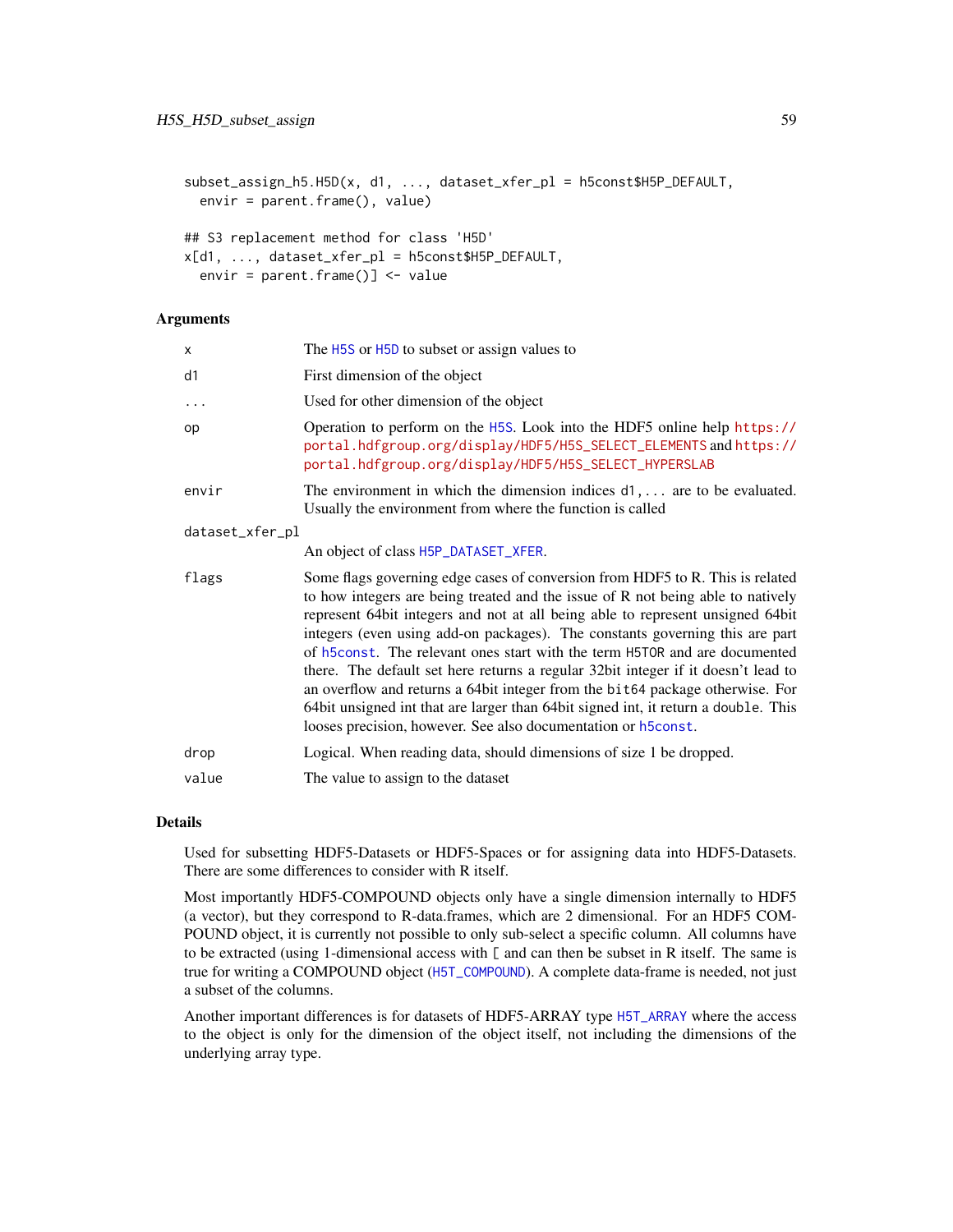### Value

For x being a [H5S](#page-54-0), the same object is returned, but with the selection set as requested. For [H5D](#page-16-0) it retrieves the subset of data requested or sets the subset of data assigned, as for any n-dimensional array in R.

### Author(s)

Holger Hoefling

H5T-class *Class for HDF5 datatypes.*

### <span id="page-59-0"></span>Description

This is the base class for all datatypes, but most have a specialised class. This class represents an HDF5 datatype. It inherits all functions of the [H5RefClass](#page-49-0). It is also the base class for many other classes well, specifically

Integer [H5T\\_INTEGER](#page-68-0)

Bitfield [H5T\\_BITFIELD](#page-68-0) (currently identical to the integer class)

Float [H5T\\_FLOAT](#page-67-0)

Enum [H5T\\_ENUM](#page-66-0)

Compound [H5T\\_COMPOUND](#page-65-0)

String [H5T\\_STRING](#page-69-0)

Complex [H5T\\_COMPLEX](#page-64-0)

Array [H5T\\_ARRAY](#page-63-0)

Variable Length [H5T\\_VLEN](#page-71-0)

### Value

Object of class [H5T](#page-59-0).

### Methods

new(id) Internal use only

- get\_class() This function implements the HDF5-API function H5Tget\_class. Please see the documentation at [https://portal.hdfgroup.org/display/HDF5/H5T\\_GET\\_CLASS](https://portal.hdfgroup.org/display/HDF5/H5T_GET_CLASS) for details.
- get\_size(...) This function implements the HDF5-API function H5Tget\_size. Please see the documentation at [https://portal.hdfgroup.org/display/HDF5/H5T\\_GET\\_SIZE](https://portal.hdfgroup.org/display/HDF5/H5T_GET_SIZE) for details.

### Parameters

... ignored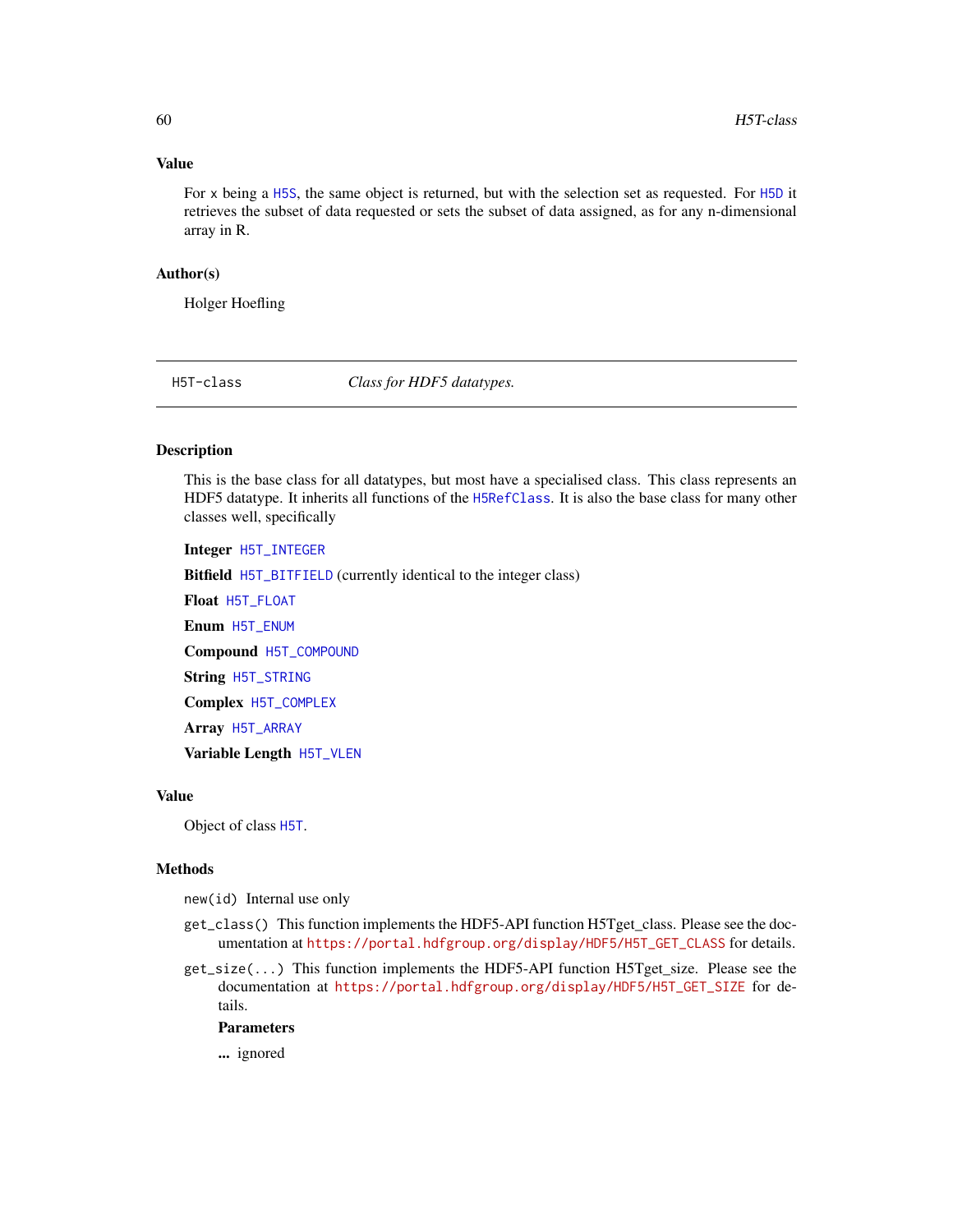- set\_size(size) This function implements the HDF5-API function H5Tset\_size. Please see the documentation at [https://portal.hdfgroup.org/display/HDF5/H5T\\_SET\\_SIZE](https://portal.hdfgroup.org/display/HDF5/H5T_SET_SIZE) for details.
- set\_precision(precision) This function implements the HDF5-API function H5Tset\_precision. Please see the documentation at [https://portal.hdfgroup.org/display/HDF5/H5T\\_SET\\_](https://portal.hdfgroup.org/display/HDF5/H5T_SET_PRECISION) [PRECISION](https://portal.hdfgroup.org/display/HDF5/H5T_SET_PRECISION) for details.
- get\_precision() This function implements the HDF5-API function H5Tget\_precision. Please see the documentation at [https://portal.hdfgroup.org/display/HDF5/H5T\\_GET\\_PRECISION](https://portal.hdfgroup.org/display/HDF5/H5T_GET_PRECISION) for details.
- set\_order(order) This function implements the HDF5-API function H5Tset order. Please see the documentation at [https://portal.hdfgroup.org/display/HDF5/H5T\\_SET\\_ORDER](https://portal.hdfgroup.org/display/HDF5/H5T_SET_ORDER) for details.
- get\_order() This function implements the HDF5-API function H5Tget\_order. Please see the documentation at [https://portal.hdfgroup.org/display/HDF5/H5T\\_GET\\_ORDER](https://portal.hdfgroup.org/display/HDF5/H5T_GET_ORDER) for details.
- set\_offset(offset) This function implements the HDF5-API function H5Tset\_offset. Please see the documentation at [https://portal.hdfgroup.org/display/HDF5/H5T\\_SET\\_OFFSET](https://portal.hdfgroup.org/display/HDF5/H5T_SET_OFFSET) for details.
- get\_offset() This function implements the HDF5-API function H5Tget\_offset. Please see the documentation at [https://portal.hdfgroup.org/display/HDF5/H5T\\_GET\\_OFFSET](https://portal.hdfgroup.org/display/HDF5/H5T_GET_OFFSET) for details.
- set\_pad(pad) This function implements the HDF5-API function H5Tset pad. Please see the documentation at [https://portal.hdfgroup.org/display/HDF5/H5T\\_SET\\_PAD](https://portal.hdfgroup.org/display/HDF5/H5T_SET_PAD) for details.
- get\_pad() This function implements the HDF5-API function H5Tget\_pad. Please see the documentation at [https://portal.hdfgroup.org/display/HDF5/H5T\\_GET\\_PAD](https://portal.hdfgroup.org/display/HDF5/H5T_GET_PAD) for details.
- copy() This function implements the HDF5-API function H5Tcopy. Please see the documentation at [https://portal.hdfgroup.org/display/HDF5/H5T\\_COPY](https://portal.hdfgroup.org/display/HDF5/H5T_COPY) for details.
- is\_committed() This function implements the HDF5-API function H5Tcommitted. Please see the documentation at [https://portal.hdfgroup.org/display/HDF5/H5T\\_COMMITTED](https://portal.hdfgroup.org/display/HDF5/H5T_COMMITTED) for details.
- equal(dtype) This function implements the HDF5-API function H5Tequal. Please see the documentation at [https://portal.hdfgroup.org/display/HDF5/H5T\\_EQUAL](https://portal.hdfgroup.org/display/HDF5/H5T_EQUAL) for details.
- is\_vlen() This function detects if the underlying type is H5T\_VLEN or a variable length string. This is used to know if after reading a dataset, memory has to be freed
- detect\_class(dtype\_class) This function implements the HDF5-API function H5Tdetect\_class. Please see the documentation at [https://portal.hdfgroup.org/display/HDF5/H5T\\_DETEC](https://portal.hdfgroup.org/display/HDF5/H5T_DETECT_CLASS)T\_ [CLASS](https://portal.hdfgroup.org/display/HDF5/H5T_DETECT_CLASS) for details.
- get\_native\_type(direction = h5const\$H5T\_DIR\_ASCEND) This function implements the HDF5- API function H5Tget\_native\_type. Please see the documentation at [https://portal.hdfgrou](https://portal.hdfgroup.org/display/HDF5/H5T_GET_NATIVE_TYPE)p. [org/display/HDF5/H5T\\_GET\\_NATIVE\\_TYPE](https://portal.hdfgroup.org/display/HDF5/H5T_GET_NATIVE_TYPE) for details.
- get\_create\_plist() This function implements the HDF5-API function H5Tget\_create\_plist. Please see the documentation at [https://portal.hdfgroup.org/display/HDF5/H5T\\_GET\\_CREATE](https://portal.hdfgroup.org/display/HDF5/H5T_GET_CREATE_PLIST)\_ [PLIST](https://portal.hdfgroup.org/display/HDF5/H5T_GET_CREATE_PLIST) for details.
- to\_text(lang\_type = h5const\$H5LT\_DDL) This function implements the HDF5-API function H5LTdtype\_to\_text. Please see the documentation at [https://portal.hdfgroup.org/display/HDF5/H5LT\\_DTYP](https://portal.hdfgroup.org/display/HDF5/H5LT_DTYPE_TO_TEXT)E\_ [TO\\_TEXT](https://portal.hdfgroup.org/display/HDF5/H5LT_DTYPE_TO_TEXT) for details.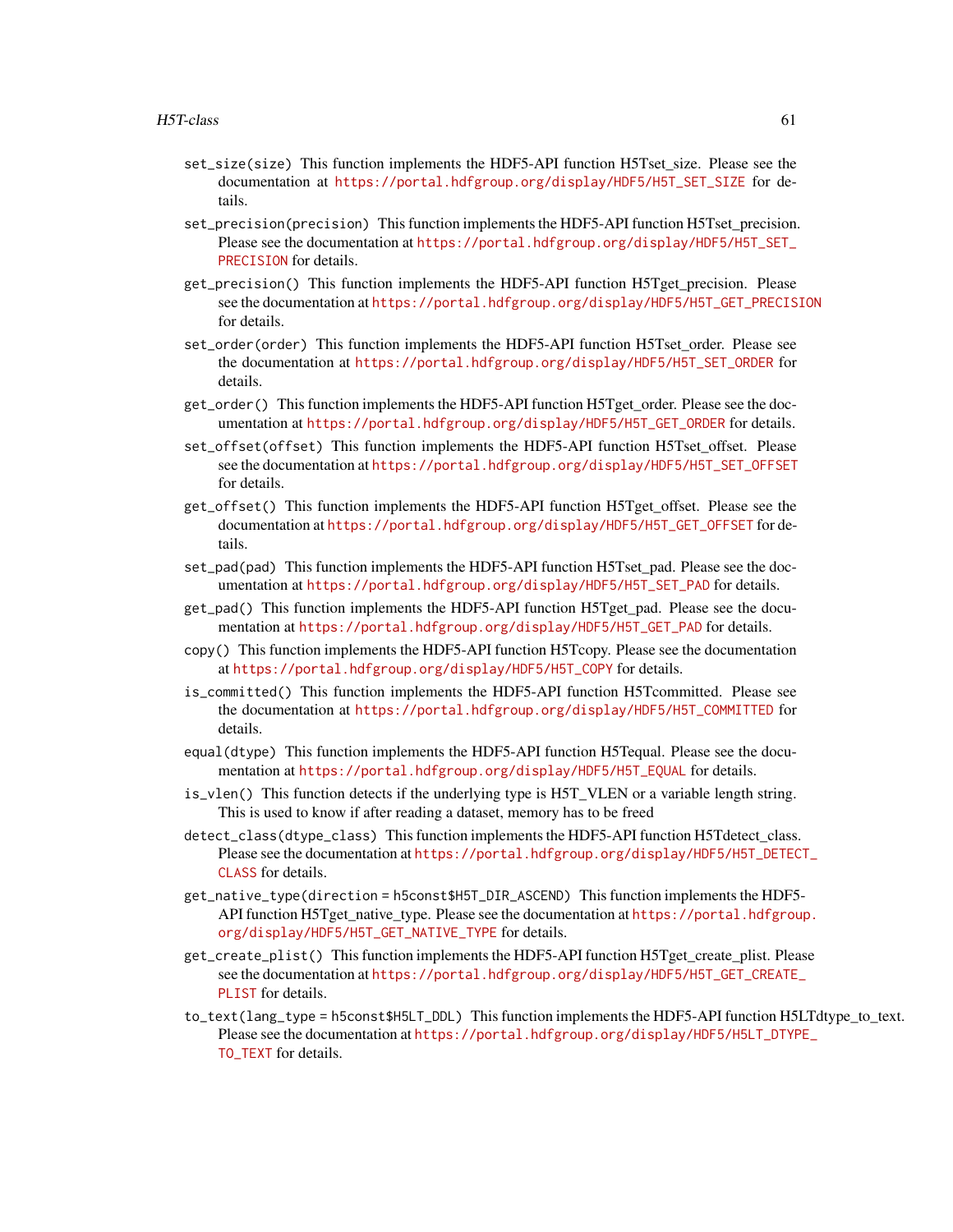print(...) Prints information for the group

### Parameters

... ignored

- obj\_info(remove\_internal\_use\_only = TRUE) This function implements the HDF5-API function H5Oget\_info. Please see the documentation at [https://portal.hdfgroup.org/display](https://portal.hdfgroup.org/display/HDF5/H5O_GET_INFO)/ [HDF5/H5O\\_GET\\_INFO](https://portal.hdfgroup.org/display/HDF5/H5O_GET_INFO) for details.
- get\_obj\_name() This function implements the HDF5-API function H5Iget\_name. Please see the documentation at [https://portal.hdfgroup.org/display/HDF5/H5I\\_GET\\_NAME](https://portal.hdfgroup.org/display/HDF5/H5I_GET_NAME) for details.
- $create_attr(attr_name, robj = NULL, dtype = NULL, space = NULL)$  This function implements the HDF5-API function H5Acreate2. Please see the documentation at [https://portal.](https://portal.hdfgroup.org/display/HDF5/H5A_CREATE2) [hdfgroup.org/display/HDF5/H5A\\_CREATE2](https://portal.hdfgroup.org/display/HDF5/H5A_CREATE2) for details.
- attr\_open(attr\_name) This function implements the HDF5-API function H5Aopen. Please see the documentation at [https://portal.hdfgroup.org/display/HDF5/H5A\\_OPEN](https://portal.hdfgroup.org/display/HDF5/H5A_OPEN) for details.
- create\_attr\_by\_name(attr\_name, obj\_name, robj = NULL, dtype = NULL, space = NULL, link\_access\_pl = h5const This function implements the HDF5-API function H5Acreate\_by\_name. Please see the documentation at [https://portal.hdfgroup.org/display/HDF5/H5A\\_CREATE\\_BY\\_NAME](https://portal.hdfgroup.org/display/HDF5/H5A_CREATE_BY_NAME) for details.
- attr\_open\_by\_name(attr\_name, obj\_name, link\_access\_pl = h5const\$H5P\_DEFAULT) This function implements the HDF5-API function H5Aopen\_by\_name. Please see the documentation at [https://portal.hdfgroup.org/display/HDF5/H5A\\_OPEN\\_BY\\_NAME](https://portal.hdfgroup.org/display/HDF5/H5A_OPEN_BY_NAME) for details.
- attr\_open\_by\_idx(n, obj\_name, idx\_type = h5const\$H5\_INDEX\_NAME, order = h5const\$H5\_ITER\_NATIVE, link\_ac This function implements the HDF5-API function H5Aopen\_by\_idx. Please see the documentation at [https://portal.hdfgroup.org/display/HDF5/H5A\\_OPEN\\_BY\\_IDX](https://portal.hdfgroup.org/display/HDF5/H5A_OPEN_BY_IDX) for details.
- attr\_exists\_by\_name(attr\_name, obj\_name, link\_access\_pl = h5const\$H5P\_DEFAULT) This function implements the HDF5-API function H5Aexists\_by\_name. Please see the documentation at [https://portal.hdfgroup.org/display/HDF5/H5A\\_EXISTS\\_BY\\_NAME](https://portal.hdfgroup.org/display/HDF5/H5A_EXISTS_BY_NAME) for details.
- attr\_exists(attr\_name) This function implements the HDF5-API function H5Aexists. Please see the documentation at [https://portal.hdfgroup.org/display/HDF5/H5A\\_EXISTS](https://portal.hdfgroup.org/display/HDF5/H5A_EXISTS) for details.
- attr\_rename\_by\_name(old\_attr\_name, new\_attr\_name, obj\_name, link\_access\_pl = h5const\$H5P\_DEFAULT) This function implements the HDF5-API function H5Arename\_by\_name. Please see the documentation at [https://portal.hdfgroup.org/display/HDF5/H5A\\_RENAME\\_BY\\_NAME](https://portal.hdfgroup.org/display/HDF5/H5A_RENAME_BY_NAME) for details.
- attr\_rename(old\_attr\_name, new\_attr\_name) This function implements the HDF5-API function H5Arename. Please see the documentation at [https://portal.hdfgroup.org/display/](https://portal.hdfgroup.org/display/HDF5/H5A_RENAME) [HDF5/H5A\\_RENAME](https://portal.hdfgroup.org/display/HDF5/H5A_RENAME) for details.
- attr\_delete(attr\_name) This function implements the HDF5-API function H5Adelete. Please see the documentation at [https://portal.hdfgroup.org/display/HDF5/H5A\\_DELETE](https://portal.hdfgroup.org/display/HDF5/H5A_DELETE) for details.
- attr\_delete\_by\_name(attr\_name, obj\_name, link\_access\_pl = h5const\$H5P\_DEFAULT) This function implements the HDF5-API function H5Adelete\_by\_name. Please see the documentation at [https://portal.hdfgroup.org/display/HDF5/H5A\\_DELETE\\_BY\\_NAME](https://portal.hdfgroup.org/display/HDF5/H5A_DELETE_BY_NAME) for details.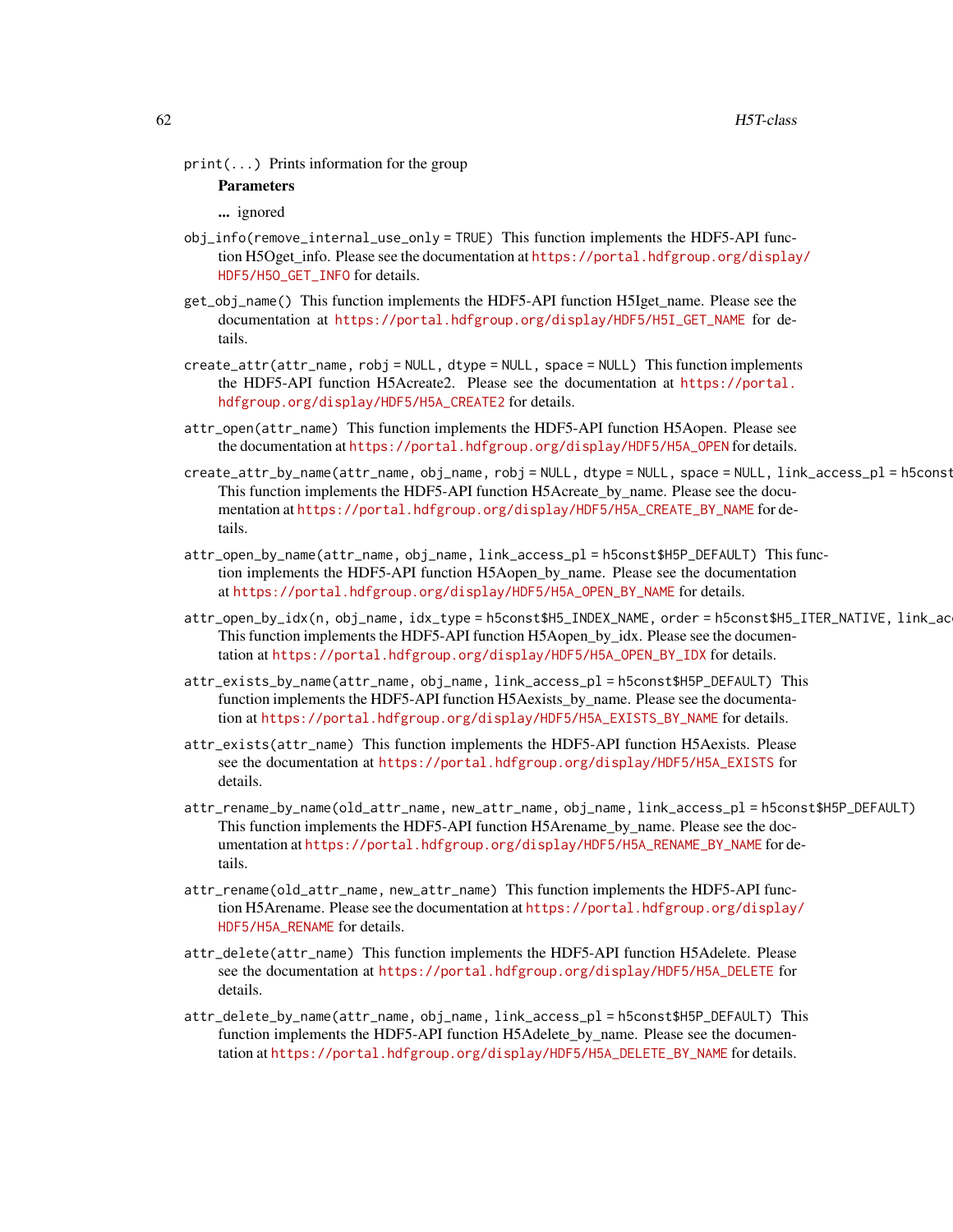- attr\_delete\_by\_idx(n, obj\_name, idx\_type = h5const\$H5\_INDEX\_NAME, order = h5const\$H5\_ITER\_NATIVE, link\_ This function implements the HDF5-API function H5Adelete\_by\_idx. Please see the documentation at [https://portal.hdfgroup.org/display/HDF5/H5A\\_DELETE\\_BY\\_IDX](https://portal.hdfgroup.org/display/HDF5/H5A_DELETE_BY_IDX) for details.
- attr\_info\_by\_name(attr\_name, obj\_name, link\_access\_pl = h5const\$H5P\_DEFAULT) This function implements the HDF5-API function H5Aget\_info\_by\_name. Please see the documentation at [https://portal.hdfgroup.org/display/HDF5/H5A\\_GET\\_INFO\\_BY\\_NAME](https://portal.hdfgroup.org/display/HDF5/H5A_GET_INFO_BY_NAME) for details.
- attr\_info\_by\_idx(n, obj\_name, idx\_type = h5const\$H5\_INDEX\_NAME, order = h5const\$H5\_ITER\_NATIVE, link\_ac This function implements the HDF5-API function H5Aget\_info\_by\_idx. Please see the documentation at [https://portal.hdfgroup.org/display/HDF5/H5A\\_GET\\_INFO\\_BY\\_IDX](https://portal.hdfgroup.org/display/HDF5/H5A_GET_INFO_BY_IDX) for details.
- attr\_name\_by\_idx(n, obj\_name, idx\_type = h5const\$H5\_INDEX\_NAME, order = h5const\$H5\_ITER\_NATIVE, link\_ac This function implements the HDF5-API function H5Aget\_name\_by\_idx. Please see the documentation at [https://portal.hdfgroup.org/display/HDF5/H5A\\_GET\\_NAME\\_BY\\_IDX](https://portal.hdfgroup.org/display/HDF5/H5A_GET_NAME_BY_IDX) for details.
- attr\_get\_number() This function implements the HDF5-API function H5Aget\_num\_attrs. Please see the documentation at [https://support.hdfgroup.org/HDF5/doc/RM/RM\\_H5A.html#](https://support.hdfgroup.org/HDF5/doc/RM/RM_H5A.html#Annot-NumAttrs) [Annot-NumAttrs](https://support.hdfgroup.org/HDF5/doc/RM/RM_H5A.html#Annot-NumAttrs) for details.
- create\_reference(name = ".", space = NULL) This function implements the HDF5-API function H5Rcreate. If space=NULL then a H5R\_OBJECT reference is created, otherwise a H5R\_DATASET\_REGION reference Please see the documentation at [https://portal.hdfgroup.org/display/HDF5/](https://portal.hdfgroup.org/display/HDF5/H5R_CREATE) [H5R\\_CREATE](https://portal.hdfgroup.org/display/HDF5/H5R_CREATE) for details.

### Author(s)

Holger Hoefling

```
my_int <- h5types$H5T_NATIVE_INT
my_int$to_text()
my_int$get_size()
```

```
# Show how to commit a datatype
fname <- tempfile(fileext = ".h5")
file <- H5File$new(fname, mode = "a")
my_int$is_committed()
file$commit("my_int", my_int)
my_int$is_committed()
```

```
# can now also add attributes
h5attr(my_int, "test") <- "A string"
h5attributes(my_int)
```

```
file$close_all()
file.remove(fname)
```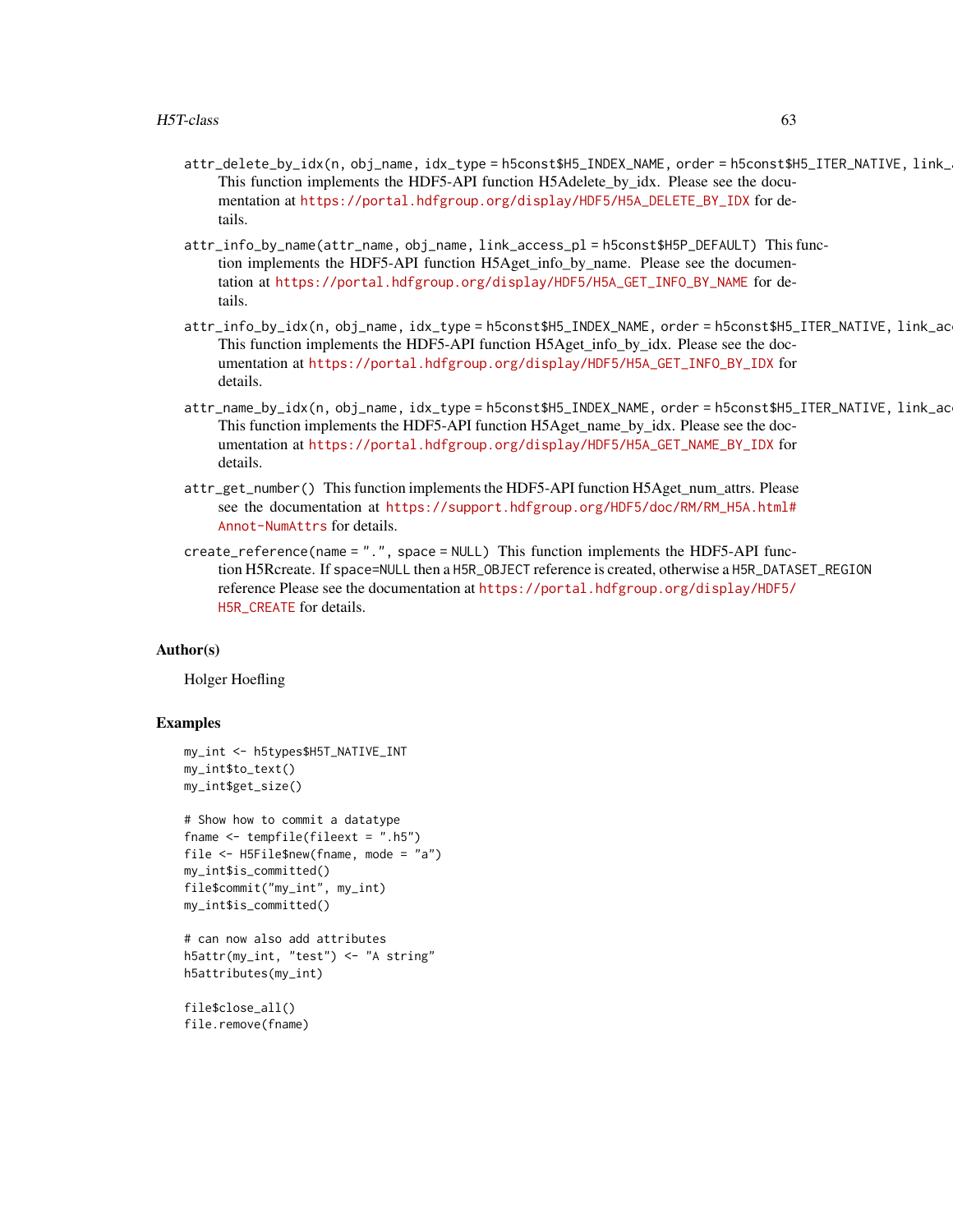HDF5 provides many native datatypes. These are all stored in the h5types environment. An overview of all available types can be seen using h5types\$overview. Any specific type can be accessed using the \$-operator. See also the examples below.

#### Author(s)

Holger Hoefling

#### Examples

```
h5types$overview
h5types$H5T_NATIVE_INT
h5types$H5T_NATIVE_DOUBLE
```
H5T\_ARRAY-class *Class for HDF5 array datatypes.*

### <span id="page-63-0"></span>**Description**

Inherits from class [H5T](#page-59-0). This class represents an array. As datasets in HDF5 are itself already arrays, this datatype is not needed there. It is mostly useful when a column in a H5T\_COMPUND object is intended to be an array. This however makes it difficult to work with such objects in R - as a column of the corresponding data. frame has to be an array. So please use with care.

### Value

Object of class [H5T\\_ARRAY](#page-63-0).

### Methods

new(dims, dtype\_base, id = NULL) Create an array datatype.

### **Parameters**

dims The dimension of the datatype

dtype\_base The datatype that makes up the elements of the array

id internal use only

get\_array\_ndims() This function implements the HDF5-API function H5Tget\_array\_ndims. Please see the documentation at [https://portal.hdfgroup.org/display/HDF5/H5T\\_GET\\_ARRAY\\_](https://portal.hdfgroup.org/display/HDF5/H5T_GET_ARRAY_NDIMS) [NDIMS](https://portal.hdfgroup.org/display/HDF5/H5T_GET_ARRAY_NDIMS) for details.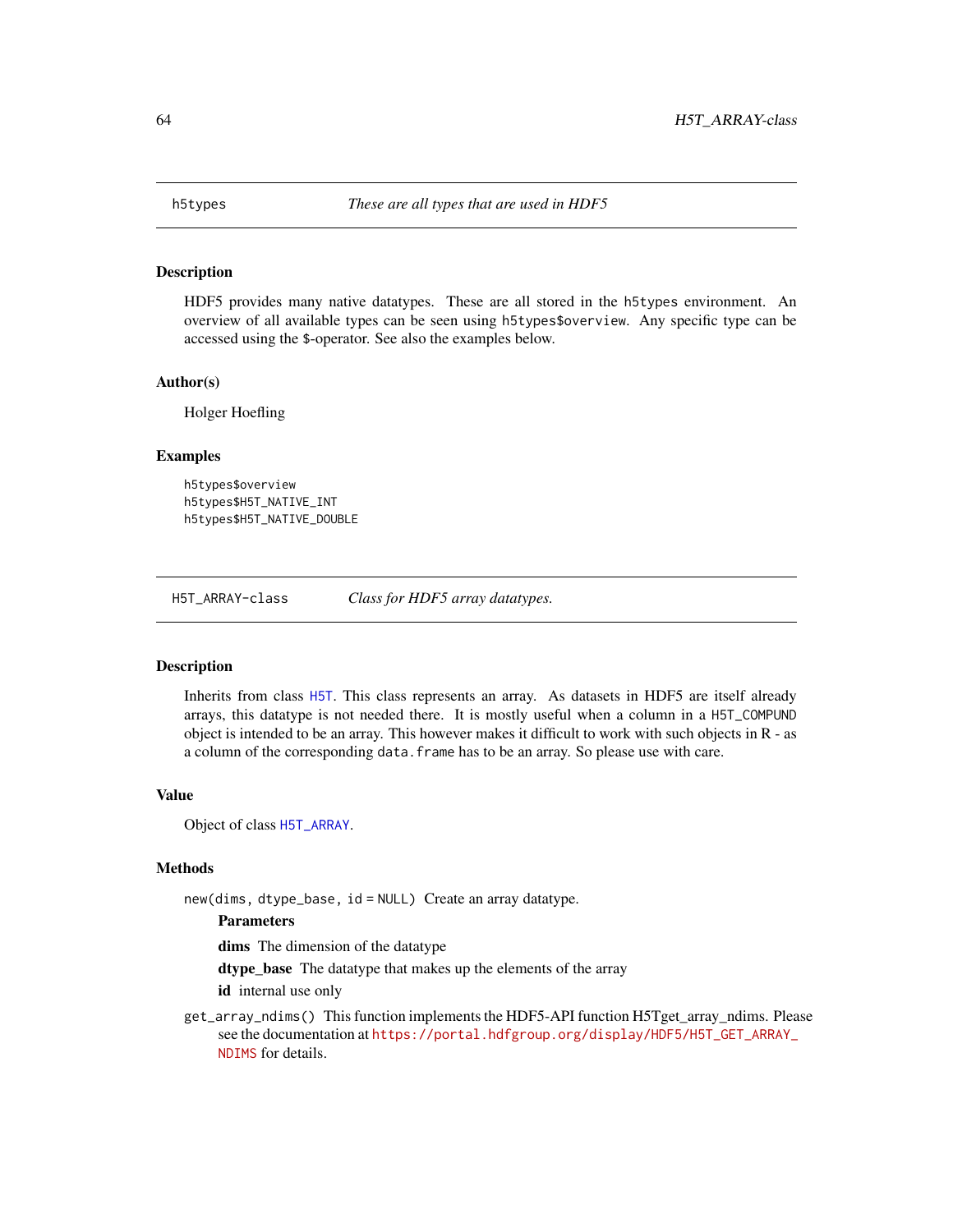- get\_array\_dims() This function implements the HDF5-API function H5Tget\_array\_dims2. Please see the documentation at [https://portal.hdfgroup.org/display/HDF5/H5T\\_GET\\_ARRAY\\_](https://portal.hdfgroup.org/display/HDF5/H5T_GET_ARRAY_DIMS2) [DIMS2](https://portal.hdfgroup.org/display/HDF5/H5T_GET_ARRAY_DIMS2) for details.
- get\_super() This function implements the HDF5-API function H5Tget\_super. Please see the documentation at [https://portal.hdfgroup.org/display/HDF5/H5T\\_GET\\_SUPER](https://portal.hdfgroup.org/display/HDF5/H5T_GET_SUPER) for details.
- describe() Print a detailed description of the datatype; this is experimental

### Author(s)

Holger Hoefling

#### See Also

[H5T](#page-59-0)

H5T\_COMPLEX-class *Class for HDF5 complex datatypes*

### <span id="page-64-0"></span>Description

In HDF5, complex numbers don't actually exist. They are represented as H5T\_COMPOUND with two columns named Real and Imaginary. Inherits from class [H5T\\_COMPOUND](#page-65-0).

#### Value

Object of class [H5T\\_COMPLEX](#page-64-0).

### Methods

new(id = NULL) Create a new complex datatype

### Parameters

id Internal use only

### Author(s)

Holger Hoefling

#### See Also

[H5T](#page-59-0), [H5T\\_COMPOUND](#page-65-0)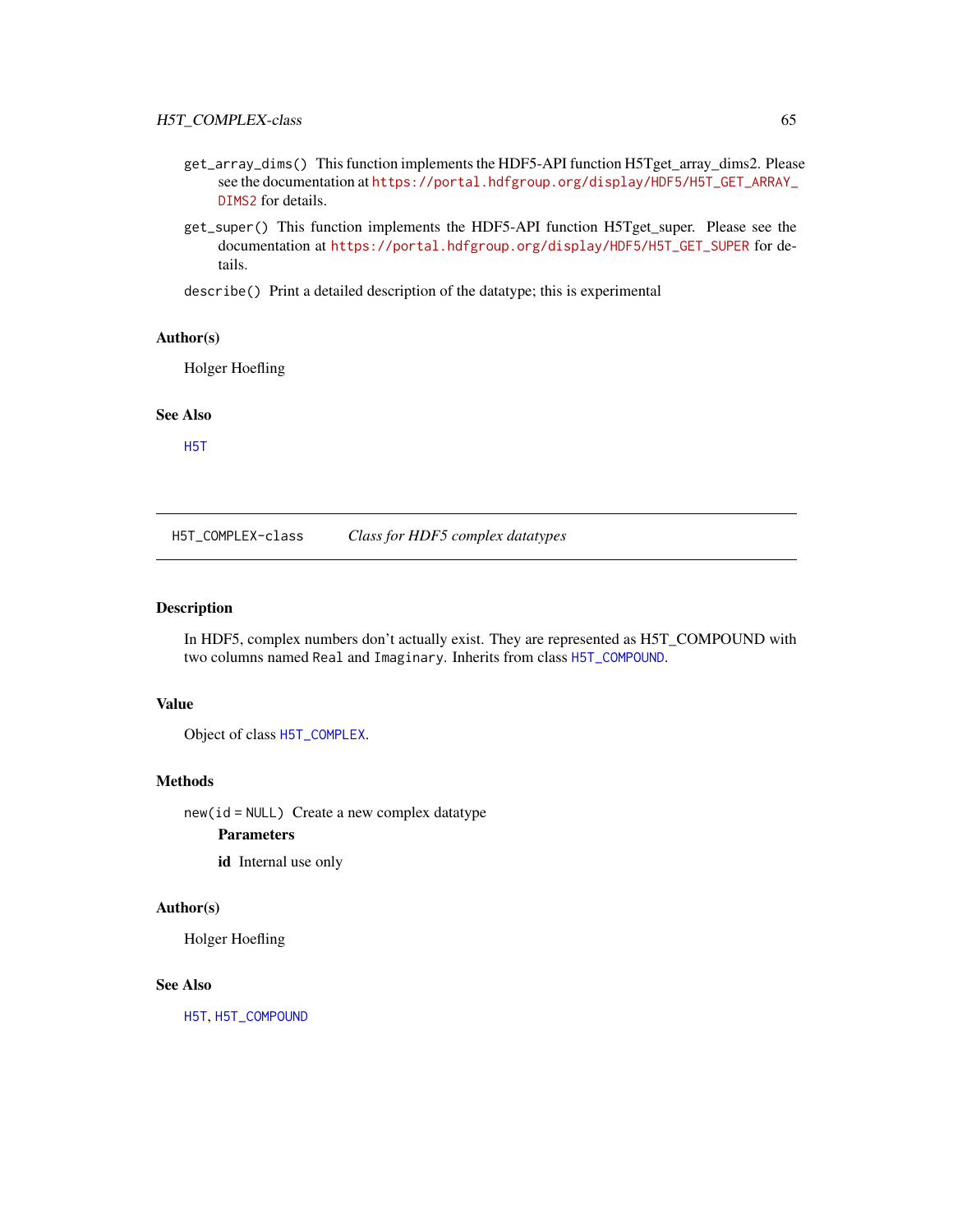H5T\_COMPOUND-class *Class for HDF5 compound datatypes.*

#### <span id="page-65-0"></span>**Description**

Inherits from class [H5T](#page-59-0).

### Value

Object of class [H5T\\_COMPOUND](#page-65-0).

### Methods

new(labels, dtypes, size = NULL, offset = NULL, id = NULL) Create at compound type that is the HDF5 equivalent of a table

### Parameters

labels The labels of the columns of the compound object

dtypes The datatypes of the columns of the object; this is usually a list of objects of class [H5T](#page-59-0) size The size of each datatype; if NULL, automatically inferred

- offset The offset where each datatype starts; can be different from the sum of the individual sizes so that datatypes are aligned with memory addresses. If NULL, inferred automatically
- id Internal use only
- pack() This function implements the HDF5-API function H5Tpack. Please see the documentation at [https://portal.hdfgroup.org/display/HDF5/H5T\\_PACK](https://portal.hdfgroup.org/display/HDF5/H5T_PACK) for details.
- get\_cpd\_types() Return [H5T](#page-59-0) objects that represent the datatypes of the columns of the compound object. Returned as a list if more than 1
- get\_cpd\_labels() Return the labels of the columns as a character vector
- get\_cpd\_classes() Return the classes of the columns as an object of type [factor\\_ext](#page-4-0)
- get\_cpd\_offsets() Return the offsets of the datatypes

describe() Print a detailed description of the datatype; this is experimental

### Author(s)

Holger Hoefling

#### See Also

[H5T](#page-59-0)

```
# create a H5T_COMPOUND corresponding to a data-frame
my_cpd <- H5T_COMPOUND$new(c("name", "age", "salary"),
  dtypes=list(H5T_STRING$new(size=200), h5types$H5T_NATIVE_INT, h5types$H5T_NATIVE_DOUBLE))
my_cpd
```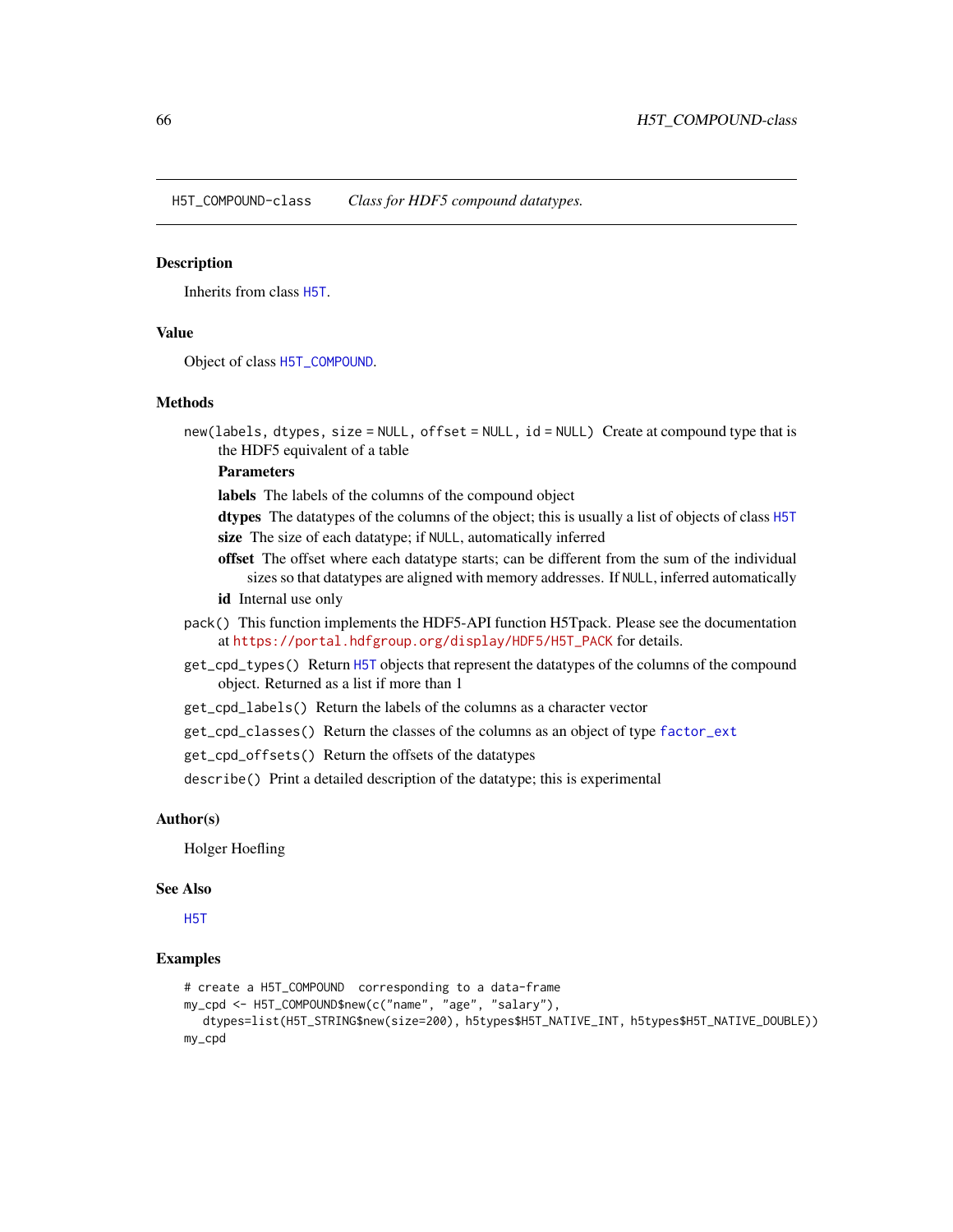<span id="page-66-0"></span>

Inherits from class [H5T](#page-59-0).

#### Value

Object of class [H5T\\_ENUM](#page-66-0).

### Methods

new(labels, values = seq\_along(labels), id = NULL) Create an enumeration datatype. This is either a factor-like object or a logical variable (that is internally represented as an ENUMtype.

### **Parameters**

labels The labels of the ENUM-type

values The values corresponding to the labels

id Internal use only

get\_labels() Return all the labels of the enumeration type

get\_values() Return the values of the enumeration type

set\_size(size) Base type of every enum is H5T\_INTEGER. This disables the set\_size function

get\_super() Returns [H5T\\_INTEGER](#page-68-0) that is the base type of the enumeration

describe() Print a detailed description of the datatype; this is experimental

### Author(s)

Holger Hoefling

#### See Also

[H5T](#page-59-0)

```
nucleotide_enum <- H5T_ENUM$new(labels=c("A", "C", "G", "T"), values=0:3)
nucleotide_enum
# For HDF5 1.8.16 or higher, the size and precision are set optimally
nucleotide_enum$get_size()
nucleotide_enum$get_precision()
```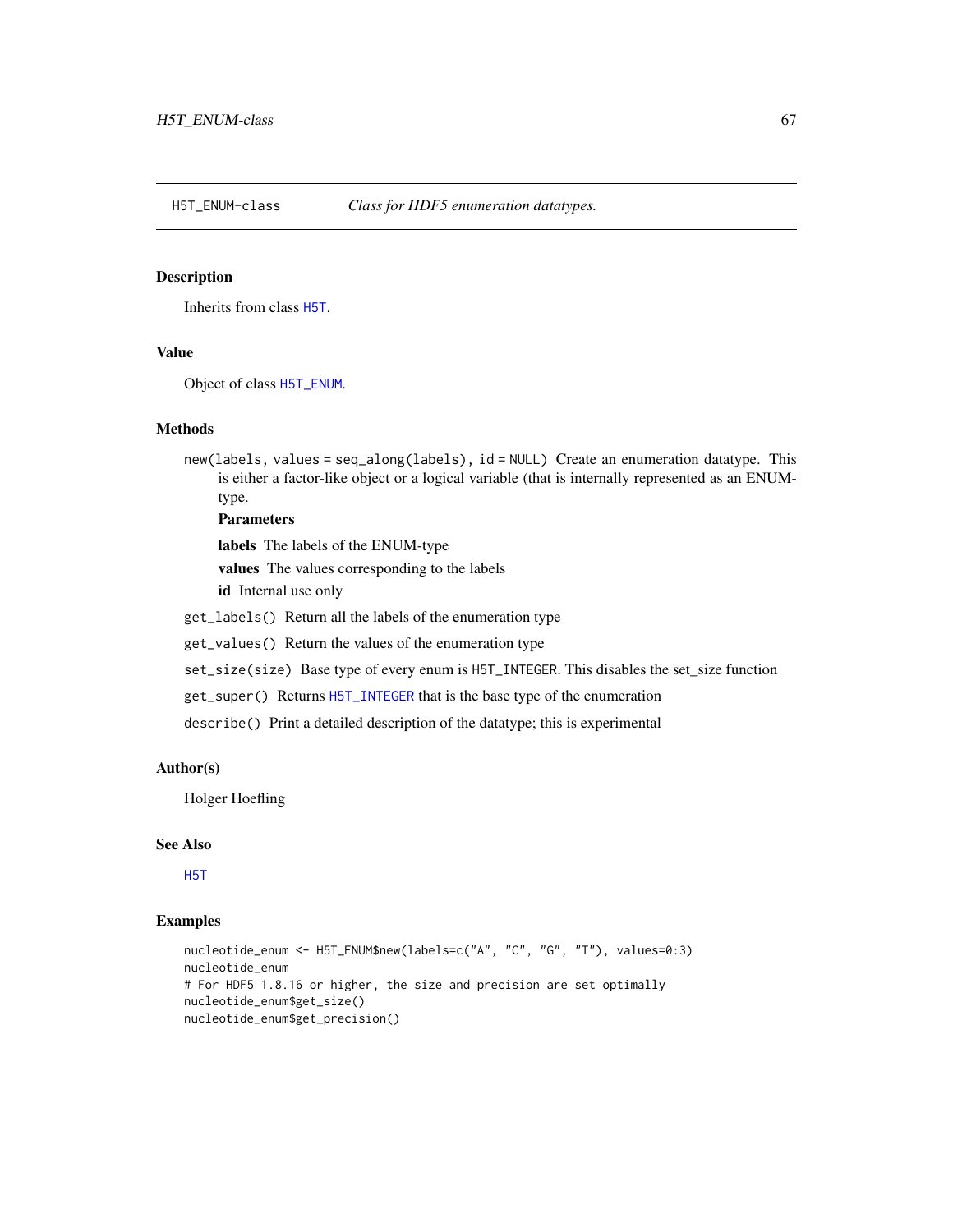<span id="page-67-0"></span>

Inherits from class [H5T](#page-59-0). Users should not create float types with this class, but instead use e.g. h5types\$H5T\_NATIVE\_DOUBLE. Using the functions of this class, many aspects of the representation of the floating point number can then be manipulated.

#### Value

Object of class [H5T\\_FLOAT](#page-67-0).

### Methods

- set\_fields(spos, epos, esize, mpos, msize) This function implements the HDF5-API function H5Tset\_fields. Please see the documentation at [https://portal.hdfgroup.org/displa](https://portal.hdfgroup.org/display/HDF5/H5T_SET_FIELDS)y/ [HDF5/H5T\\_SET\\_FIELDS](https://portal.hdfgroup.org/display/HDF5/H5T_SET_FIELDS) for details.
- get\_fields() This function implements the HDF5-API function H5Tget\_fields. Please see the documentation at [https://portal.hdfgroup.org/display/HDF5/H5T\\_GET\\_FIELDS](https://portal.hdfgroup.org/display/HDF5/H5T_GET_FIELDS) for details.
- set\_ebias(ebias) This function implements the HDF5-API function H5Tset\_ebias. Please see the documentation at [https://portal.hdfgroup.org/display/HDF5/H5T\\_SET\\_EBIAS](https://portal.hdfgroup.org/display/HDF5/H5T_SET_EBIAS) for details.
- get\_ebias() This function implements the HDF5-API function H5Tget\_ebias. Please see the documentation at [https://portal.hdfgroup.org/display/HDF5/H5T\\_GET\\_EBIAS](https://portal.hdfgroup.org/display/HDF5/H5T_GET_EBIAS) for details.
- set\_norm(norm) This function implements the HDF5-API function H5Tset\_norm. Please see the documentation at [https://portal.hdfgroup.org/display/HDF5/H5T\\_SET\\_NORM](https://portal.hdfgroup.org/display/HDF5/H5T_SET_NORM) for details.
- get\_norm() This function implements the HDF5-API function H5Tget\_norm. Please see the documentation at [https://portal.hdfgroup.org/display/HDF5/H5T\\_GET\\_NORM](https://portal.hdfgroup.org/display/HDF5/H5T_GET_NORM) for details.
- set\_inpad(inpad) This function implements the HDF5-API function H5Tset\_inpad. Please see the documentation at [https://portal.hdfgroup.org/display/HDF5/H5T\\_SET\\_INPAD](https://portal.hdfgroup.org/display/HDF5/H5T_SET_INPAD) for details.
- get\_inpad() This function implements the HDF5-API function H5Tget\_inpad. Please see the documentation at [https://portal.hdfgroup.org/display/HDF5/H5T\\_GET\\_INPAD](https://portal.hdfgroup.org/display/HDF5/H5T_GET_INPAD) for details.
- describe() Print a detailed description of the datatype; this is experimental

#### Author(s)

Holger Hoefling

#### See Also

[H5T](#page-59-0)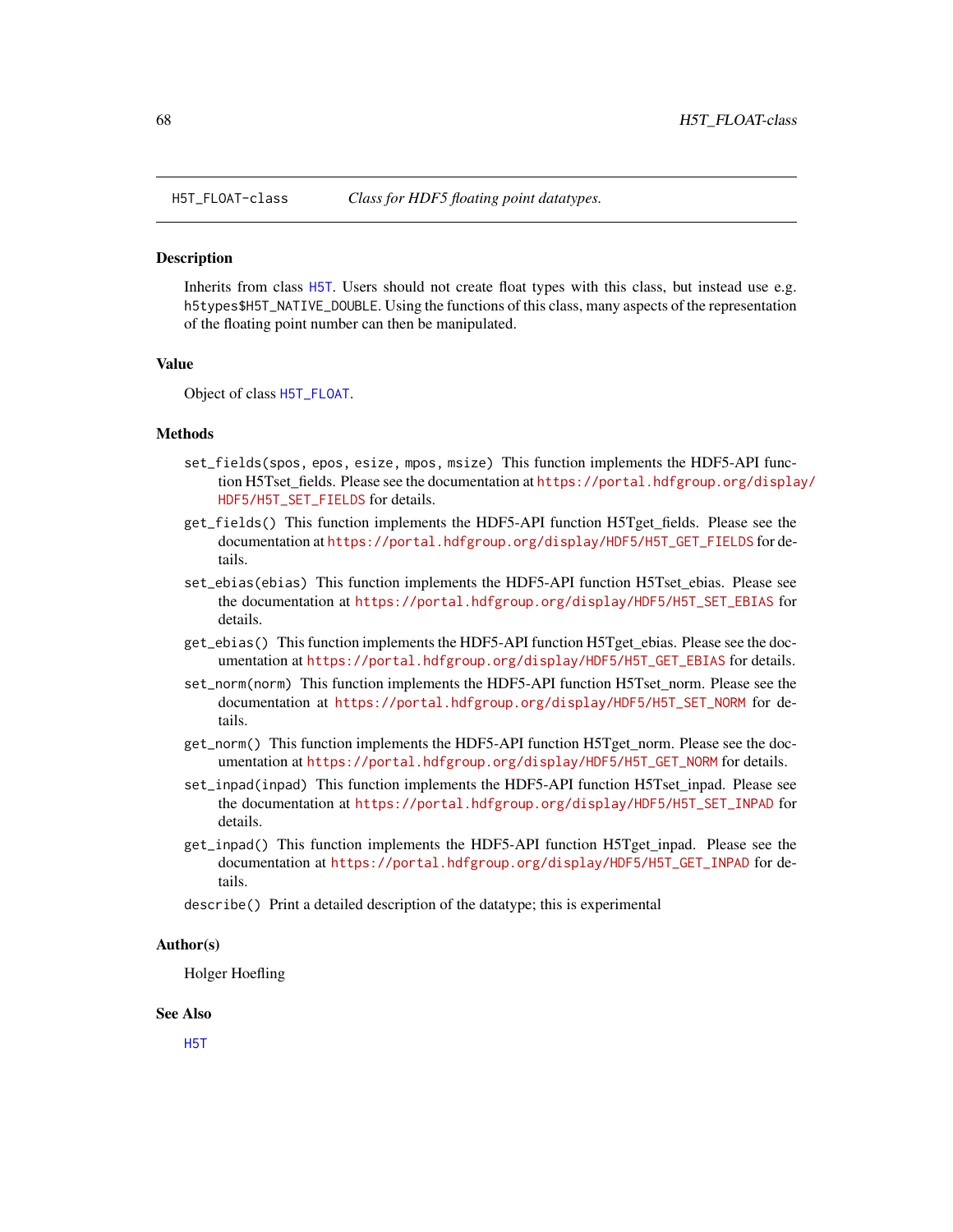<span id="page-68-0"></span>Inherits from class [H5T](#page-59-0). Users should not create integer datatypes themselves using this class. Instead, integer should be derived from one of the base-types such as h5types\$H5T\_NATIVE\_INT (which internally automatically creates a copy of the type). For a complete list of types see h5types\$overview.

### Value

Object of class [H5T\\_INTEGER](#page-68-0).

### Methods

- set\_sign(sign) This function implements the HDF5-API function H5Tset\_sign. Please see the documentation at [https://portal.hdfgroup.org/display/HDF5/H5T\\_SET\\_SIGN](https://portal.hdfgroup.org/display/HDF5/H5T_SET_SIGN) for details.
- get\_sign() This function implements the HDF5-API function H5Tget\_sign. Please see the documentation at [https://portal.hdfgroup.org/display/HDF5/H5T\\_GET\\_SIGN](https://portal.hdfgroup.org/display/HDF5/H5T_GET_SIGN) for details.
- describe() Return a vector that describes the key features of the datatype

#### Author(s)

Holger Hoefling

### See Also

[H5T](#page-59-0)

```
my_int <- h5types$H5T_NATIVE_INT
```

```
# make an int with 2 bit
my_int$set_sign(h5const$H5T_SGN_NONE)
my_int$set_size(1)
my_int$set_precision(2)
my_int$describe()
```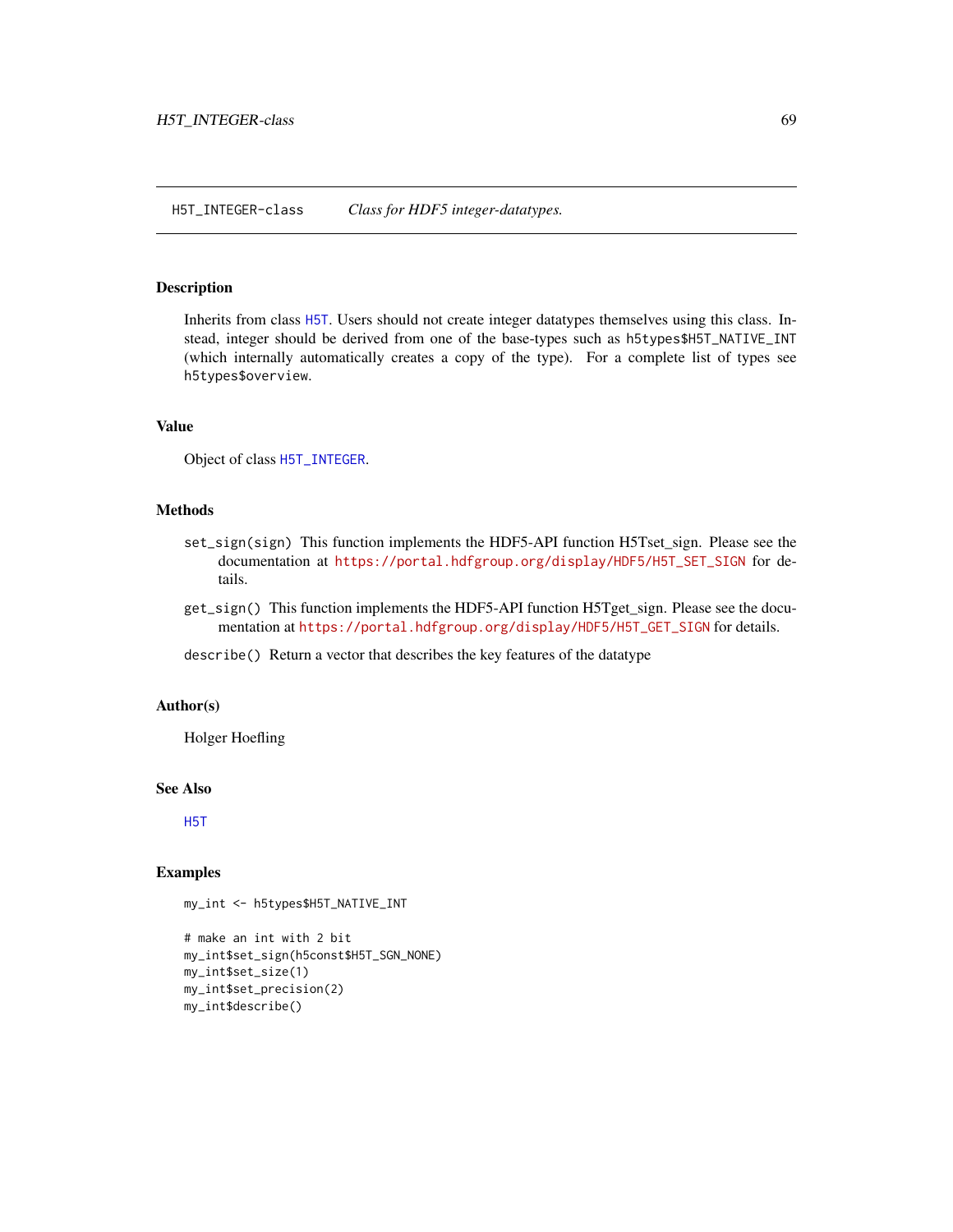H5T\_LOGICAL-class *Class for HDF5 logical datatypes. This is an enum with the 3 values FALSE, TRUE and NA mapped on values 0, 1 and 2. Is transparently mapped onto a logical variable*

### <span id="page-69-1"></span>Description

Inherits from class [H5T](#page-59-0).

### Value

Object of class [H5T\\_LOGICAL](#page-69-1).

### Methods

new(include\_NA = TRUE, id = NULL) Create a logical datatype. This is internally represented by an ENUM-type

### Parameters

id Internal use only

### Author(s)

Holger Hoefling

#### See Also

[H5T](#page-59-0), [H5T\\_ENUM](#page-66-0)

H5T\_STRING-class *Class for HDF5 string datatypes.*

### <span id="page-69-0"></span>Description

Inherits from class [H5T](#page-59-0).

### Value

Object of class [H5T\\_STRING](#page-69-0).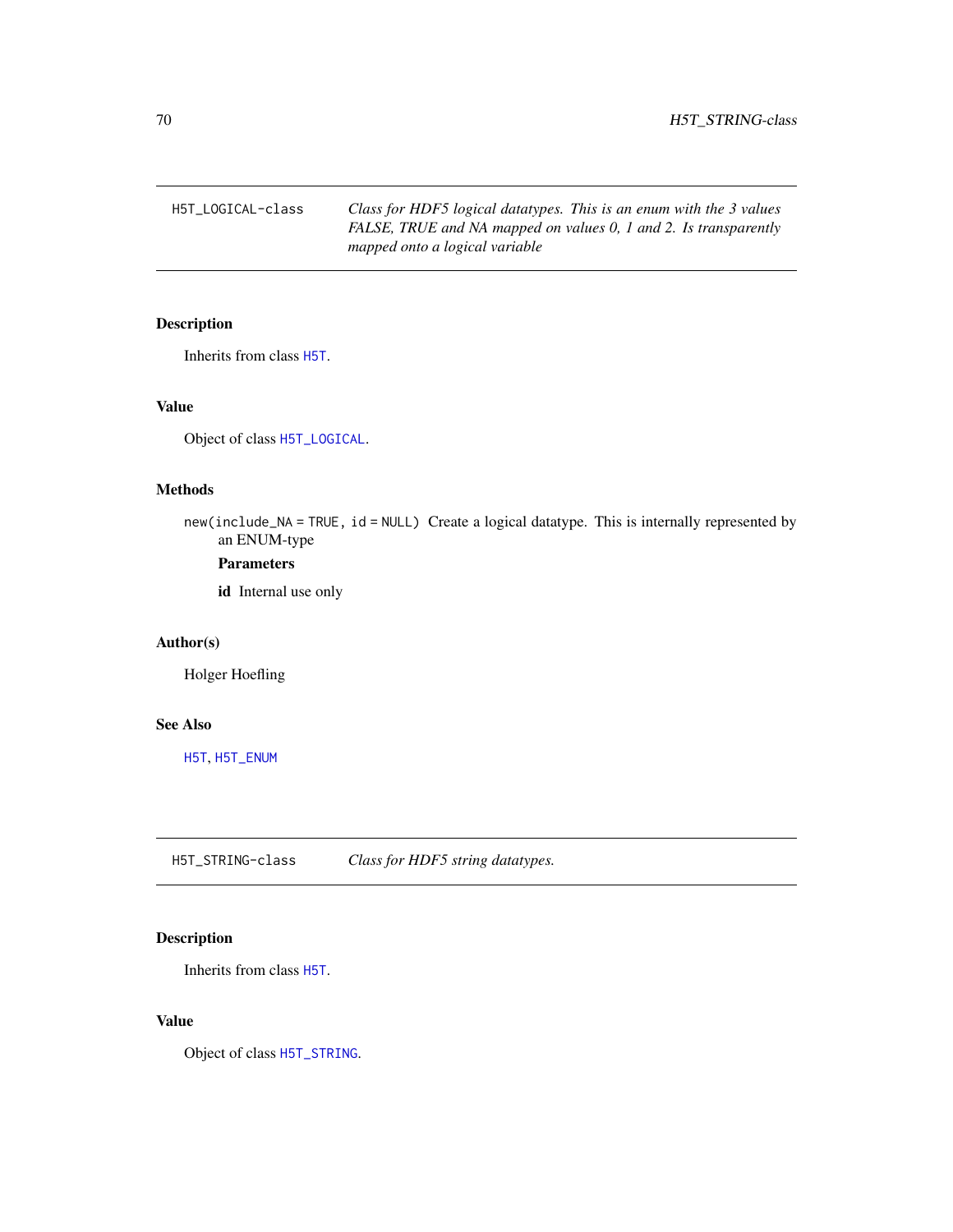### **Methods**

new(type = c("c", "fortran"), size = 1, id = NULL) Create a string datatype

### **Parameters**

A C or fortran type string

size Size of the string object. Set to Inf for variable size strings

id internal use only

- get\_size(variable\_as\_inf = TRUE) Retrieves the length of the string, setting it to Inf it is of variable length. This function implements the HDF5-API function H5Tis\_variable\_str. Please see the documentation at [https://portal.hdfgroup.org/display/HDF5/H5T\\_IS\\_](https://portal.hdfgroup.org/display/HDF5/H5T_IS_VARIABLE_STR) [VARIABLE\\_STR](https://portal.hdfgroup.org/display/HDF5/H5T_IS_VARIABLE_STR) for details.
- get\_cset() This function implements the HDF5-API function H5Tget\_cset. Please see the documentation at [https://portal.hdfgroup.org/display/HDF5/H5T\\_GET\\_CSET](https://portal.hdfgroup.org/display/HDF5/H5T_GET_CSET) for details.
- set\_cset(cset = c("unknown", "UTF-8")) This function implements the HDF5-API function H5Tset\_cset. Please see the documentation at [https://portal.hdfgroup.org/display/](https://portal.hdfgroup.org/display/HDF5/H5T_SET_CSET) [HDF5/H5T\\_SET\\_CSET](https://portal.hdfgroup.org/display/HDF5/H5T_SET_CSET) for details.
- set\_strpad(strpad) This function implements the HDF5-API function H5Tset\_strpad. Please see the documentation at [https://portal.hdfgroup.org/display/HDF5/H5T\\_SET\\_STRPAD](https://portal.hdfgroup.org/display/HDF5/H5T_SET_STRPAD) for details.
- get\_strpad() This function implements the HDF5-API function H5Tget\_strpad. Please see the documentation at [https://portal.hdfgroup.org/display/HDF5/H5T\\_GET\\_STRPAD](https://portal.hdfgroup.org/display/HDF5/H5T_GET_STRPAD) for details.
- describe() Print a detailed description of the datatype; this is experimental

### Author(s)

Holger Hoefling

### See Also

[H5T](#page-59-0)

```
# fixed width string
str_flen <- H5T_STRING$new(size=100)
str_flen$is_vlen()
str_flen
```

```
# variable length string
str_vlen <- H5T_STRING$new(size=Inf)
str_vlen$is_vlen()
str_vlen
```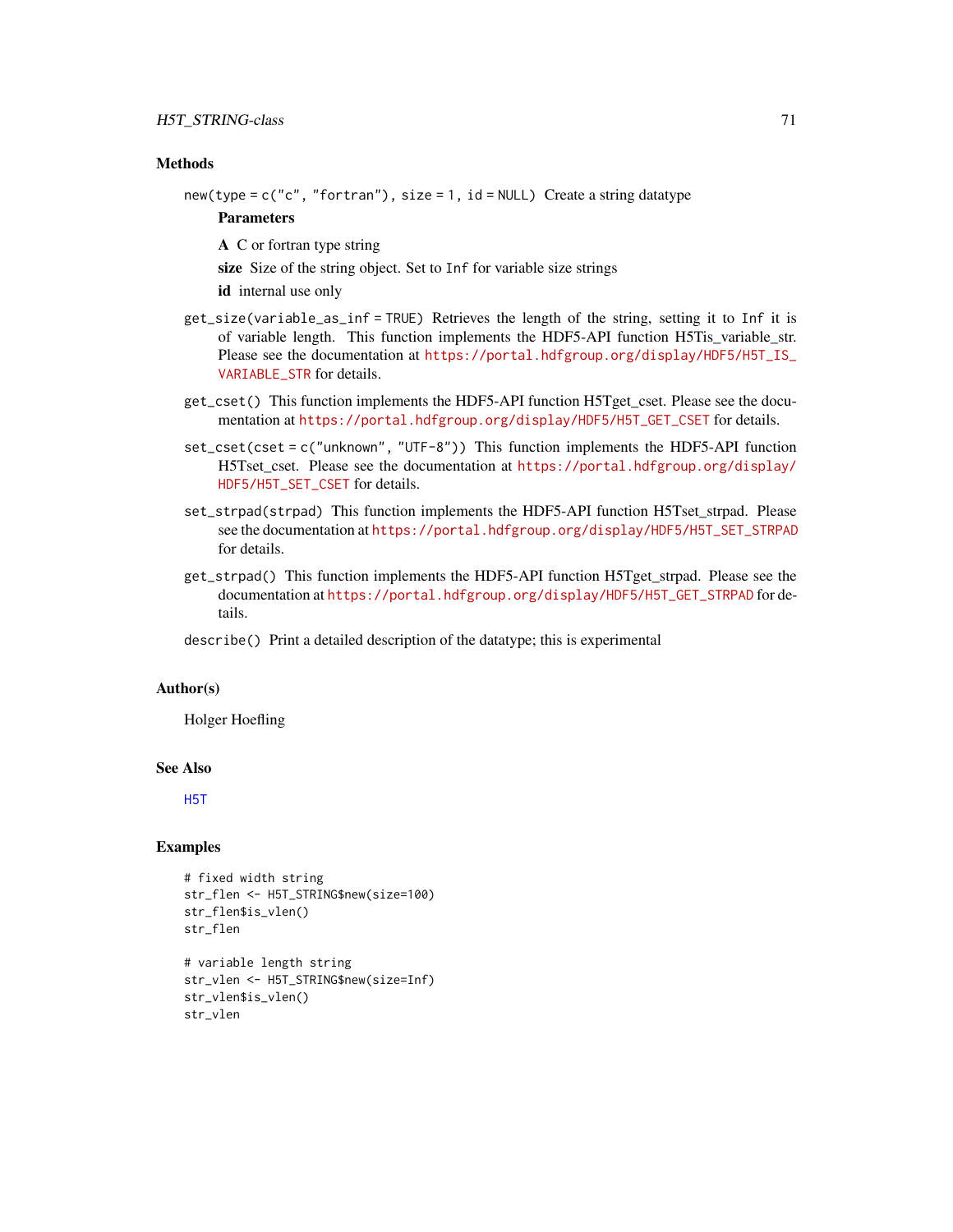<span id="page-71-0"></span>

Inherits from class [H5T](#page-59-0). This can make any datatype a variable length datatype. This would mostly be intended for storing ragged arrays.

### Value

Object of class [H5T\\_VLEN](#page-71-0).

### Methods

new(dtype\_base, id = NULL) Create a variable length datatype

### Parameters

dtype\_base The basis-type of the variable length datatype

id Internal use only

get\_super() This function implements the HDF5-API function H5Tget\_super. Please see the documentation at [https://portal.hdfgroup.org/display/HDF5/H5T\\_GET\\_SUPER](https://portal.hdfgroup.org/display/HDF5/H5T_GET_SUPER) for details.

describe() Print a detailed description of the datatype; this is experimental

### Author(s)

Holger Hoefling

### See Also

[H5T](#page-59-0)

```
vlen_int <- H5T_VLEN$new(h5types$H5T_NATIVE_INT)
vlen_int
```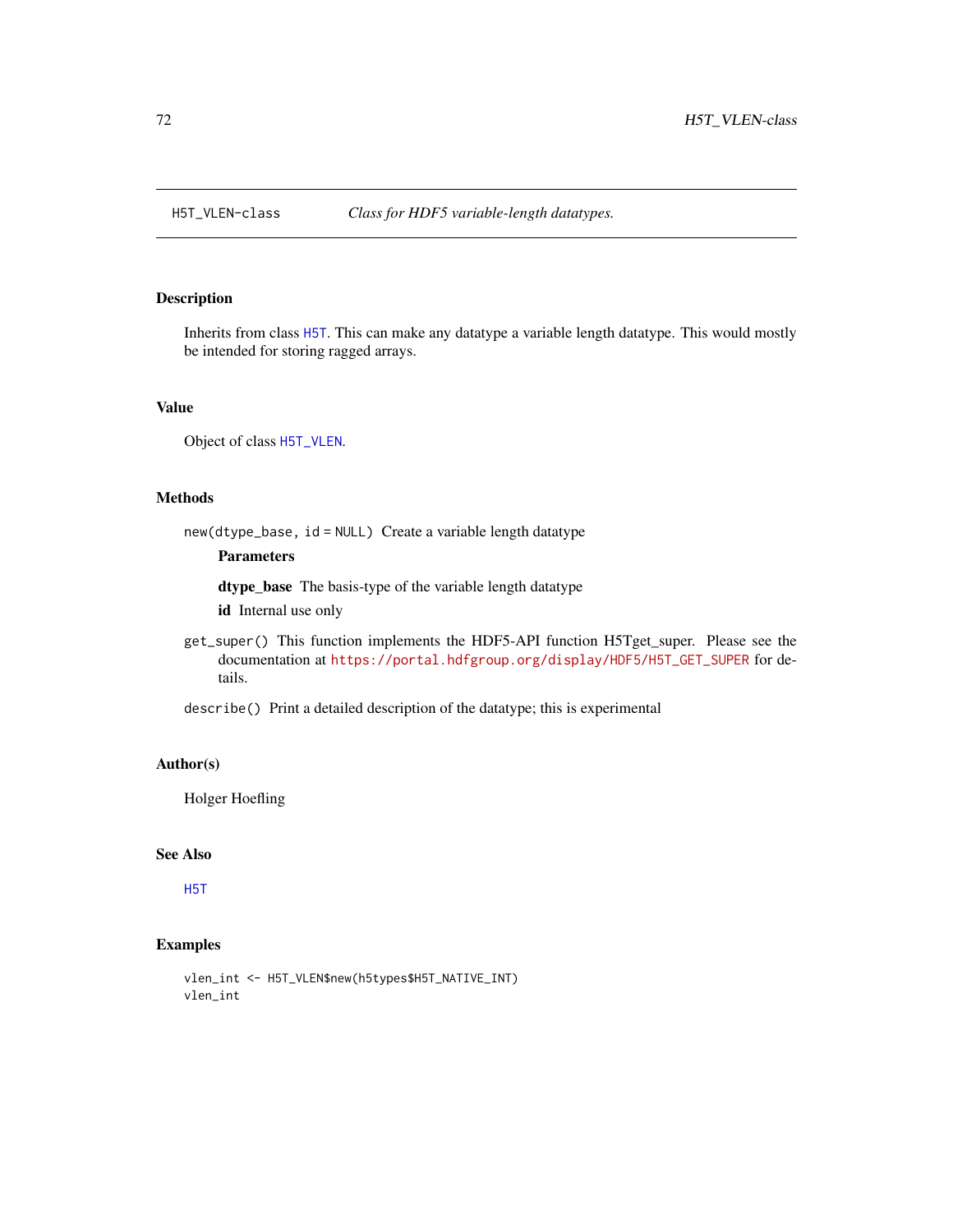<span id="page-72-0"></span>

## Description

Return the version of the HDF5-API

# Usage

h5version(verbose = TRUE)

## Arguments

verbose Should the information be printed to the screen as well

## Details

Return the version of the HDF5-API and print it to the screen if requested

## Value

Version of the underlying HDF5 API as a string

## Author(s)

Holger Hoefling

is\_hdf5 *Check if a file is an HDF5 file*

# Description

Check if a file is an HDF5 file

#### Usage

is\_hdf5(name)

## Arguments

name The name of the file to check

## Details

Uses the HDF5 function H5Fis\_hdf5 to check if a file is of type HDF5.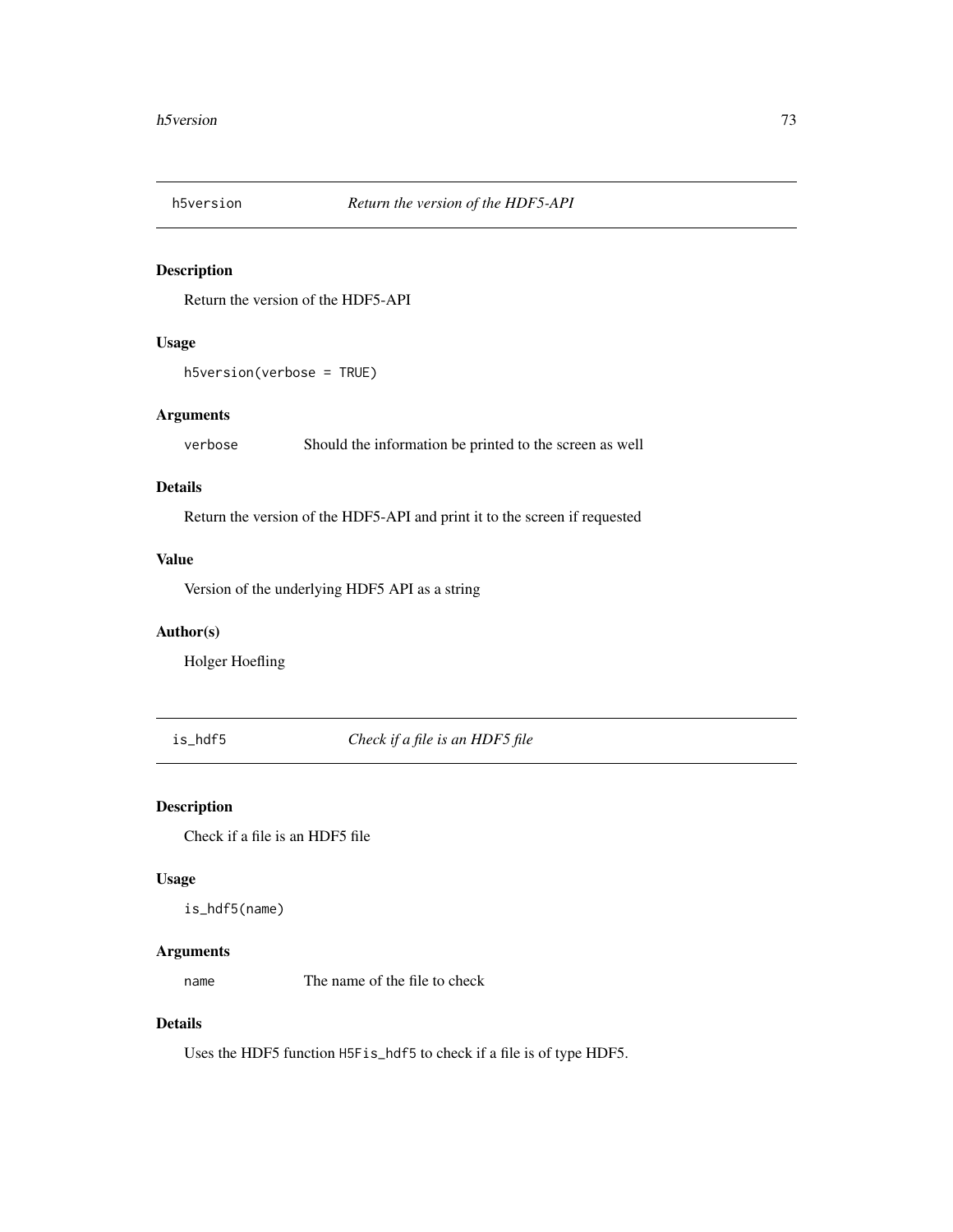## <span id="page-73-0"></span>Value

Logical, TRUE if file is of type HDF5

## Author(s)

Holger Hoefling

list-groups-datasets *List Groups and Datasets in object*

## Description

List all Group ([H5Group](#page-29-0)) and Dataset ([H5D](#page-16-0)) names in the current object. This function is part of the h5 wrapper classes and uses \$ls() to retrieve group names.

## Usage

```
list.groups(object, path = "/", full.names = FALSE, recursive = TRUE,
  ...)
list.datasets(object, path = "/", full.names = FALSE,
  recursively = TRUE, ...list.objects(object, obj_type = c("H5I_GROUP", "H5I_DATASET",
  "H5I_DATATYPE"), path = "/", full.names = FALSE, recursive = TRUE,
  ...)
```
## Arguments

| object     | CommonFG; Object implementing the CommonFG Interface (e.g. H5File, H5Group). |
|------------|------------------------------------------------------------------------------|
| path       | character; Path named to be used for iteration.                              |
| full.names | character; Specify if absolute DataSet path names should be returned.        |
| recursive  | logical; Specify if object should be traversed recursively.                  |
| $\ddotsc$  | Additional Parameters passed to \$1s()                                       |
| obj_type   | character; Object type to be returned.                                       |

## Value

[character](#page-0-0)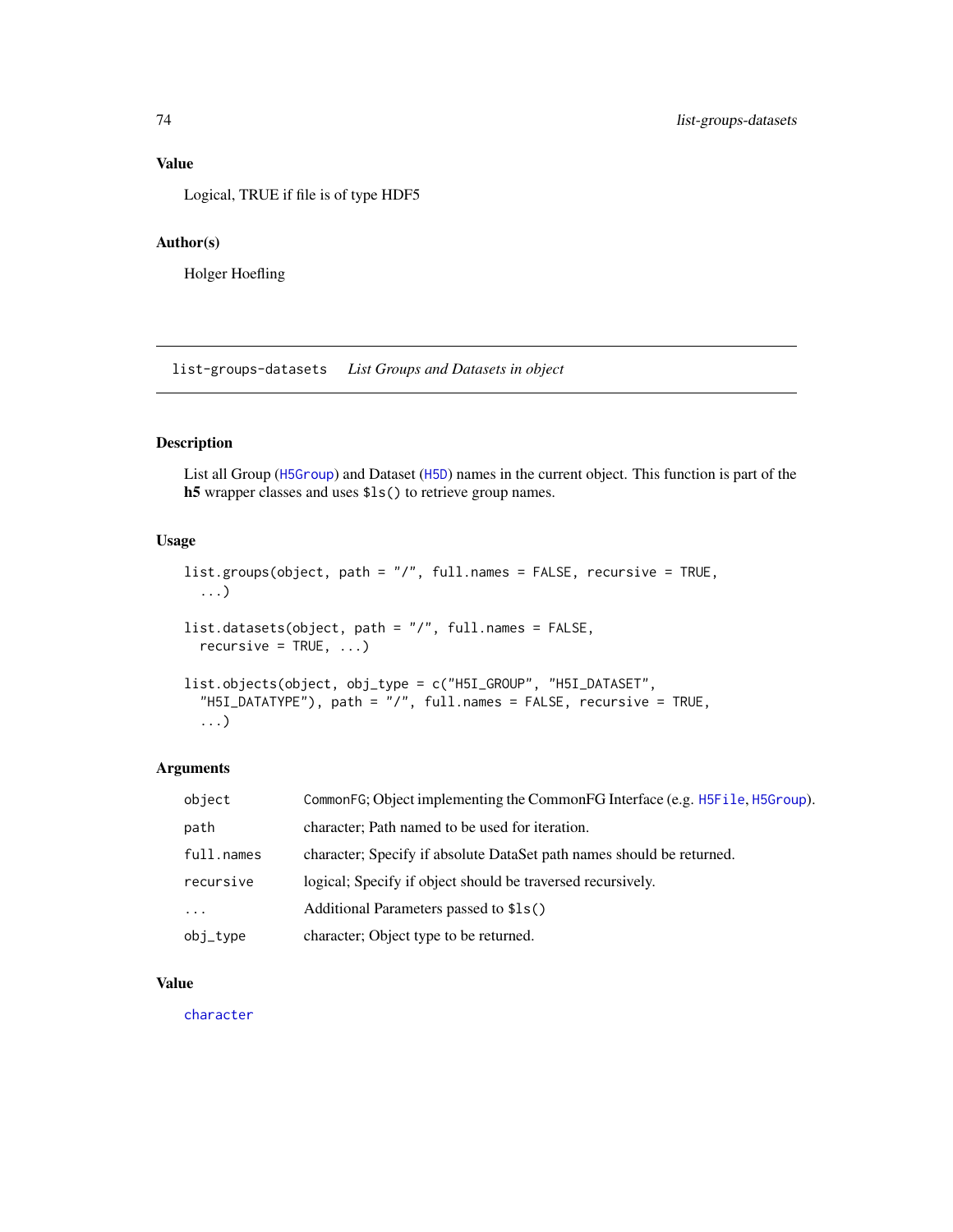<span id="page-74-0"></span>

## Description

Get the names of the items in the group or at the / root of the file

## Usage

```
## S3 method for class 'H5Group'
names(x)
## S3 method for class 'H5File'
names(x)
```
#### Arguments

x An object of class [H5File](#page-22-0) or [H5Group](#page-29-0)

#### Details

Works similar to the regular names function for a list. The names of the items of either a [H5File](#page-22-0) at the root or a [H5Group](#page-29-0) are returned as a character vector. The items are then accessed, again similar to a list, using [[.

#### Value

A character vector with the names of the items in the group/file.

## Author(s)

Holger Hoefling

print.data.frame\_ext *Print a data frame with extended factor objects*

## Description

Print a data frame that includes extended factor objects

#### Usage

```
## S3 method for class 'data.frame_ext'
print(x, \ldots)
```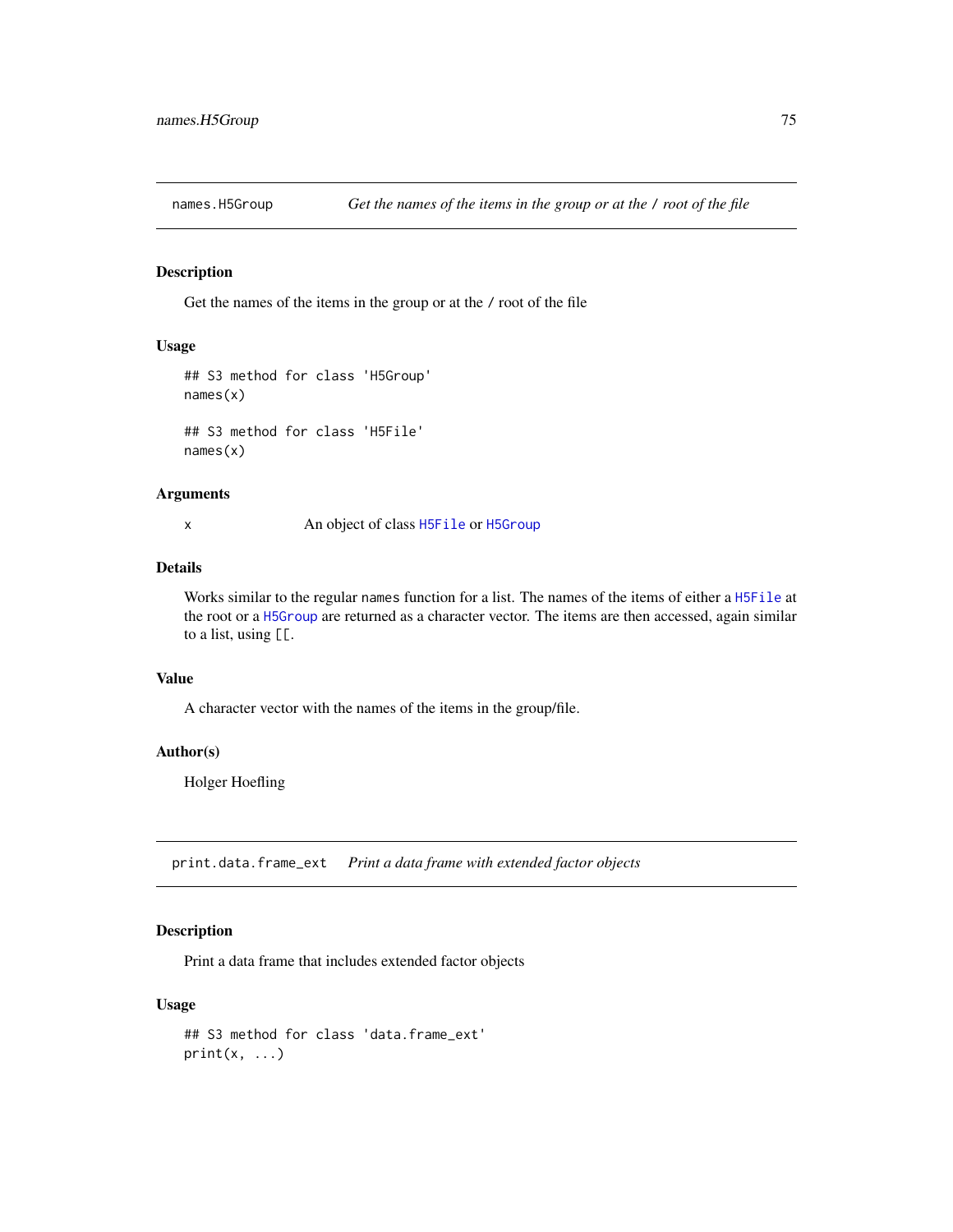#### <span id="page-75-0"></span>Arguments

| The data. frame_ext object to print; Is returned by ls from H5File and H5Group   |
|----------------------------------------------------------------------------------|
| and this function allows for petter printing of factor_ext so that the label in- |
| stead of the value is printed.                                                   |
| Parameters to be passed on directly to print, data, frame                        |
|                                                                                  |

## Details

The regular print function for data-frames has special methods built-in for factors so that the label is printed instead of the constant. This function is intended to provide the same functionality for data frames with extended factors, by adding the class data.frame\_ext to the class vector.

#### Value

The object to print itself, invisibly

## Author(s)

Holger Hoefling

text\_to\_dtype *Convert a text description to a datatype*

#### Description

Convert a text description to a datatype

#### Usage

```
text_to_dtype(text, lang_type = h5const$H5LT_DDL)
```
#### Arguments

| text      | The text to convert to the datatype                                |  |  |
|-----------|--------------------------------------------------------------------|--|--|
| lang_type | The type of language to use; currently only H5LT_DDL is supported. |  |  |

#### Details

Converts a text to a datatype using the HDF5 function H5LT\_text\_to\_dtype. Documentation can be found at [https://portal.hdfgroup.org/display/HDF5/H5LT\\_TEXT\\_TO\\_DTYPE](https://portal.hdfgroup.org/display/HDF5/H5LT_TEXT_TO_DTYPE).

#### Value

A datatype corresponding to the text with the appropriate class inheriting from [H5T](#page-59-0).

#### Author(s)

Holger Hoefling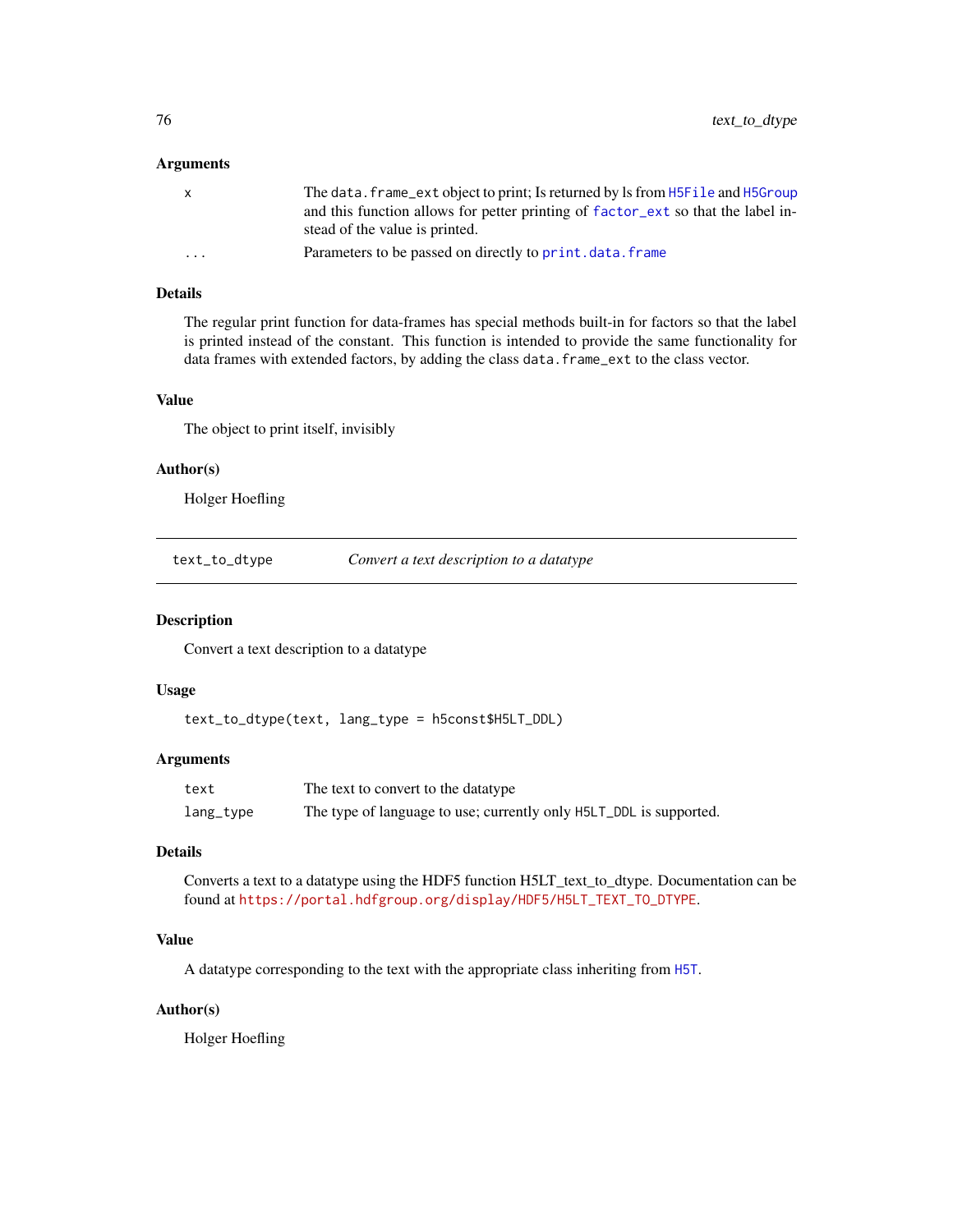<span id="page-76-0"></span>

## Description

Retrieving a copy of a type

## Usage

## S3 method for class 'types\_env' x\$name

## S3 method for class 'types\_env' x[[name]]

## Arguments

| X    | The environment to request it from     |
|------|----------------------------------------|
| name | The name of the type that is requested |

# Details

The types are stored in the environment [h5types](#page-63-0). These types should not be accessed directly. Therefor, the \$-operator is overloaded to ensure that every type that is accessed is a copy of the original type

## Value

Returns an object that is a copy of a type that was requested

#### Author(s)

Holger Hoefling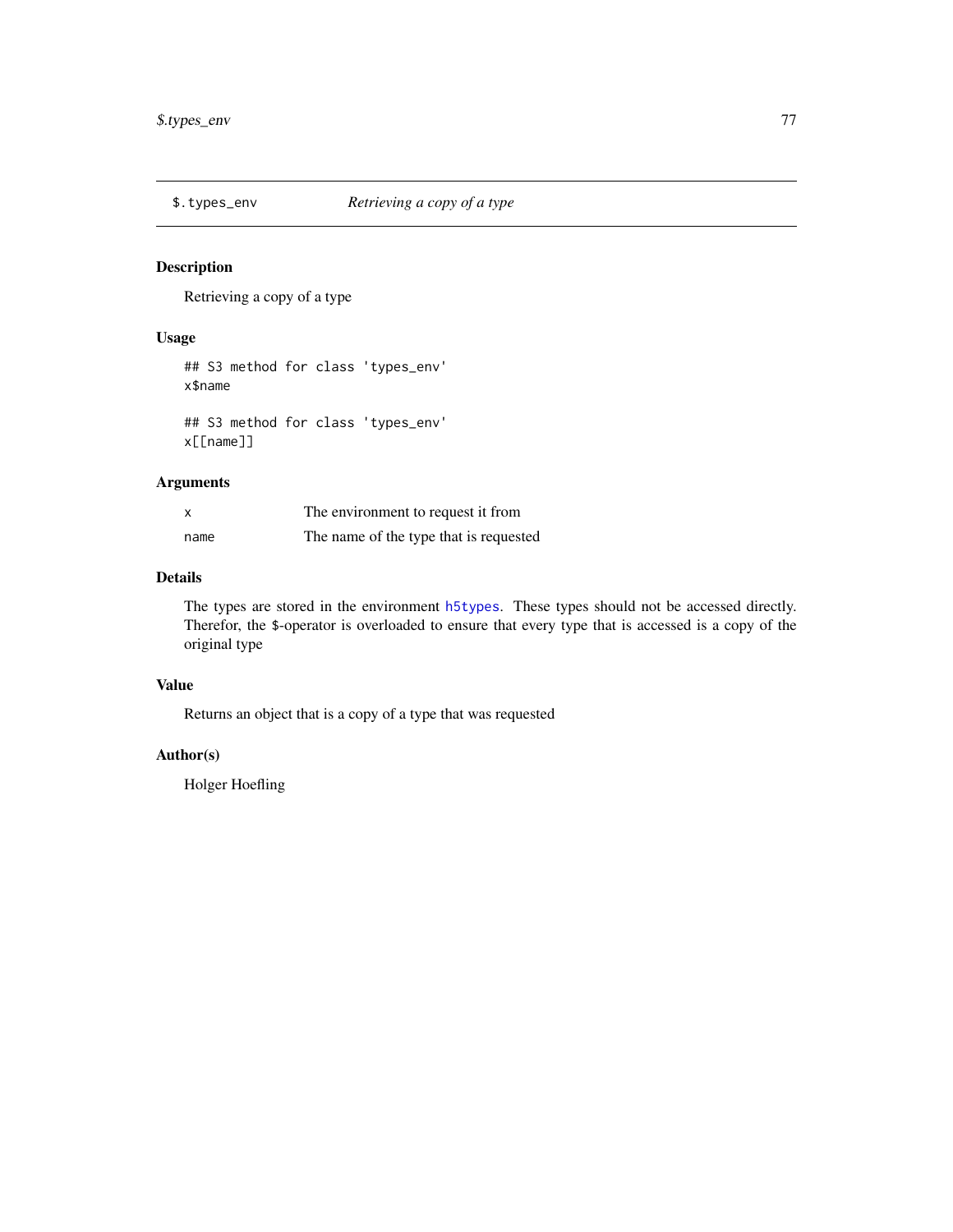# Index

```
!=.factor_ext (factor_ext_functions), 6
==.factor_ext (factor_ext_functions), 6
[.H5D (H5S_H5D_subset_assign), 58
[.H5R (H5R_functions), 52
[.H5S (H5S_H5D_subset_assign), 58
[.factor_ext (factor_ext_functions), 6
[<-.H5D (H5S_H5D_subset_assign), 58
[<-.H5R (H5R_functions), 52
[<-.factor_ext (factor_ext_functions), 6
[[.H5File (H5Group_access), 35
[[.H5Group (H5Group_access), 35
[[.factor_ext (factor_ext_functions), 6
[[.types_env ($.types_env), 77
[[<-.H5File (H5Group_access), 35
[[<-.H5Group (H5Group_access), 35
[[<-.factor_ext (factor_ext_functions),
        6
$.types_env, 77
as.character.factor_ext
        (factor_ext_functions), 6
as.data.frame.H5R (H5R_functions), 52
as.vector.H5R (H5R_functions), 52
as_hex, 4
c.factor_ext (factor_ext_functions), 6
c.H5D (h5-wrapper), 11
c.H5R (H5R_functions), 52
cbind.H5D (h5-wrapper), 11
cbind.H5R (H5R_functions), 52
character, 74
coerce_to_factor
        (factor_ext_functions), 6
coercible_to_factor
        (factor_ext_functions), 6
create_empty, 5
createDataSet (h5-wrapper), 11
createGroup (h5-wrapper), 11
```
data.frame, *[9](#page-8-0)*

dim.H5R *(*H5R\_functions*)*, [52](#page-51-0) dim<-.H5R *(*H5R\_functions*)*, [52](#page-51-0) dimnames.H5R *(*H5R\_functions*)*, [52](#page-51-0) dimnames<-.H5R *(*H5R\_functions*)*, [52](#page-51-0) existsGroup *(*h5-wrapper*)*, [11](#page-10-0) extendDataSet *(*h5-wrapper*)*, [11](#page-10-0) factor\_ext, [5,](#page-4-1) *[9](#page-8-0)*, *[66](#page-65-0)*, *[76](#page-75-0)* factor\_ext\_functions, [6](#page-5-0) flatten\_df, [8](#page-7-0) format, *[4](#page-3-0)* format.H5R *(*H5R\_functions*)*, [52](#page-51-0) guess\_chunks, [9,](#page-8-0) *[25](#page-24-0)*, *[32](#page-31-0)* guess\_dim *(*guess\_nelem*)*, [10](#page-9-0) guess\_dtype *(*guess\_nelem*)*, [10](#page-9-0) guess\_nelem, [10](#page-9-0) guess\_space, [11](#page-10-0) h5 *(*h5-wrapper*)*, [11](#page-10-0) h5-wrapper, [11](#page-10-0) H5A, *[13](#page-12-0)*, *[23](#page-22-1)* H5A *(*H5A-class*)*, [13](#page-12-0) H5A-class, [13](#page-12-0) h5attr *(*h5attributes*)*, [15](#page-14-0) h5attr<- *(*h5attributes*)*, [15](#page-14-0) h5attr\_names, *[29](#page-28-0)* h5attr\_names *(*h5attributes*)*, [15](#page-14-0) h5attributes, *[13](#page-12-0)*, [15](#page-14-0) h5close *(*h5-wrapper*)*, [11](#page-10-0) h5const, *[14](#page-13-0)*, [16,](#page-15-0) *[19](#page-18-0)*, *[59](#page-58-0)* H5D, *[13](#page-12-0)*, *[15](#page-14-0)*, *[18](#page-17-0)*, *[23](#page-22-1)*, *[36](#page-35-0)*, *[59,](#page-58-0) [60](#page-59-1)*, *[74](#page-73-0)* H5D *(*H5D-class*)*, [17](#page-16-1) H5D-class, [17](#page-16-1) H5File, *[12,](#page-11-0) [13](#page-12-0)*, *[15](#page-14-0)*, *[17,](#page-16-1) [18](#page-17-0)*, *[23](#page-22-1)*, *[29](#page-28-0)*, *[36](#page-35-0)*, *[74](#page-73-0)[–76](#page-75-0)* H5File *(*H5File-class*)*, [23](#page-22-1) h5file, *[29](#page-28-0)* h5file *(*h5-wrapper*)*, [11](#page-10-0) H5File-class, [23](#page-22-1)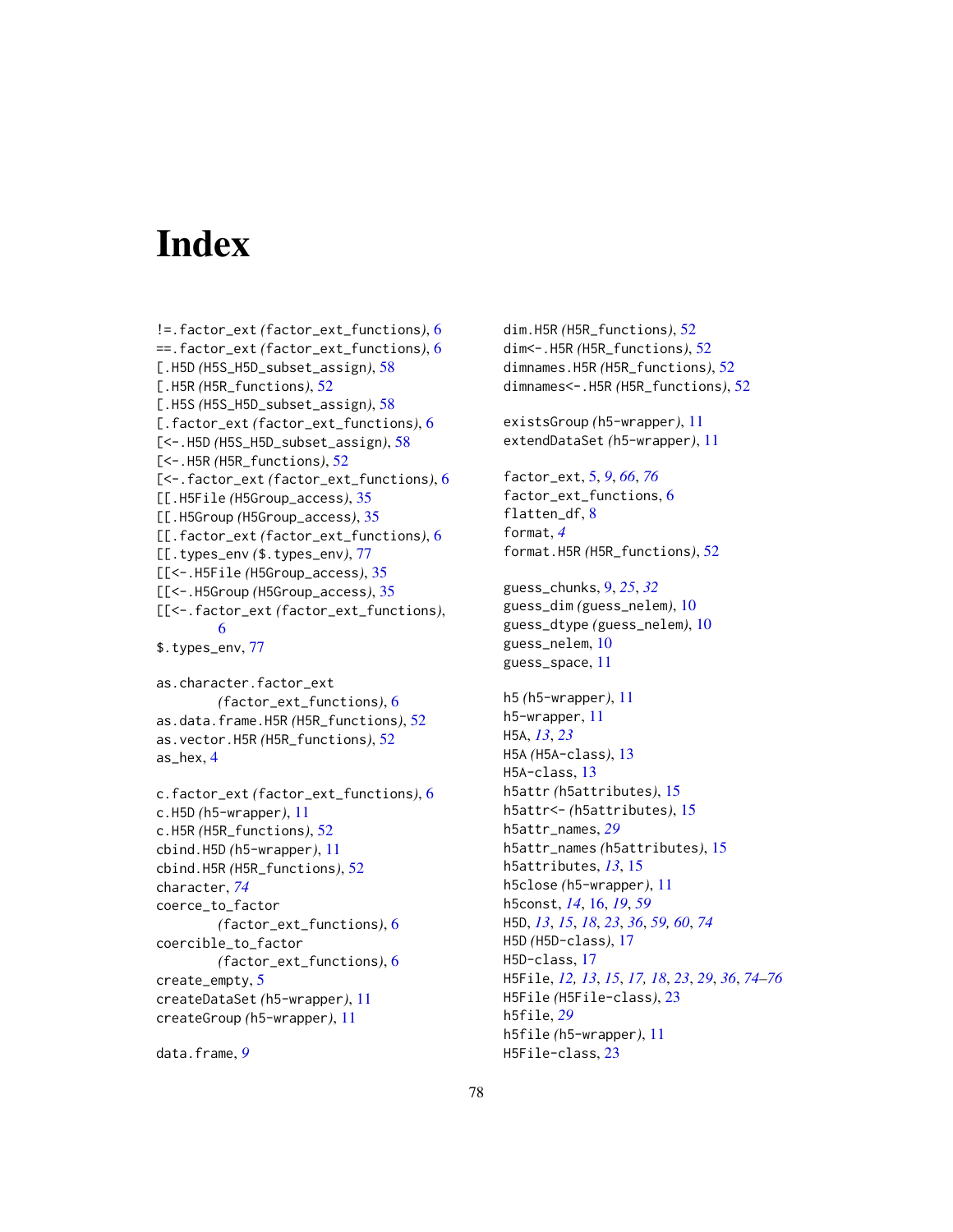#### INDEX 29

h5flush *(*h5-wrapper*)*, [11](#page-10-0) h5garbage\_collect, [30](#page-29-1) H5Group, *[12,](#page-11-0) [13](#page-12-0)*, *[15](#page-14-0)*, *[17,](#page-16-1) [18](#page-17-0)*, *[23](#page-22-1)*, *[29,](#page-28-0) [30](#page-29-1)*, *[36](#page-35-0)*, *[74](#page-73-0)[–76](#page-75-0)* H5Group *(*H5Group-class*)*, [30](#page-29-1) H5Group-class, [30](#page-29-1) H5Group\_access, [35](#page-34-0) H5P, *[37](#page-36-0)[–40](#page-39-0)*, *[42](#page-41-0)[–48](#page-47-0)* H5P *(*H5P-class*)*, [37](#page-36-0) H5P-class, [37](#page-36-0) H5P\_ATTRIBUTE\_CREATE, *[37,](#page-36-0) [38](#page-37-0)* H5P\_ATTRIBUTE\_CREATE *(*H5P\_ATTRIBUTE\_CREATE-class*)*, [38](#page-37-0) H5P\_ATTRIBUTE\_CREATE-class, [38](#page-37-0) H5P\_CLASS, *[39](#page-38-0)* H5P\_CLASS *(*H5P\_CLASS-class*)*, [39](#page-38-0) H5P\_CLASS-class, [39](#page-38-0) H5P\_DATASET\_ACCESS, *[26](#page-25-0)*, *[32](#page-31-0)*, *[36,](#page-35-0) [37](#page-36-0)*, *[39](#page-38-0)* H5P\_DATASET\_ACCESS *(*H5P\_DATASET\_ACCESS-class*)*, [39](#page-38-0) H5P\_DATASET\_ACCESS-class, [39](#page-38-0) H5P\_DATASET\_CREATE, *[26](#page-25-0)*, *[32](#page-31-0)*, *[37](#page-36-0)*, *[40](#page-39-0)* H5P\_DATASET\_CREATE *(*H5P\_DATASET\_CREATE-class*)*, [40](#page-39-0) H5P\_DATASET\_CREATE-class, [40](#page-39-0) H5P\_DATASET\_XFER, *[19,](#page-18-0) [20](#page-19-0)*, *[37](#page-36-0)*, *[42](#page-41-0)*, *[59](#page-58-0)* H5P\_DATASET\_XFER *(*H5P\_DATASET\_XFER-class*)*, [42](#page-41-0) H5P\_DATASET\_XFER-class, [42](#page-41-0) H5P\_FILE\_ACCESS, *[43](#page-42-0)* H5P\_FILE\_ACCESS *(*H5P\_FILE\_ACCESS-class*)*, [43](#page-42-0) H5P\_FILE\_ACCESS-class, [43](#page-42-0) H5P\_FILE\_CREATE, *[44](#page-43-0)* H5P\_FILE\_CREATE *(*H5P\_FILE\_CREATE-class*)*, [44](#page-43-0) H5P\_FILE\_CREATE-class, [44](#page-43-0) H5P\_LINK\_ACCESS, *[36,](#page-35-0) [37](#page-36-0)*, *[45](#page-44-0)* H5P\_LINK\_ACCESS *(*H5P\_LINK\_ACCESS-class*)*, [45](#page-44-0) H5P\_LINK\_ACCESS-class, [45](#page-44-0) H5P\_LINK\_CREATE, *[26](#page-25-0)*, *[32](#page-31-0)*, *[37](#page-36-0)*, *[46](#page-45-0)* H5P\_LINK\_CREATE *(*H5P\_LINK\_CREATE-class*)*, [46](#page-45-0) H5P\_LINK\_CREATE-class, [46](#page-45-0) H5P\_OBJECT\_COPY, *[37](#page-36-0)*, *[47](#page-46-0)* H5P\_OBJECT\_COPY

*(*H5P\_OBJECT\_COPY-class*)*, [47](#page-46-0) H5P\_OBJECT\_COPY-class, [47](#page-46-0) H5P\_OBJECT\_CREATE, *[37](#page-36-0)*, *[47,](#page-46-0) [48](#page-47-0)* H5P\_OBJECT\_CREATE *(*H5P\_OBJECT\_CREATE-class*)*, [47](#page-46-0) H5P\_OBJECT\_CREATE-class, [47](#page-46-0) H5R, *[48](#page-47-0)* H5R *(*H5R-class*)*, [48](#page-47-0) H5R-class, [48](#page-47-0) H5R\_DATASET\_REGION, *[48](#page-47-0)*, *[51](#page-50-0)* H5R\_DATASET\_REGION *(*H5R\_DATASET\_REGION-class*)*, [51](#page-50-0) H5R\_DATASET\_REGION-class, [51](#page-50-0) H5R\_functions, [52](#page-51-0) H5R\_OBJECT, *[48](#page-47-0)*, *[54](#page-53-0)* H5R\_OBJECT *(*H5R\_OBJECT-class*)*, [54](#page-53-0) H5R\_OBJECT-class, [54](#page-53-0) H5RefClass, *[23](#page-22-1)*, *[37](#page-36-0)*, *[39](#page-38-0)*, *[50](#page-49-0)*, *[60](#page-59-1)* H5RefClass *(*H5RefClass-class*)*, [50](#page-49-0) H5RefClass-class, [50](#page-49-0) H5S, *[11](#page-10-0)*, *[17](#page-16-1)[–19](#page-18-0)*, *[55](#page-54-0)*, *[59,](#page-58-0) [60](#page-59-1)* H5S *(*H5S-class*)*, [55](#page-54-0) H5S-class, [55](#page-54-0) H5S\_H5D\_subset\_assign, *[17](#page-16-1)*, [58](#page-57-0) H5T, *[10,](#page-9-0) [11](#page-10-0)*, *[13](#page-12-0)*, *[15](#page-14-0)*, *[17](#page-16-1)*, *[36](#page-35-0)*, *[60](#page-59-1)*, *[64](#page-63-1)[–72](#page-71-0)*, *[76](#page-75-0)* H5T *(*H5T-class*)*, [60](#page-59-1) H5T-class, [60](#page-59-1) H5T\_ARRAY, *[10](#page-9-0)*, *[59,](#page-58-0) [60](#page-59-1)*, *[64](#page-63-1)* H5T\_ARRAY *(*H5T\_ARRAY-class*)*, [64](#page-63-1) H5T\_ARRAY-class, [64](#page-63-1) H5T\_BITFIELD, *[60](#page-59-1)* H5T\_BITFIELD *(*H5T\_INTEGER-class*)*, [69](#page-68-0) H5T\_COMPLEX, *[60](#page-59-1)*, *[65](#page-64-0)* H5T\_COMPLEX *(*H5T\_COMPLEX-class*)*, [65](#page-64-0) H5T\_COMPLEX-class, [65](#page-64-0) H5T\_COMPOUND, *[59,](#page-58-0) [60](#page-59-1)*, *[65,](#page-64-0) [66](#page-65-0)* H5T\_COMPOUND *(*H5T\_COMPOUND-class*)*, [66](#page-65-0) H5T\_COMPOUND-class, [66](#page-65-0) H5T\_ENUM, *[60](#page-59-1)*, *[67](#page-66-0)*, *[70](#page-69-0)* H5T\_ENUM *(*H5T\_ENUM-class*)*, [67](#page-66-0) H5T\_ENUM-class, [67](#page-66-0) H5T\_FLOAT, *[60](#page-59-1)*, *[68](#page-67-0)* H5T\_FLOAT *(*H5T\_FLOAT-class*)*, [68](#page-67-0) H5T\_FLOAT-class, [68](#page-67-0) H5T\_INTEGER, *[60](#page-59-1)*, *[67](#page-66-0)*, *[69](#page-68-0)* H5T\_INTEGER *(*H5T\_INTEGER-class*)*, [69](#page-68-0) H5T\_INTEGER-class, [69](#page-68-0) H5T\_LOGICAL, *[70](#page-69-0)*